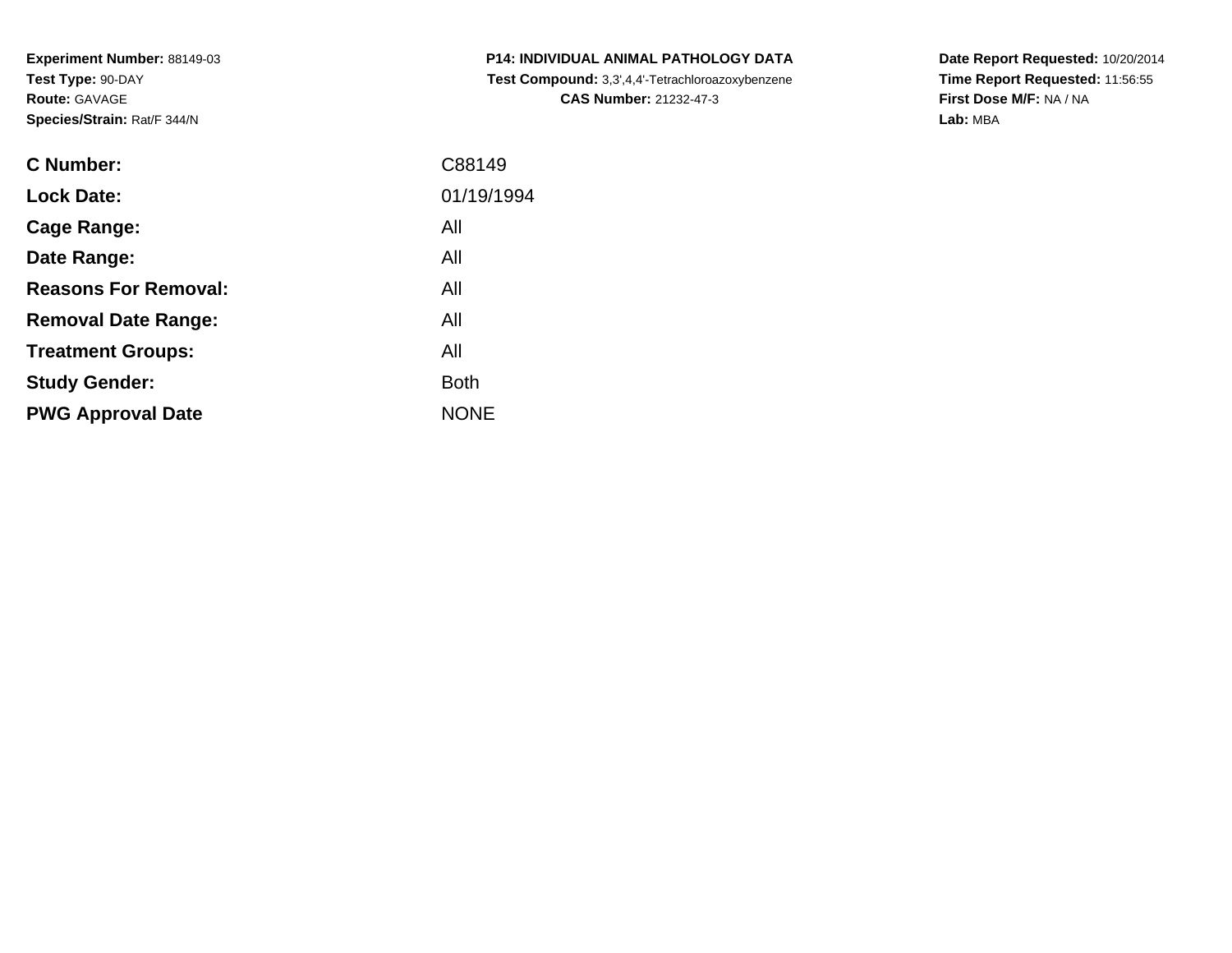| Experiment Number: 88149-03<br>Test Type: 90-DAY<br><b>Route: GAVAGE</b> |                              | <b>P14: INDIVIDUAL ANIMAL PATHOLOGY DATA</b><br>Test Compound: 3,3',4,4'-Tetrachloroazoxybenzene<br><b>CAS Number: 21232-47-3</b> | Date Report Requested: 10/20/2014<br>Time Report Requested: 11:56:55<br>First Dose M/F: NA / NA |
|--------------------------------------------------------------------------|------------------------------|-----------------------------------------------------------------------------------------------------------------------------------|-------------------------------------------------------------------------------------------------|
| Species/Strain: Rat/F 344/N                                              |                              |                                                                                                                                   | Lab: MBA                                                                                        |
| <b>ANIMAL ID: 1</b>                                                      | <b>TRT#: 1</b>               | <b>SEX: Male</b>                                                                                                                  | DAY ON TEST: 92                                                                                 |
|                                                                          | DOSE: 0 MG/KG                | <b>DISP: Terminal Sacrifice</b>                                                                                                   | <b>HISTO: MB178G-1</b>                                                                          |
|                                                                          |                              | ORGAN AND ACCOUNTABLE SITE STATUS                                                                                                 |                                                                                                 |
| <b>NORMAL</b>                                                            |                              |                                                                                                                                   |                                                                                                 |
| * Adrenal Cortex                                                         | * Adrenal Medulla            | * Blood Vessel                                                                                                                    | * Bone                                                                                          |
| * Bone Marrow                                                            | * Brain                      | * Epididymis                                                                                                                      | * Esophagus                                                                                     |
| * Intestine Large, Cecum                                                 | * Intestine Large, Colon     | * Intestine Large, Rectum                                                                                                         | * Intestine Small, Duodenum                                                                     |
| * Intestine Small, Ileum                                                 | * Intestine Small, Jejunum   | * Liver                                                                                                                           | * Lymph Node, Mandibular                                                                        |
| * Lymph Node, Mesenteric                                                 | * Mammary Gland              | * Nose                                                                                                                            | * Pancreas                                                                                      |
| * Parathyroid Gland                                                      | * Pituitary Gland            | * Prostate                                                                                                                        | * Salivary Glands                                                                               |
| * Seminal Vesicle                                                        | * Skin                       | * Spleen                                                                                                                          | * Stomach, Forestomach                                                                          |
| * Stomach, Glandular                                                     | * Testes                     | * Thymus                                                                                                                          | * Trachea                                                                                       |
| * Urinary Bladder                                                        |                              |                                                                                                                                   |                                                                                                 |
| <b>MISSING</b>                                                           |                              |                                                                                                                                   |                                                                                                 |
| * Preputial Gland                                                        |                              |                                                                                                                                   |                                                                                                 |
| <b>OBSERVATIONS</b>                                                      |                              |                                                                                                                                   |                                                                                                 |
| * Blood Vessel                                                           |                              |                                                                                                                                   |                                                                                                 |
| Note: AORTA IS NORMAL.                                                   |                              |                                                                                                                                   |                                                                                                 |
| * Heart                                                                  | Myocardium                   | Cardiomyopathy                                                                                                                    | Minimal                                                                                         |
| * Kidney                                                                 |                              | Nephropathy                                                                                                                       | Minimal                                                                                         |
| * Lung                                                                   | Interstitium                 | Inflammation                                                                                                                      | Chronic, Mild                                                                                   |
| * Thyroid Gland                                                          |                              | Ultimobranchial Cyst                                                                                                              | Focal, Mild                                                                                     |
| PRIMARY CAUSE OF DEATH                                                   | $\qquad \qquad \blacksquare$ |                                                                                                                                   |                                                                                                 |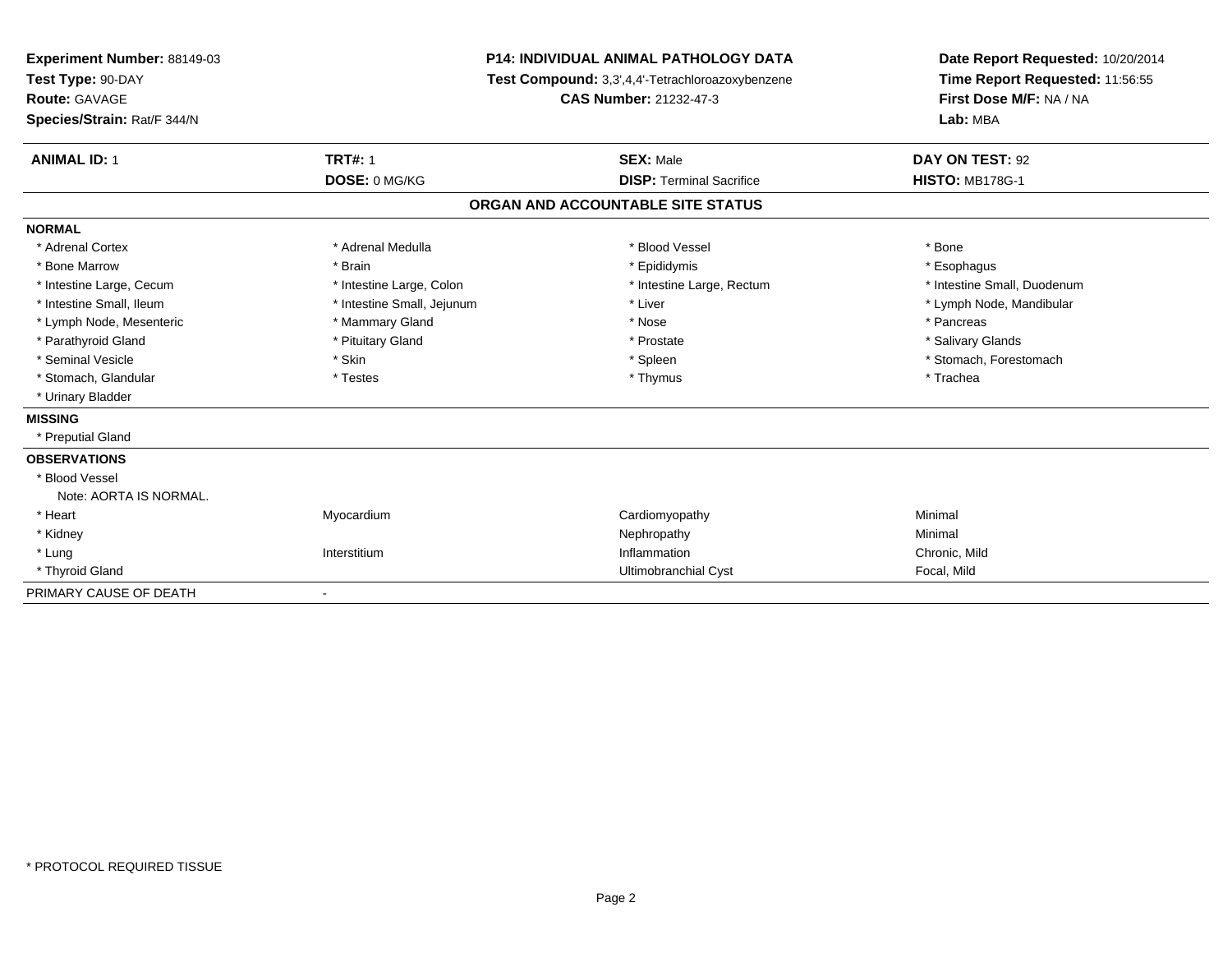| <b>Experiment Number: 88149-03</b><br>Test Type: 90-DAY |                            | <b>P14: INDIVIDUAL ANIMAL PATHOLOGY DATA</b>            | Date Report Requested: 10/20/2014<br>Time Report Requested: 11:56:55 |
|---------------------------------------------------------|----------------------------|---------------------------------------------------------|----------------------------------------------------------------------|
|                                                         |                            | <b>Test Compound:</b> 3,3',4,4'-Tetrachloroazoxybenzene |                                                                      |
| <b>Route: GAVAGE</b>                                    |                            | CAS Number: 21232-47-3                                  | First Dose M/F: NA / NA                                              |
| Species/Strain: Rat/F 344/N                             |                            |                                                         | Lab: MBA                                                             |
| <b>ANIMAL ID: 2</b>                                     | <b>TRT#: 1</b>             | <b>SEX: Male</b>                                        | DAY ON TEST: 92                                                      |
|                                                         | DOSE: 0 MG/KG              | <b>DISP: Terminal Sacrifice</b>                         | <b>HISTO: MB178G-2</b>                                               |
|                                                         |                            | ORGAN AND ACCOUNTABLE SITE STATUS                       |                                                                      |
| <b>NORMAL</b>                                           |                            |                                                         |                                                                      |
| * Adrenal Cortex                                        | * Adrenal Medulla          | * Blood Vessel                                          | * Bone                                                               |
| * Bone Marrow                                           | * Brain                    | * Epididymis                                            | * Esophagus                                                          |
| * Intestine Large, Cecum                                | * Intestine Large, Colon   | * Intestine Large, Rectum                               | * Intestine Small, Duodenum                                          |
| * Intestine Small, Ileum                                | * Intestine Small, Jejunum | * Liver                                                 | * Lymph Node, Mandibular                                             |
| * Lymph Node, Mesenteric                                | * Mammary Gland            | * Nose                                                  | * Pancreas                                                           |
| * Parathyroid Gland                                     | * Pituitary Gland          | * Preputial Gland                                       | * Prostate                                                           |
| * Salivary Glands                                       | * Seminal Vesicle          | * Skin                                                  | * Spleen                                                             |
| * Stomach, Forestomach                                  | * Stomach, Glandular       | * Testes                                                | * Thymus                                                             |
| * Thyroid Gland                                         | * Trachea                  | * Urinary Bladder                                       |                                                                      |
| <b>OBSERVATIONS</b>                                     |                            |                                                         |                                                                      |
| * Blood Vessel                                          |                            |                                                         |                                                                      |
| Note: AORTA IS NORMAL.                                  |                            |                                                         |                                                                      |
| * Heart                                                 | Myocardium                 | Cardiomyopathy                                          | Minimal                                                              |
| * Kidney                                                |                            | Nephropathy                                             | Minimal                                                              |
| * Lung                                                  | Interstitium               | Inflammation                                            | Chronic, Moderate                                                    |
| PRIMARY CAUSE OF DEATH                                  |                            |                                                         |                                                                      |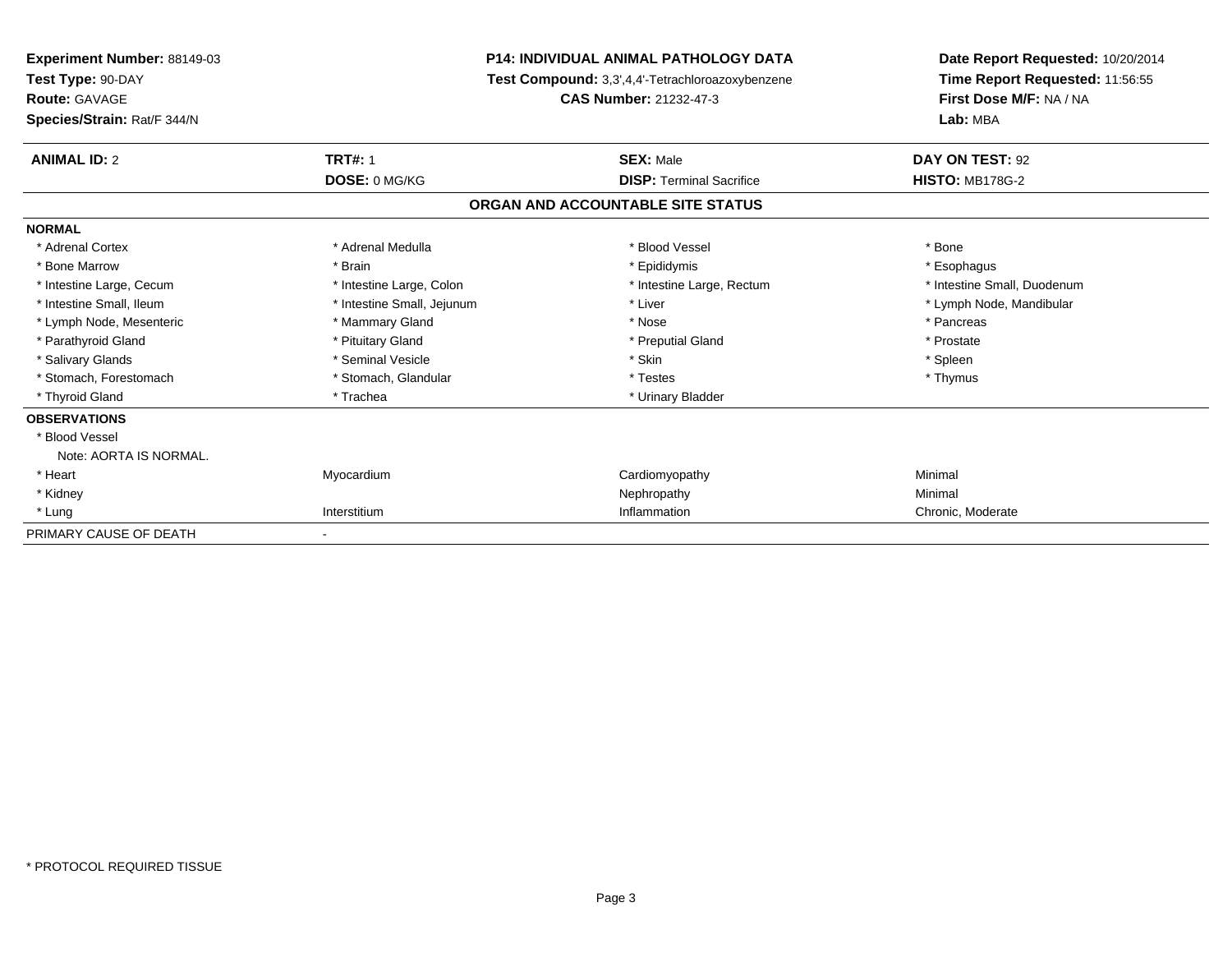| Experiment Number: 88149-03 |                                                  | <b>P14: INDIVIDUAL ANIMAL PATHOLOGY DATA</b> | Date Report Requested: 10/20/2014 |
|-----------------------------|--------------------------------------------------|----------------------------------------------|-----------------------------------|
| Test Type: 90-DAY           | Test Compound: 3,3',4,4'-Tetrachloroazoxybenzene |                                              | Time Report Requested: 11:56:55   |
| <b>Route: GAVAGE</b>        |                                                  | CAS Number: 21232-47-3                       | First Dose M/F: NA / NA           |
| Species/Strain: Rat/F 344/N |                                                  |                                              | Lab: MBA                          |
| <b>ANIMAL ID: 3</b>         | <b>TRT#: 1</b>                                   | <b>SEX: Male</b>                             | DAY ON TEST: 92                   |
|                             | DOSE: 0 MG/KG                                    | <b>DISP: Terminal Sacrifice</b>              | <b>HISTO: MB178G-3</b>            |
|                             |                                                  | ORGAN AND ACCOUNTABLE SITE STATUS            |                                   |
| <b>NORMAL</b>               |                                                  |                                              |                                   |
| * Adrenal Cortex            | * Adrenal Medulla                                | * Blood Vessel                               | * Bone                            |
| * Bone Marrow               | * Brain                                          | * Epididymis                                 | * Esophagus                       |
| * Intestine Large, Cecum    | * Intestine Large, Colon                         | * Intestine Large, Rectum                    | * Intestine Small, Duodenum       |
| * Intestine Small, Ileum    | * Intestine Small, Jejunum                       | * Liver                                      | * Lymph Node, Mandibular          |
| * Lymph Node, Mesenteric    | * Mammary Gland                                  | * Nose                                       | * Pancreas                        |
| * Parathyroid Gland         | * Pituitary Gland                                | * Prostate                                   | * Salivary Glands                 |
| * Seminal Vesicle           | * Skin                                           | * Spleen                                     | * Stomach, Forestomach            |
| * Stomach, Glandular        | * Testes                                         | * Thymus                                     | * Trachea                         |
| * Urinary Bladder           |                                                  |                                              |                                   |
| <b>OBSERVATIONS</b>         |                                                  |                                              |                                   |
| * Blood Vessel              |                                                  |                                              |                                   |
| Note: AORTA IS NORMAL.      |                                                  |                                              |                                   |
| * Heart                     | Myocardium                                       | Cardiomyopathy                               | Mild                              |
| * Kidney                    |                                                  | Nephropathy                                  | Minimal                           |
| * Lung                      | Interstitium                                     | Inflammation                                 | Chronic, Mild                     |
| Mesentery                   | Fat                                              | Necrosis                                     | Mild                              |
| [Necrosis $TGLS = 1-12$ ]   |                                                  |                                              |                                   |
| * Preputial Gland           |                                                  | Inflammation                                 | Chronic Active, Mild              |
| * Thyroid Gland             |                                                  | Ultimobranchial Cyst                         | Focal, Minimal                    |
| PRIMARY CAUSE OF DEATH      | $\overline{\phantom{a}}$                         |                                              |                                   |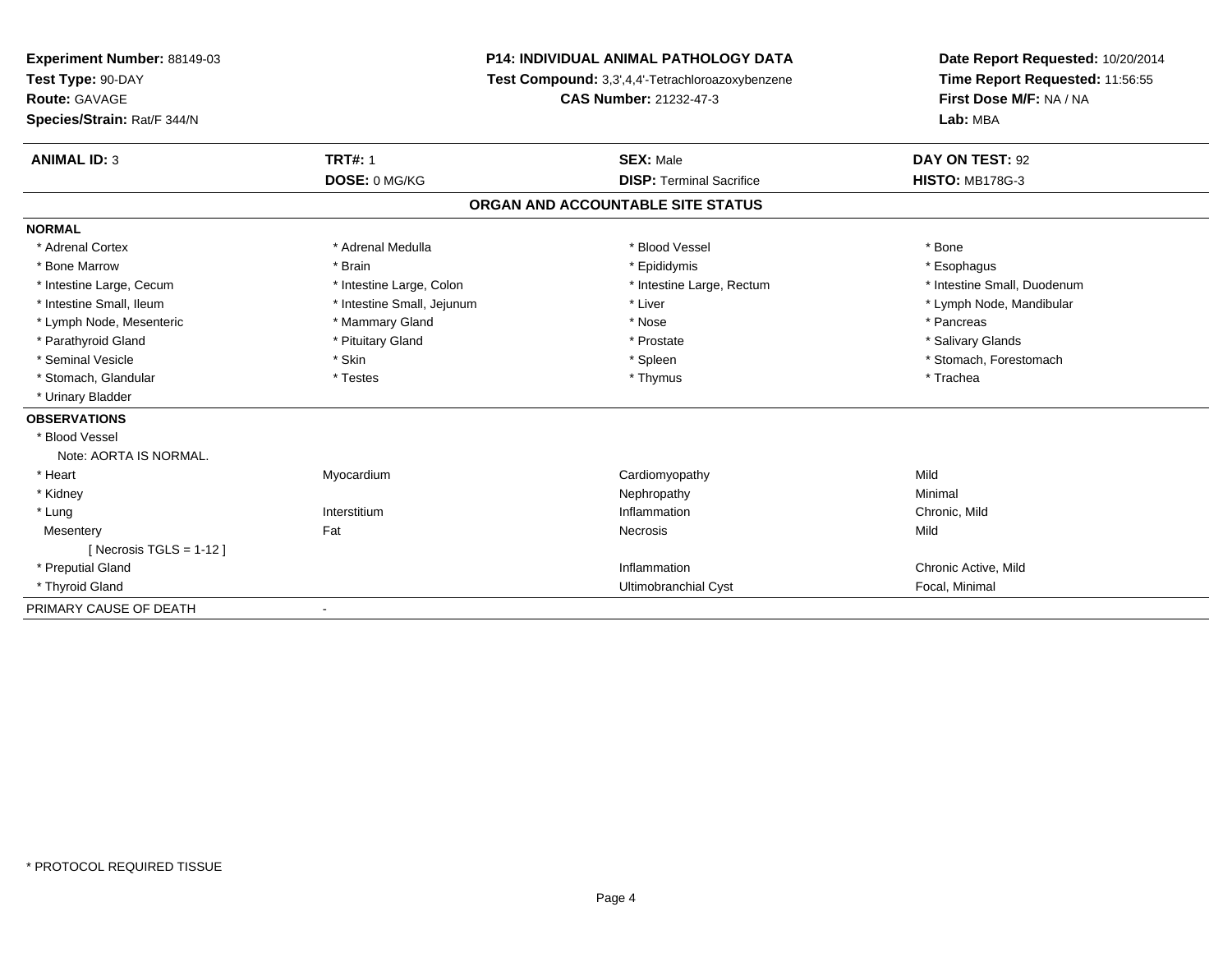| <b>Experiment Number: 88149-03</b><br>Test Type: 90-DAY |                            | <b>P14: INDIVIDUAL ANIMAL PATHOLOGY DATA</b>     | Date Report Requested: 10/20/2014<br>Time Report Requested: 11:56:55 |
|---------------------------------------------------------|----------------------------|--------------------------------------------------|----------------------------------------------------------------------|
|                                                         |                            | Test Compound: 3,3',4,4'-Tetrachloroazoxybenzene |                                                                      |
| Route: GAVAGE                                           |                            | CAS Number: 21232-47-3                           | First Dose M/F: NA / NA                                              |
| Species/Strain: Rat/F 344/N                             |                            |                                                  | Lab: MBA                                                             |
| <b>ANIMAL ID: 4</b>                                     | <b>TRT#: 1</b>             | <b>SEX: Male</b>                                 | DAY ON TEST: 92                                                      |
|                                                         | DOSE: 0 MG/KG              | <b>DISP: Terminal Sacrifice</b>                  | <b>HISTO: MB178G-4</b>                                               |
|                                                         |                            | ORGAN AND ACCOUNTABLE SITE STATUS                |                                                                      |
| <b>NORMAL</b>                                           |                            |                                                  |                                                                      |
| * Adrenal Cortex                                        | * Adrenal Medulla          | * Blood Vessel                                   | * Bone                                                               |
| * Bone Marrow                                           | * Brain                    | * Epididymis                                     | * Esophagus                                                          |
| * Intestine Large, Cecum                                | * Intestine Large, Colon   | * Intestine Large, Rectum                        | * Intestine Small, Duodenum                                          |
| * Intestine Small, Ileum                                | * Intestine Small, Jejunum | * Liver                                          | * Lymph Node, Mandibular                                             |
| * Lymph Node, Mesenteric                                | * Mammary Gland            | * Nose                                           | * Parathyroid Gland                                                  |
| * Pituitary Gland                                       | * Preputial Gland          | * Prostate                                       | * Salivary Glands                                                    |
| * Seminal Vesicle                                       | * Skin                     | * Spleen                                         | * Stomach, Forestomach                                               |
| * Stomach, Glandular                                    | * Testes                   | * Thymus                                         | * Thyroid Gland                                                      |
| * Trachea                                               | * Urinary Bladder          |                                                  |                                                                      |
| <b>OBSERVATIONS</b>                                     |                            |                                                  |                                                                      |
| * Blood Vessel                                          |                            |                                                  |                                                                      |
| Note: AORTA IS NORMAL.                                  |                            |                                                  |                                                                      |
| * Heart                                                 | Myocardium                 | Cardiomyopathy                                   | Minimal                                                              |
| * Kidney                                                |                            | Nephropathy                                      | Minimal                                                              |
| * Lung                                                  | Interstitium               | Inflammation                                     | Chronic, Minimal                                                     |
| * Pancreas                                              | Acinus                     | Atrophy                                          | Focal, Mild                                                          |
| PRIMARY CAUSE OF DEATH                                  |                            |                                                  |                                                                      |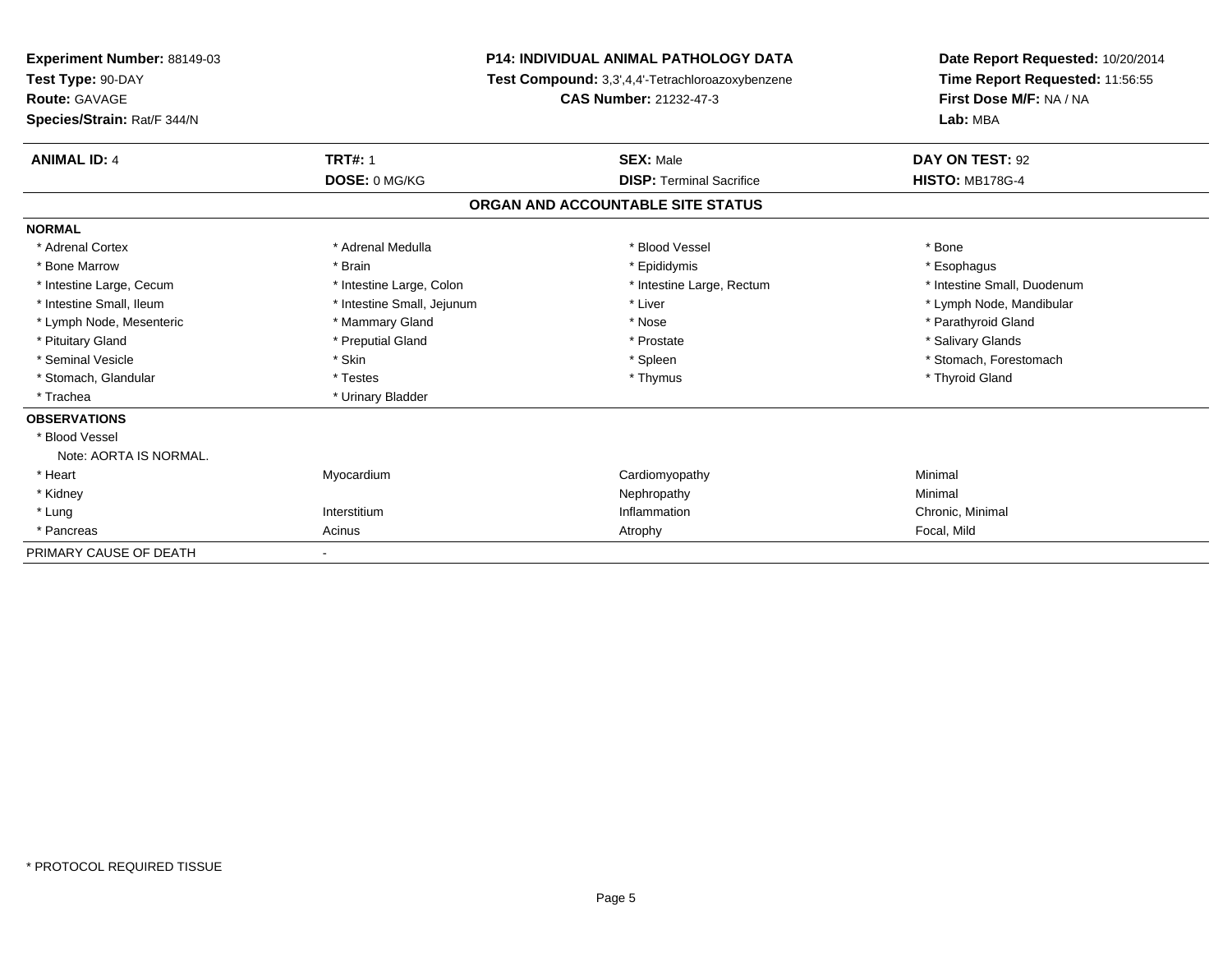| Experiment Number: 88149-03<br>Test Type: 90-DAY |                            | <b>P14: INDIVIDUAL ANIMAL PATHOLOGY DATA</b><br>Test Compound: 3,3',4,4'-Tetrachloroazoxybenzene | Date Report Requested: 10/20/2014<br>Time Report Requested: 11:56:55 |
|--------------------------------------------------|----------------------------|--------------------------------------------------------------------------------------------------|----------------------------------------------------------------------|
| <b>Route: GAVAGE</b>                             |                            | <b>CAS Number: 21232-47-3</b>                                                                    | First Dose M/F: NA / NA                                              |
| Species/Strain: Rat/F 344/N                      |                            |                                                                                                  | Lab: MBA                                                             |
| <b>ANIMAL ID: 5</b>                              | <b>TRT#: 1</b>             | <b>SEX: Male</b>                                                                                 | DAY ON TEST: 92                                                      |
|                                                  | DOSE: 0 MG/KG              | <b>DISP: Terminal Sacrifice</b>                                                                  | <b>HISTO: MB178G-5</b>                                               |
|                                                  |                            | ORGAN AND ACCOUNTABLE SITE STATUS                                                                |                                                                      |
| <b>NORMAL</b>                                    |                            |                                                                                                  |                                                                      |
| * Adrenal Cortex                                 | * Adrenal Medulla          | * Blood Vessel                                                                                   | * Bone                                                               |
| * Bone Marrow                                    | * Brain                    | * Epididymis                                                                                     | * Esophagus                                                          |
| * Intestine Large, Cecum                         | * Intestine Large, Colon   | * Intestine Large, Rectum                                                                        | * Intestine Small, Duodenum                                          |
| * Intestine Small. Ileum                         | * Intestine Small, Jejunum | * Liver                                                                                          | * Lymph Node, Mandibular                                             |
| * Lymph Node, Mesenteric                         | * Mammary Gland            | * Nose                                                                                           | * Pancreas                                                           |
| * Parathyroid Gland                              | * Pituitary Gland          | * Preputial Gland                                                                                | * Prostate                                                           |
| * Salivary Glands                                | * Seminal Vesicle          | * Skin                                                                                           | * Spleen                                                             |
| * Stomach, Forestomach                           | * Testes                   | * Thymus                                                                                         | * Thyroid Gland                                                      |
| * Trachea                                        | * Urinary Bladder          |                                                                                                  |                                                                      |
| <b>OBSERVATIONS</b>                              |                            |                                                                                                  |                                                                      |
| * Blood Vessel                                   |                            |                                                                                                  |                                                                      |
| Note: AORTA IS NORMAL.                           |                            |                                                                                                  |                                                                      |
| * Heart                                          | Myocardium                 | Cardiomyopathy                                                                                   | Mild                                                                 |
| * Kidney                                         |                            | Nephropathy                                                                                      | Minimal                                                              |
| * Lung                                           |                            | Hemorrhage                                                                                       | Focal, Minimal                                                       |
|                                                  | Interstitium               | Inflammation                                                                                     | Chronic, Mild                                                        |
| * Stomach, Glandular                             | Epithelium                 | Inflammation                                                                                     | Acute, Minimal                                                       |
| PRIMARY CAUSE OF DEATH                           |                            |                                                                                                  |                                                                      |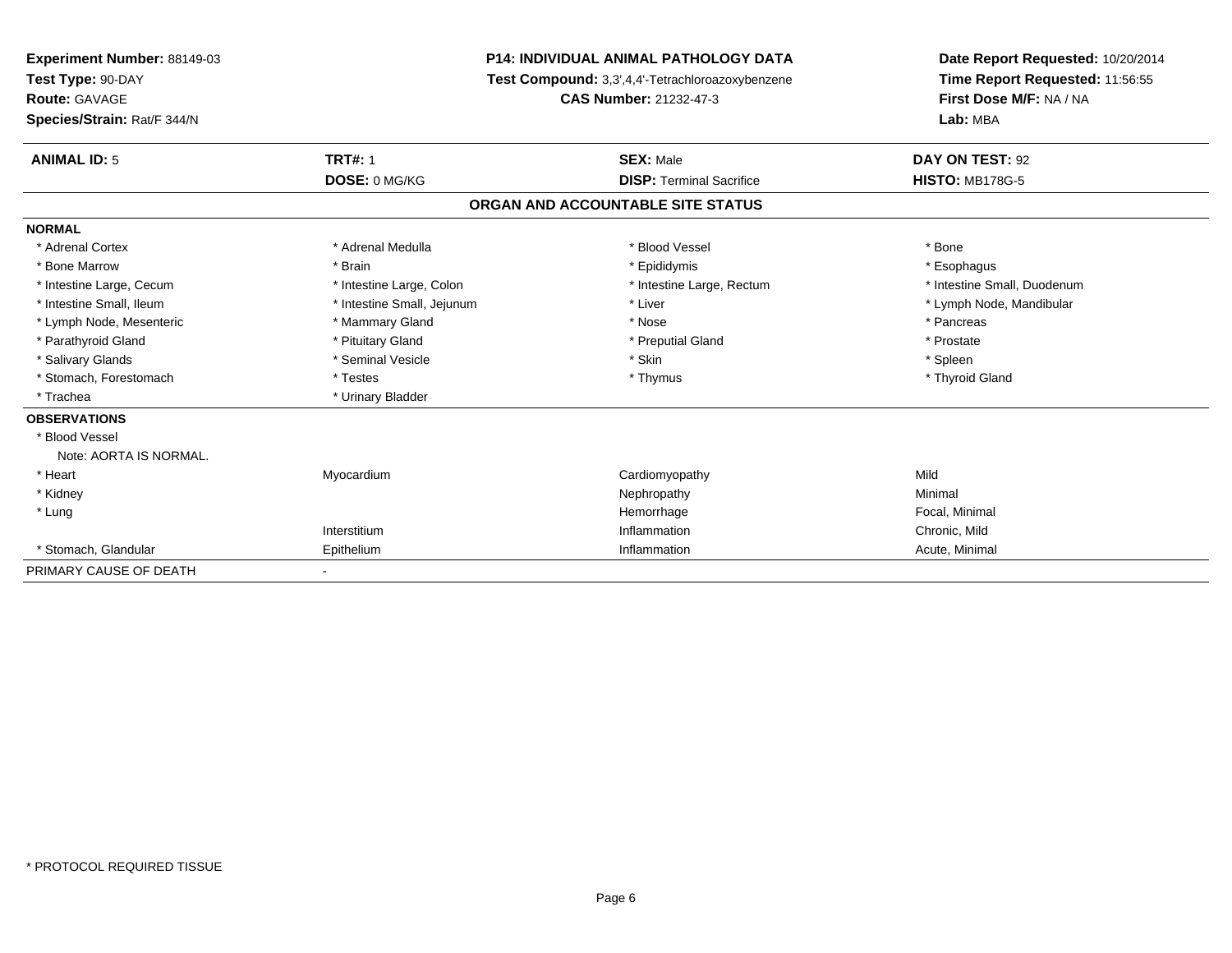| Experiment Number: 88149-03 |                            | <b>P14: INDIVIDUAL ANIMAL PATHOLOGY DATA</b>     | Date Report Requested: 10/20/2014 |  |
|-----------------------------|----------------------------|--------------------------------------------------|-----------------------------------|--|
| Test Type: 90-DAY           |                            | Test Compound: 3,3',4,4'-Tetrachloroazoxybenzene | Time Report Requested: 11:56:55   |  |
| <b>Route: GAVAGE</b>        |                            | CAS Number: 21232-47-3                           | First Dose M/F: NA / NA           |  |
| Species/Strain: Rat/F 344/N |                            |                                                  | Lab: MBA                          |  |
| <b>ANIMAL ID: 6</b>         | <b>TRT#: 1</b>             | <b>SEX: Male</b>                                 | DAY ON TEST: 92                   |  |
|                             | DOSE: 0 MG/KG              | <b>DISP: Terminal Sacrifice</b>                  | <b>HISTO: MB178G-6</b>            |  |
|                             |                            | ORGAN AND ACCOUNTABLE SITE STATUS                |                                   |  |
| <b>NORMAL</b>               |                            |                                                  |                                   |  |
| * Adrenal Cortex            | * Adrenal Medulla          | * Blood Vessel                                   | * Bone                            |  |
| * Bone Marrow               | * Brain                    | * Epididymis                                     | * Esophagus                       |  |
| * Intestine Large, Cecum    | * Intestine Large, Colon   | * Intestine Large, Rectum                        | * Intestine Small, Duodenum       |  |
| * Intestine Small, Ileum    | * Intestine Small, Jejunum | * Liver                                          | * Lymph Node, Mandibular          |  |
| * Lymph Node, Mesenteric    | * Mammary Gland            | * Nose                                           | * Pancreas                        |  |
| * Parathyroid Gland         | * Pituitary Gland          | * Prostate                                       | * Salivary Glands                 |  |
| * Seminal Vesicle           | * Skin                     | * Spleen                                         | * Stomach, Forestomach            |  |
| * Stomach, Glandular        | * Testes                   | * Thymus                                         | * Trachea                         |  |
| * Urinary Bladder           |                            |                                                  |                                   |  |
| <b>OBSERVATIONS</b>         |                            |                                                  |                                   |  |
| * Blood Vessel              |                            |                                                  |                                   |  |
| Note: AORTA IS NORMAL.      |                            |                                                  |                                   |  |
| * Heart                     | Myocardium                 | Cardiomyopathy                                   | Minimal                           |  |
| * Kidney                    |                            | Nephropathy                                      | Minimal                           |  |
| * Lung                      | Interstitium               | Inflammation                                     | Chronic, Minimal                  |  |
| * Preputial Gland           |                            | Inflammation                                     | Chronic Active, Mild              |  |
| * Thyroid Gland             |                            | Ultimobranchial Cyst                             | Focal, Minimal                    |  |
| PRIMARY CAUSE OF DEATH      |                            |                                                  |                                   |  |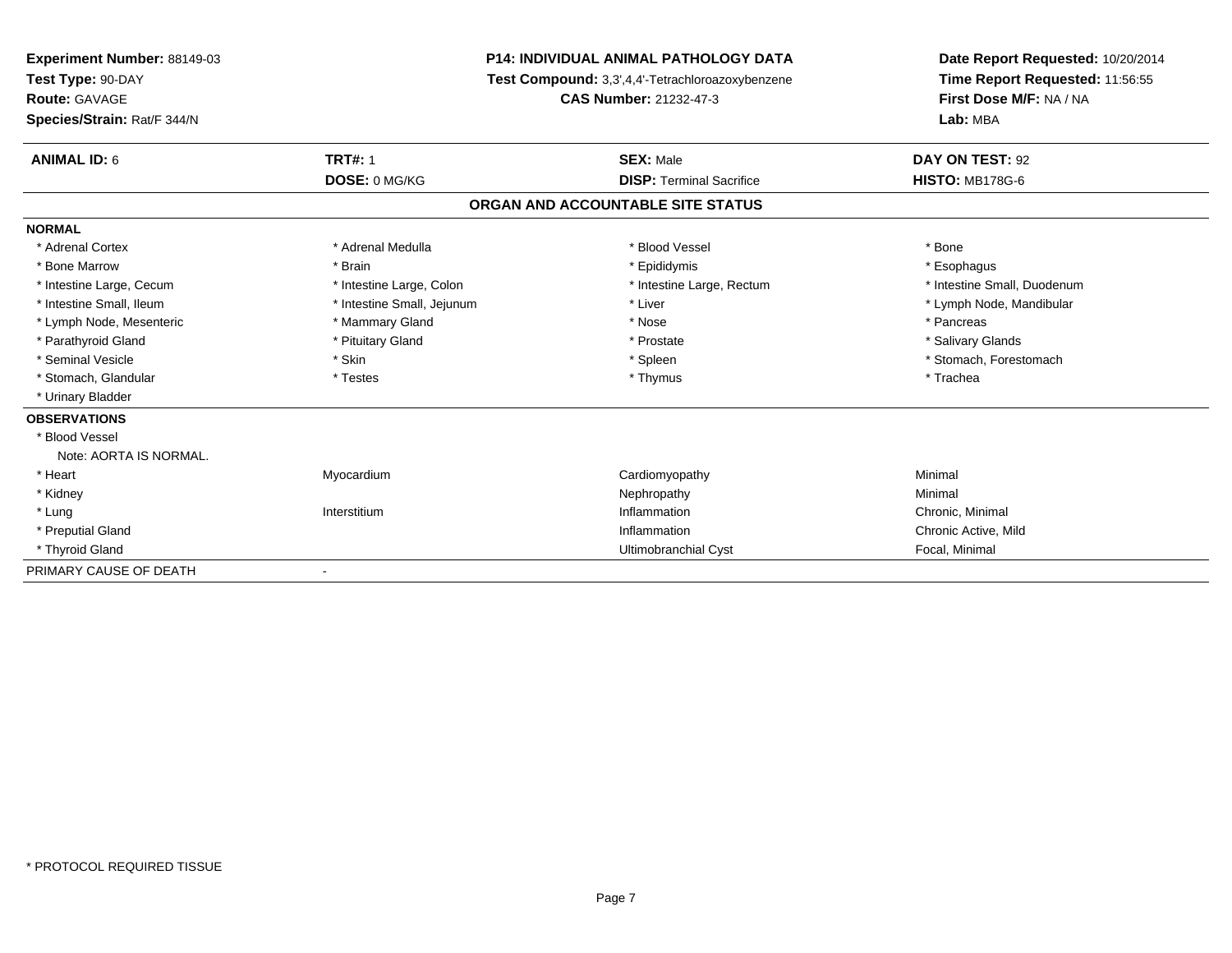| Experiment Number: 88149-03 |                                                  | P14: INDIVIDUAL ANIMAL PATHOLOGY DATA |                                 |
|-----------------------------|--------------------------------------------------|---------------------------------------|---------------------------------|
| Test Type: 90-DAY           | Test Compound: 3,3',4,4'-Tetrachloroazoxybenzene |                                       | Time Report Requested: 11:56:55 |
| <b>Route: GAVAGE</b>        |                                                  | <b>CAS Number: 21232-47-3</b>         | First Dose M/F: NA / NA         |
| Species/Strain: Rat/F 344/N |                                                  |                                       | Lab: MBA                        |
| <b>ANIMAL ID: 7</b>         | <b>TRT#: 1</b>                                   | <b>SEX: Male</b>                      | DAY ON TEST: 92                 |
|                             | DOSE: 0 MG/KG                                    | <b>DISP: Terminal Sacrifice</b>       | <b>HISTO: MB178G-7</b>          |
|                             |                                                  | ORGAN AND ACCOUNTABLE SITE STATUS     |                                 |
| <b>NORMAL</b>               |                                                  |                                       |                                 |
| * Adrenal Cortex            | * Adrenal Medulla                                | * Blood Vessel                        | * Bone                          |
| * Bone Marrow               | * Brain                                          | * Epididymis                          | * Esophagus                     |
| * Intestine Large, Cecum    | * Intestine Large, Colon                         | * Intestine Large, Rectum             | * Intestine Small, Duodenum     |
| * Intestine Small. Ileum    | * Intestine Small, Jejunum                       | * Liver                               | * Lymph Node, Mandibular        |
| * Lymph Node, Mesenteric    | * Mammary Gland                                  | * Nose                                | * Pancreas                      |
| * Parathyroid Gland         | * Pituitary Gland                                | * Prostate                            | * Salivary Glands               |
| * Seminal Vesicle           | * Skin                                           | * Spleen                              | * Stomach, Forestomach          |
| * Stomach, Glandular        | * Testes                                         | * Thyroid Gland                       | * Trachea                       |
| * Urinary Bladder           |                                                  |                                       |                                 |
| <b>OBSERVATIONS</b>         |                                                  |                                       |                                 |
| * Blood Vessel              |                                                  |                                       |                                 |
| Note: AORTA IS NORMAL.      |                                                  |                                       |                                 |
| * Heart                     | Myocardium                                       | Cardiomyopathy                        | Mild                            |
| * Kidney                    |                                                  | Nephropathy                           | Minimal                         |
| * Lung                      | Interstitium                                     | Inflammation                          | Chronic, Mild                   |
| * Preputial Gland           |                                                  | Inflammation                          | Chronic Active, Mild            |
| * Thymus                    |                                                  | Hemorrhage                            | Mild                            |
| [Hemorrhage TGLS = 1-3]     |                                                  |                                       |                                 |
| PRIMARY CAUSE OF DEATH      | $\blacksquare$                                   |                                       |                                 |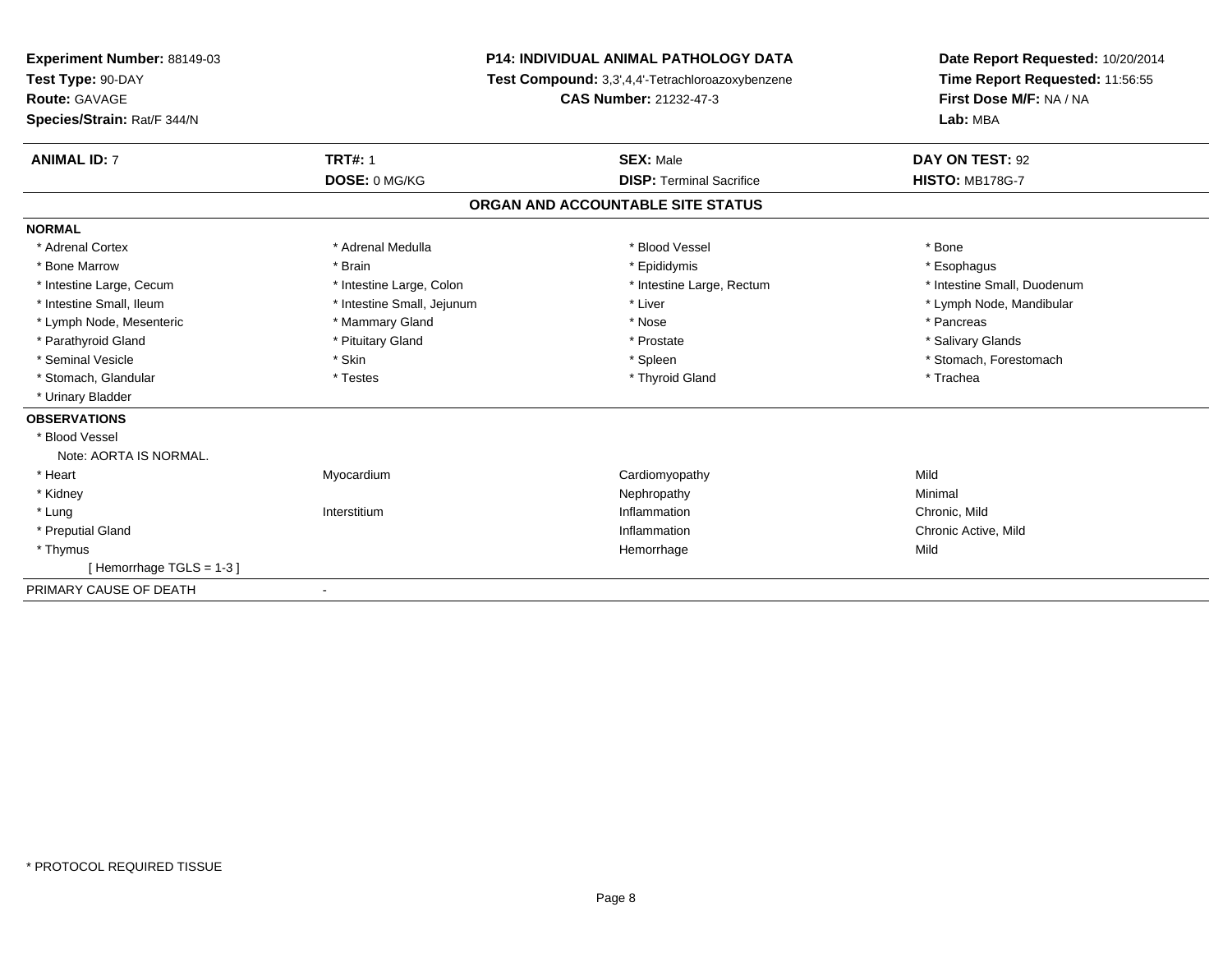| Experiment Number: 88149-03 |                                                  | <b>P14: INDIVIDUAL ANIMAL PATHOLOGY DATA</b> |                                 |
|-----------------------------|--------------------------------------------------|----------------------------------------------|---------------------------------|
| Test Type: 90-DAY           | Test Compound: 3,3',4,4'-Tetrachloroazoxybenzene |                                              | Time Report Requested: 11:56:55 |
| <b>Route: GAVAGE</b>        |                                                  | <b>CAS Number: 21232-47-3</b>                | First Dose M/F: NA / NA         |
| Species/Strain: Rat/F 344/N |                                                  |                                              | Lab: MBA                        |
| <b>ANIMAL ID: 8</b>         | <b>TRT#: 1</b>                                   | <b>SEX: Male</b>                             | DAY ON TEST: 92                 |
|                             | DOSE: 0 MG/KG                                    | <b>DISP: Terminal Sacrifice</b>              | <b>HISTO: MB178G-8</b>          |
|                             |                                                  | ORGAN AND ACCOUNTABLE SITE STATUS            |                                 |
| <b>NORMAL</b>               |                                                  |                                              |                                 |
| * Adrenal Cortex            | * Adrenal Medulla                                | * Blood Vessel                               | * Bone                          |
| * Bone Marrow               | * Brain                                          | * Epididymis                                 | * Esophagus                     |
| * Intestine Large, Cecum    | * Intestine Large, Colon                         | * Intestine Large, Rectum                    | * Intestine Small, Duodenum     |
| * Intestine Small. Ileum    | * Intestine Small, Jejunum                       | * Liver                                      | * Lymph Node, Mesenteric        |
| * Mammary Gland             | * Nose                                           | * Pancreas                                   | * Parathyroid Gland             |
| * Pituitary Gland           | * Preputial Gland                                | * Prostate                                   | * Salivary Glands               |
| * Seminal Vesicle           | * Skin                                           | * Spleen                                     | * Stomach, Forestomach          |
| * Stomach, Glandular        | * Testes                                         | * Thymus                                     | * Thyroid Gland                 |
| * Trachea                   | * Urinary Bladder                                |                                              |                                 |
| <b>OBSERVATIONS</b>         |                                                  |                                              |                                 |
| * Blood Vessel              |                                                  |                                              |                                 |
| Note: AORTA IS NORMAL.      |                                                  |                                              |                                 |
| * Heart                     | Myocardium                                       | Cardiomyopathy                               | Mild                            |
|                             |                                                  | Hemorrhage                                   | Focal, Mild                     |
| * Kidney                    |                                                  | Nephropathy                                  | Minimal                         |
| * Lung                      | Interstitium                                     | Inflammation                                 | Chronic, Minimal                |
| * Lymph Node, Mandibular    |                                                  | Hemorrhage                                   | Mild                            |
| [Hemorrhage TGLS = $1-2$ ]  |                                                  |                                              |                                 |
| PRIMARY CAUSE OF DEATH      | $\blacksquare$                                   |                                              |                                 |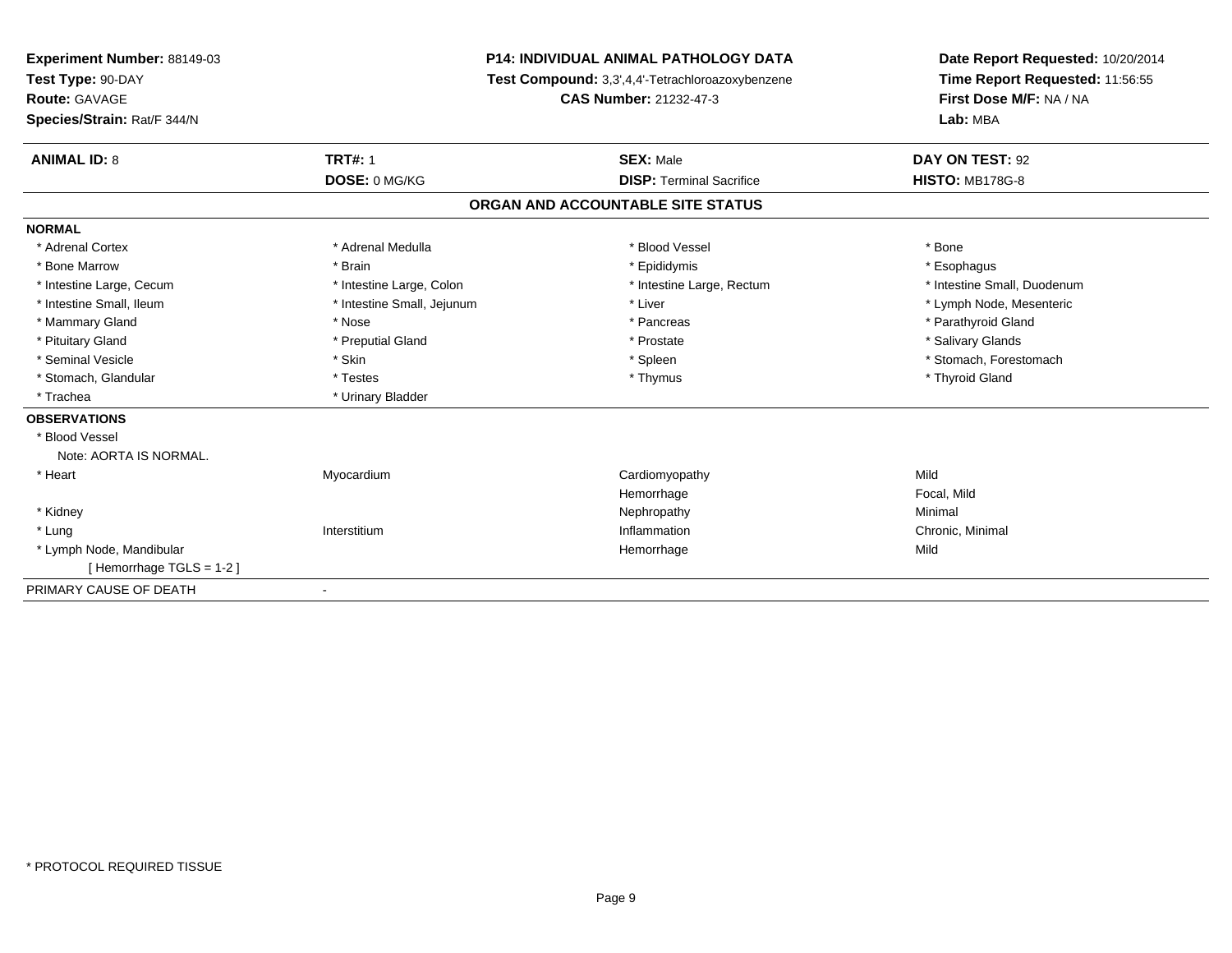| Experiment Number: 88149-03<br>Test Type: 90-DAY |                            | P14: INDIVIDUAL ANIMAL PATHOLOGY DATA            | Date Report Requested: 10/20/2014<br>Time Report Requested: 11:56:55 |
|--------------------------------------------------|----------------------------|--------------------------------------------------|----------------------------------------------------------------------|
|                                                  |                            | Test Compound: 3,3',4,4'-Tetrachloroazoxybenzene |                                                                      |
| <b>Route: GAVAGE</b>                             |                            | CAS Number: 21232-47-3                           | First Dose M/F: NA / NA                                              |
| Species/Strain: Rat/F 344/N                      |                            |                                                  | Lab: MBA                                                             |
| <b>ANIMAL ID: 9</b>                              | <b>TRT#: 1</b>             | <b>SEX: Male</b>                                 | DAY ON TEST: 92                                                      |
|                                                  | DOSE: 0 MG/KG              | <b>DISP: Terminal Sacrifice</b>                  | <b>HISTO: MB178G-9</b>                                               |
|                                                  |                            | ORGAN AND ACCOUNTABLE SITE STATUS                |                                                                      |
| <b>NORMAL</b>                                    |                            |                                                  |                                                                      |
| * Adrenal Cortex                                 | * Adrenal Medulla          | * Blood Vessel                                   | * Bone                                                               |
| * Bone Marrow                                    | * Brain                    | * Epididymis                                     | * Esophagus                                                          |
| * Intestine Large, Cecum                         | * Intestine Large, Colon   | * Intestine Large, Rectum                        | * Intestine Small, Duodenum                                          |
| * Intestine Small, Ileum                         | * Intestine Small, Jejunum | * Liver                                          | * Lymph Node, Mandibular                                             |
| * Lymph Node, Mesenteric                         | * Mammary Gland            | * Nose                                           | * Pancreas                                                           |
| * Parathyroid Gland                              | * Pituitary Gland          | * Preputial Gland                                | * Prostate                                                           |
| * Salivary Glands                                | * Seminal Vesicle          | * Skin                                           | * Spleen                                                             |
| * Stomach, Forestomach                           | * Stomach, Glandular       | * Testes                                         | * Thyroid Gland                                                      |
| * Trachea                                        | * Urinary Bladder          |                                                  |                                                                      |
| <b>OBSERVATIONS</b>                              |                            |                                                  |                                                                      |
| * Blood Vessel                                   |                            |                                                  |                                                                      |
| Note: AORTA IS NORMAL.                           |                            |                                                  |                                                                      |
| * Heart                                          | Myocardium                 | Cardiomyopathy                                   | Mild                                                                 |
| * Kidney                                         |                            | Nephropathy                                      | Minimal                                                              |
| * Lung                                           | Interstitium               | Inflammation                                     | Chronic, Minimal                                                     |
| * Thymus                                         |                            | Hemorrhage                                       | Minimal                                                              |
| PRIMARY CAUSE OF DEATH                           |                            |                                                  |                                                                      |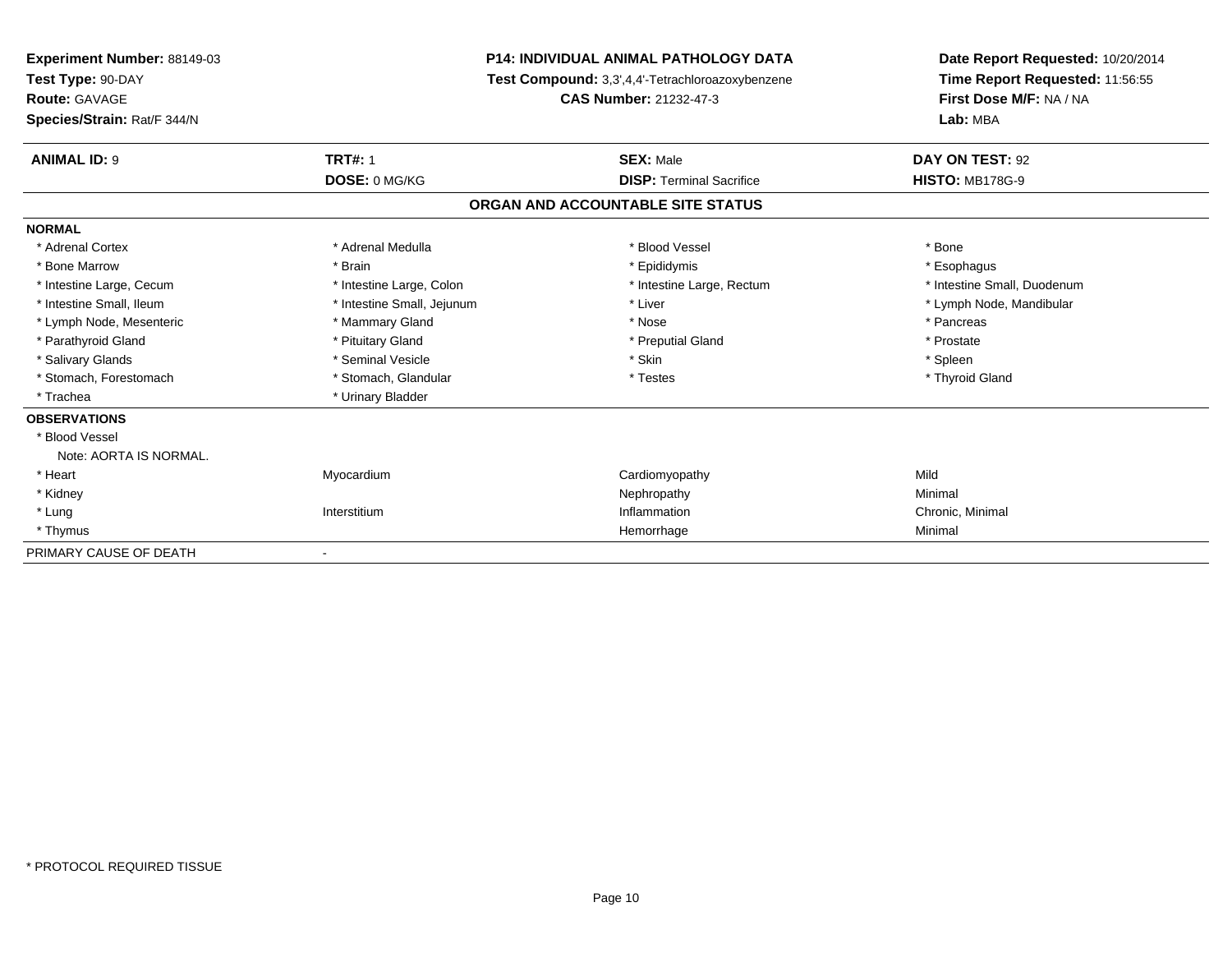| Experiment Number: 88149-03<br>Test Type: 90-DAY |                            | <b>P14: INDIVIDUAL ANIMAL PATHOLOGY DATA</b>     | Date Report Requested: 10/20/2014<br>Time Report Requested: 11:56:55 |
|--------------------------------------------------|----------------------------|--------------------------------------------------|----------------------------------------------------------------------|
|                                                  |                            | Test Compound: 3,3',4,4'-Tetrachloroazoxybenzene |                                                                      |
| <b>Route: GAVAGE</b>                             |                            | <b>CAS Number: 21232-47-3</b>                    | First Dose M/F: NA / NA                                              |
| Species/Strain: Rat/F 344/N                      |                            |                                                  | Lab: MBA                                                             |
| <b>ANIMAL ID: 10</b>                             | <b>TRT#: 1</b>             | <b>SEX: Male</b>                                 | DAY ON TEST: 92                                                      |
|                                                  | DOSE: 0 MG/KG              | <b>DISP: Terminal Sacrifice</b>                  | <b>HISTO: MB178G-10</b>                                              |
|                                                  |                            | ORGAN AND ACCOUNTABLE SITE STATUS                |                                                                      |
| <b>NORMAL</b>                                    |                            |                                                  |                                                                      |
| * Adrenal Cortex                                 | * Adrenal Medulla          | * Blood Vessel                                   | * Bone                                                               |
| * Bone Marrow                                    | * Brain                    | * Epididymis                                     | * Esophagus                                                          |
| * Intestine Large, Cecum                         | * Intestine Large, Colon   | * Intestine Large, Rectum                        | * Intestine Small, Duodenum                                          |
| * Intestine Small. Ileum                         | * Intestine Small, Jejunum | * Liver                                          | * Lymph Node, Mandibular                                             |
| * Lymph Node, Mesenteric                         | * Mammary Gland            | * Nose                                           | * Parathyroid Gland                                                  |
| * Pituitary Gland                                | * Prostate                 | * Salivary Glands                                | * Seminal Vesicle                                                    |
| * Skin                                           | * Spleen                   | * Stomach, Forestomach                           | * Stomach, Glandular                                                 |
| * Testes                                         | * Thymus                   | * Thyroid Gland                                  | * Trachea                                                            |
| * Urinary Bladder                                |                            |                                                  |                                                                      |
| <b>OBSERVATIONS</b>                              |                            |                                                  |                                                                      |
| * Blood Vessel                                   |                            |                                                  |                                                                      |
| Note: AORTA IS NORMAL.                           |                            |                                                  |                                                                      |
| * Heart                                          | Myocardium                 | Cardiomyopathy                                   | Mild                                                                 |
| * Kidney                                         |                            | Nephropathy                                      | Minimal                                                              |
| * Lung                                           | Interstitium               | Inflammation                                     | Chronic, Minimal                                                     |
| * Pancreas                                       | Acinus                     | Atrophy                                          | Focal, Mild                                                          |
| * Preputial Gland                                |                            | Inflammation                                     | Chronic, Minimal                                                     |
| PRIMARY CAUSE OF DEATH                           |                            |                                                  |                                                                      |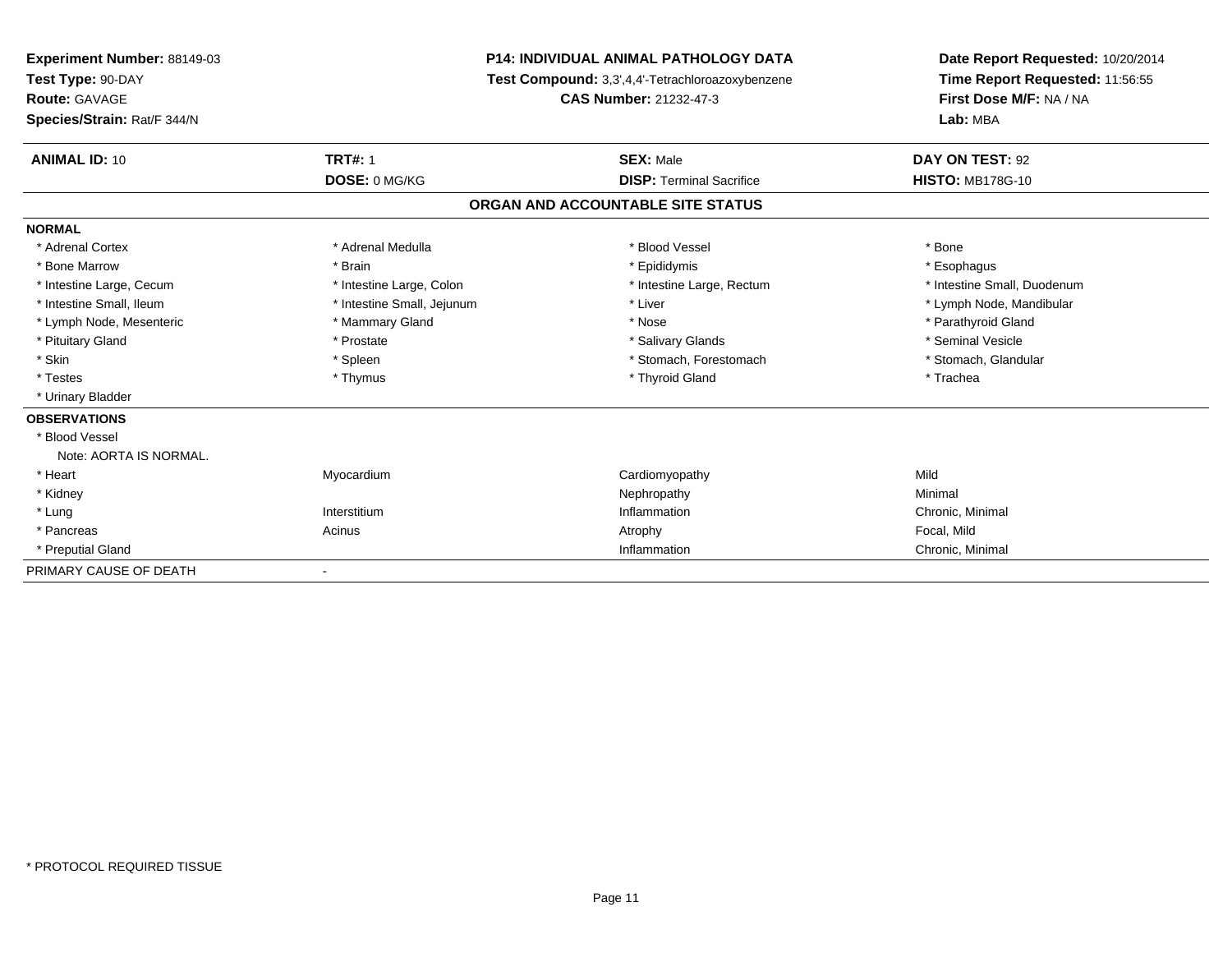| Experiment Number: 88149-03<br>Test Type: 90-DAY<br><b>Route: GAVAGE</b><br>Species/Strain: Rat/F 344/N |                | <b>P14: INDIVIDUAL ANIMAL PATHOLOGY DATA</b><br>Test Compound: 3,3',4,4'-Tetrachloroazoxybenzene<br><b>CAS Number: 21232-47-3</b> | Date Report Requested: 10/20/2014<br>Time Report Requested: 11:56:55<br>First Dose M/F: NA / NA<br>Lab: MBA |
|---------------------------------------------------------------------------------------------------------|----------------|-----------------------------------------------------------------------------------------------------------------------------------|-------------------------------------------------------------------------------------------------------------|
| <b>ANIMAL ID: 11</b>                                                                                    | <b>TRT#:</b> 2 | <b>SEX: Male</b>                                                                                                                  | DAY ON TEST: 92                                                                                             |
|                                                                                                         | DOSE: 0.1MG/KG | <b>DISP:</b> Terminal Sacrifice                                                                                                   | <b>HISTO: 178G-11</b>                                                                                       |
|                                                                                                         |                | ORGAN AND ACCOUNTABLE SITE STATUS                                                                                                 |                                                                                                             |
| <b>NORMAL</b>                                                                                           |                |                                                                                                                                   |                                                                                                             |
| Liver                                                                                                   | Spleen         | Stomach, Forestomach                                                                                                              | Thymus                                                                                                      |
| <b>OBSERVATIONS</b>                                                                                     |                |                                                                                                                                   |                                                                                                             |
| Heart                                                                                                   | Myocardium     | Cardiomyopathy                                                                                                                    | Minimal                                                                                                     |
| Kidney                                                                                                  |                | Nephropathy                                                                                                                       | Minimal                                                                                                     |
| Lung                                                                                                    | Interstitium   | Inflammation                                                                                                                      | Chronic, Minimal                                                                                            |
| PRIMARY CAUSE OF DEATH                                                                                  |                |                                                                                                                                   |                                                                                                             |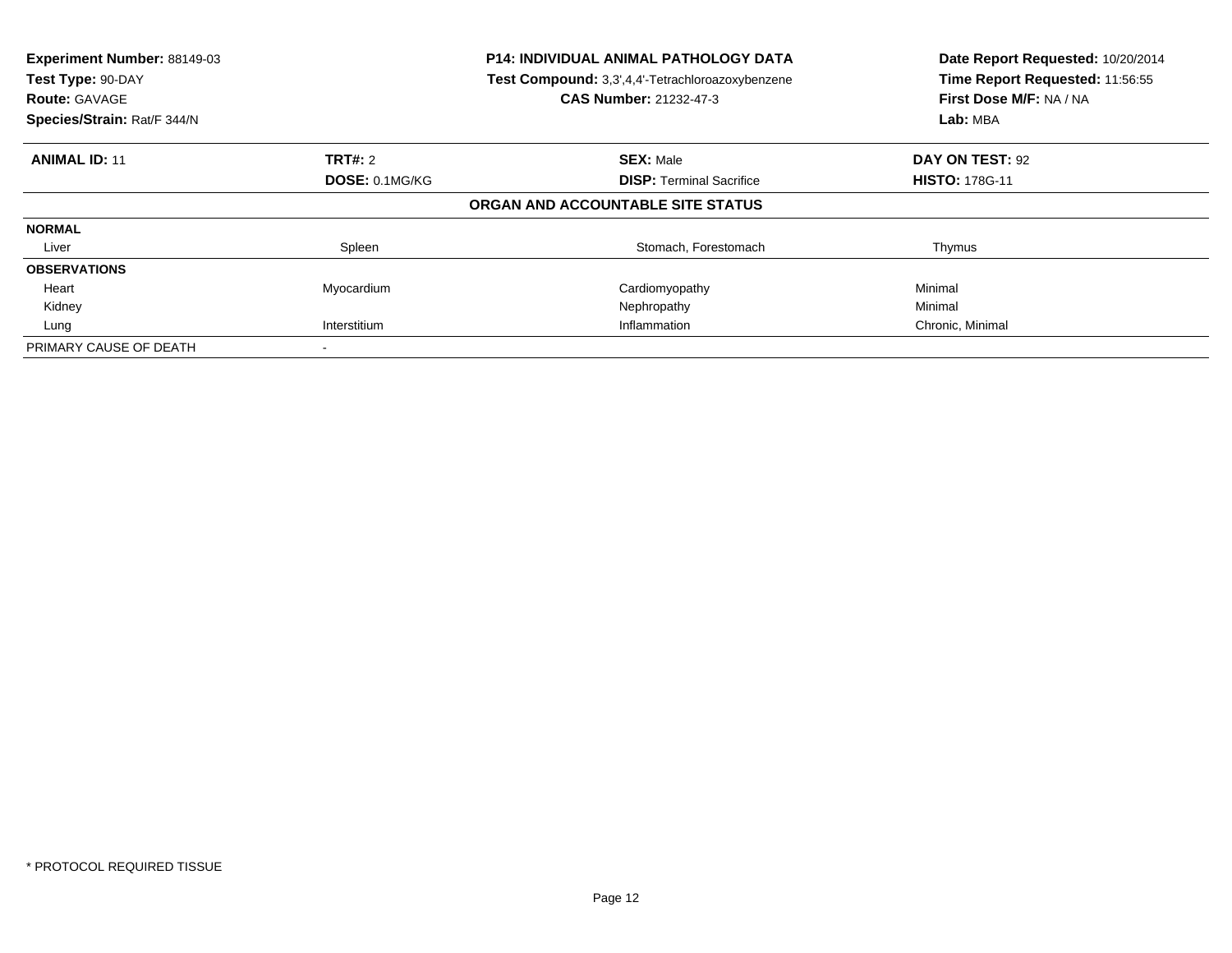| Experiment Number: 88149-03<br>Test Type: 90-DAY<br><b>Route: GAVAGE</b><br>Species/Strain: Rat/F 344/N |                | <b>P14: INDIVIDUAL ANIMAL PATHOLOGY DATA</b><br>Test Compound: 3,3',4,4'-Tetrachloroazoxybenzene<br><b>CAS Number: 21232-47-3</b> | Date Report Requested: 10/20/2014<br>Time Report Requested: 11:56:55<br>First Dose M/F: NA / NA<br>Lab: MBA |
|---------------------------------------------------------------------------------------------------------|----------------|-----------------------------------------------------------------------------------------------------------------------------------|-------------------------------------------------------------------------------------------------------------|
| <b>ANIMAL ID: 12</b>                                                                                    | <b>TRT#: 2</b> | <b>SEX: Male</b>                                                                                                                  | DAY ON TEST: 92                                                                                             |
|                                                                                                         | DOSE: 0.1MG/KG | <b>DISP:</b> Terminal Sacrifice                                                                                                   | <b>HISTO: 178G-12</b>                                                                                       |
|                                                                                                         |                | ORGAN AND ACCOUNTABLE SITE STATUS                                                                                                 |                                                                                                             |
| <b>NORMAL</b>                                                                                           |                |                                                                                                                                   |                                                                                                             |
| Liver                                                                                                   | Spleen         | Stomach, Forestomach                                                                                                              | Thymus                                                                                                      |
| <b>OBSERVATIONS</b>                                                                                     |                |                                                                                                                                   |                                                                                                             |
| Heart                                                                                                   | Myocardium     | Cardiomyopathy                                                                                                                    | Minimal                                                                                                     |
| Kidney                                                                                                  |                | Nephropathy                                                                                                                       | Minimal                                                                                                     |
| Lung                                                                                                    | Interstitium   | Inflammation                                                                                                                      | Chronic, Minimal                                                                                            |
| PRIMARY CAUSE OF DEATH                                                                                  |                |                                                                                                                                   |                                                                                                             |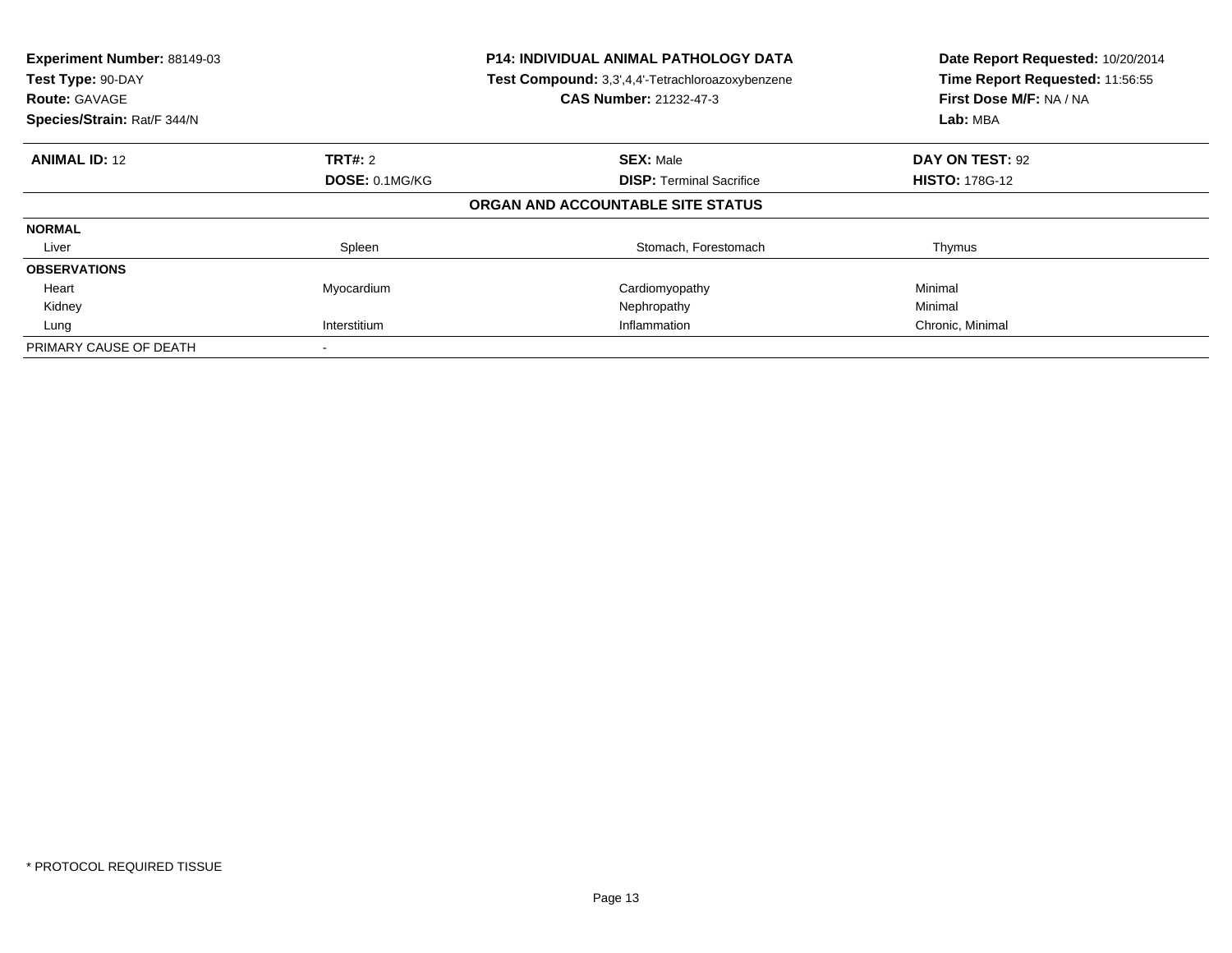| Experiment Number: 88149-03<br>Test Type: 90-DAY<br><b>Route: GAVAGE</b><br>Species/Strain: Rat/F 344/N |                              | <b>P14: INDIVIDUAL ANIMAL PATHOLOGY DATA</b><br>Test Compound: 3,3',4,4'-Tetrachloroazoxybenzene<br><b>CAS Number: 21232-47-3</b> | Date Report Requested: 10/20/2014<br>Time Report Requested: 11:56:55<br>First Dose M/F: NA / NA<br>Lab: MBA |
|---------------------------------------------------------------------------------------------------------|------------------------------|-----------------------------------------------------------------------------------------------------------------------------------|-------------------------------------------------------------------------------------------------------------|
| <b>ANIMAL ID: 13</b>                                                                                    | <b>TRT#: 2</b>               | <b>SEX: Male</b>                                                                                                                  | DAY ON TEST: 92                                                                                             |
|                                                                                                         | DOSE: 0.1MG/KG               | <b>DISP:</b> Terminal Sacrifice                                                                                                   | <b>HISTO: 178G-13</b>                                                                                       |
|                                                                                                         |                              | ORGAN AND ACCOUNTABLE SITE STATUS                                                                                                 |                                                                                                             |
| <b>NORMAL</b>                                                                                           |                              |                                                                                                                                   |                                                                                                             |
| Liver                                                                                                   | Spleen                       | Stomach, Forestomach                                                                                                              | Thymus                                                                                                      |
| <b>OBSERVATIONS</b>                                                                                     |                              |                                                                                                                                   |                                                                                                             |
| Heart                                                                                                   | Myocardium                   | Cardiomyopathy                                                                                                                    | Minimal                                                                                                     |
| Kidney                                                                                                  |                              | Nephropathy                                                                                                                       | Minimal                                                                                                     |
| Lung                                                                                                    | Interstitium<br>Inflammation |                                                                                                                                   | Chronic, Minimal                                                                                            |
| PRIMARY CAUSE OF DEATH                                                                                  |                              |                                                                                                                                   |                                                                                                             |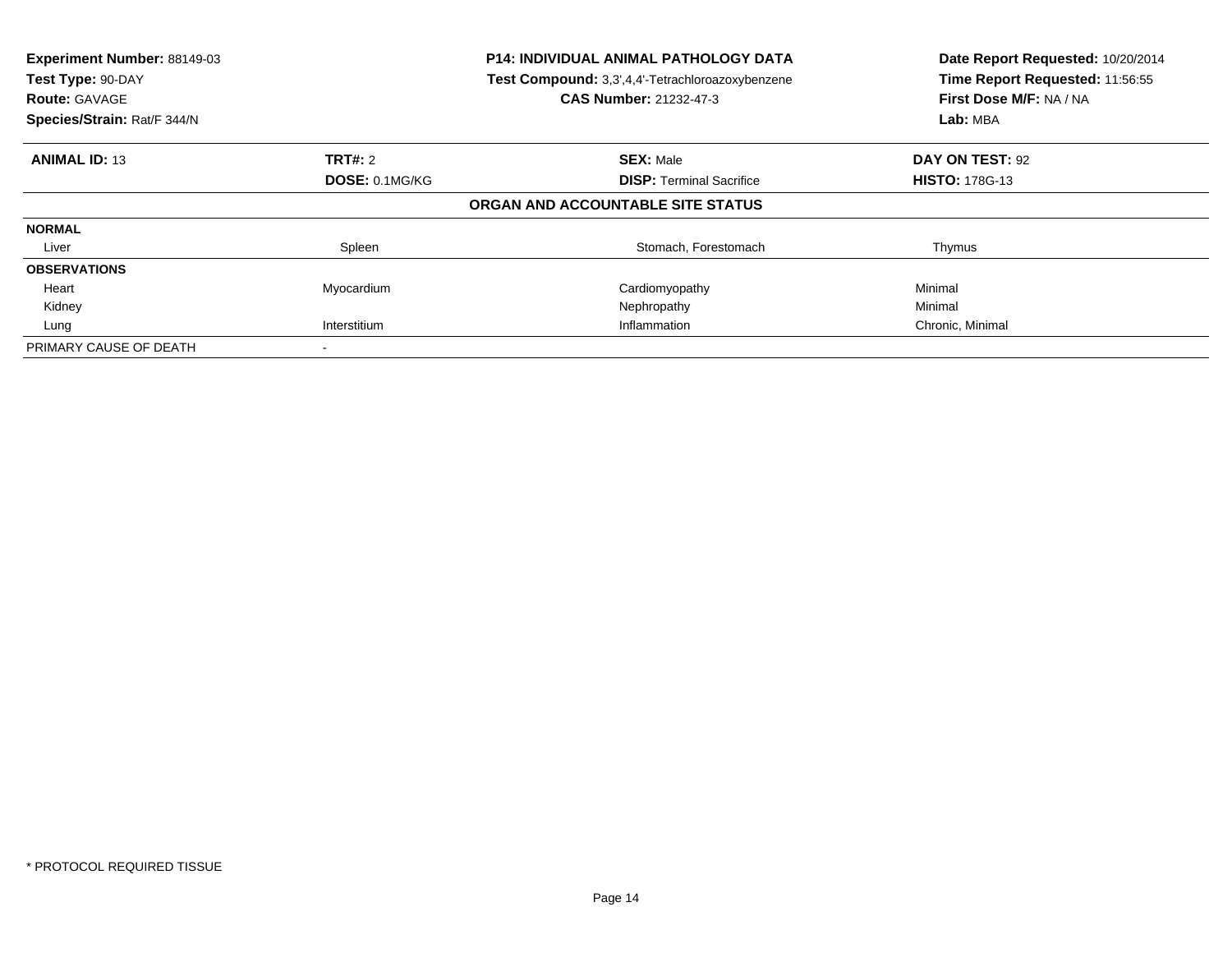| Experiment Number: 88149-03<br>Test Type: 90-DAY<br><b>Route: GAVAGE</b><br>Species/Strain: Rat/F 344/N |                      | <b>P14: INDIVIDUAL ANIMAL PATHOLOGY DATA</b><br>Test Compound: 3,3',4,4'-Tetrachloroazoxybenzene<br><b>CAS Number: 21232-47-3</b> | Date Report Requested: 10/20/2014<br>Time Report Requested: 11:56:55<br>First Dose M/F: NA / NA<br>Lab: MBA |  |
|---------------------------------------------------------------------------------------------------------|----------------------|-----------------------------------------------------------------------------------------------------------------------------------|-------------------------------------------------------------------------------------------------------------|--|
| <b>ANIMAL ID: 14</b>                                                                                    | <b>TRT#: 2</b>       | <b>SEX: Male</b>                                                                                                                  | DAY ON TEST: 92                                                                                             |  |
|                                                                                                         | DOSE: 0.1MG/KG       | <b>DISP:</b> Terminal Sacrifice                                                                                                   | <b>HISTO: MB178G-14</b>                                                                                     |  |
|                                                                                                         |                      | ORGAN AND ACCOUNTABLE SITE STATUS                                                                                                 |                                                                                                             |  |
| <b>NORMAL</b>                                                                                           |                      |                                                                                                                                   |                                                                                                             |  |
| Spleen                                                                                                  | Stomach, Forestomach | Thymus                                                                                                                            |                                                                                                             |  |
| <b>OBSERVATIONS</b>                                                                                     |                      |                                                                                                                                   |                                                                                                             |  |
| Heart                                                                                                   | Myocardium           | Cardiomyopathy                                                                                                                    | Mild                                                                                                        |  |
| Kidney                                                                                                  |                      | Nephropathy                                                                                                                       | Minimal                                                                                                     |  |
| Liver                                                                                                   |                      | Hepatodiaphragmatic Nodule                                                                                                        |                                                                                                             |  |
| [Hepatodiaphragmatic Nodule TGLS = 1-12]                                                                |                      |                                                                                                                                   |                                                                                                             |  |
| Lung                                                                                                    | Interstitium         | Inflammation                                                                                                                      | Chronic, Minimal                                                                                            |  |
| PRIMARY CAUSE OF DEATH                                                                                  |                      |                                                                                                                                   |                                                                                                             |  |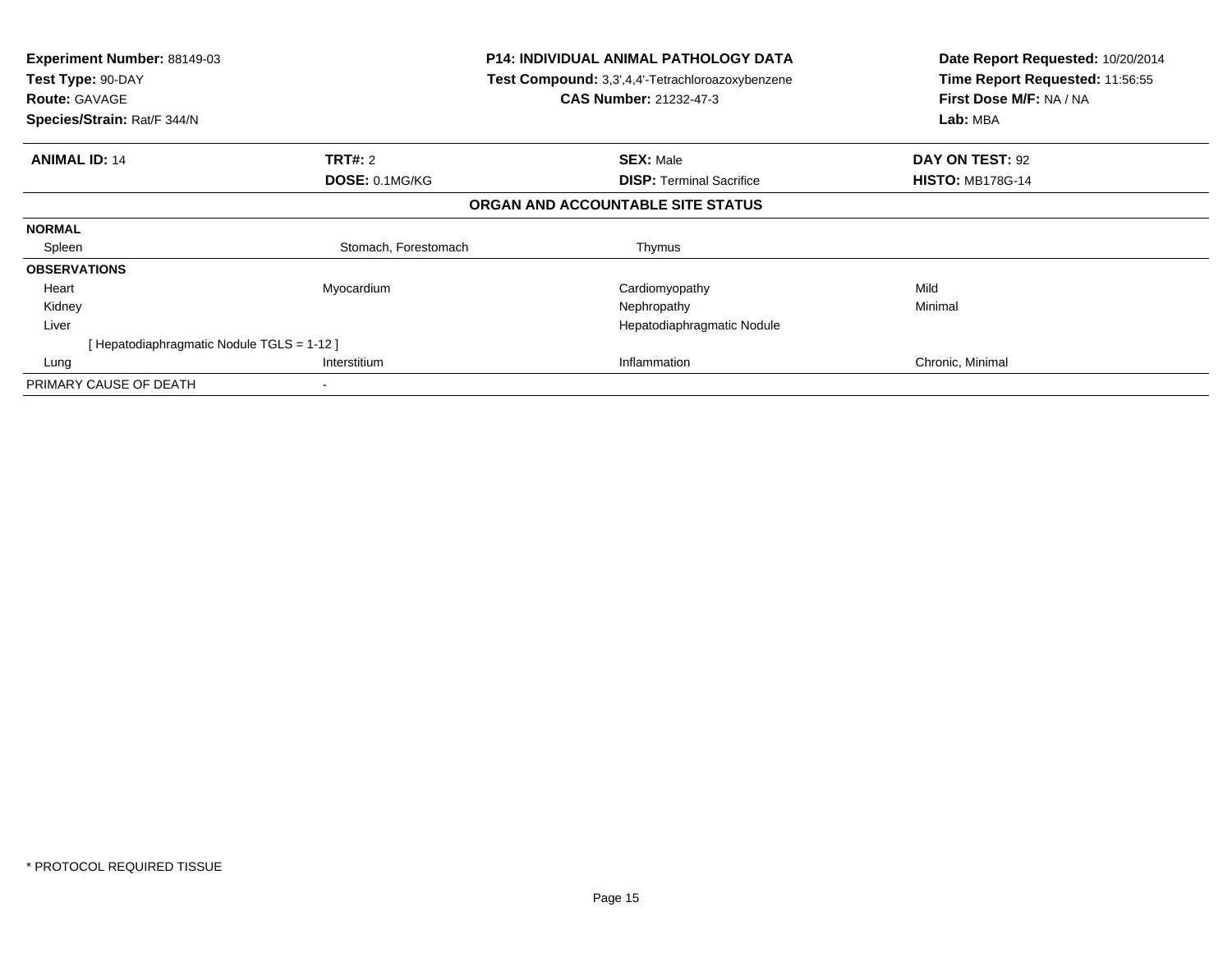| Experiment Number: 88149-03<br>Test Type: 90-DAY<br><b>Route: GAVAGE</b><br>Species/Strain: Rat/F 344/N |                | <b>P14: INDIVIDUAL ANIMAL PATHOLOGY DATA</b><br>Test Compound: 3,3',4,4'-Tetrachloroazoxybenzene<br><b>CAS Number: 21232-47-3</b> | Date Report Requested: 10/20/2014<br>Time Report Requested: 11:56:55<br>First Dose M/F: NA / NA<br>Lab: MBA |
|---------------------------------------------------------------------------------------------------------|----------------|-----------------------------------------------------------------------------------------------------------------------------------|-------------------------------------------------------------------------------------------------------------|
| <b>ANIMAL ID: 15</b>                                                                                    | TRT#: 2        | <b>SEX: Male</b>                                                                                                                  | DAY ON TEST: 92                                                                                             |
|                                                                                                         | DOSE: 0.1MG/KG | <b>DISP:</b> Terminal Sacrifice                                                                                                   | <b>HISTO: 178G-15</b>                                                                                       |
|                                                                                                         |                | ORGAN AND ACCOUNTABLE SITE STATUS                                                                                                 |                                                                                                             |
| <b>NORMAL</b>                                                                                           |                |                                                                                                                                   |                                                                                                             |
| Liver                                                                                                   | Spleen         | Stomach, Forestomach                                                                                                              | Thymus                                                                                                      |
| <b>OBSERVATIONS</b>                                                                                     |                |                                                                                                                                   |                                                                                                             |
| Heart                                                                                                   | Myocardium     | Cardiomyopathy                                                                                                                    | Minimal                                                                                                     |
| Kidney                                                                                                  |                | Nephropathy                                                                                                                       | Mild                                                                                                        |
| Lung                                                                                                    | Interstitium   | Inflammation                                                                                                                      | Chronic, Minimal                                                                                            |
| PRIMARY CAUSE OF DEATH                                                                                  |                |                                                                                                                                   |                                                                                                             |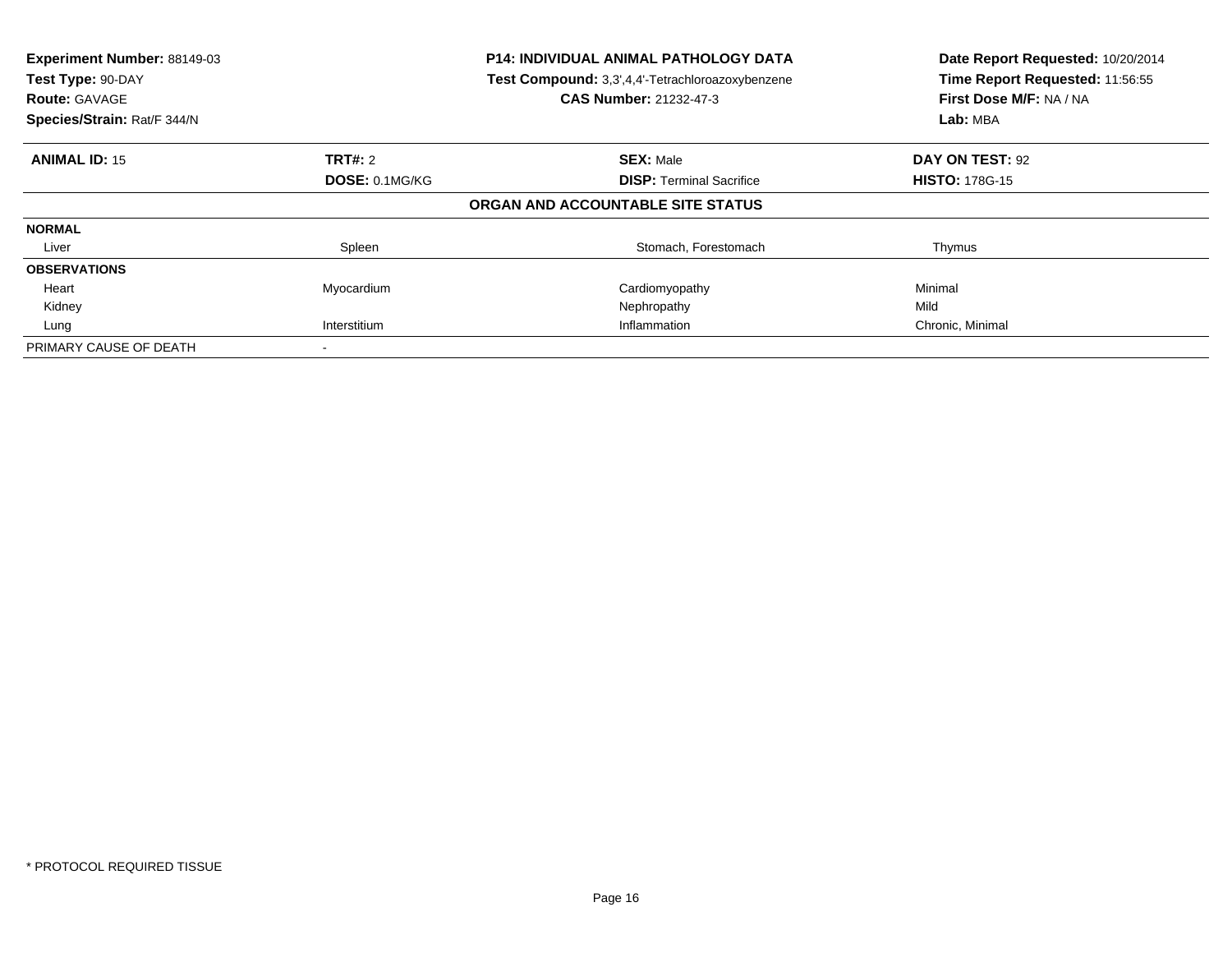| Experiment Number: 88149-03<br>Test Type: 90-DAY |                              | <b>P14: INDIVIDUAL ANIMAL PATHOLOGY DATA</b>     | Date Report Requested: 10/20/2014<br>Time Report Requested: 11:56:55 |
|--------------------------------------------------|------------------------------|--------------------------------------------------|----------------------------------------------------------------------|
|                                                  |                              | Test Compound: 3,3',4,4'-Tetrachloroazoxybenzene |                                                                      |
| <b>Route: GAVAGE</b>                             |                              | CAS Number: 21232-47-3                           | First Dose M/F: NA / NA                                              |
| Species/Strain: Rat/F 344/N                      |                              |                                                  | Lab: MBA                                                             |
| <b>ANIMAL ID: 16</b>                             | TRT#: 2                      | <b>SEX: Male</b>                                 | DAY ON TEST: 92                                                      |
|                                                  | DOSE: 0.1MG/KG               | <b>DISP:</b> Terminal Sacrifice                  | <b>HISTO: 178G-16</b>                                                |
|                                                  |                              | ORGAN AND ACCOUNTABLE SITE STATUS                |                                                                      |
| <b>NORMAL</b>                                    |                              |                                                  |                                                                      |
| Liver                                            | Spleen                       | Stomach, Forestomach                             | Thymus                                                               |
| <b>OBSERVATIONS</b>                              |                              |                                                  |                                                                      |
| Kidney                                           |                              | Nephropathy                                      | Minimal                                                              |
| Lung                                             | Inflammation<br>Interstitium |                                                  | Chronic, Minimal                                                     |
| PRIMARY CAUSE OF DEATH                           |                              |                                                  |                                                                      |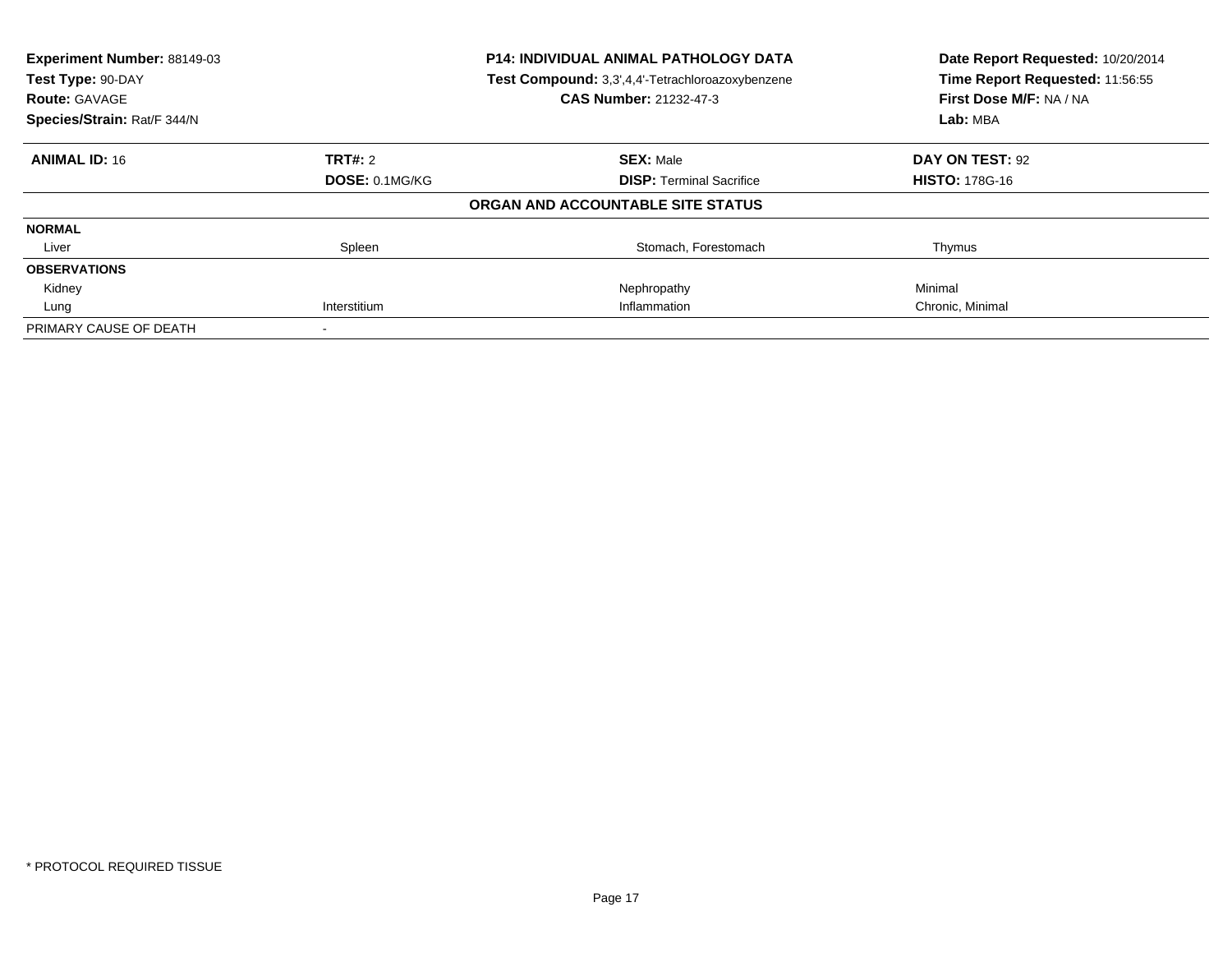| Experiment Number: 88149-03<br>Test Type: 90-DAY<br><b>Route: GAVAGE</b><br>Species/Strain: Rat/F 344/N |                              | <b>P14: INDIVIDUAL ANIMAL PATHOLOGY DATA</b><br>Test Compound: 3,3',4,4'-Tetrachloroazoxybenzene<br><b>CAS Number: 21232-47-3</b> | Date Report Requested: 10/20/2014<br>Time Report Requested: 11:56:55<br>First Dose M/F: NA / NA<br>Lab: MBA |
|---------------------------------------------------------------------------------------------------------|------------------------------|-----------------------------------------------------------------------------------------------------------------------------------|-------------------------------------------------------------------------------------------------------------|
| <b>ANIMAL ID: 17</b>                                                                                    | <b>TRT#: 2</b>               | <b>SEX: Male</b>                                                                                                                  | DAY ON TEST: 92                                                                                             |
|                                                                                                         | DOSE: 0.1MG/KG               | <b>DISP:</b> Terminal Sacrifice                                                                                                   | <b>HISTO: 178G-17</b>                                                                                       |
|                                                                                                         |                              | ORGAN AND ACCOUNTABLE SITE STATUS                                                                                                 |                                                                                                             |
| <b>NORMAL</b>                                                                                           |                              |                                                                                                                                   |                                                                                                             |
| Liver                                                                                                   | Spleen                       | Stomach, Forestomach                                                                                                              | Thymus                                                                                                      |
| <b>OBSERVATIONS</b>                                                                                     |                              |                                                                                                                                   |                                                                                                             |
| Heart                                                                                                   | Myocardium                   | Cardiomyopathy                                                                                                                    | Minimal                                                                                                     |
| Kidney                                                                                                  |                              | Nephropathy                                                                                                                       | Minimal                                                                                                     |
| Lung                                                                                                    | Interstitium<br>Inflammation |                                                                                                                                   | Chronic, Minimal                                                                                            |
| PRIMARY CAUSE OF DEATH                                                                                  |                              |                                                                                                                                   |                                                                                                             |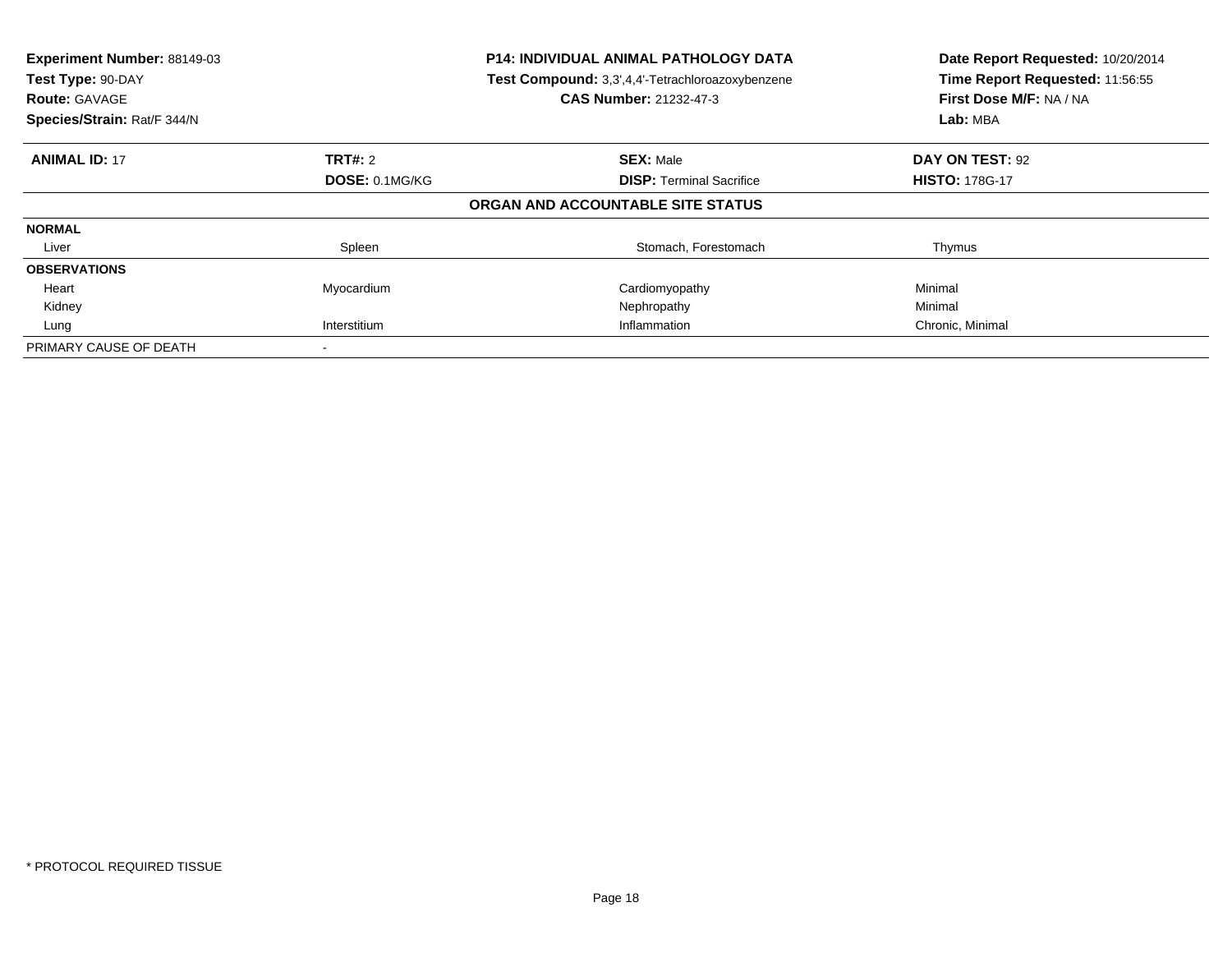| Experiment Number: 88149-03<br>Test Type: 90-DAY<br><b>Route: GAVAGE</b><br>Species/Strain: Rat/F 344/N |                | <b>P14: INDIVIDUAL ANIMAL PATHOLOGY DATA</b><br>Test Compound: 3,3',4,4'-Tetrachloroazoxybenzene<br><b>CAS Number: 21232-47-3</b> | Date Report Requested: 10/20/2014<br>Time Report Requested: 11:56:55<br>First Dose M/F: NA / NA<br>Lab: MBA |
|---------------------------------------------------------------------------------------------------------|----------------|-----------------------------------------------------------------------------------------------------------------------------------|-------------------------------------------------------------------------------------------------------------|
| <b>ANIMAL ID: 18</b>                                                                                    | <b>TRT#: 2</b> | <b>SEX: Male</b>                                                                                                                  | DAY ON TEST: 92                                                                                             |
|                                                                                                         | DOSE: 0.1MG/KG | <b>DISP:</b> Terminal Sacrifice                                                                                                   | <b>HISTO: 178G-18</b>                                                                                       |
|                                                                                                         |                | ORGAN AND ACCOUNTABLE SITE STATUS                                                                                                 |                                                                                                             |
| <b>NORMAL</b>                                                                                           |                |                                                                                                                                   |                                                                                                             |
| Liver                                                                                                   | Spleen         | Stomach, Forestomach                                                                                                              | Thymus                                                                                                      |
| <b>OBSERVATIONS</b>                                                                                     |                |                                                                                                                                   |                                                                                                             |
| Heart                                                                                                   | Myocardium     | Cardiomyopathy                                                                                                                    | Mild                                                                                                        |
| Kidney                                                                                                  |                | Nephropathy                                                                                                                       | Minimal                                                                                                     |
| Lung                                                                                                    | Interstitium   | Inflammation                                                                                                                      | Chronic, Minimal                                                                                            |
| PRIMARY CAUSE OF DEATH                                                                                  |                |                                                                                                                                   |                                                                                                             |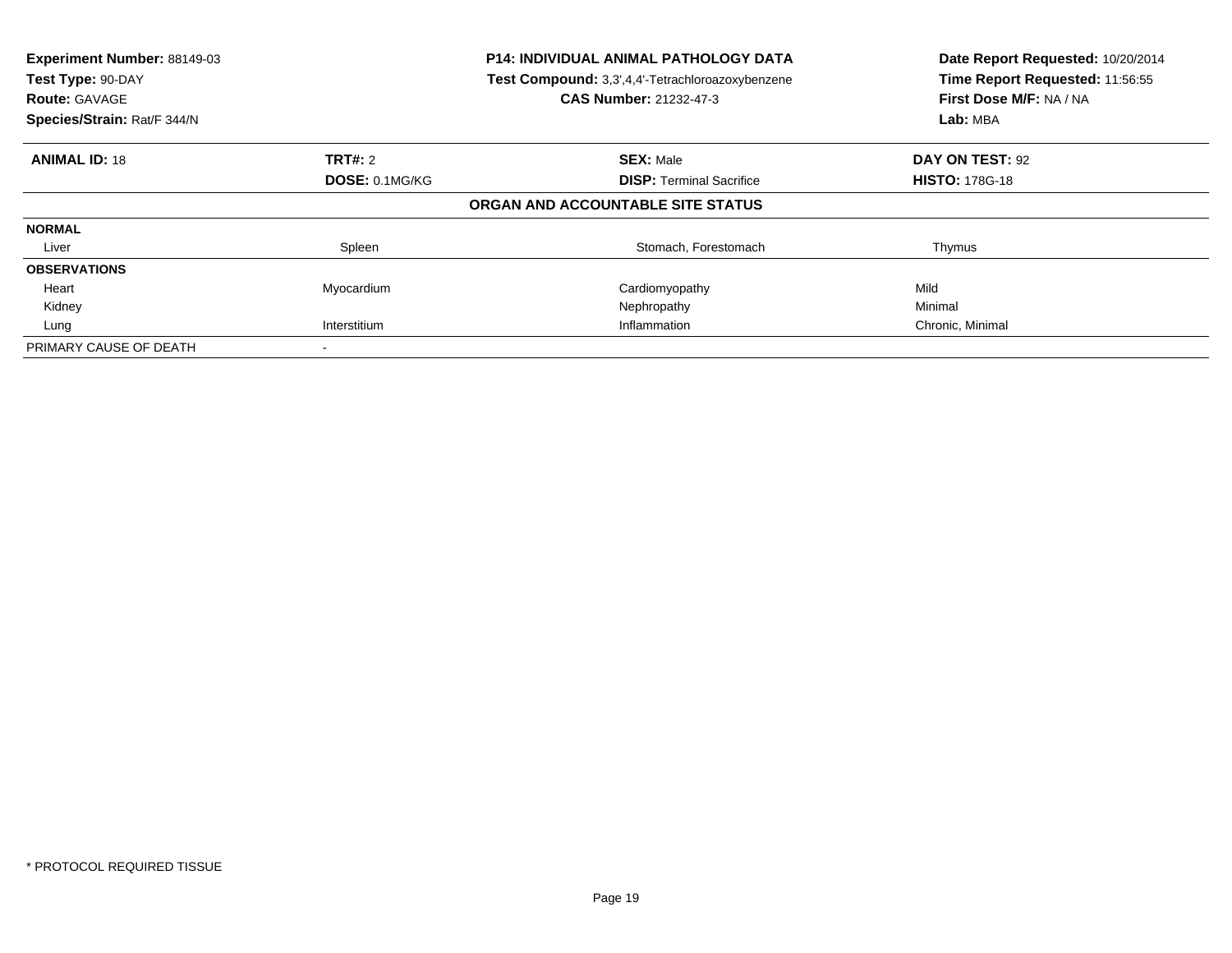| Experiment Number: 88149-03<br>Test Type: 90-DAY<br><b>Route: GAVAGE</b><br>Species/Strain: Rat/F 344/N | <b>P14: INDIVIDUAL ANIMAL PATHOLOGY DATA</b><br>Test Compound: 3,3',4,4'-Tetrachloroazoxybenzene<br><b>CAS Number: 21232-47-3</b> |                                   | Date Report Requested: 10/20/2014<br>Time Report Requested: 11:56:55<br>First Dose M/F: NA / NA<br>Lab: MBA |
|---------------------------------------------------------------------------------------------------------|-----------------------------------------------------------------------------------------------------------------------------------|-----------------------------------|-------------------------------------------------------------------------------------------------------------|
|                                                                                                         |                                                                                                                                   |                                   |                                                                                                             |
| <b>ANIMAL ID: 19</b>                                                                                    | TRT#: 2                                                                                                                           | <b>SEX: Male</b>                  | DAY ON TEST: 92                                                                                             |
|                                                                                                         | DOSE: 0.1MG/KG                                                                                                                    | <b>DISP:</b> Terminal Sacrifice   | <b>HISTO: MB178G-19</b>                                                                                     |
|                                                                                                         |                                                                                                                                   | ORGAN AND ACCOUNTABLE SITE STATUS |                                                                                                             |
| <b>NORMAL</b>                                                                                           |                                                                                                                                   |                                   |                                                                                                             |
| Liver                                                                                                   | Stomach, Forestomach                                                                                                              |                                   |                                                                                                             |
| <b>OBSERVATIONS</b>                                                                                     |                                                                                                                                   |                                   |                                                                                                             |
| Heart                                                                                                   | Myocardium                                                                                                                        | Cardiomyopathy                    | Mild                                                                                                        |
| Kidney                                                                                                  |                                                                                                                                   | Nephropathy                       | Minimal                                                                                                     |
| Lung                                                                                                    | Interstitium                                                                                                                      | Inflammation                      | Chronic, Minimal                                                                                            |
| Spleen                                                                                                  |                                                                                                                                   | <b>Accessory Spleen</b>           |                                                                                                             |
| [Accessory Spleen TGLS = 1-12]                                                                          |                                                                                                                                   |                                   |                                                                                                             |
| Thymus                                                                                                  |                                                                                                                                   | Hemorrhage                        | Minimal                                                                                                     |
| [Hemorrhage TGLS = $2-3$ ]                                                                              |                                                                                                                                   |                                   |                                                                                                             |
| PRIMARY CAUSE OF DEATH                                                                                  |                                                                                                                                   |                                   |                                                                                                             |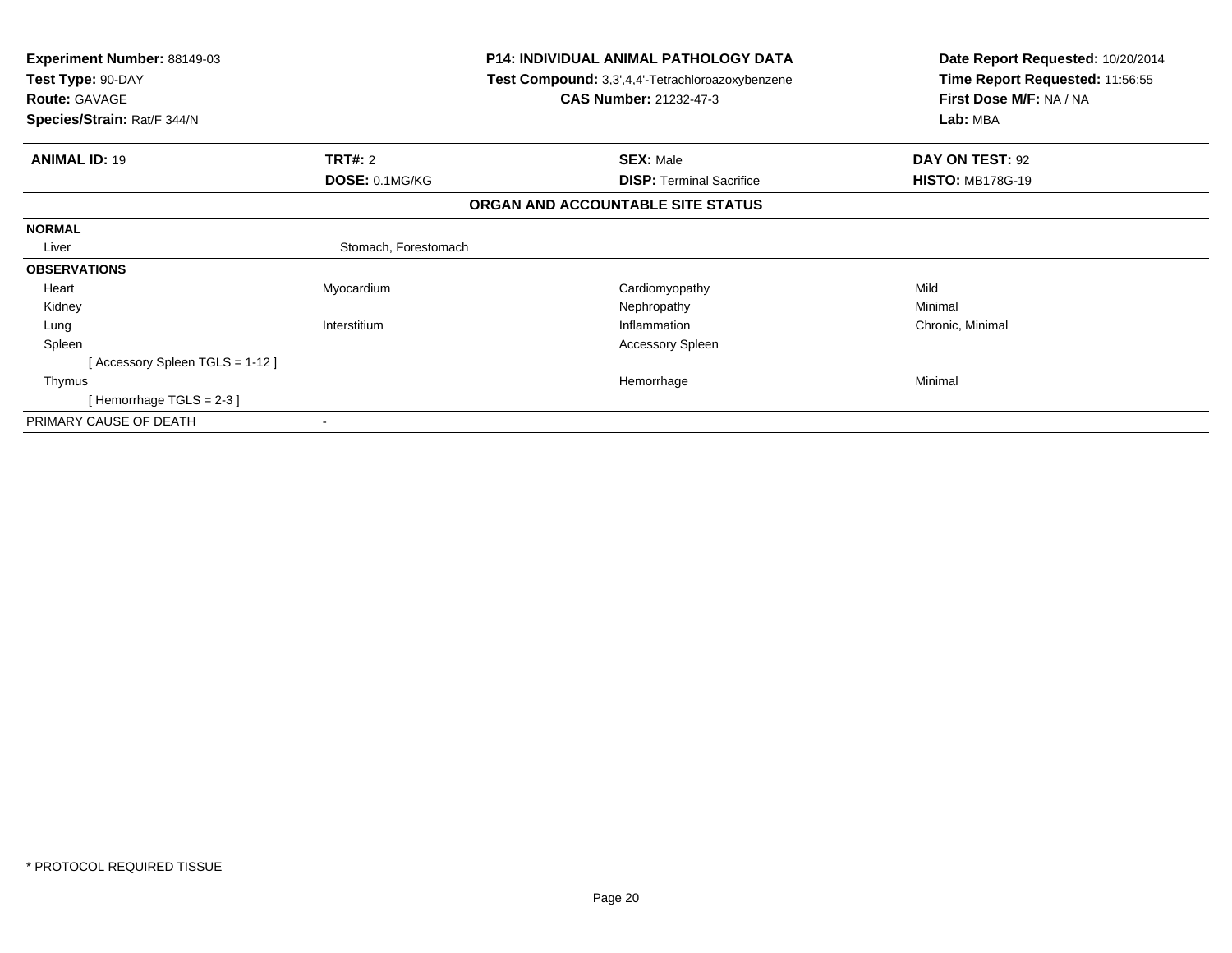| Experiment Number: 88149-03<br>Test Type: 90-DAY<br><b>Route: GAVAGE</b><br>Species/Strain: Rat/F 344/N |                      | <b>P14: INDIVIDUAL ANIMAL PATHOLOGY DATA</b><br>Test Compound: 3,3',4,4'-Tetrachloroazoxybenzene<br><b>CAS Number: 21232-47-3</b> | Date Report Requested: 10/20/2014<br>Time Report Requested: 11:56:55<br>First Dose M/F: NA / NA<br>Lab: MBA |  |
|---------------------------------------------------------------------------------------------------------|----------------------|-----------------------------------------------------------------------------------------------------------------------------------|-------------------------------------------------------------------------------------------------------------|--|
| <b>ANIMAL ID: 20</b>                                                                                    | <b>TRT#: 2</b>       | <b>SEX: Male</b>                                                                                                                  | DAY ON TEST: 92                                                                                             |  |
|                                                                                                         | DOSE: 0.1MG/KG       | <b>DISP:</b> Terminal Sacrifice                                                                                                   | <b>HISTO: MB178G-20</b>                                                                                     |  |
|                                                                                                         |                      | ORGAN AND ACCOUNTABLE SITE STATUS                                                                                                 |                                                                                                             |  |
| <b>NORMAL</b>                                                                                           |                      |                                                                                                                                   |                                                                                                             |  |
| Spleen                                                                                                  | Stomach, Forestomach | Thymus                                                                                                                            |                                                                                                             |  |
| <b>OBSERVATIONS</b>                                                                                     |                      |                                                                                                                                   |                                                                                                             |  |
| Heart                                                                                                   | Myocardium           | Cardiomyopathy                                                                                                                    | Mild                                                                                                        |  |
| Kidney                                                                                                  |                      | Nephropathy                                                                                                                       | Minimal                                                                                                     |  |
| Liver                                                                                                   |                      | Hepatodiaphragmatic Nodule                                                                                                        |                                                                                                             |  |
| [ Hepatodiaphragmatic Nodule TGLS = 1-8 ]                                                               |                      |                                                                                                                                   |                                                                                                             |  |
| Lung                                                                                                    | Interstitium         | Inflammation                                                                                                                      | Chronic, Minimal                                                                                            |  |
| PRIMARY CAUSE OF DEATH                                                                                  |                      |                                                                                                                                   |                                                                                                             |  |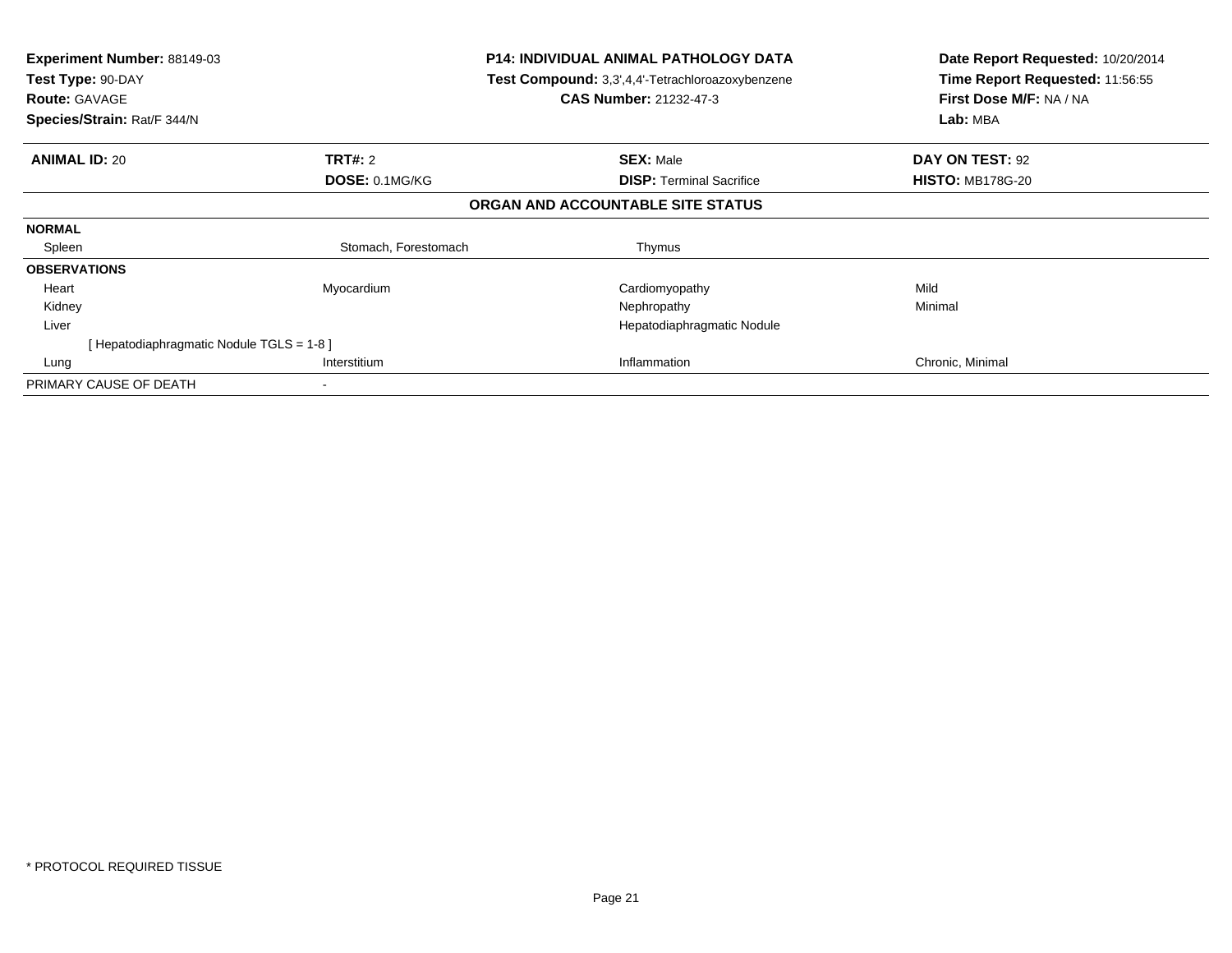| Experiment Number: 88149-03<br>Test Type: 90-DAY<br><b>Route: GAVAGE</b><br>Species/Strain: Rat/F 344/N | <b>P14: INDIVIDUAL ANIMAL PATHOLOGY DATA</b><br>Test Compound: 3,3',4,4'-Tetrachloroazoxybenzene<br><b>CAS Number: 21232-47-3</b> |                                   | Date Report Requested: 10/20/2014<br>Time Report Requested: 11:56:55<br>First Dose M/F: NA / NA<br>Lab: MBA |
|---------------------------------------------------------------------------------------------------------|-----------------------------------------------------------------------------------------------------------------------------------|-----------------------------------|-------------------------------------------------------------------------------------------------------------|
| <b>ANIMAL ID: 21</b>                                                                                    | TRT#: 3                                                                                                                           | <b>SEX: Male</b>                  | DAY ON TEST: 92                                                                                             |
|                                                                                                         | <b>DOSE: 1 MG/KG</b>                                                                                                              | <b>DISP:</b> Terminal Sacrifice   | <b>HISTO: MB178G-21</b>                                                                                     |
|                                                                                                         |                                                                                                                                   | ORGAN AND ACCOUNTABLE SITE STATUS |                                                                                                             |
| <b>NORMAL</b>                                                                                           |                                                                                                                                   |                                   |                                                                                                             |
| Liver                                                                                                   | Lymph Node, Mandibular                                                                                                            | Lymph Node, Mesenteric            | Spleen                                                                                                      |
| Stomach, Forestomach                                                                                    | Thymus                                                                                                                            |                                   |                                                                                                             |
| <b>OBSERVATIONS</b>                                                                                     |                                                                                                                                   |                                   |                                                                                                             |
| Heart                                                                                                   | Myocardium                                                                                                                        | Cardiomyopathy                    | Minimal                                                                                                     |
| Kidney                                                                                                  |                                                                                                                                   | Nephropathy                       | Minimal                                                                                                     |
| Lung                                                                                                    | Interstitium                                                                                                                      | Inflammation                      | Chronic, Minimal                                                                                            |
| PRIMARY CAUSE OF DEATH                                                                                  |                                                                                                                                   |                                   |                                                                                                             |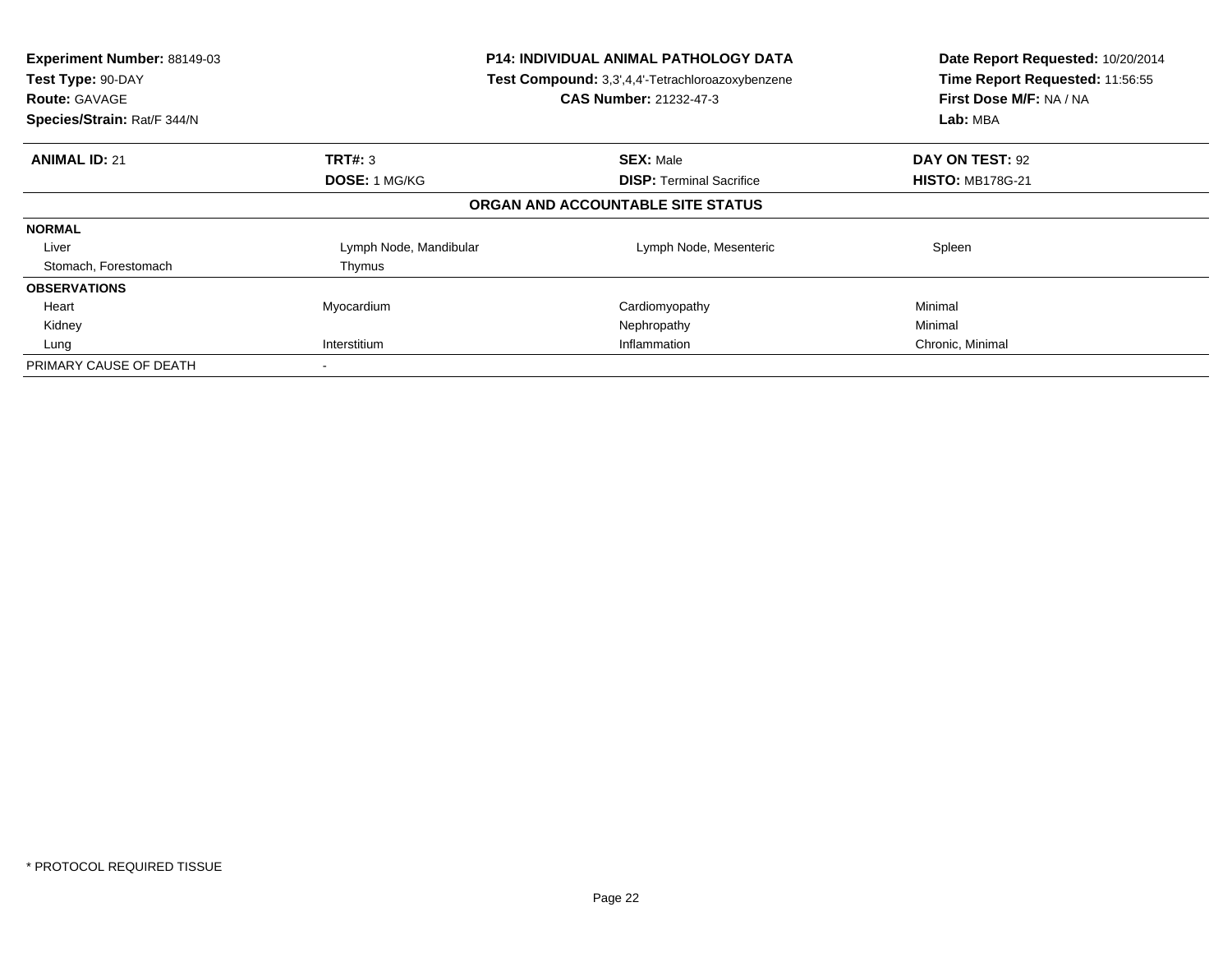| Experiment Number: 88149-03<br>Test Type: 90-DAY<br><b>Route: GAVAGE</b><br>Species/Strain: Rat/F 344/N | <b>P14: INDIVIDUAL ANIMAL PATHOLOGY DATA</b><br>Test Compound: 3,3',4,4'-Tetrachloroazoxybenzene<br><b>CAS Number: 21232-47-3</b> |                                   | Date Report Requested: 10/20/2014<br>Time Report Requested: 11:56:55<br>First Dose M/F: NA / NA<br>Lab: MBA |
|---------------------------------------------------------------------------------------------------------|-----------------------------------------------------------------------------------------------------------------------------------|-----------------------------------|-------------------------------------------------------------------------------------------------------------|
| <b>ANIMAL ID: 22</b>                                                                                    | TRT#: 3                                                                                                                           | <b>SEX: Male</b>                  | DAY ON TEST: 92                                                                                             |
|                                                                                                         | <b>DOSE: 1 MG/KG</b>                                                                                                              | <b>DISP:</b> Terminal Sacrifice   | <b>HISTO: MB178G-22</b>                                                                                     |
|                                                                                                         |                                                                                                                                   | ORGAN AND ACCOUNTABLE SITE STATUS |                                                                                                             |
| <b>NORMAL</b>                                                                                           |                                                                                                                                   |                                   |                                                                                                             |
| Liver                                                                                                   | Lymph Node, Mandibular                                                                                                            | Lymph Node, Mesenteric            | Spleen                                                                                                      |
| Stomach, Forestomach                                                                                    | Thymus                                                                                                                            |                                   |                                                                                                             |
| <b>OBSERVATIONS</b>                                                                                     |                                                                                                                                   |                                   |                                                                                                             |
| Heart                                                                                                   | Myocardium                                                                                                                        | Cardiomyopathy                    | Mild                                                                                                        |
| Kidney                                                                                                  |                                                                                                                                   | Nephropathy                       | Minimal                                                                                                     |
| Lung                                                                                                    | Interstitium                                                                                                                      | Inflammation                      | Chronic, Minimal                                                                                            |
| PRIMARY CAUSE OF DEATH                                                                                  |                                                                                                                                   |                                   |                                                                                                             |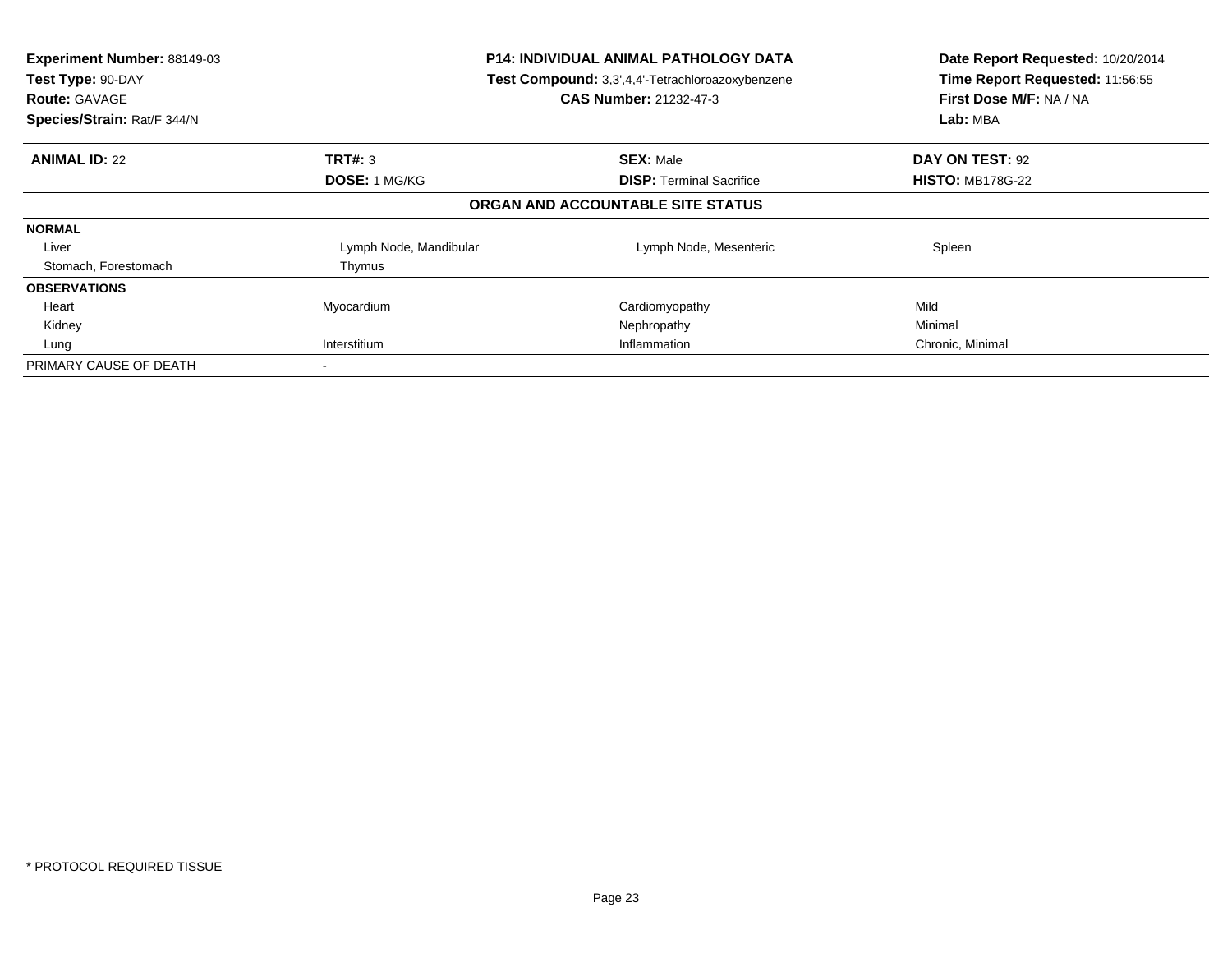| <b>Experiment Number: 88149-03</b><br>Test Type: 90-DAY<br><b>Route: GAVAGE</b><br>Species/Strain: Rat/F 344/N |                        | P14: INDIVIDUAL ANIMAL PATHOLOGY DATA<br><b>Test Compound:</b> 3,3',4,4'-Tetrachloroazoxybenzene<br><b>CAS Number: 21232-47-3</b> | Date Report Requested: 10/20/2014<br>Time Report Requested: 11:56:55<br>First Dose M/F: NA / NA<br>Lab: MBA |
|----------------------------------------------------------------------------------------------------------------|------------------------|-----------------------------------------------------------------------------------------------------------------------------------|-------------------------------------------------------------------------------------------------------------|
| <b>ANIMAL ID: 23</b>                                                                                           | TRT#: 3                | <b>SEX: Male</b>                                                                                                                  | DAY ON TEST: 92                                                                                             |
|                                                                                                                | <b>DOSE: 1 MG/KG</b>   | <b>DISP: Terminal Sacrifice</b>                                                                                                   | <b>HISTO: MB178G-23</b>                                                                                     |
|                                                                                                                |                        | ORGAN AND ACCOUNTABLE SITE STATUS                                                                                                 |                                                                                                             |
| <b>NORMAL</b>                                                                                                  |                        |                                                                                                                                   |                                                                                                             |
| Liver                                                                                                          | Lymph Node, Mandibular | Spleen                                                                                                                            | Stomach, Forestomach                                                                                        |
| Thymus                                                                                                         |                        |                                                                                                                                   |                                                                                                             |
| <b>OBSERVATIONS</b>                                                                                            |                        |                                                                                                                                   |                                                                                                             |
| Heart                                                                                                          | Myocardium             | Cardiomyopathy                                                                                                                    | Minimal                                                                                                     |
| Kidney                                                                                                         |                        | Nephropathy                                                                                                                       | Minimal                                                                                                     |
| Lung                                                                                                           | Interstitium           | Inflammation                                                                                                                      | Chronic, Minimal                                                                                            |
| Lymph Node, Mesenteric                                                                                         |                        | Atrophy                                                                                                                           | Minimal                                                                                                     |
| PRIMARY CAUSE OF DEATH                                                                                         |                        |                                                                                                                                   |                                                                                                             |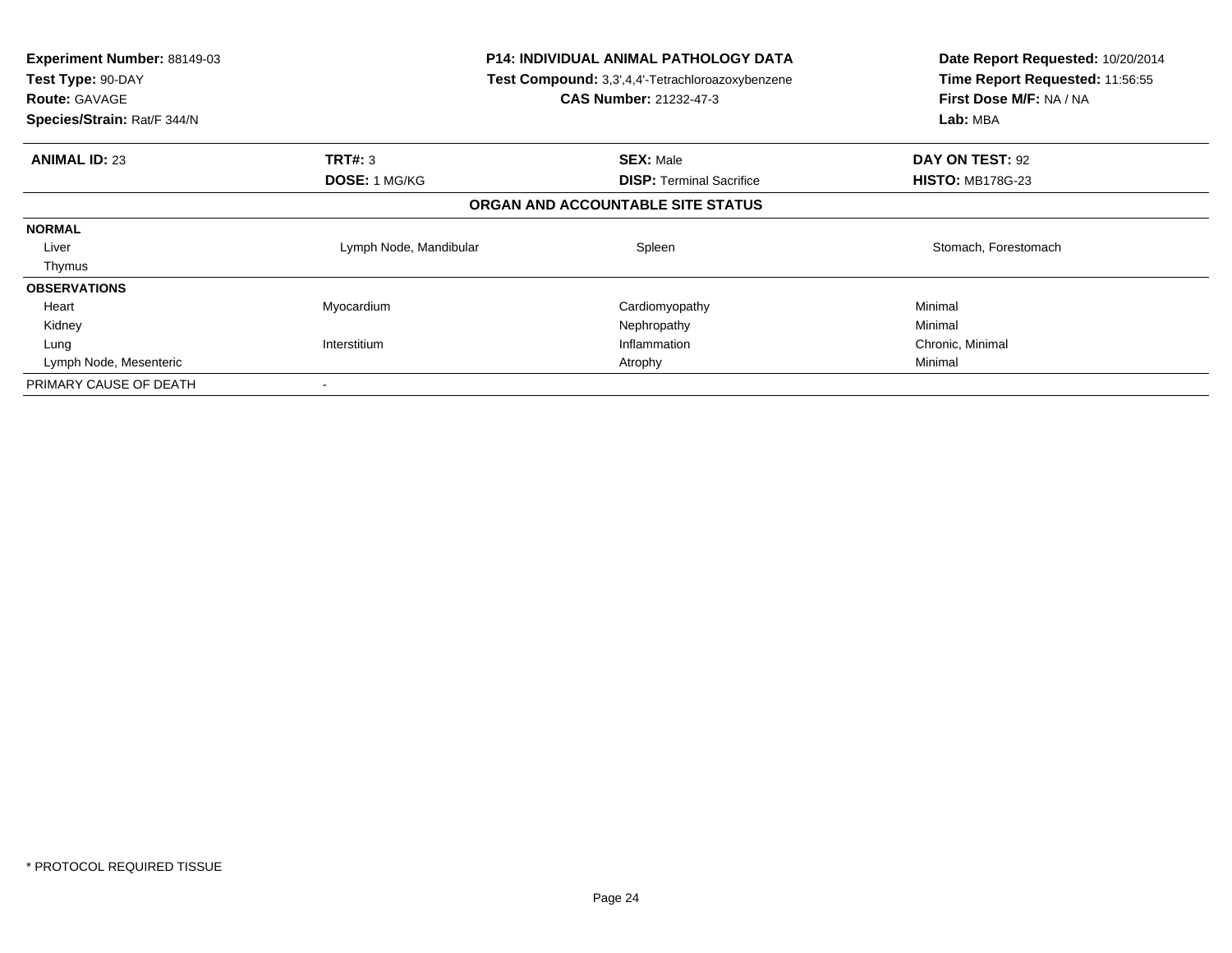| Experiment Number: 88149-03<br>Test Type: 90-DAY<br><b>Route: GAVAGE</b><br>Species/Strain: Rat/F 344/N | P14: INDIVIDUAL ANIMAL PATHOLOGY DATA<br>Test Compound: 3,3',4,4'-Tetrachloroazoxybenzene<br><b>CAS Number: 21232-47-3</b> |                                   | Date Report Requested: 10/20/2014<br>Time Report Requested: 11:56:55<br>First Dose M/F: NA / NA<br>Lab: MBA |  |
|---------------------------------------------------------------------------------------------------------|----------------------------------------------------------------------------------------------------------------------------|-----------------------------------|-------------------------------------------------------------------------------------------------------------|--|
| <b>ANIMAL ID: 24</b>                                                                                    | <b>TRT#: 3</b>                                                                                                             | <b>SEX: Male</b>                  | DAY ON TEST: 92                                                                                             |  |
|                                                                                                         | DOSE: 1 MG/KG                                                                                                              | <b>DISP:</b> Terminal Sacrifice   | <b>HISTO: MB178G-24</b>                                                                                     |  |
|                                                                                                         |                                                                                                                            | ORGAN AND ACCOUNTABLE SITE STATUS |                                                                                                             |  |
| <b>NORMAL</b>                                                                                           |                                                                                                                            |                                   |                                                                                                             |  |
| Heart                                                                                                   | Liver                                                                                                                      | Lymph Node, Mandibular            | Lymph Node, Mesenteric                                                                                      |  |
| Spleen                                                                                                  | Thymus                                                                                                                     |                                   |                                                                                                             |  |
| <b>OBSERVATIONS</b>                                                                                     |                                                                                                                            |                                   |                                                                                                             |  |
| Kidney                                                                                                  |                                                                                                                            | Nephropathy                       | Mild                                                                                                        |  |
| Lung                                                                                                    | Interstitium                                                                                                               | Inflammation                      | Chronic, Minimal                                                                                            |  |
| Spleen                                                                                                  |                                                                                                                            |                                   |                                                                                                             |  |
| Note: ACCESSORY STRUCTURE NOT FOUND IN WET TISSUE. TGL 1-NST                                            |                                                                                                                            |                                   |                                                                                                             |  |
| Stomach, Forestomach                                                                                    | Epithelium                                                                                                                 | Hyperplasia                       | Focal, Minimal                                                                                              |  |
| PRIMARY CAUSE OF DEATH                                                                                  |                                                                                                                            |                                   |                                                                                                             |  |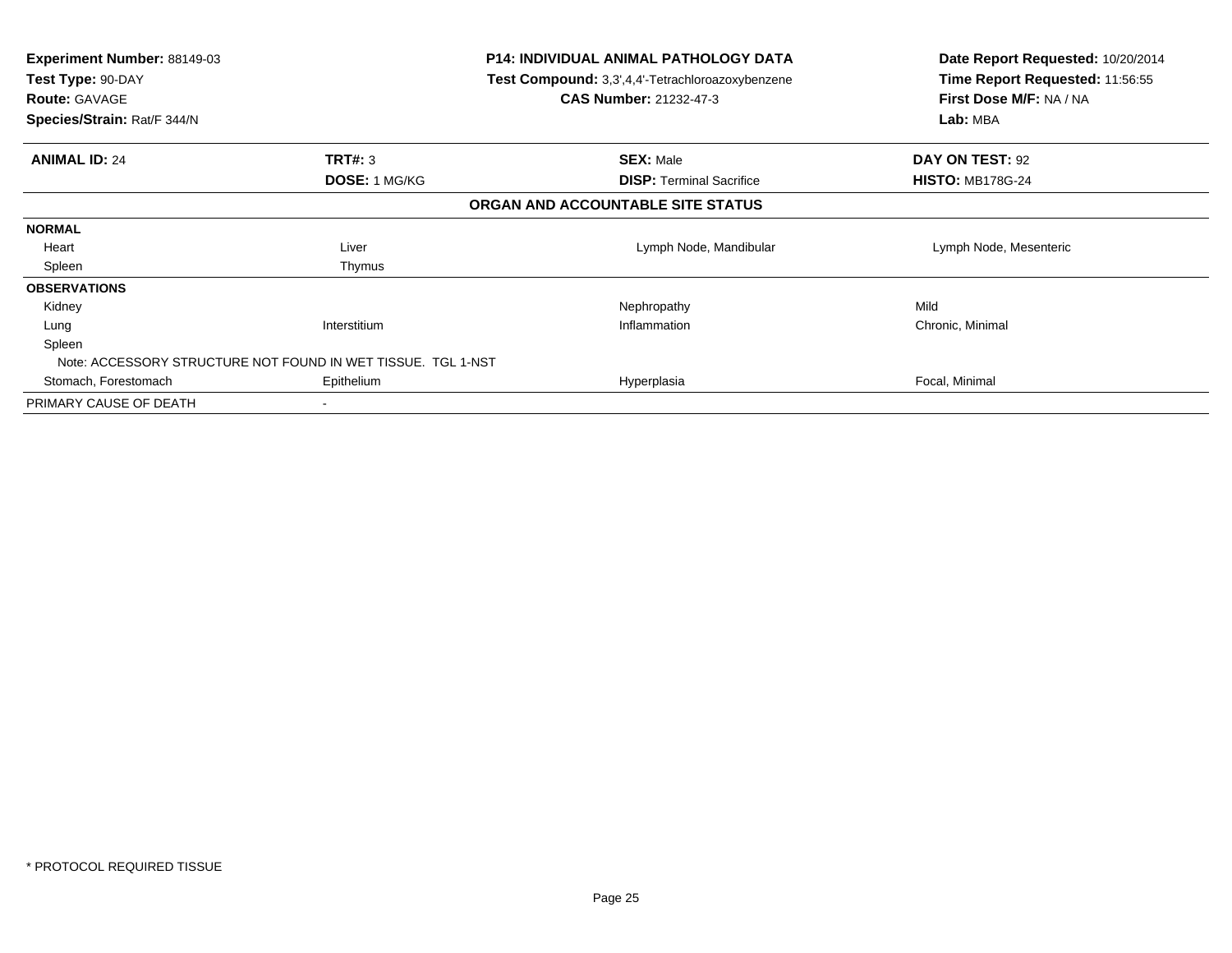| Experiment Number: 88149-03<br>Test Type: 90-DAY<br><b>Route: GAVAGE</b><br>Species/Strain: Rat/F 344/N | <b>P14: INDIVIDUAL ANIMAL PATHOLOGY DATA</b><br>Test Compound: 3,3',4,4'-Tetrachloroazoxybenzene<br>CAS Number: 21232-47-3 |                                   | Date Report Requested: 10/20/2014<br>Time Report Requested: 11:56:55<br>First Dose M/F: NA / NA<br>Lab: MBA |
|---------------------------------------------------------------------------------------------------------|----------------------------------------------------------------------------------------------------------------------------|-----------------------------------|-------------------------------------------------------------------------------------------------------------|
| <b>ANIMAL ID: 25</b>                                                                                    | TRT#: 3                                                                                                                    | <b>SEX: Male</b>                  | DAY ON TEST: 92                                                                                             |
|                                                                                                         | <b>DOSE: 1 MG/KG</b>                                                                                                       | <b>DISP:</b> Terminal Sacrifice   | <b>HISTO: MB178G-25</b>                                                                                     |
|                                                                                                         |                                                                                                                            | ORGAN AND ACCOUNTABLE SITE STATUS |                                                                                                             |
| <b>NORMAL</b>                                                                                           |                                                                                                                            |                                   |                                                                                                             |
| Liver                                                                                                   | Lymph Node, Mandibular                                                                                                     | Lymph Node, Mesenteric            | Spleen                                                                                                      |
| Stomach, Forestomach                                                                                    | Thymus                                                                                                                     |                                   |                                                                                                             |
| <b>OBSERVATIONS</b>                                                                                     |                                                                                                                            |                                   |                                                                                                             |
| Heart                                                                                                   | Myocardium                                                                                                                 | Cardiomyopathy                    | Minimal                                                                                                     |
| Kidney                                                                                                  |                                                                                                                            | Nephropathy                       | Mild                                                                                                        |
| Lung                                                                                                    | Interstitium                                                                                                               | Inflammation                      | Chronic, Minimal                                                                                            |
| PRIMARY CAUSE OF DEATH                                                                                  |                                                                                                                            |                                   |                                                                                                             |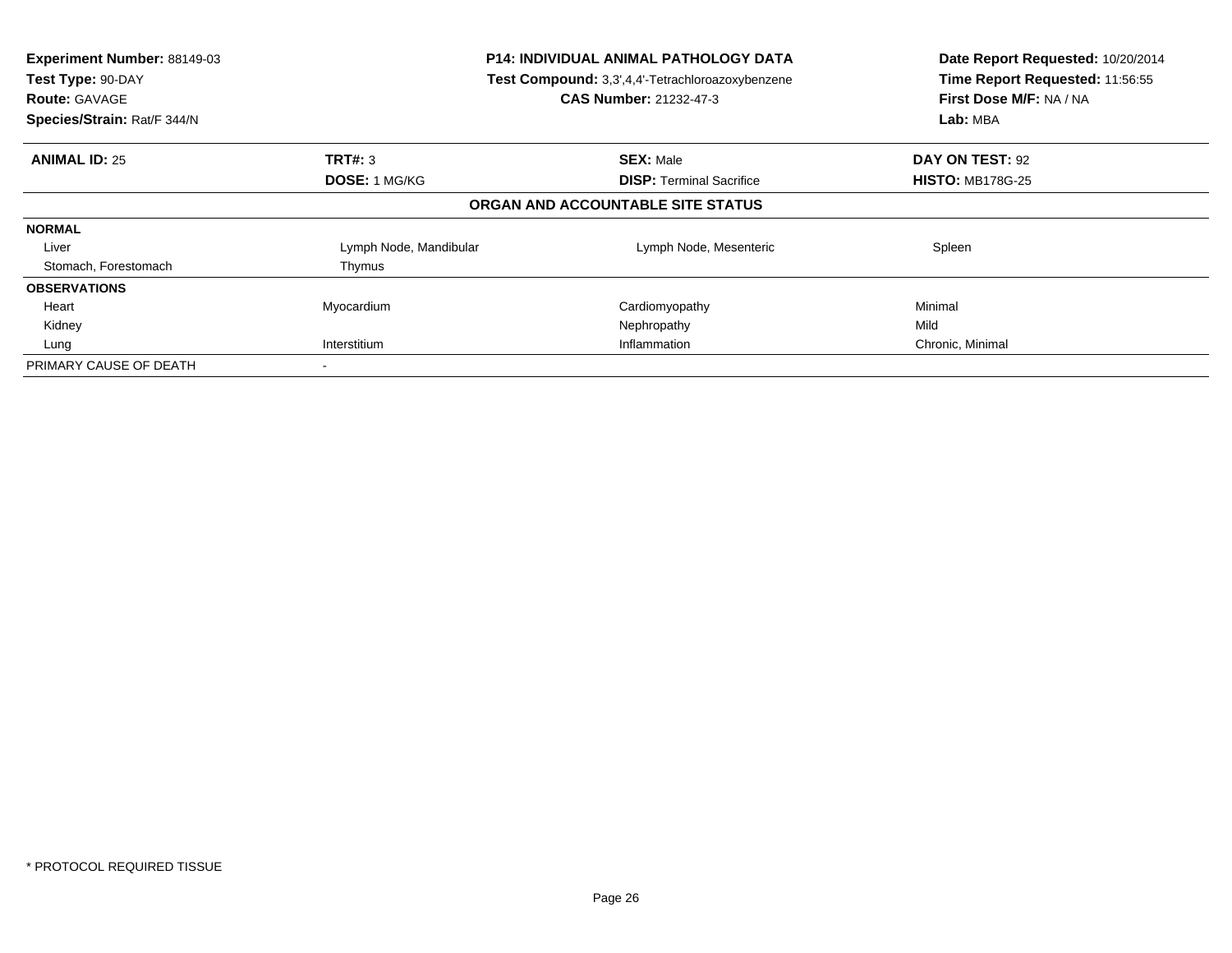| Experiment Number: 88149-03<br>Test Type: 90-DAY<br><b>Route: GAVAGE</b><br>Species/Strain: Rat/F 344/N | <b>P14: INDIVIDUAL ANIMAL PATHOLOGY DATA</b><br>Test Compound: 3,3',4,4'-Tetrachloroazoxybenzene<br>CAS Number: 21232-47-3 |                                   | Date Report Requested: 10/20/2014<br>Time Report Requested: 11:56:55<br>First Dose M/F: NA / NA<br>Lab: MBA |
|---------------------------------------------------------------------------------------------------------|----------------------------------------------------------------------------------------------------------------------------|-----------------------------------|-------------------------------------------------------------------------------------------------------------|
| <b>ANIMAL ID: 26</b>                                                                                    | <b>TRT#: 3</b>                                                                                                             | <b>SEX: Male</b>                  | DAY ON TEST: 92                                                                                             |
|                                                                                                         | <b>DOSE: 1 MG/KG</b>                                                                                                       | <b>DISP:</b> Terminal Sacrifice   | <b>HISTO: MB178G-26</b>                                                                                     |
|                                                                                                         |                                                                                                                            | ORGAN AND ACCOUNTABLE SITE STATUS |                                                                                                             |
| <b>NORMAL</b>                                                                                           |                                                                                                                            |                                   |                                                                                                             |
| Liver                                                                                                   | Lymph Node, Mandibular                                                                                                     | Lymph Node, Mesenteric            | Spleen                                                                                                      |
| Stomach, Forestomach                                                                                    | Thymus                                                                                                                     |                                   |                                                                                                             |
| <b>OBSERVATIONS</b>                                                                                     |                                                                                                                            |                                   |                                                                                                             |
| Heart                                                                                                   | Myocardium                                                                                                                 | Cardiomyopathy                    | Minimal                                                                                                     |
| Kidney                                                                                                  |                                                                                                                            | Nephropathy                       | Mild                                                                                                        |
| Lung                                                                                                    | Interstitium                                                                                                               | Inflammation                      | Chronic, Minimal                                                                                            |
| PRIMARY CAUSE OF DEATH                                                                                  |                                                                                                                            |                                   |                                                                                                             |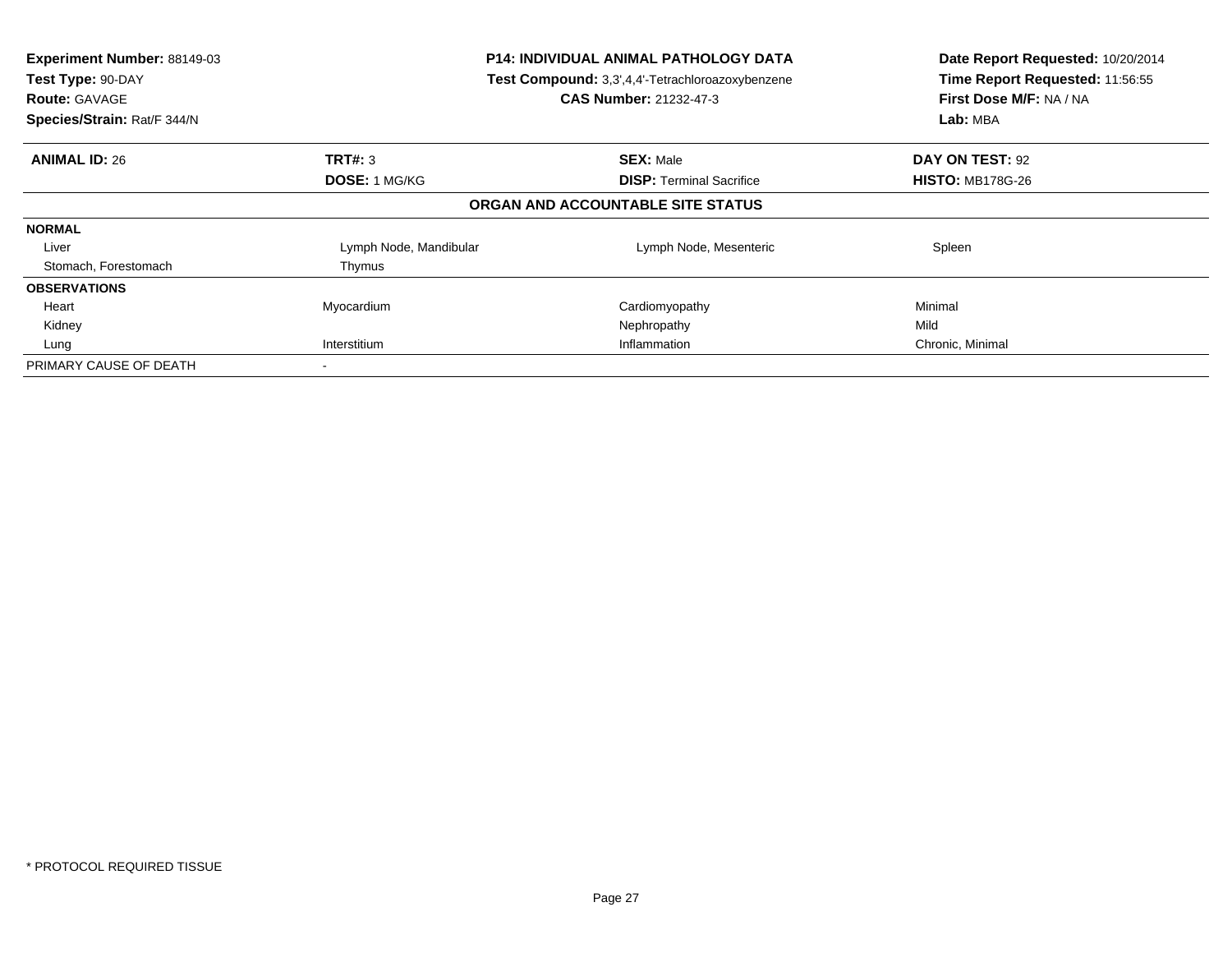| <b>Experiment Number: 88149-03</b><br>Test Type: 90-DAY<br><b>Route: GAVAGE</b><br>Species/Strain: Rat/F 344/N | P14: INDIVIDUAL ANIMAL PATHOLOGY DATA<br><b>Test Compound:</b> 3,3',4,4'-Tetrachloroazoxybenzene<br><b>CAS Number: 21232-47-3</b> |                                   | Date Report Requested: 10/20/2014<br>Time Report Requested: 11:56:55<br>First Dose M/F: NA / NA<br>Lab: MBA |
|----------------------------------------------------------------------------------------------------------------|-----------------------------------------------------------------------------------------------------------------------------------|-----------------------------------|-------------------------------------------------------------------------------------------------------------|
| <b>ANIMAL ID: 27</b>                                                                                           | TRT#: 3                                                                                                                           | <b>SEX: Male</b>                  | DAY ON TEST: 92                                                                                             |
|                                                                                                                | <b>DOSE: 1 MG/KG</b>                                                                                                              | <b>DISP: Terminal Sacrifice</b>   | <b>HISTO: MB178G-27</b>                                                                                     |
|                                                                                                                |                                                                                                                                   | ORGAN AND ACCOUNTABLE SITE STATUS |                                                                                                             |
| <b>NORMAL</b>                                                                                                  |                                                                                                                                   |                                   |                                                                                                             |
| Liver                                                                                                          | Lymph Node, Mesenteric                                                                                                            | Spleen                            | Stomach, Forestomach                                                                                        |
| Thymus                                                                                                         |                                                                                                                                   |                                   |                                                                                                             |
| <b>OBSERVATIONS</b>                                                                                            |                                                                                                                                   |                                   |                                                                                                             |
| Heart                                                                                                          | Myocardium                                                                                                                        | Cardiomyopathy                    | Minimal                                                                                                     |
| Kidney                                                                                                         |                                                                                                                                   | Nephropathy                       | Minimal                                                                                                     |
| Lung                                                                                                           | Interstitium                                                                                                                      | Inflammation                      | Chronic, Minimal                                                                                            |
| Lymph Node, Mandibular                                                                                         |                                                                                                                                   | Hemorrhage                        | Minimal                                                                                                     |
| PRIMARY CAUSE OF DEATH                                                                                         |                                                                                                                                   |                                   |                                                                                                             |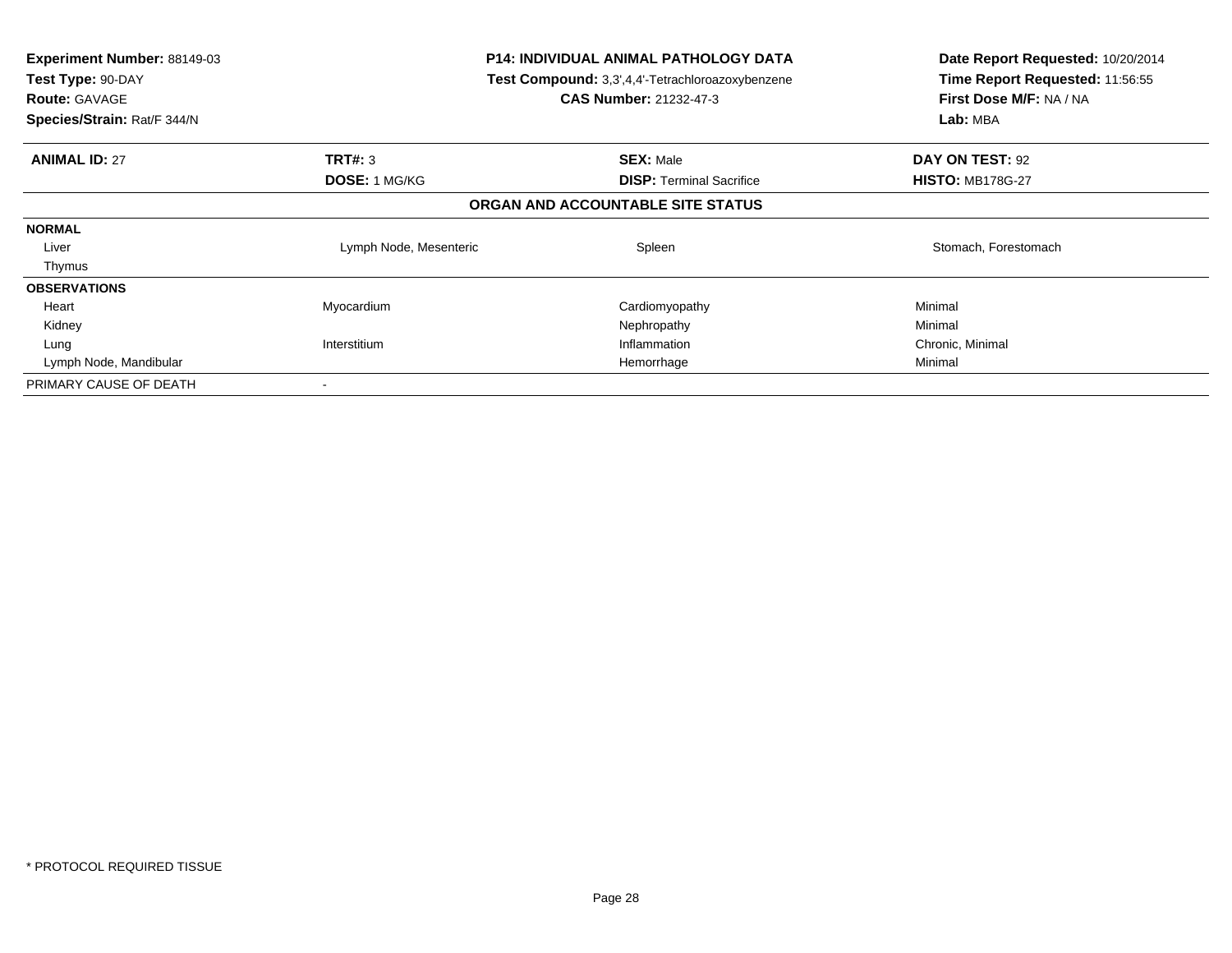| <b>Experiment Number: 88149-03</b><br>Test Type: 90-DAY<br><b>Route: GAVAGE</b><br>Species/Strain: Rat/F 344/N | P14: INDIVIDUAL ANIMAL PATHOLOGY DATA<br><b>Test Compound:</b> 3,3',4,4'-Tetrachloroazoxybenzene<br><b>CAS Number: 21232-47-3</b> |                                   | Date Report Requested: 10/20/2014<br>Time Report Requested: 11:56:55<br>First Dose M/F: NA / NA<br>Lab: MBA |
|----------------------------------------------------------------------------------------------------------------|-----------------------------------------------------------------------------------------------------------------------------------|-----------------------------------|-------------------------------------------------------------------------------------------------------------|
| <b>ANIMAL ID: 28</b>                                                                                           | TRT#: 3                                                                                                                           | <b>SEX: Male</b>                  | DAY ON TEST: 92                                                                                             |
|                                                                                                                | <b>DOSE: 1 MG/KG</b>                                                                                                              | <b>DISP: Terminal Sacrifice</b>   | <b>HISTO: MB178G-28</b>                                                                                     |
|                                                                                                                |                                                                                                                                   | ORGAN AND ACCOUNTABLE SITE STATUS |                                                                                                             |
| <b>NORMAL</b>                                                                                                  |                                                                                                                                   |                                   |                                                                                                             |
| Liver                                                                                                          | Lymph Node, Mesenteric                                                                                                            | Spleen                            | Stomach, Forestomach                                                                                        |
| Thymus                                                                                                         |                                                                                                                                   |                                   |                                                                                                             |
| <b>OBSERVATIONS</b>                                                                                            |                                                                                                                                   |                                   |                                                                                                             |
| Heart                                                                                                          | Myocardium                                                                                                                        | Cardiomyopathy                    | Mild                                                                                                        |
| Kidney                                                                                                         |                                                                                                                                   | Nephropathy                       | Minimal                                                                                                     |
| Lung                                                                                                           | Interstitium                                                                                                                      | Inflammation                      | Chronic, Minimal                                                                                            |
| Lymph Node, Mandibular                                                                                         |                                                                                                                                   | Hyperplasia                       | Lymphoid, Minimal                                                                                           |
| PRIMARY CAUSE OF DEATH                                                                                         |                                                                                                                                   |                                   |                                                                                                             |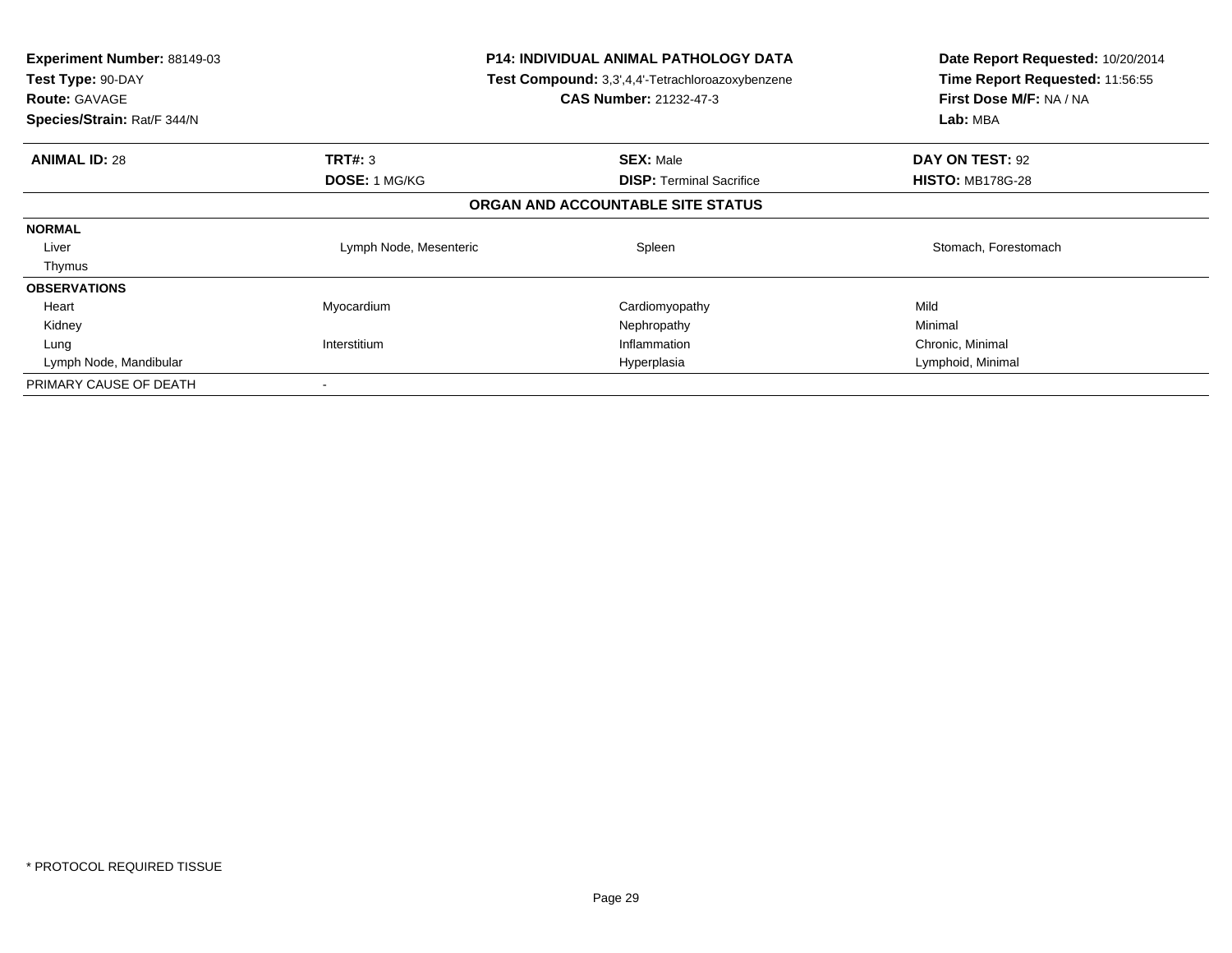| <b>Experiment Number: 88149-03</b><br>Test Type: 90-DAY<br><b>Route: GAVAGE</b><br>Species/Strain: Rat/F 344/N |                        | <b>P14: INDIVIDUAL ANIMAL PATHOLOGY DATA</b><br><b>Test Compound:</b> 3,3',4,4'-Tetrachloroazoxybenzene<br><b>CAS Number: 21232-47-3</b> | Date Report Requested: 10/20/2014<br>Time Report Requested: 11:56:55<br>First Dose M/F: NA / NA<br>Lab: MBA |  |
|----------------------------------------------------------------------------------------------------------------|------------------------|------------------------------------------------------------------------------------------------------------------------------------------|-------------------------------------------------------------------------------------------------------------|--|
| <b>ANIMAL ID: 29</b>                                                                                           | TRT#: 3                | <b>SEX: Male</b>                                                                                                                         | DAY ON TEST: 92                                                                                             |  |
|                                                                                                                | DOSE: 1 MG/KG          | <b>DISP:</b> Terminal Sacrifice                                                                                                          | <b>HISTO: MB178G-29</b>                                                                                     |  |
|                                                                                                                |                        | ORGAN AND ACCOUNTABLE SITE STATUS                                                                                                        |                                                                                                             |  |
| <b>NORMAL</b>                                                                                                  |                        |                                                                                                                                          |                                                                                                             |  |
| Liver                                                                                                          | Lymph Node, Mesenteric | Spleen                                                                                                                                   | Stomach, Forestomach                                                                                        |  |
| Thymus                                                                                                         |                        |                                                                                                                                          |                                                                                                             |  |
| <b>OBSERVATIONS</b>                                                                                            |                        |                                                                                                                                          |                                                                                                             |  |
| Heart                                                                                                          | Myocardium             | Cardiomyopathy                                                                                                                           | Mild                                                                                                        |  |
| Kidney                                                                                                         |                        | Nephropathy                                                                                                                              | Minimal                                                                                                     |  |
| Lung                                                                                                           | Interstitium           | Inflammation                                                                                                                             | Chronic, Minimal                                                                                            |  |
| Lymph Node, Mandibular                                                                                         |                        | Hyperplasia                                                                                                                              | Lymphoid, Minimal                                                                                           |  |
| PRIMARY CAUSE OF DEATH                                                                                         |                        |                                                                                                                                          |                                                                                                             |  |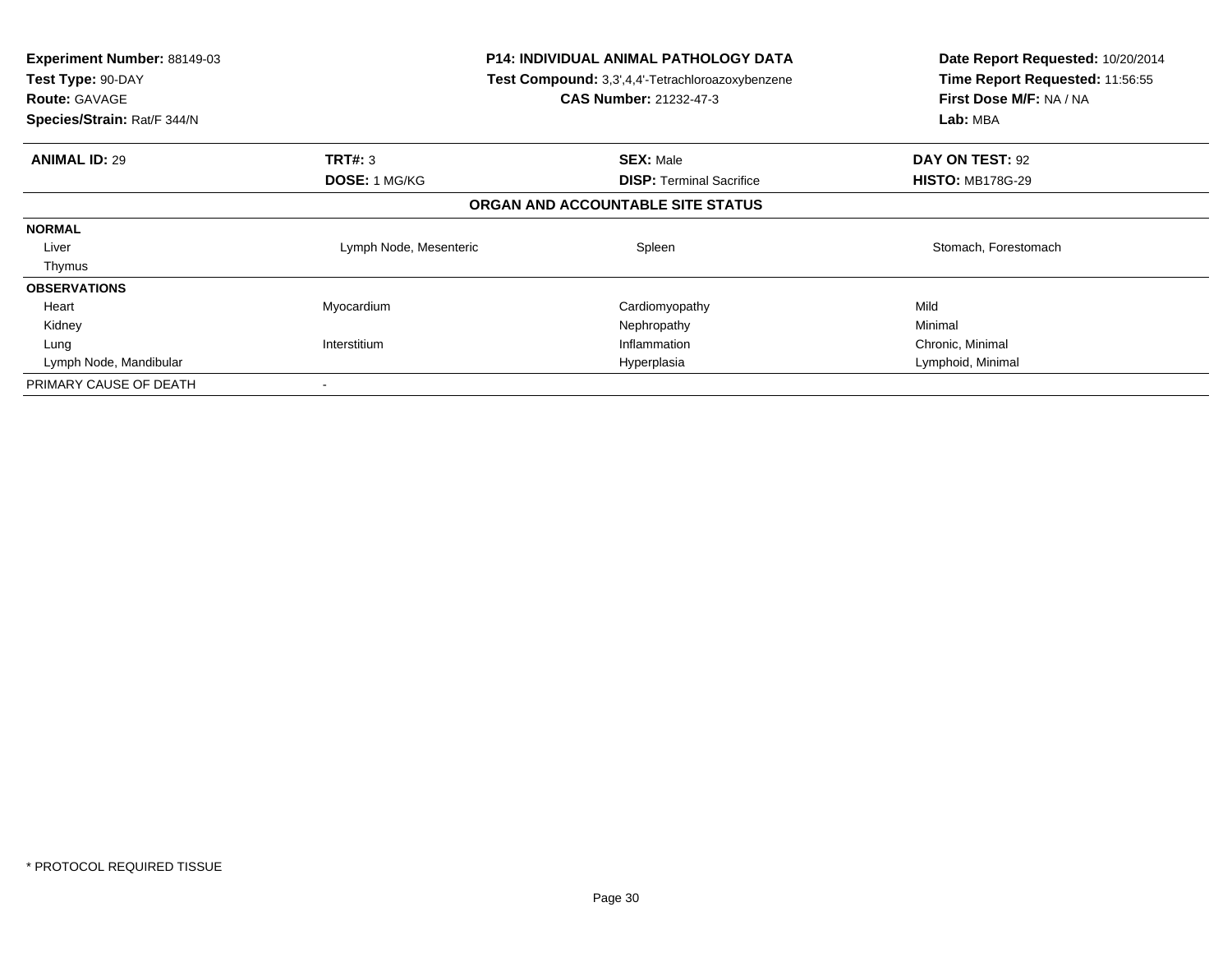| <b>Experiment Number: 88149-03</b><br>Test Type: 90-DAY<br><b>Route: GAVAGE</b><br>Species/Strain: Rat/F 344/N |                        | <b>P14: INDIVIDUAL ANIMAL PATHOLOGY DATA</b><br>Test Compound: 3,3',4,4'-Tetrachloroazoxybenzene<br><b>CAS Number: 21232-47-3</b> | Date Report Requested: 10/20/2014<br>Time Report Requested: 11:56:55<br>First Dose M/F: NA / NA<br>Lab: MBA |
|----------------------------------------------------------------------------------------------------------------|------------------------|-----------------------------------------------------------------------------------------------------------------------------------|-------------------------------------------------------------------------------------------------------------|
| <b>ANIMAL ID: 30</b>                                                                                           | TRT#: 3                | <b>SEX: Male</b>                                                                                                                  | DAY ON TEST: 92                                                                                             |
|                                                                                                                | DOSE: 1 MG/KG          | <b>DISP:</b> Terminal Sacrifice                                                                                                   | <b>HISTO: MB178G-30</b>                                                                                     |
|                                                                                                                |                        | ORGAN AND ACCOUNTABLE SITE STATUS                                                                                                 |                                                                                                             |
| <b>NORMAL</b>                                                                                                  |                        |                                                                                                                                   |                                                                                                             |
| Liver                                                                                                          | Lymph Node, Mandibular | Lymph Node, Mesenteric                                                                                                            | Spleen                                                                                                      |
| Stomach, Forestomach                                                                                           | Thymus                 |                                                                                                                                   |                                                                                                             |
| <b>OBSERVATIONS</b>                                                                                            |                        |                                                                                                                                   |                                                                                                             |
| Heart                                                                                                          | Myocardium             | Cardiomyopathy                                                                                                                    | Minimal                                                                                                     |
| Kidney                                                                                                         |                        | Nephropathy                                                                                                                       | Minimal                                                                                                     |
| Lung                                                                                                           |                        | Hemorrhage                                                                                                                        | Minimal                                                                                                     |
|                                                                                                                | Interstitium           | Inflammation                                                                                                                      | Chronic, Minimal                                                                                            |
| PRIMARY CAUSE OF DEATH                                                                                         |                        |                                                                                                                                   |                                                                                                             |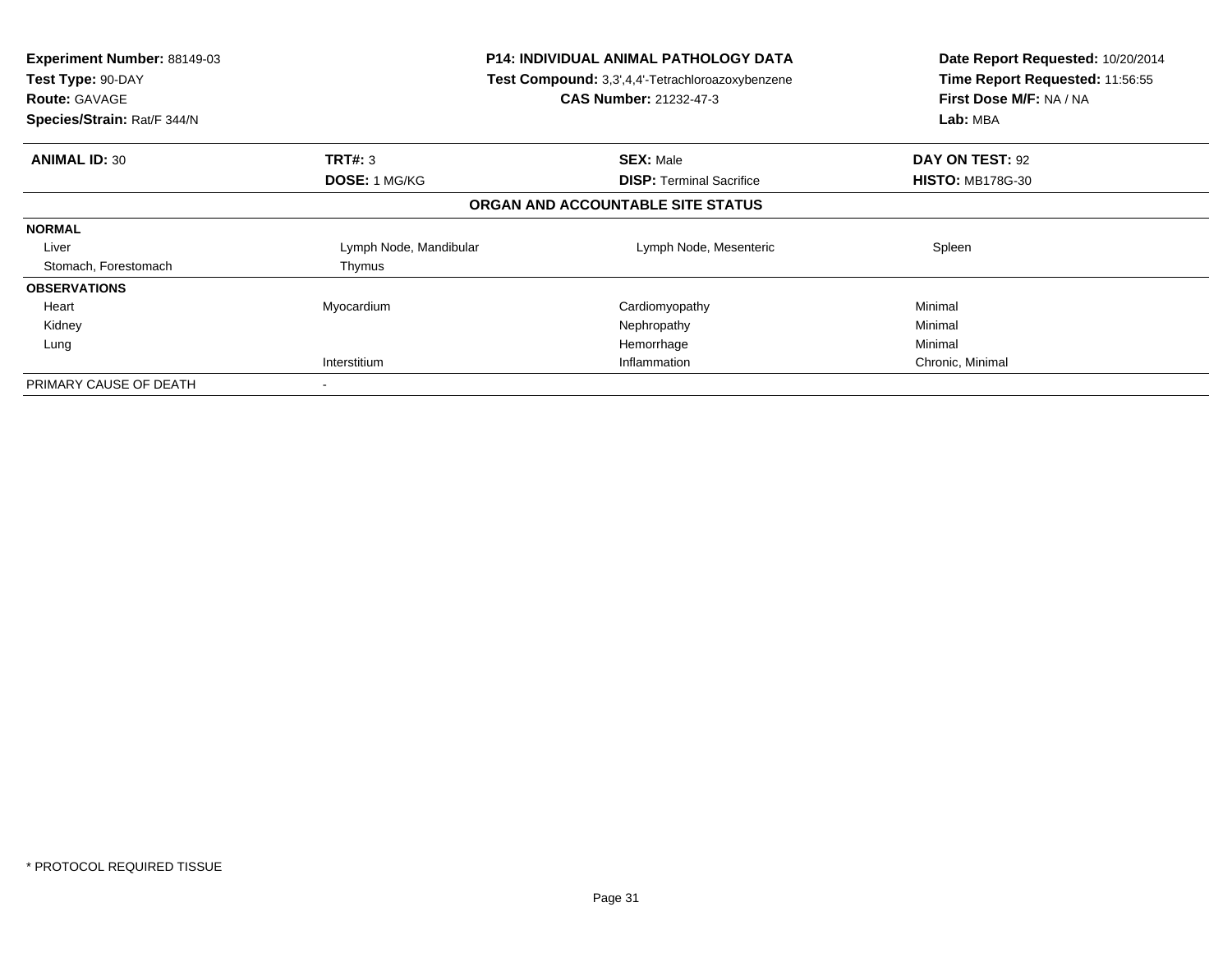| <b>Experiment Number: 88149-03</b><br>Test Type: 90-DAY<br><b>Route: GAVAGE</b><br>Species/Strain: Rat/F 344/N |                | <b>P14: INDIVIDUAL ANIMAL PATHOLOGY DATA</b><br>Test Compound: 3,3',4,4'-Tetrachloroazoxybenzene<br><b>CAS Number: 21232-47-3</b> | Date Report Requested: 10/20/2014<br>Time Report Requested: 11:56:55<br>First Dose M/F: NA / NA<br>Lab: MBA |
|----------------------------------------------------------------------------------------------------------------|----------------|-----------------------------------------------------------------------------------------------------------------------------------|-------------------------------------------------------------------------------------------------------------|
|                                                                                                                |                |                                                                                                                                   |                                                                                                             |
| <b>ANIMAL ID: 31</b>                                                                                           | <b>TRT#: 4</b> | <b>SEX: Male</b>                                                                                                                  | DAY ON TEST: 92                                                                                             |
|                                                                                                                | DOSE: 3 MG/KG  | <b>DISP:</b> Terminal Sacrifice                                                                                                   | <b>HISTO: MB178G-31</b>                                                                                     |
|                                                                                                                |                | ORGAN AND ACCOUNTABLE SITE STATUS                                                                                                 |                                                                                                             |
| <b>NORMAL</b>                                                                                                  |                |                                                                                                                                   |                                                                                                             |
| Heart                                                                                                          | Liver          | Spleen                                                                                                                            |                                                                                                             |
| <b>OBSERVATIONS</b>                                                                                            |                |                                                                                                                                   |                                                                                                             |
| Kidney                                                                                                         |                | Nephropathy                                                                                                                       | Mild                                                                                                        |
| Lung                                                                                                           | Interstitium   | Inflammation                                                                                                                      | Chronic, Minimal                                                                                            |
| Lymph Node, Mandibular                                                                                         |                | Hemorrhage                                                                                                                        | Minimal                                                                                                     |
| Lymph Node, Mesenteric                                                                                         |                | Atrophy                                                                                                                           | Minimal                                                                                                     |
| Stomach, Forestomach                                                                                           | Epithelium     | Hyperplasia                                                                                                                       | Focal, Minimal                                                                                              |
| Thymus                                                                                                         | Thymocyte      | Atrophy                                                                                                                           | Minimal                                                                                                     |
| PRIMARY CAUSE OF DEATH                                                                                         |                |                                                                                                                                   |                                                                                                             |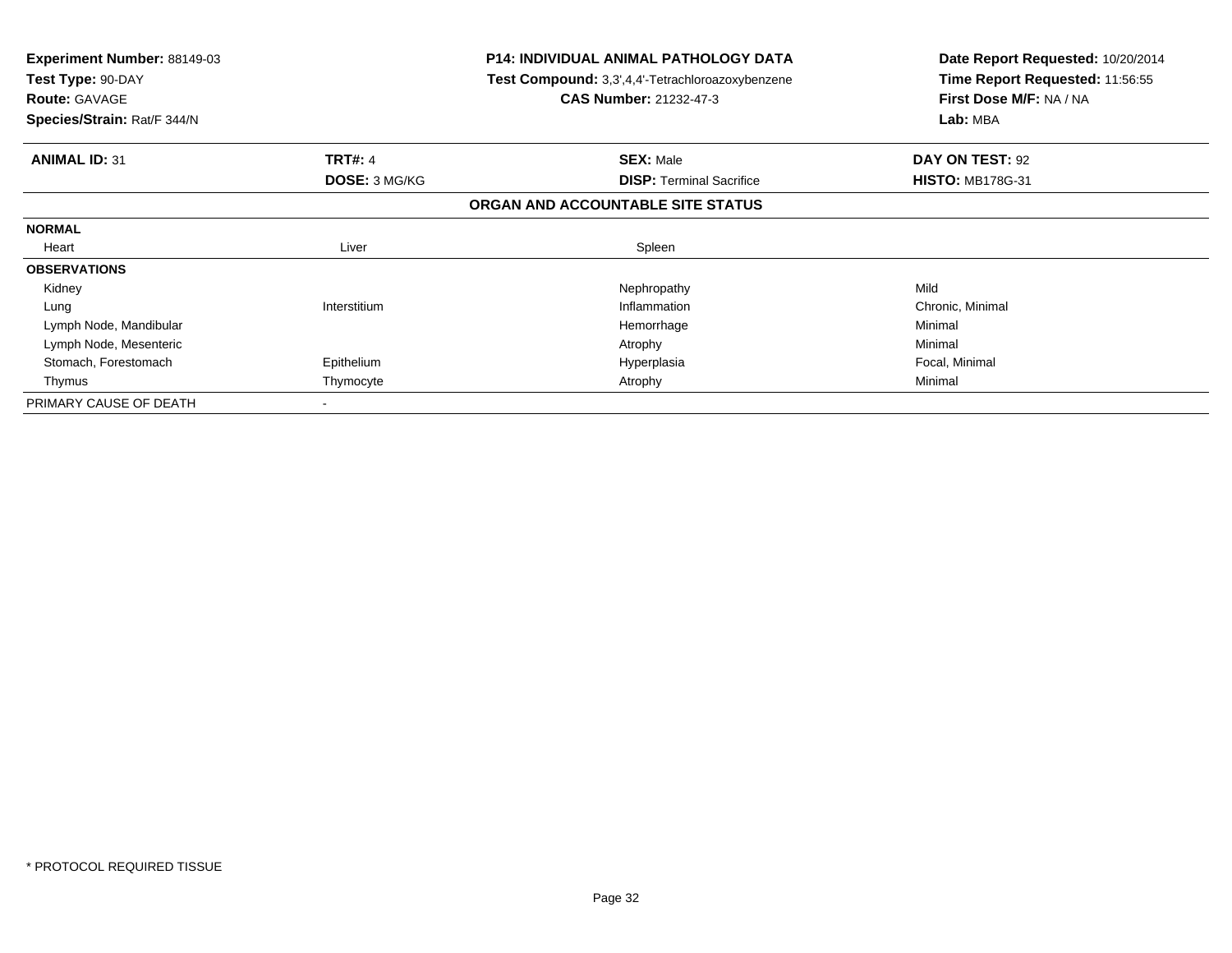| Experiment Number: 88149-03<br>Test Type: 90-DAY<br><b>Route: GAVAGE</b><br>Species/Strain: Rat/F 344/N | <b>P14: INDIVIDUAL ANIMAL PATHOLOGY DATA</b><br><b>Test Compound:</b> 3,3',4,4'-Tetrachloroazoxybenzene<br><b>CAS Number: 21232-47-3</b> |                                   | Date Report Requested: 10/20/2014<br>Time Report Requested: 11:56:55<br>First Dose M/F: NA / NA<br>Lab: MBA |
|---------------------------------------------------------------------------------------------------------|------------------------------------------------------------------------------------------------------------------------------------------|-----------------------------------|-------------------------------------------------------------------------------------------------------------|
| <b>ANIMAL ID: 32</b>                                                                                    | <b>TRT#: 4</b>                                                                                                                           | <b>SEX: Male</b>                  | DAY ON TEST: 92                                                                                             |
|                                                                                                         | DOSE: 3 MG/KG                                                                                                                            | <b>DISP:</b> Terminal Sacrifice   | <b>HISTO: MB178G-32</b>                                                                                     |
|                                                                                                         |                                                                                                                                          | ORGAN AND ACCOUNTABLE SITE STATUS |                                                                                                             |
| <b>NORMAL</b>                                                                                           |                                                                                                                                          |                                   |                                                                                                             |
| Liver                                                                                                   | Lymph Node, Mandibular                                                                                                                   | Lymph Node, Mesenteric            | Spleen                                                                                                      |
| <b>OBSERVATIONS</b>                                                                                     |                                                                                                                                          |                                   |                                                                                                             |
| Heart                                                                                                   | Myocardium                                                                                                                               | Cardiomyopathy                    | Mild                                                                                                        |
| Kidney                                                                                                  |                                                                                                                                          | Nephropathy                       | Mild                                                                                                        |
| Lung                                                                                                    | Interstitium                                                                                                                             | Inflammation                      | Chronic, Mild                                                                                               |
| Stomach, Forestomach                                                                                    | Epithelium                                                                                                                               | Hyperplasia                       | Focal, Minimal                                                                                              |
| Thymus                                                                                                  | Thymocyte                                                                                                                                | Atrophy                           | Mild                                                                                                        |
| PRIMARY CAUSE OF DEATH                                                                                  |                                                                                                                                          |                                   |                                                                                                             |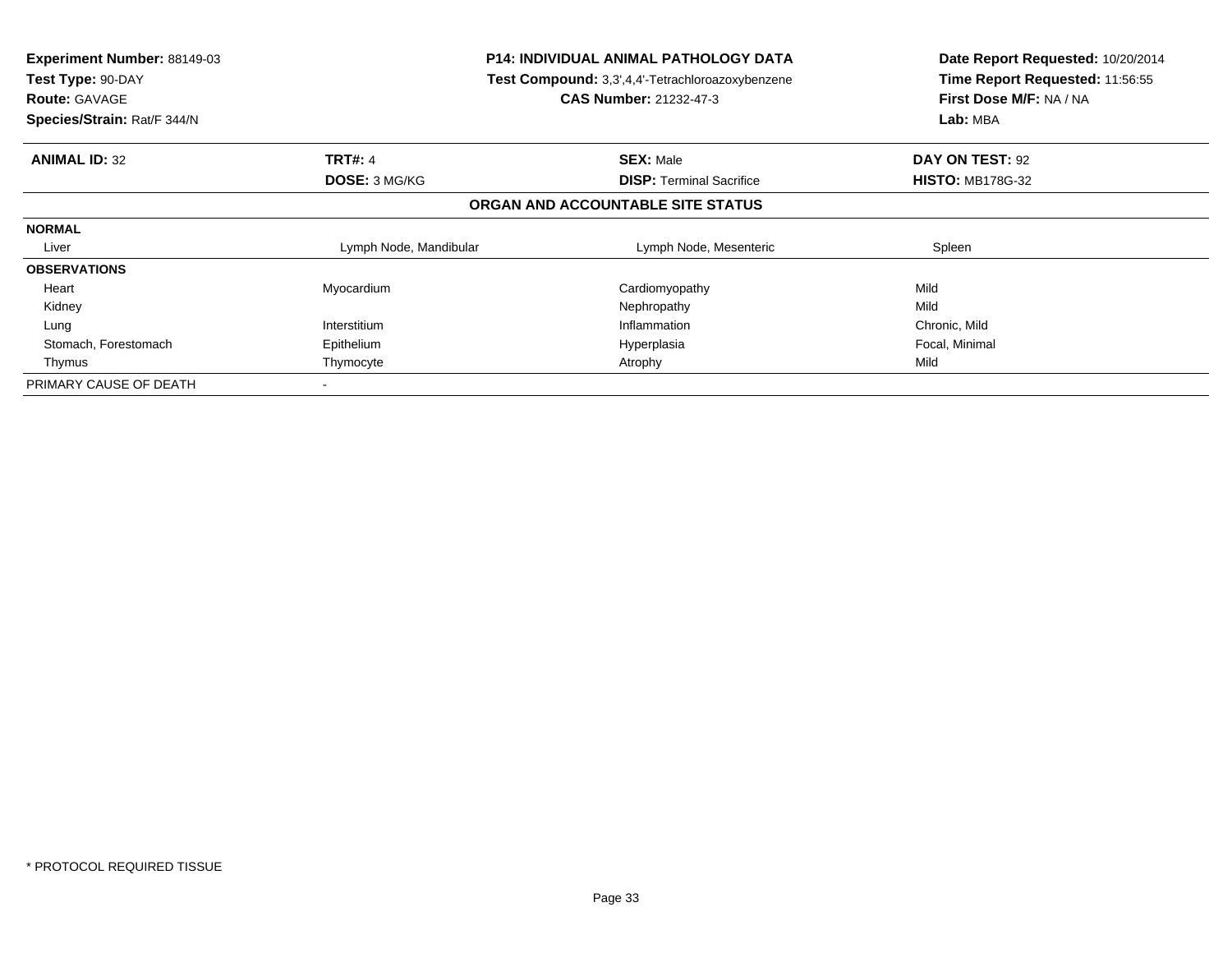| <b>Experiment Number: 88149-03</b><br>Test Type: 90-DAY<br><b>Route: GAVAGE</b><br>Species/Strain: Rat/F 344/N | <b>P14: INDIVIDUAL ANIMAL PATHOLOGY DATA</b><br><b>Test Compound:</b> 3,3',4,4'-Tetrachloroazoxybenzene<br><b>CAS Number: 21232-47-3</b> |                                   | Date Report Requested: 10/20/2014<br>Time Report Requested: 11:56:55<br>First Dose M/F: NA / NA<br>Lab: MBA |
|----------------------------------------------------------------------------------------------------------------|------------------------------------------------------------------------------------------------------------------------------------------|-----------------------------------|-------------------------------------------------------------------------------------------------------------|
| <b>ANIMAL ID: 33</b>                                                                                           | <b>TRT#: 4</b>                                                                                                                           | <b>SEX: Male</b>                  | DAY ON TEST: 92                                                                                             |
|                                                                                                                | <b>DOSE: 3 MG/KG</b>                                                                                                                     | <b>DISP:</b> Terminal Sacrifice   | <b>HISTO: MB178G-33</b>                                                                                     |
|                                                                                                                |                                                                                                                                          | ORGAN AND ACCOUNTABLE SITE STATUS |                                                                                                             |
| <b>NORMAL</b>                                                                                                  |                                                                                                                                          |                                   |                                                                                                             |
| Liver                                                                                                          | Lymph Node, Mandibular                                                                                                                   | Lymph Node, Mesenteric            | Spleen                                                                                                      |
| Stomach, Forestomach                                                                                           |                                                                                                                                          |                                   |                                                                                                             |
| <b>OBSERVATIONS</b>                                                                                            |                                                                                                                                          |                                   |                                                                                                             |
| Heart                                                                                                          | Myocardium                                                                                                                               | Cardiomyopathy                    | Minimal                                                                                                     |
| Kidney                                                                                                         |                                                                                                                                          | Nephropathy                       | Mild                                                                                                        |
| Lung                                                                                                           | Interstitium                                                                                                                             | Inflammation                      | Chronic, Moderate                                                                                           |
| Thymus                                                                                                         | Thymocyte                                                                                                                                | Atrophy                           | Minimal                                                                                                     |
| PRIMARY CAUSE OF DEATH                                                                                         |                                                                                                                                          |                                   |                                                                                                             |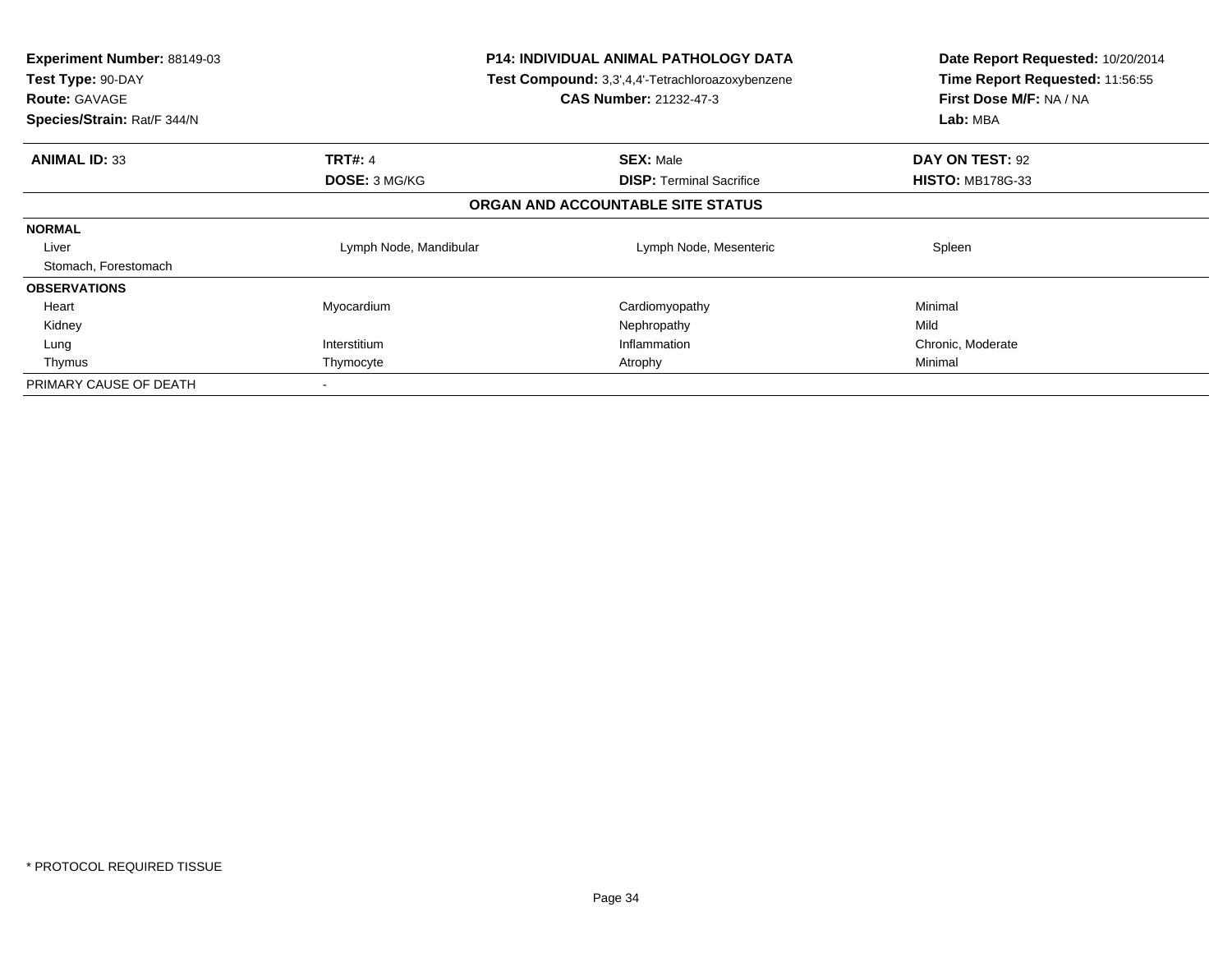| <b>Experiment Number: 88149-03</b><br>Test Type: 90-DAY<br><b>Route: GAVAGE</b><br>Species/Strain: Rat/F 344/N | <b>P14: INDIVIDUAL ANIMAL PATHOLOGY DATA</b><br><b>Test Compound:</b> 3,3',4,4'-Tetrachloroazoxybenzene<br><b>CAS Number: 21232-47-3</b> |                                   | Date Report Requested: 10/20/2014<br>Time Report Requested: 11:56:55<br>First Dose M/F: NA / NA<br>Lab: MBA |
|----------------------------------------------------------------------------------------------------------------|------------------------------------------------------------------------------------------------------------------------------------------|-----------------------------------|-------------------------------------------------------------------------------------------------------------|
| <b>ANIMAL ID: 34</b>                                                                                           | <b>TRT#: 4</b>                                                                                                                           | <b>SEX: Male</b>                  | DAY ON TEST: 92                                                                                             |
|                                                                                                                | <b>DOSE: 3 MG/KG</b>                                                                                                                     | <b>DISP:</b> Terminal Sacrifice   | <b>HISTO: MB178G-34</b>                                                                                     |
|                                                                                                                |                                                                                                                                          | ORGAN AND ACCOUNTABLE SITE STATUS |                                                                                                             |
| <b>NORMAL</b>                                                                                                  |                                                                                                                                          |                                   |                                                                                                             |
| Liver                                                                                                          | Lymph Node, Mandibular                                                                                                                   | Lymph Node, Mesenteric            | Spleen                                                                                                      |
| Stomach, Forestomach                                                                                           |                                                                                                                                          |                                   |                                                                                                             |
| <b>OBSERVATIONS</b>                                                                                            |                                                                                                                                          |                                   |                                                                                                             |
| Heart                                                                                                          | Myocardium                                                                                                                               | Cardiomyopathy                    | Mild                                                                                                        |
| Kidney                                                                                                         |                                                                                                                                          | Nephropathy                       | Minimal                                                                                                     |
| Lung                                                                                                           | Interstitium                                                                                                                             | Inflammation                      | Chronic, Minimal                                                                                            |
| Thymus                                                                                                         | Thymocyte                                                                                                                                | Atrophy                           | Mild                                                                                                        |
| PRIMARY CAUSE OF DEATH                                                                                         |                                                                                                                                          |                                   |                                                                                                             |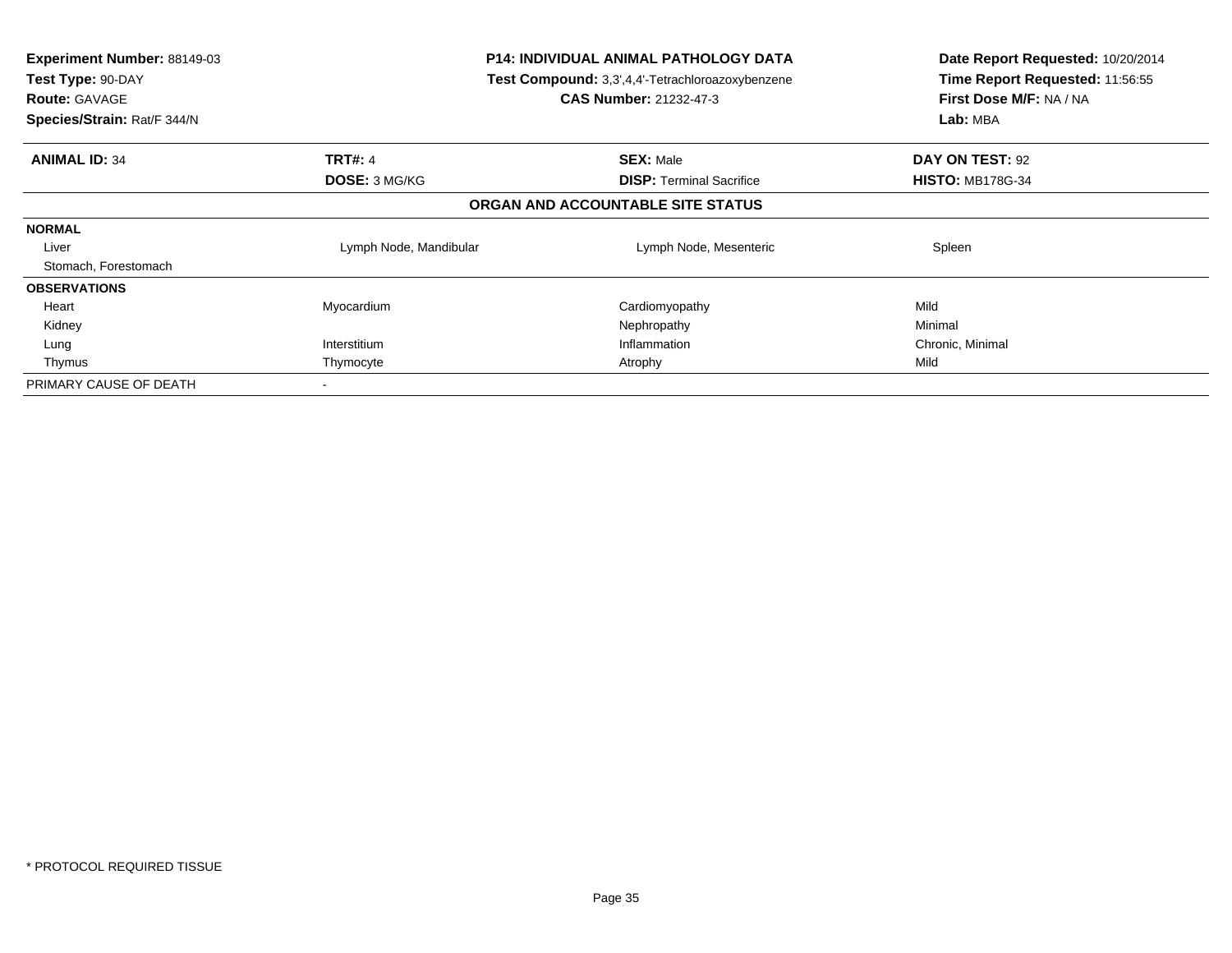| <b>Experiment Number: 88149-03</b><br>Test Type: 90-DAY<br><b>Route: GAVAGE</b><br>Species/Strain: Rat/F 344/N | <b>P14: INDIVIDUAL ANIMAL PATHOLOGY DATA</b><br>Test Compound: 3,3',4,4'-Tetrachloroazoxybenzene<br><b>CAS Number: 21232-47-3</b> |                                   | Date Report Requested: 10/20/2014<br>Time Report Requested: 11:56:55<br>First Dose M/F: NA / NA<br>Lab: MBA |
|----------------------------------------------------------------------------------------------------------------|-----------------------------------------------------------------------------------------------------------------------------------|-----------------------------------|-------------------------------------------------------------------------------------------------------------|
| <b>ANIMAL ID: 35</b>                                                                                           | <b>TRT#: 4</b>                                                                                                                    | <b>SEX: Male</b>                  | DAY ON TEST: 92                                                                                             |
|                                                                                                                | <b>DOSE: 3 MG/KG</b>                                                                                                              | <b>DISP:</b> Terminal Sacrifice   | <b>HISTO: MB178G-35</b>                                                                                     |
|                                                                                                                |                                                                                                                                   | ORGAN AND ACCOUNTABLE SITE STATUS |                                                                                                             |
| <b>NORMAL</b>                                                                                                  |                                                                                                                                   |                                   |                                                                                                             |
| Liver                                                                                                          | Lymph Node, Mandibular                                                                                                            | Lymph Node, Mesenteric            | Spleen                                                                                                      |
| <b>OBSERVATIONS</b>                                                                                            |                                                                                                                                   |                                   |                                                                                                             |
| Heart                                                                                                          | Myocardium                                                                                                                        | Cardiomyopathy                    | Minimal                                                                                                     |
| Kidney                                                                                                         |                                                                                                                                   | Nephropathy                       | Minimal                                                                                                     |
| Lung                                                                                                           | Interstitium                                                                                                                      | Inflammation                      | Chronic, Mild                                                                                               |
| Stomach, Forestomach                                                                                           | Epithelium                                                                                                                        | Hyperplasia                       | Focal, Minimal                                                                                              |
| Thymus                                                                                                         | Thymocyte                                                                                                                         | Atrophy                           | Minimal                                                                                                     |
| PRIMARY CAUSE OF DEATH                                                                                         |                                                                                                                                   |                                   |                                                                                                             |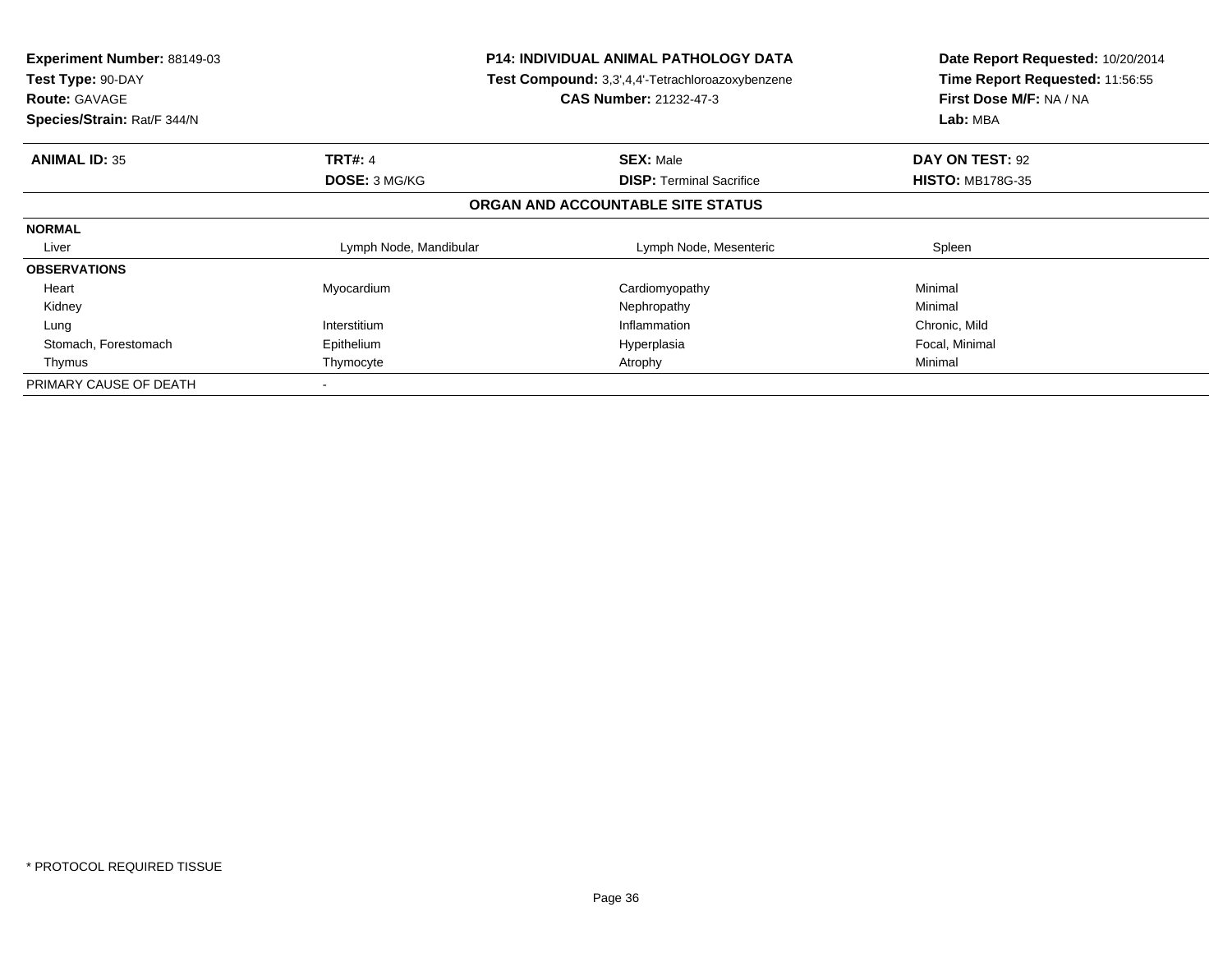| <b>Experiment Number: 88149-03</b><br>Test Type: 90-DAY |                | <b>P14: INDIVIDUAL ANIMAL PATHOLOGY DATA</b><br>Test Compound: 3,3',4,4'-Tetrachloroazoxybenzene | Date Report Requested: 10/20/2014<br>Time Report Requested: 11:56:55 |  |
|---------------------------------------------------------|----------------|--------------------------------------------------------------------------------------------------|----------------------------------------------------------------------|--|
| <b>Route: GAVAGE</b>                                    |                | <b>CAS Number: 21232-47-3</b>                                                                    | First Dose M/F: NA / NA                                              |  |
| Species/Strain: Rat/F 344/N                             |                |                                                                                                  | Lab: MBA                                                             |  |
| <b>ANIMAL ID: 36</b>                                    | <b>TRT#: 4</b> | <b>SEX: Male</b>                                                                                 | DAY ON TEST: 92                                                      |  |
|                                                         | DOSE: 3 MG/KG  | <b>DISP:</b> Terminal Sacrifice                                                                  | <b>HISTO: MB178G-36</b>                                              |  |
|                                                         |                | ORGAN AND ACCOUNTABLE SITE STATUS                                                                |                                                                      |  |
| <b>NORMAL</b>                                           |                |                                                                                                  |                                                                      |  |
| Liver                                                   | Spleen         | Stomach, Forestomach                                                                             |                                                                      |  |
| <b>OBSERVATIONS</b>                                     |                |                                                                                                  |                                                                      |  |
| Heart                                                   | Myocardium     | Cardiomyopathy                                                                                   | Minimal                                                              |  |
| Kidney                                                  |                | Nephropathy                                                                                      | Minimal                                                              |  |
| Lung                                                    |                | Hemorrhage                                                                                       | Focal, Minimal                                                       |  |
|                                                         | Interstitium   | Inflammation                                                                                     | Chronic, Mild                                                        |  |
| Lymph Node, Mandibular                                  |                | Hemorrhage                                                                                       | Minimal                                                              |  |
|                                                         |                | Inflammation                                                                                     | Chronic, Minimal                                                     |  |
| Lymph Node, Mesenteric                                  |                | Hyperplasia                                                                                      | Histiocytic, Minimal                                                 |  |
| Thymus                                                  | Thymocyte      | Atrophy                                                                                          | Minimal                                                              |  |
| PRIMARY CAUSE OF DEATH                                  |                |                                                                                                  |                                                                      |  |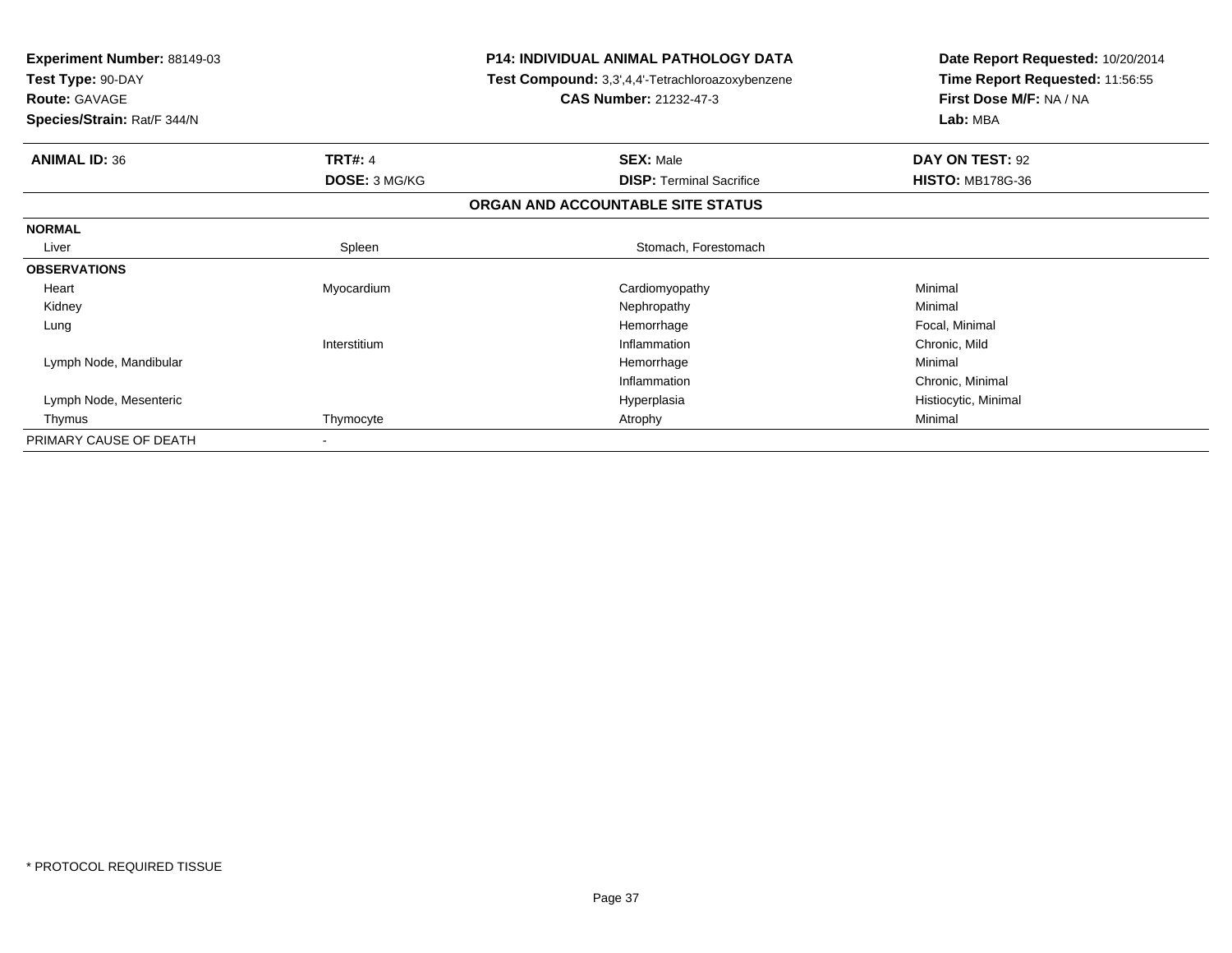| <b>Experiment Number: 88149-03</b><br>Test Type: 90-DAY<br><b>Route: GAVAGE</b><br>Species/Strain: Rat/F 344/N | <b>P14: INDIVIDUAL ANIMAL PATHOLOGY DATA</b><br><b>Test Compound:</b> 3,3',4,4'-Tetrachloroazoxybenzene<br><b>CAS Number: 21232-47-3</b> |                                   | Date Report Requested: 10/20/2014<br>Time Report Requested: 11:56:55<br>First Dose M/F: NA / NA<br>Lab: MBA |
|----------------------------------------------------------------------------------------------------------------|------------------------------------------------------------------------------------------------------------------------------------------|-----------------------------------|-------------------------------------------------------------------------------------------------------------|
| <b>ANIMAL ID: 37</b>                                                                                           | <b>TRT#: 4</b>                                                                                                                           | <b>SEX: Male</b>                  | DAY ON TEST: 92                                                                                             |
|                                                                                                                | <b>DOSE: 3 MG/KG</b>                                                                                                                     | <b>DISP: Terminal Sacrifice</b>   | <b>HISTO: MB178G-37</b>                                                                                     |
|                                                                                                                |                                                                                                                                          | ORGAN AND ACCOUNTABLE SITE STATUS |                                                                                                             |
| <b>NORMAL</b>                                                                                                  |                                                                                                                                          |                                   |                                                                                                             |
| Liver                                                                                                          | Lymph Node, Mandibular                                                                                                                   | Lymph Node, Mesenteric            | Spleen                                                                                                      |
| Stomach, Forestomach                                                                                           |                                                                                                                                          |                                   |                                                                                                             |
| <b>OBSERVATIONS</b>                                                                                            |                                                                                                                                          |                                   |                                                                                                             |
| Heart                                                                                                          | Myocardium                                                                                                                               | Cardiomyopathy                    | Mild                                                                                                        |
| Kidney                                                                                                         |                                                                                                                                          | Nephropathy                       | Minimal                                                                                                     |
| Lung                                                                                                           | Interstitium                                                                                                                             | Inflammation                      | Chronic, Minimal                                                                                            |
| Thymus                                                                                                         | Thymocyte<br>Atrophy                                                                                                                     |                                   | Minimal                                                                                                     |
| PRIMARY CAUSE OF DEATH                                                                                         |                                                                                                                                          |                                   |                                                                                                             |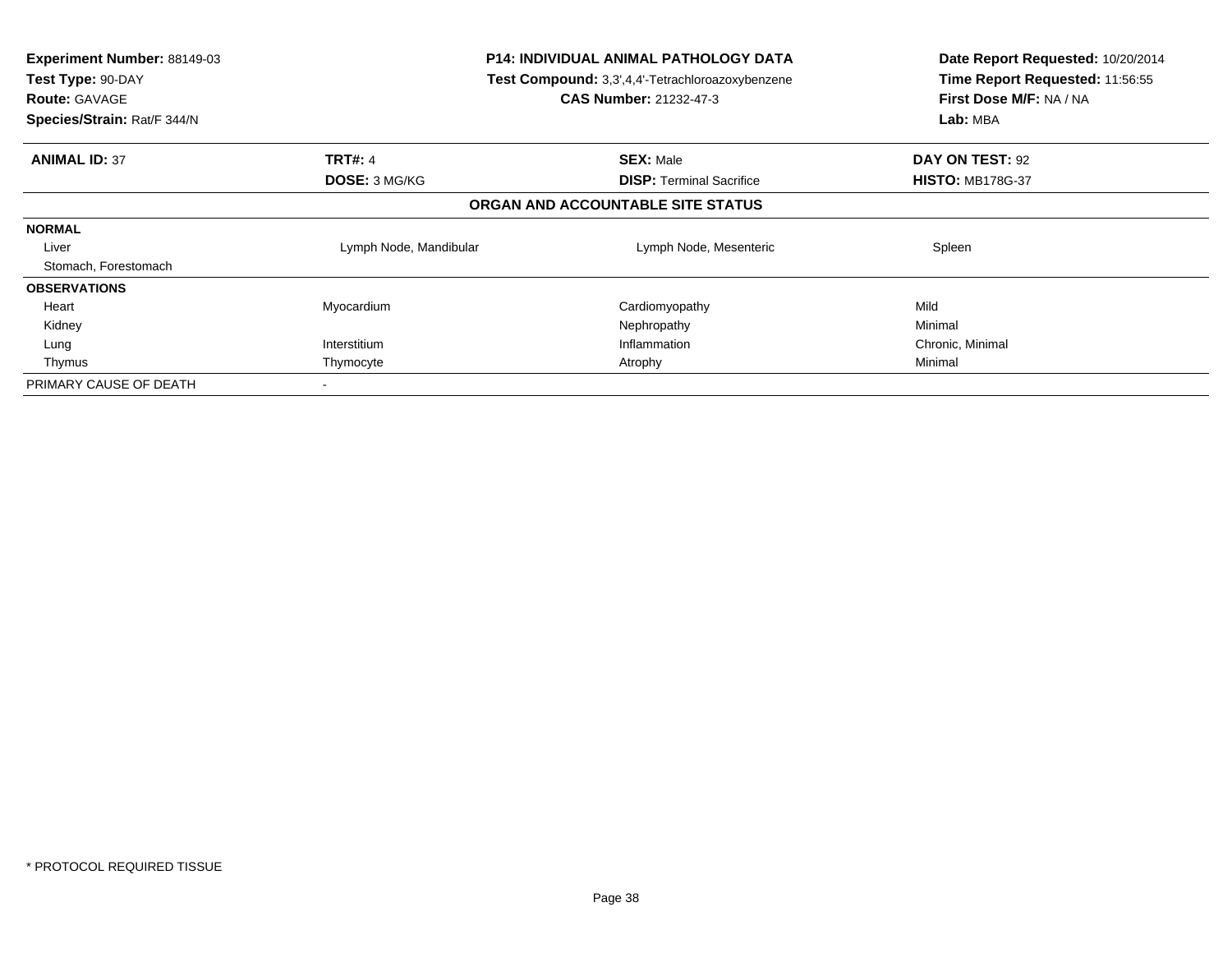| <b>Experiment Number: 88149-03</b><br>Test Type: 90-DAY<br><b>Route: GAVAGE</b><br>Species/Strain: Rat/F 344/N |                      | <b>P14: INDIVIDUAL ANIMAL PATHOLOGY DATA</b><br><b>Test Compound:</b> 3,3',4,4'-Tetrachloroazoxybenzene<br><b>CAS Number: 21232-47-3</b> | Date Report Requested: 10/20/2014<br>Time Report Requested: 11:56:55<br>First Dose M/F: NA / NA<br>Lab: MBA |
|----------------------------------------------------------------------------------------------------------------|----------------------|------------------------------------------------------------------------------------------------------------------------------------------|-------------------------------------------------------------------------------------------------------------|
| <b>ANIMAL ID: 38</b>                                                                                           | <b>TRT#: 4</b>       | <b>SEX: Male</b>                                                                                                                         | DAY ON TEST: 92                                                                                             |
|                                                                                                                | <b>DOSE: 3 MG/KG</b> | <b>DISP:</b> Terminal Sacrifice                                                                                                          | <b>HISTO: MB178G-38</b>                                                                                     |
|                                                                                                                |                      | ORGAN AND ACCOUNTABLE SITE STATUS                                                                                                        |                                                                                                             |
| <b>NORMAL</b>                                                                                                  |                      |                                                                                                                                          |                                                                                                             |
| Heart                                                                                                          | Liver                | Lymph Node, Mandibular                                                                                                                   | Lymph Node, Mesenteric                                                                                      |
| Spleen                                                                                                         |                      |                                                                                                                                          |                                                                                                             |
| <b>OBSERVATIONS</b>                                                                                            |                      |                                                                                                                                          |                                                                                                             |
| Kidney                                                                                                         |                      | Nephropathy                                                                                                                              | Minimal                                                                                                     |
| Lung                                                                                                           | Interstitium         | Inflammation                                                                                                                             | Chronic, Minimal                                                                                            |
| Stomach, Forestomach                                                                                           | Epithelium           | Hyperplasia                                                                                                                              | Focal, Minimal                                                                                              |
| Thymus                                                                                                         | Thymocyte            | Atrophy                                                                                                                                  | Minimal                                                                                                     |
| PRIMARY CAUSE OF DEATH                                                                                         | $\,$                 |                                                                                                                                          |                                                                                                             |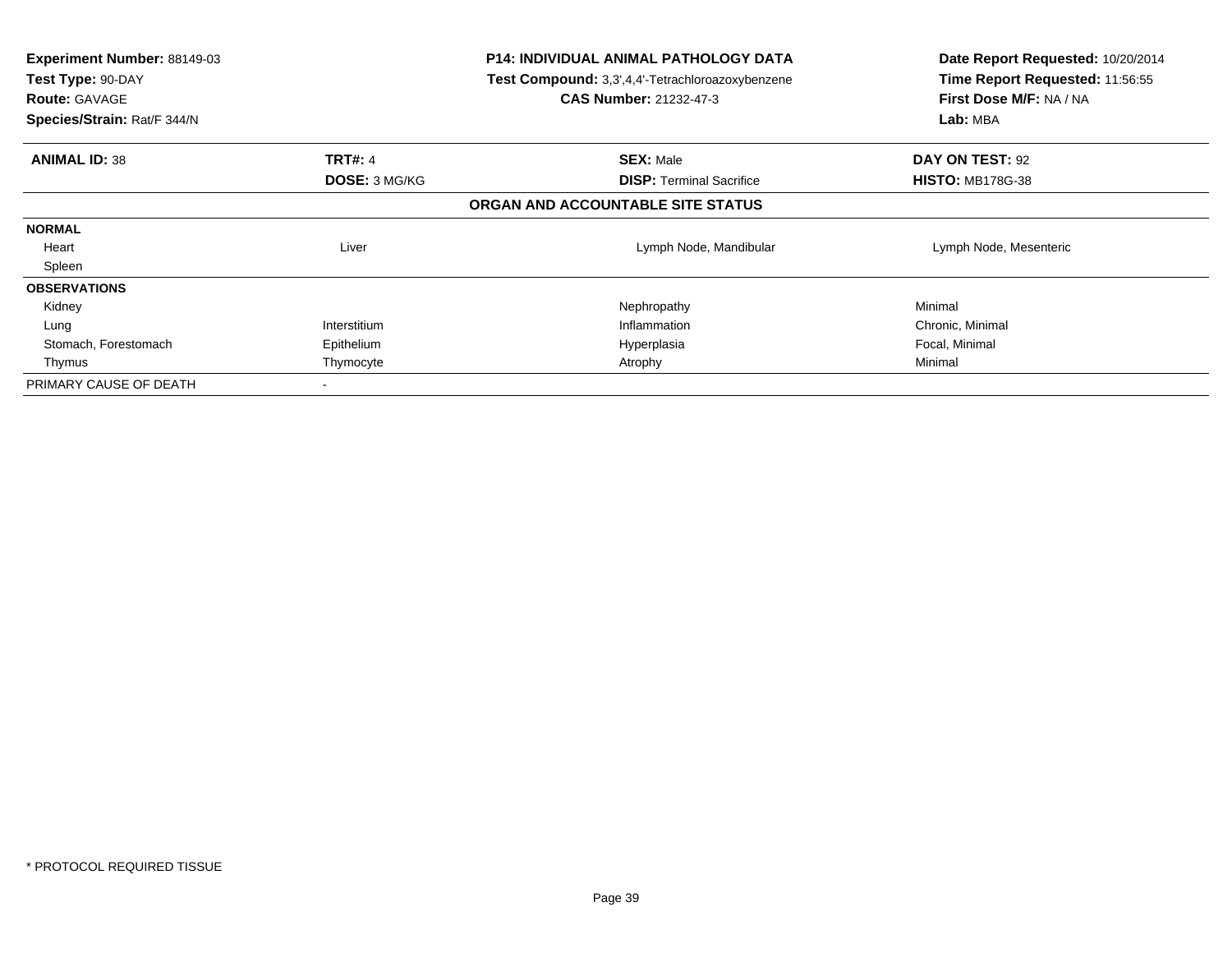| Experiment Number: 88149-03<br>Test Type: 90-DAY<br><b>Route: GAVAGE</b><br>Species/Strain: Rat/F 344/N |                        | <b>P14: INDIVIDUAL ANIMAL PATHOLOGY DATA</b><br>Test Compound: 3,3',4,4'-Tetrachloroazoxybenzene<br><b>CAS Number: 21232-47-3</b> | Date Report Requested: 10/20/2014<br>Time Report Requested: 11:56:55<br>First Dose M/F: NA / NA<br>Lab: MBA |
|---------------------------------------------------------------------------------------------------------|------------------------|-----------------------------------------------------------------------------------------------------------------------------------|-------------------------------------------------------------------------------------------------------------|
| <b>ANIMAL ID: 39</b>                                                                                    | <b>TRT#: 4</b>         | <b>SEX: Male</b>                                                                                                                  | DAY ON TEST: 92                                                                                             |
|                                                                                                         | DOSE: 3 MG/KG          | <b>DISP: Terminal Sacrifice</b>                                                                                                   | <b>HISTO: MB178G-39</b>                                                                                     |
|                                                                                                         |                        | ORGAN AND ACCOUNTABLE SITE STATUS                                                                                                 |                                                                                                             |
| <b>NORMAL</b>                                                                                           |                        |                                                                                                                                   |                                                                                                             |
| Liver                                                                                                   | Lymph Node, Mandibular | Lymph Node, Mesenteric                                                                                                            | Spleen                                                                                                      |
| <b>OBSERVATIONS</b>                                                                                     |                        |                                                                                                                                   |                                                                                                             |
| Heart                                                                                                   | Myocardium             | Cardiomyopathy                                                                                                                    | Minimal                                                                                                     |
| Kidney                                                                                                  |                        | Nephropathy                                                                                                                       | Mild                                                                                                        |
| Liver                                                                                                   |                        |                                                                                                                                   |                                                                                                             |
| Note: TGL 1-NCL                                                                                         |                        |                                                                                                                                   |                                                                                                             |
| Lung                                                                                                    | Interstitium           | Inflammation                                                                                                                      | Chronic, Minimal                                                                                            |
| Stomach, Forestomach                                                                                    | Epithelium             | Hyperplasia                                                                                                                       | Focal, Minimal                                                                                              |
| Thymus                                                                                                  | Thymocyte              | Atrophy                                                                                                                           | Minimal                                                                                                     |
| PRIMARY CAUSE OF DEATH                                                                                  |                        |                                                                                                                                   |                                                                                                             |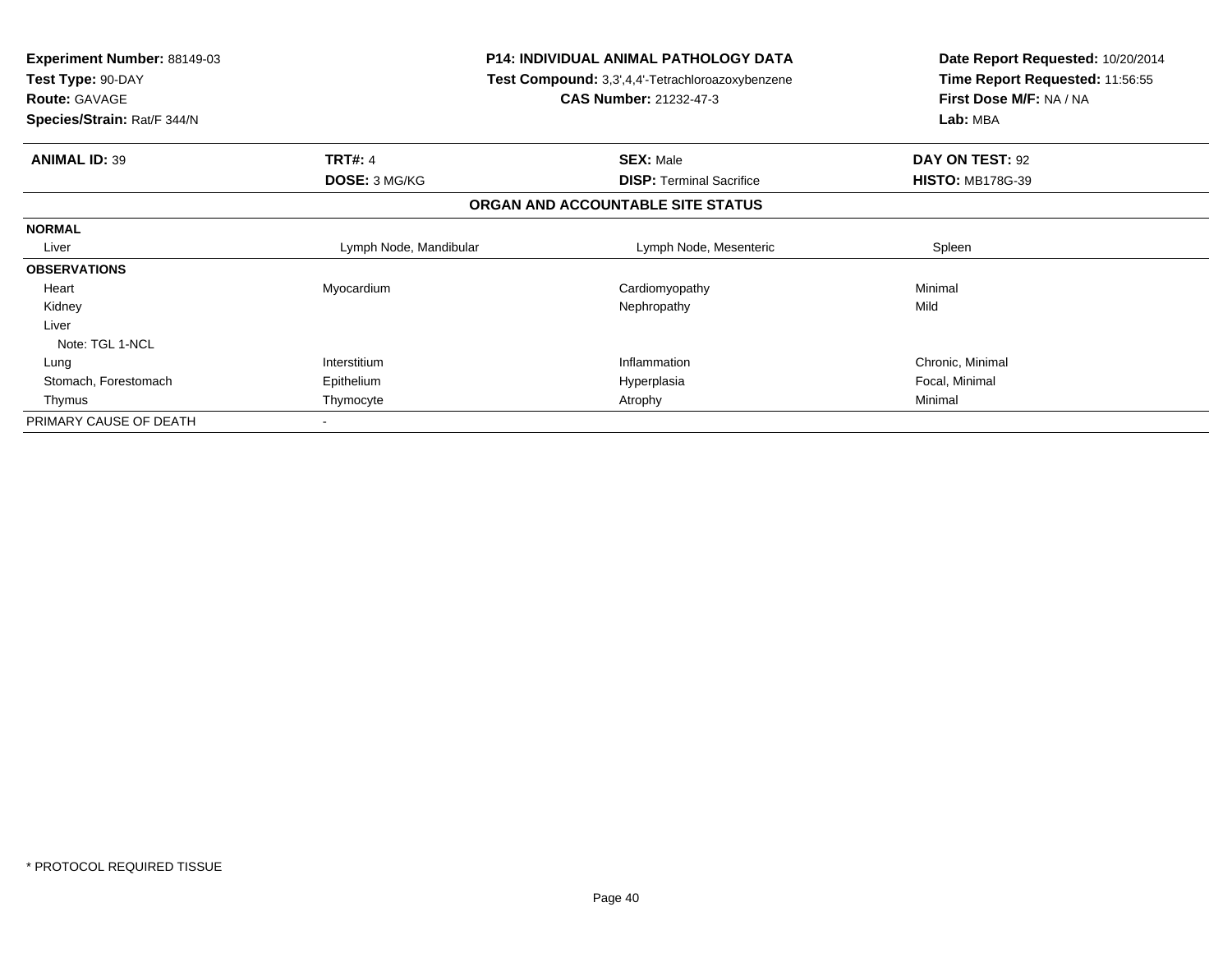| <b>Experiment Number: 88149-03</b><br>Test Type: 90-DAY<br><b>Route: GAVAGE</b><br>Species/Strain: Rat/F 344/N |                        | <b>P14: INDIVIDUAL ANIMAL PATHOLOGY DATA</b><br>Test Compound: 3,3',4,4'-Tetrachloroazoxybenzene<br><b>CAS Number: 21232-47-3</b> | Date Report Requested: 10/20/2014<br>Time Report Requested: 11:56:55<br>First Dose M/F: NA / NA<br>Lab: MBA |  |
|----------------------------------------------------------------------------------------------------------------|------------------------|-----------------------------------------------------------------------------------------------------------------------------------|-------------------------------------------------------------------------------------------------------------|--|
| <b>ANIMAL ID: 40</b>                                                                                           | <b>TRT#: 4</b>         | <b>SEX: Male</b>                                                                                                                  | DAY ON TEST: 92                                                                                             |  |
|                                                                                                                | DOSE: 3 MG/KG          | <b>DISP:</b> Terminal Sacrifice                                                                                                   | <b>HISTO: MB178G-40</b>                                                                                     |  |
|                                                                                                                |                        | ORGAN AND ACCOUNTABLE SITE STATUS                                                                                                 |                                                                                                             |  |
| <b>NORMAL</b>                                                                                                  |                        |                                                                                                                                   |                                                                                                             |  |
| Liver                                                                                                          | Lymph Node, Mandibular | Lymph Node, Mesenteric                                                                                                            | Spleen                                                                                                      |  |
| Thymus                                                                                                         |                        |                                                                                                                                   |                                                                                                             |  |
| <b>OBSERVATIONS</b>                                                                                            |                        |                                                                                                                                   |                                                                                                             |  |
| Heart                                                                                                          | Myocardium             | Cardiomyopathy                                                                                                                    | Minimal                                                                                                     |  |
| Kidney                                                                                                         |                        | Nephropathy                                                                                                                       | Mild                                                                                                        |  |
| Lung                                                                                                           |                        | Hemorrhage                                                                                                                        | Focal, Minimal                                                                                              |  |
|                                                                                                                | Interstitium           | Inflammation                                                                                                                      | Chronic, Minimal                                                                                            |  |
| Stomach, Forestomach                                                                                           | Epithelium             | Hyperplasia                                                                                                                       | Focal, Minimal                                                                                              |  |
| PRIMARY CAUSE OF DEATH                                                                                         |                        |                                                                                                                                   |                                                                                                             |  |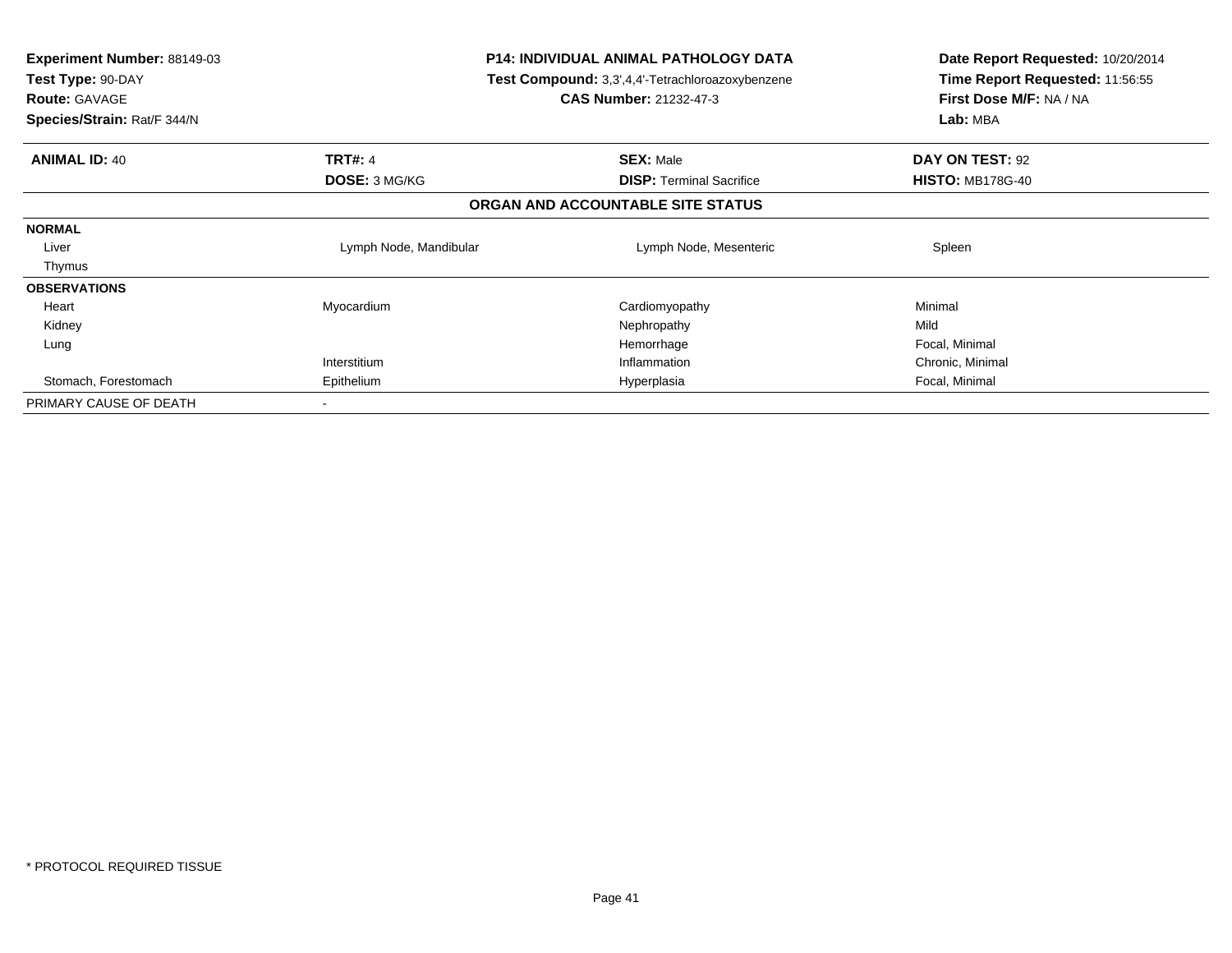| Experiment Number: 88149-03   | <b>P14: INDIVIDUAL ANIMAL PATHOLOGY DATA</b><br>Test Compound: 3,3',4,4'-Tetrachloroazoxybenzene |                                   | Date Report Requested: 10/20/2014 |  |
|-------------------------------|--------------------------------------------------------------------------------------------------|-----------------------------------|-----------------------------------|--|
| Test Type: 90-DAY             |                                                                                                  |                                   | Time Report Requested: 11:56:55   |  |
| <b>Route: GAVAGE</b>          |                                                                                                  | CAS Number: 21232-47-3            | First Dose M/F: NA / NA           |  |
| Species/Strain: Rat/F 344/N   |                                                                                                  |                                   | Lab: MBA                          |  |
| <b>ANIMAL ID: 41</b>          | <b>TRT#: 5</b>                                                                                   | <b>SEX: Male</b>                  | DAY ON TEST: 92                   |  |
|                               | DOSE: 10 MG/KG                                                                                   | <b>DISP: Terminal Sacrifice</b>   | <b>HISTO: MB178G-41</b>           |  |
|                               |                                                                                                  | ORGAN AND ACCOUNTABLE SITE STATUS |                                   |  |
| <b>NORMAL</b>                 |                                                                                                  |                                   |                                   |  |
| <b>Adrenal Cortex</b>         | Adrenal Medulla                                                                                  | <b>Blood Vessel</b>               | Bone                              |  |
| <b>Bone Marrow</b>            | <b>Brain</b>                                                                                     | Epididymis                        | Esophagus                         |  |
| Intestine Large, Cecum        | Intestine Large, Colon                                                                           | Intestine Large, Rectum           | Intestine Small, Duodenum         |  |
| Intestine Small, Ileum        | Intestine Small, Jejunum                                                                         | Lymph Node, Mandibular            | Mammary Gland                     |  |
| Nose                          | Pancreas                                                                                         | Parathyroid Gland                 | <b>Pituitary Gland</b>            |  |
| <b>Preputial Gland</b>        | Prostate                                                                                         | Salivary Glands                   | Seminal Vesicle                   |  |
| <b>Skin</b>                   | Spleen                                                                                           | Stomach, Glandular                | <b>Thyroid Gland</b>              |  |
| Trachea                       | <b>Urinary Bladder</b>                                                                           |                                   |                                   |  |
| <b>OBSERVATIONS</b>           |                                                                                                  |                                   |                                   |  |
| <b>Blood Vessel</b>           |                                                                                                  |                                   |                                   |  |
| Note: AORTA IS NORMAL.        |                                                                                                  |                                   |                                   |  |
| Heart                         | Myocardium                                                                                       | Cardiomyopathy                    | Minimal                           |  |
| Kidney                        |                                                                                                  | Nephropathy                       | Minimal                           |  |
| Liver                         | Centrilobular, Hepatocyte                                                                        | Degeneration                      | Minimal                           |  |
|                               | Hepatocyte, Periportal                                                                           | Hypertrophy                       | Minimal                           |  |
| Lung                          | Interstitium                                                                                     | Inflammation                      | Chronic, Minimal                  |  |
| Lymph Node, Mesenteric        |                                                                                                  | Inflammation                      | Granulomatous, Focal, Minimal     |  |
| Stomach, Forestomach          | Epithelium                                                                                       | Hyperplasia                       | Focal, Mild                       |  |
| <b>Testes</b>                 | <b>Germinal Epith</b>                                                                            | Atrophy                           | Marked                            |  |
|                               |                                                                                                  | Inflammation                      | Granulomatous, Moderate           |  |
|                               | Note: THE LESION OF THE TESTES REPRESENTS A SPERMATIC GRANULOMA.                                 |                                   |                                   |  |
| [ Inflammation $TGLS = 1-9$ ] |                                                                                                  |                                   |                                   |  |
| Thymus                        | Thymocyte                                                                                        | Atrophy                           | Moderate                          |  |
| [Atrophy TGLS = $2-3$ ]       |                                                                                                  |                                   |                                   |  |
| PRIMARY CAUSE OF DEATH        |                                                                                                  |                                   |                                   |  |
|                               |                                                                                                  |                                   |                                   |  |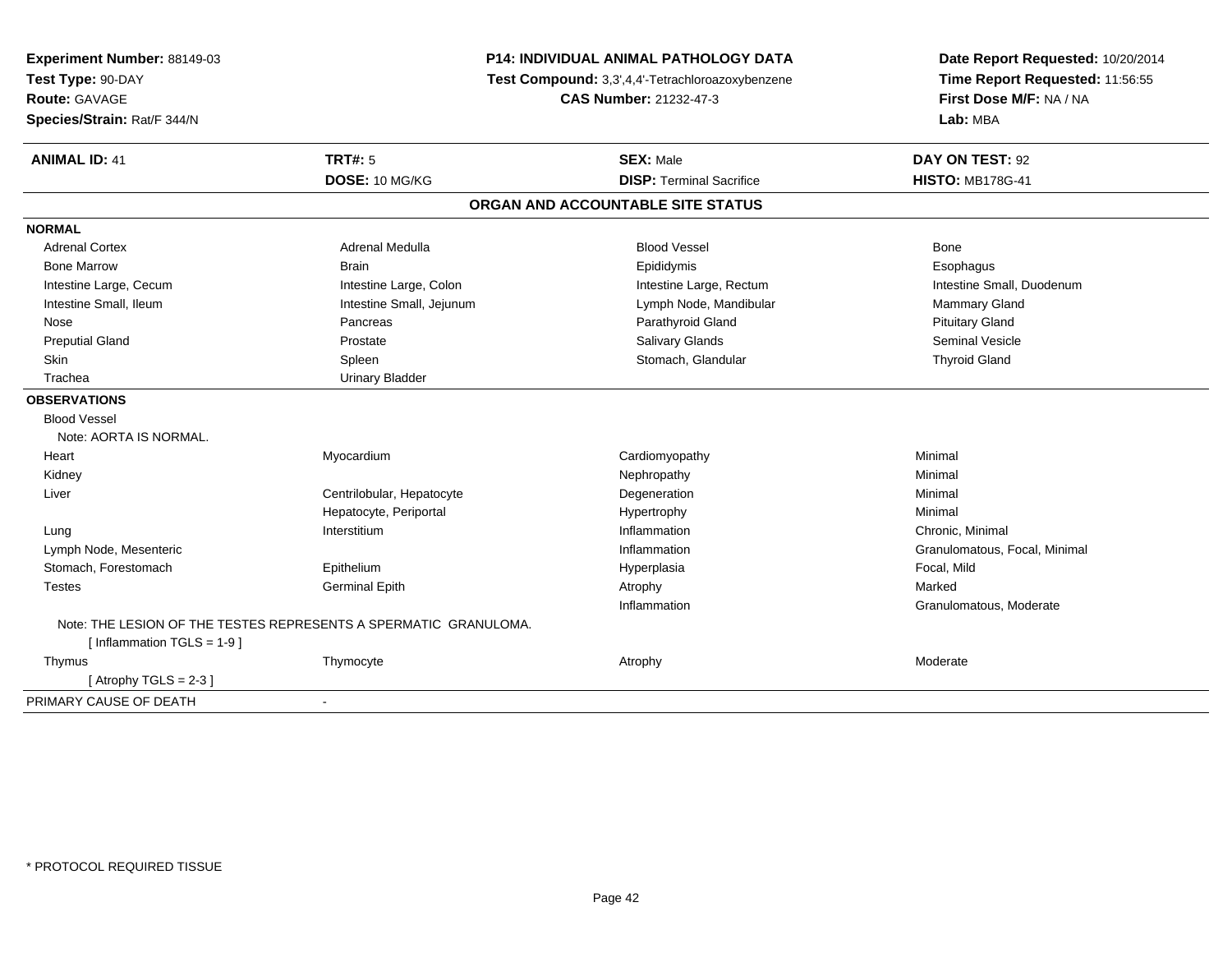| Experiment Number: 88149-03 |                           | <b>P14: INDIVIDUAL ANIMAL PATHOLOGY DATA</b>     | Date Report Requested: 10/20/2014 |
|-----------------------------|---------------------------|--------------------------------------------------|-----------------------------------|
| Test Type: 90-DAY           |                           | Test Compound: 3,3',4,4'-Tetrachloroazoxybenzene |                                   |
| <b>Route: GAVAGE</b>        |                           | <b>CAS Number: 21232-47-3</b>                    | First Dose M/F: NA / NA           |
| Species/Strain: Rat/F 344/N |                           |                                                  | Lab: MBA                          |
| <b>ANIMAL ID: 42</b>        | <b>TRT#: 5</b>            | <b>SEX: Male</b>                                 | DAY ON TEST: 92                   |
|                             | DOSE: 10 MG/KG            | <b>DISP: Terminal Sacrifice</b>                  | <b>HISTO: MB178G-42</b>           |
|                             |                           | ORGAN AND ACCOUNTABLE SITE STATUS                |                                   |
| <b>NORMAL</b>               |                           |                                                  |                                   |
| <b>Adrenal Cortex</b>       | Adrenal Medulla           | <b>Blood Vessel</b>                              | Bone                              |
| <b>Bone Marrow</b>          | <b>Brain</b>              | Epididymis                                       | Esophagus                         |
| Heart                       | Intestine Large, Cecum    | Intestine Large, Colon                           | Intestine Large, Rectum           |
| Intestine Small, Duodenum   | Intestine Small, Ileum    | Intestine Small, Jejunum                         | Lymph Node, Mandibular            |
| Mammary Gland               | Nose                      | Pancreas                                         | Parathyroid Gland                 |
| <b>Pituitary Gland</b>      | <b>Preputial Gland</b>    | Prostate                                         | <b>Salivary Glands</b>            |
| <b>Seminal Vesicle</b>      | <b>Skin</b>               | Spleen                                           | Stomach, Glandular                |
| <b>Testes</b>               | <b>Thyroid Gland</b>      | <b>Urinary Bladder</b>                           |                                   |
| <b>OBSERVATIONS</b>         |                           |                                                  |                                   |
| <b>Blood Vessel</b>         |                           |                                                  |                                   |
| Note: AORTA IS NORMAL.      |                           |                                                  |                                   |
| Kidney                      |                           | Nephropathy                                      | Mild                              |
| Liver                       | Centrilobular, Hepatocyte | Degeneration                                     | Minimal                           |
| Lung                        | Artery                    | Inflammation                                     | Chronic Active, Minimal           |
|                             | Interstitium              | Inflammation                                     | Chronic, Minimal                  |
| Lymph Node, Mesenteric      |                           | Inflammation                                     | Chronic, Minimal                  |
| Stomach, Forestomach        | Epithelium                | Hyperplasia                                      | Focal, Minimal                    |
| Thymus                      | Thymocyte                 | Atrophy                                          | Marked                            |
| Trachea                     | Epithelium                | Hyperplasia                                      | Minimal                           |
|                             |                           | Inflammation                                     | Acute, Minimal                    |

-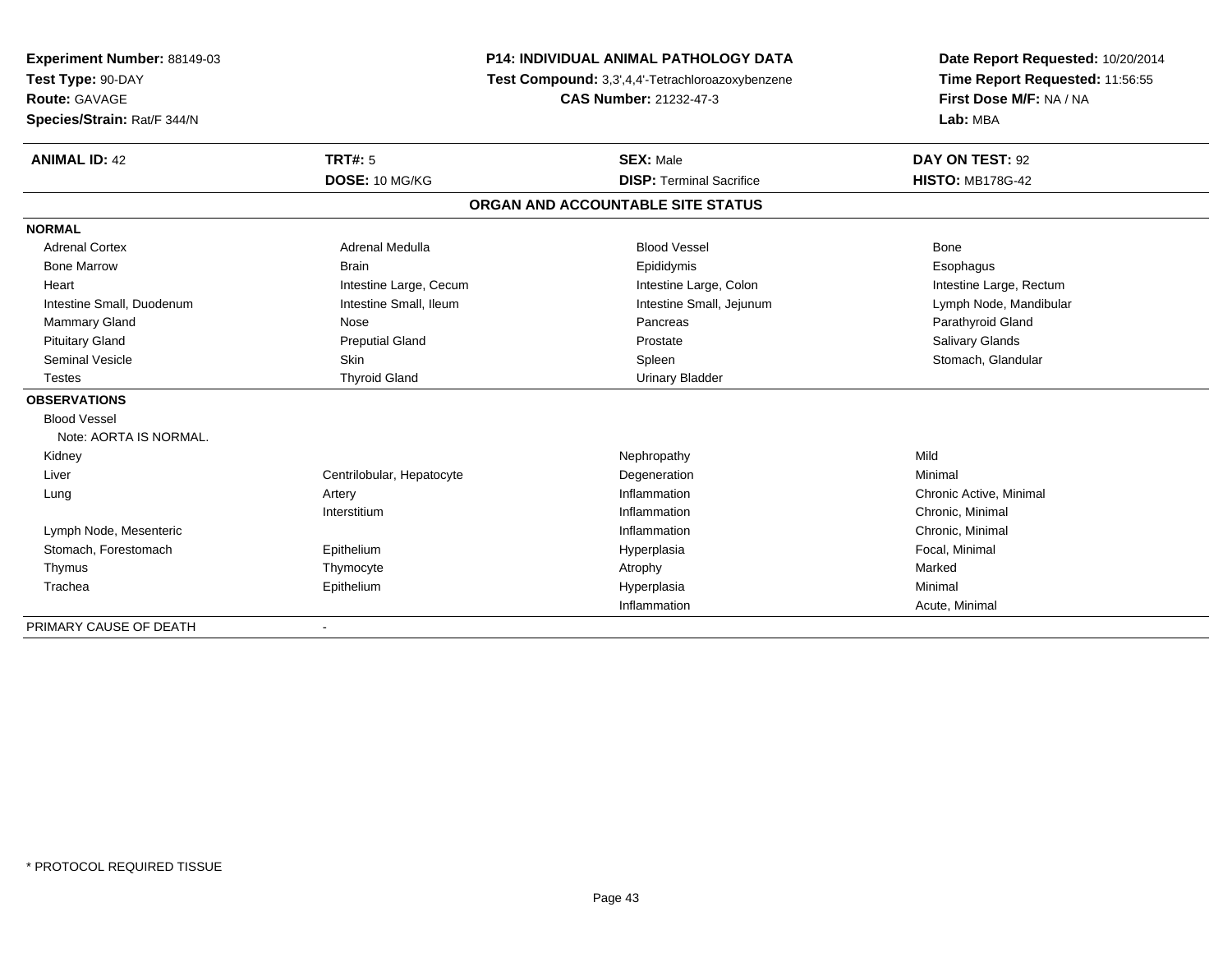| <b>Experiment Number: 88149-03</b><br>Test Type: 90-DAY<br><b>Route: GAVAGE</b><br>Species/Strain: Rat/F 344/N |                        | <b>P14: INDIVIDUAL ANIMAL PATHOLOGY DATA</b><br>Test Compound: 3,3',4,4'-Tetrachloroazoxybenzene<br><b>CAS Number: 21232-47-3</b> | Date Report Requested: 10/20/2014<br>Time Report Requested: 11:56:55<br>First Dose M/F: NA / NA<br>Lab: MBA |
|----------------------------------------------------------------------------------------------------------------|------------------------|-----------------------------------------------------------------------------------------------------------------------------------|-------------------------------------------------------------------------------------------------------------|
| <b>ANIMAL ID: 43</b>                                                                                           | TRT#: 5                | <b>SEX: Male</b>                                                                                                                  | DAY ON TEST: 92                                                                                             |
|                                                                                                                | DOSE: 10 MG/KG         | <b>DISP: Terminal Sacrifice</b>                                                                                                   | <b>HISTO: MB178G-43</b>                                                                                     |
|                                                                                                                |                        | ORGAN AND ACCOUNTABLE SITE STATUS                                                                                                 |                                                                                                             |
| <b>NORMAL</b>                                                                                                  |                        |                                                                                                                                   |                                                                                                             |
| <b>Adrenal Cortex</b>                                                                                          | <b>Adrenal Medulla</b> | <b>Blood Vessel</b>                                                                                                               | Bone                                                                                                        |
| <b>Bone Marrow</b>                                                                                             | <b>Brain</b>           | Epididymis                                                                                                                        | Esophagus                                                                                                   |
| Heart                                                                                                          | Intestine Large, Cecum | Intestine Large, Colon                                                                                                            | Intestine Large, Rectum                                                                                     |
| Intestine Small, Duodenum                                                                                      | Intestine Small, Ileum | Intestine Small, Jejunum                                                                                                          | Liver                                                                                                       |
| Lymph Node, Mandibular                                                                                         | Lymph Node, Mesenteric | <b>Mammary Gland</b>                                                                                                              | Nose                                                                                                        |
| Pancreas                                                                                                       | Parathyroid Gland      | <b>Pituitary Gland</b>                                                                                                            | <b>Preputial Gland</b>                                                                                      |
| Prostate                                                                                                       | <b>Salivary Glands</b> | Seminal Vesicle                                                                                                                   | <b>Skin</b>                                                                                                 |
| Spleen                                                                                                         | Stomach, Glandular     | <b>Testes</b>                                                                                                                     | <b>Thyroid Gland</b>                                                                                        |
| Trachea                                                                                                        | <b>Urinary Bladder</b> |                                                                                                                                   |                                                                                                             |
| <b>OBSERVATIONS</b>                                                                                            |                        |                                                                                                                                   |                                                                                                             |
| <b>Blood Vessel</b>                                                                                            |                        |                                                                                                                                   |                                                                                                             |
| Note: AORTA IS NORMAL.                                                                                         |                        |                                                                                                                                   |                                                                                                             |
| Kidney                                                                                                         |                        | Nephropathy                                                                                                                       | Mild                                                                                                        |
| Lung                                                                                                           |                        | Hemorrhage                                                                                                                        | Focal, Minimal                                                                                              |
| Stomach, Forestomach                                                                                           | Epithelium             | Hyperplasia                                                                                                                       | Focal, Mild                                                                                                 |
| Thymus                                                                                                         | Thymocyte              | Atrophy                                                                                                                           | Marked                                                                                                      |
| PRIMARY CAUSE OF DEATH                                                                                         |                        |                                                                                                                                   |                                                                                                             |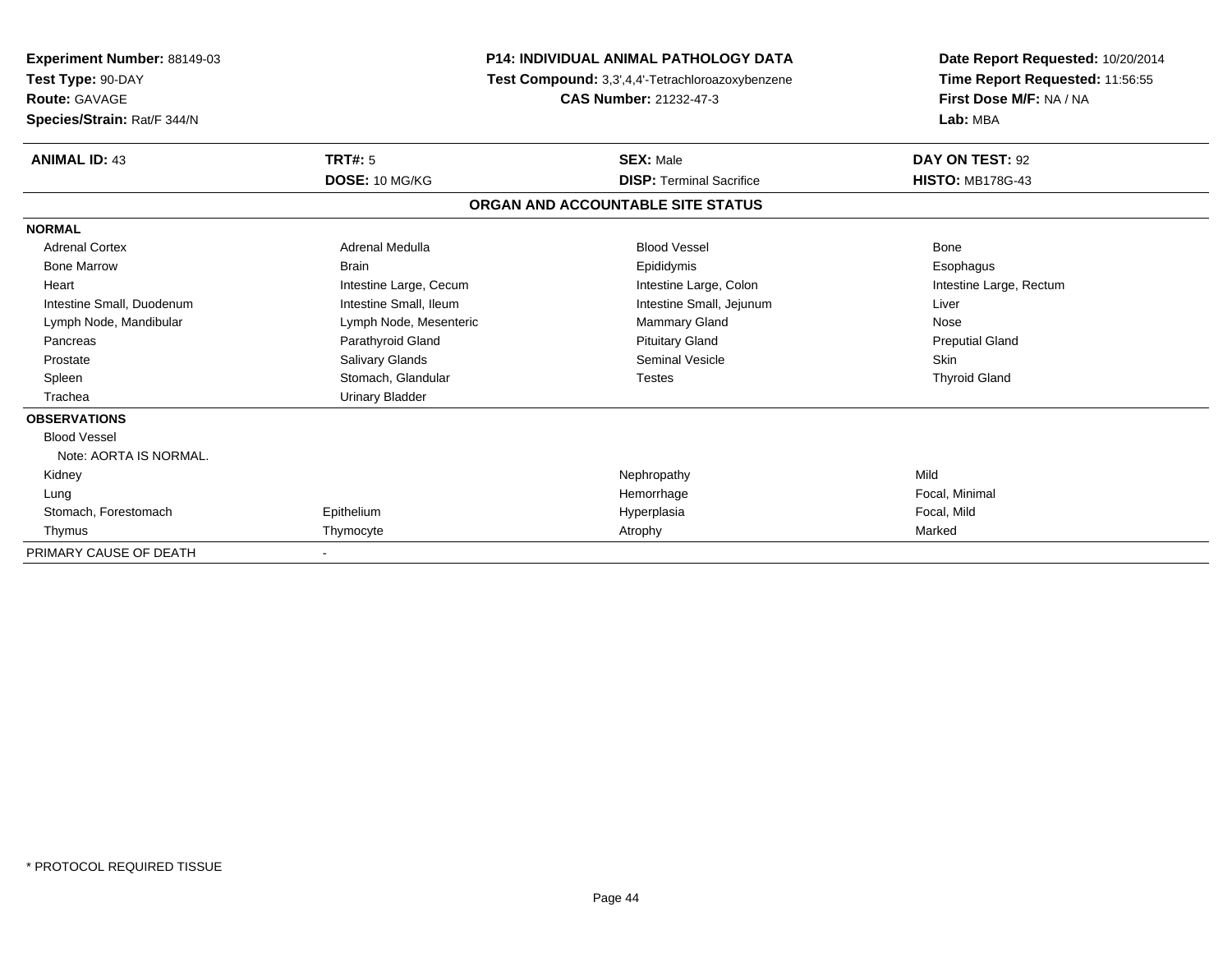| Experiment Number: 88149-03<br>Test Type: 90-DAY |                          | P14: INDIVIDUAL ANIMAL PATHOLOGY DATA<br>Test Compound: 3,3',4,4'-Tetrachloroazoxybenzene | Date Report Requested: 10/20/2014<br>Time Report Requested: 11:56:55 |
|--------------------------------------------------|--------------------------|-------------------------------------------------------------------------------------------|----------------------------------------------------------------------|
| <b>Route: GAVAGE</b>                             |                          | <b>CAS Number: 21232-47-3</b>                                                             | First Dose M/F: NA / NA                                              |
| Species/Strain: Rat/F 344/N                      |                          |                                                                                           | Lab: MBA                                                             |
|                                                  |                          |                                                                                           |                                                                      |
| <b>ANIMAL ID: 44</b>                             | <b>TRT#: 5</b>           | <b>SEX: Male</b>                                                                          | DAY ON TEST: 92                                                      |
|                                                  | DOSE: 10 MG/KG           | <b>DISP: Terminal Sacrifice</b>                                                           | <b>HISTO: MB178G-44</b>                                              |
|                                                  |                          | ORGAN AND ACCOUNTABLE SITE STATUS                                                         |                                                                      |
| <b>NORMAL</b>                                    |                          |                                                                                           |                                                                      |
| <b>Adrenal Cortex</b>                            | Adrenal Medulla          | <b>Blood Vessel</b>                                                                       | <b>Bone</b>                                                          |
| <b>Bone Marrow</b>                               | <b>Brain</b>             | Epididymis                                                                                | Esophagus                                                            |
| Intestine Large, Cecum                           | Intestine Large, Colon   | Intestine Large, Rectum                                                                   | Intestine Small, Duodenum                                            |
| Intestine Small, Ileum                           | Intestine Small, Jejunum | Liver                                                                                     | Lymph Node, Mandibular                                               |
| Lymph Node, Mesenteric                           | Mammary Gland            | Nose                                                                                      | <b>Preputial Gland</b>                                               |
| Prostate                                         | Salivary Glands          | <b>Seminal Vesicle</b>                                                                    | <b>Skin</b>                                                          |
| Spleen                                           | Stomach, Glandular       | <b>Testes</b>                                                                             | <b>Thyroid Gland</b>                                                 |
| Trachea                                          | <b>Urinary Bladder</b>   |                                                                                           |                                                                      |
| <b>MISSING</b>                                   |                          |                                                                                           |                                                                      |
| Parathyroid Gland                                |                          |                                                                                           |                                                                      |
| <b>OBSERVATIONS</b>                              |                          |                                                                                           |                                                                      |
| <b>Blood Vessel</b>                              |                          |                                                                                           |                                                                      |
| Note: AORTA IS NORMAL.                           |                          |                                                                                           |                                                                      |
| Heart                                            | Myocardium               | Cardiomyopathy                                                                            | Minimal                                                              |
| Kidney                                           |                          | Nephropathy                                                                               | Mild                                                                 |
| Lung                                             |                          | Hemorrhage                                                                                | Focal, Mild                                                          |
| Pancreas                                         |                          | Atrophy                                                                                   | Focal, Minimal                                                       |
| <b>Pituitary Gland</b>                           | <b>Pars Distalis</b>     | Cyst                                                                                      | Focal, Minimal                                                       |
| Stomach, Forestomach                             | Epithelium               | Hyperplasia                                                                               | Focal, Minimal                                                       |
| Thymus                                           | Thymocyte                | Atrophy                                                                                   | Moderate                                                             |
| Note: TGL 1-NCL                                  |                          |                                                                                           |                                                                      |
| PRIMARY CAUSE OF DEATH                           |                          |                                                                                           |                                                                      |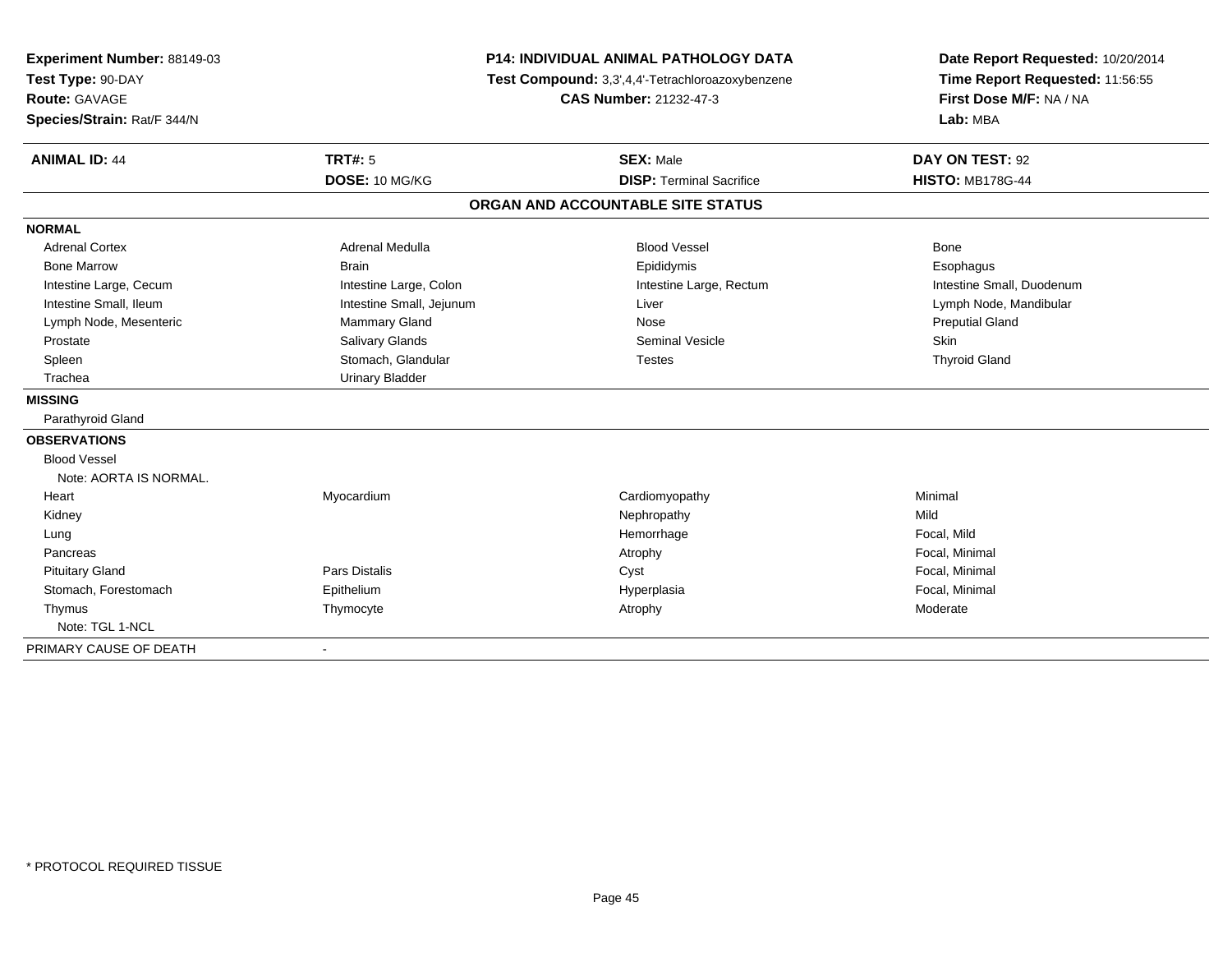| Experiment Number: 88149-03 |                        | <b>P14: INDIVIDUAL ANIMAL PATHOLOGY DATA</b>     | Date Report Requested: 10/20/2014 |
|-----------------------------|------------------------|--------------------------------------------------|-----------------------------------|
| Test Type: 90-DAY           |                        | Test Compound: 3,3',4,4'-Tetrachloroazoxybenzene | Time Report Requested: 11:56:55   |
| Route: GAVAGE               |                        | <b>CAS Number: 21232-47-3</b>                    | First Dose M/F: NA / NA           |
| Species/Strain: Rat/F 344/N |                        |                                                  | Lab: MBA                          |
| <b>ANIMAL ID: 45</b>        | TRT#: 5                | <b>SEX: Male</b>                                 | DAY ON TEST: 92                   |
|                             | DOSE: 10 MG/KG         | <b>DISP: Terminal Sacrifice</b>                  | <b>HISTO: MB178G-45</b>           |
|                             |                        | ORGAN AND ACCOUNTABLE SITE STATUS                |                                   |
| <b>NORMAL</b>               |                        |                                                  |                                   |
| <b>Adrenal Cortex</b>       | <b>Adrenal Medulla</b> | <b>Blood Vessel</b>                              | Bone                              |
| <b>Bone Marrow</b>          | <b>Brain</b>           | Epididymis                                       | Esophagus                         |
| Heart                       | Intestine Large, Cecum | Intestine Large, Colon                           | Intestine Large, Rectum           |
| Intestine Small, Duodenum   | Intestine Small, Ileum | Intestine Small, Jejunum                         | Liver                             |
| Lymph Node, Mandibular      | <b>Mammary Gland</b>   | Nose                                             | Pancreas                          |
| Parathyroid Gland           | <b>Pituitary Gland</b> | <b>Preputial Gland</b>                           | Prostate                          |
| Salivary Glands             | <b>Seminal Vesicle</b> | <b>Skin</b>                                      | Spleen                            |
| Stomach, Forestomach        | Stomach, Glandular     | <b>Testes</b>                                    | Trachea                           |
| <b>Urinary Bladder</b>      |                        |                                                  |                                   |
| <b>OBSERVATIONS</b>         |                        |                                                  |                                   |
| <b>Blood Vessel</b>         |                        |                                                  |                                   |
| Note: AORTA IS NORMAL.      |                        |                                                  |                                   |
| Kidney                      |                        | Nephropathy                                      | Mild                              |
| Lung                        |                        | Hemorrhage                                       | Focal, Mild                       |
|                             | Interstitium           | Inflammation                                     | Chronic, Mild                     |
| Lymph Node, Mesenteric      |                        | Atrophy                                          | Minimal                           |
| Thymus                      | Thymocyte              | Atrophy                                          | Marked                            |
| <b>Thyroid Gland</b>        |                        | <b>Ultimobranchial Cyst</b>                      | Focal, Minimal                    |
| PRIMARY CAUSE OF DEATH      |                        |                                                  |                                   |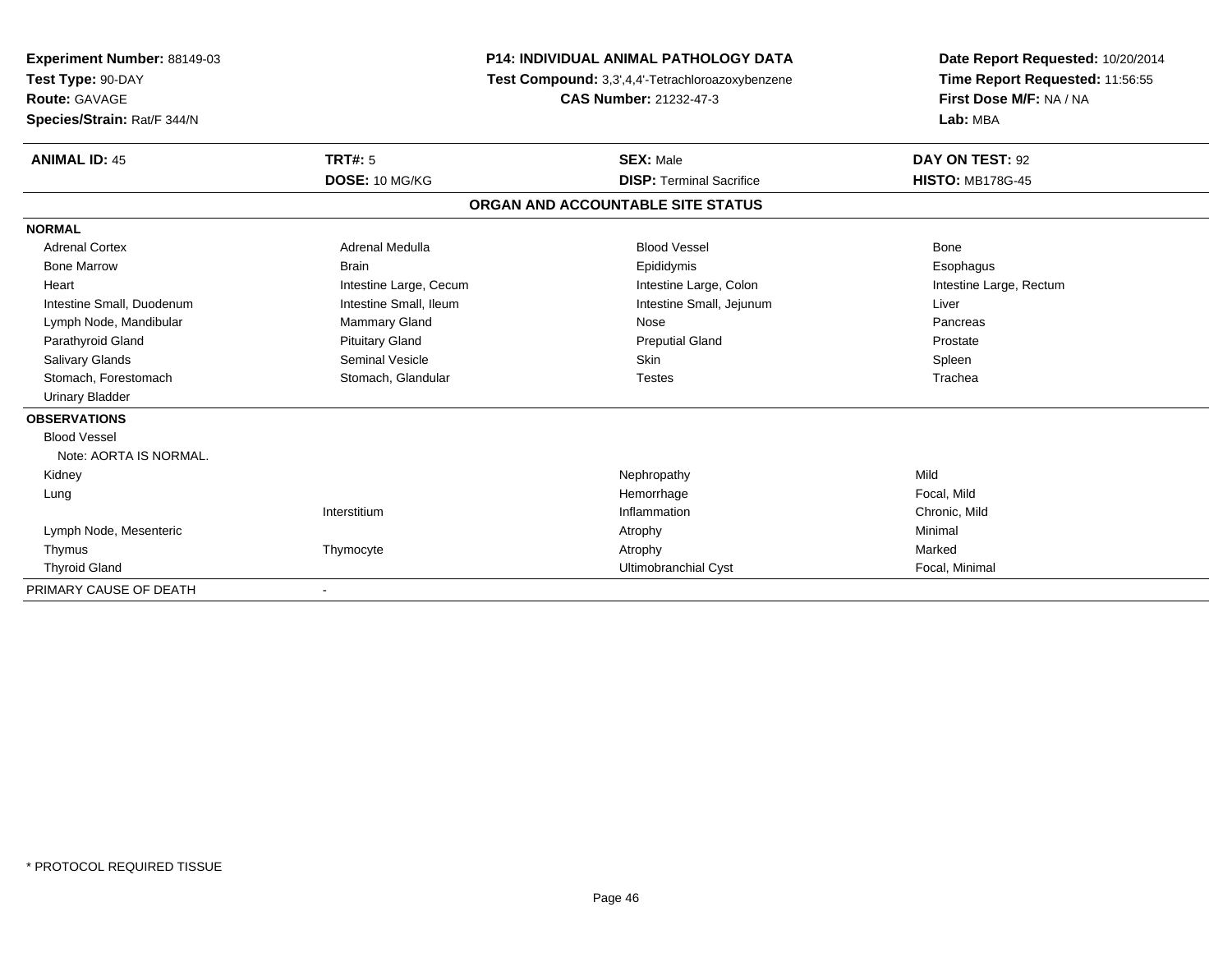| Experiment Number: 88149-03           | <b>P14: INDIVIDUAL ANIMAL PATHOLOGY DATA</b><br>Test Compound: 3,3',4,4'-Tetrachloroazoxybenzene |                                   | Date Report Requested: 10/20/2014 |  |
|---------------------------------------|--------------------------------------------------------------------------------------------------|-----------------------------------|-----------------------------------|--|
| Test Type: 90-DAY                     |                                                                                                  |                                   | Time Report Requested: 11:56:55   |  |
| Route: GAVAGE                         |                                                                                                  | <b>CAS Number: 21232-47-3</b>     | First Dose M/F: NA / NA           |  |
| Species/Strain: Rat/F 344/N           |                                                                                                  |                                   | Lab: MBA                          |  |
| <b>ANIMAL ID: 46</b>                  | <b>TRT#: 5</b>                                                                                   | <b>SEX: Male</b>                  | DAY ON TEST: 92                   |  |
|                                       | DOSE: 10 MG/KG                                                                                   | <b>DISP:</b> Accidentally Killed  | <b>HISTO: MB178G-46</b>           |  |
|                                       |                                                                                                  | ORGAN AND ACCOUNTABLE SITE STATUS |                                   |  |
| <b>NORMAL</b>                         |                                                                                                  |                                   |                                   |  |
| <b>Adrenal Cortex</b>                 | Adrenal Medulla                                                                                  | <b>Blood Vessel</b>               | Bone                              |  |
| <b>Bone Marrow</b>                    | <b>Brain</b>                                                                                     | Epididymis                        | Esophagus                         |  |
| Intestine Large, Cecum                | Intestine Large, Colon                                                                           | Intestine Large, Rectum           | Intestine Small, Duodenum         |  |
| Intestine Small, Ileum                | Intestine Small, Jejunum                                                                         | Lymph Node, Mandibular            | Lymph Node, Mesenteric            |  |
| <b>Mammary Gland</b>                  | Nose                                                                                             | Pancreas                          | Parathyroid Gland                 |  |
| <b>Pituitary Gland</b>                | <b>Preputial Gland</b>                                                                           | Prostate                          | <b>Salivary Glands</b>            |  |
| <b>Seminal Vesicle</b>                | <b>Skin</b>                                                                                      | Spleen                            | Stomach, Glandular                |  |
| Testes                                | <b>Thyroid Gland</b>                                                                             | Trachea                           | <b>Urinary Bladder</b>            |  |
| <b>OBSERVATIONS</b>                   |                                                                                                  |                                   |                                   |  |
| <b>Blood Vessel</b>                   |                                                                                                  |                                   |                                   |  |
| Note: AORTA IS NORMAL.                |                                                                                                  |                                   |                                   |  |
| Heart                                 | Myocardium                                                                                       | Cardiomyopathy                    | Mild                              |  |
| Kidney                                |                                                                                                  | Nephropathy                       | Mild                              |  |
| Liver                                 | Centrilobular, Hepatocyte                                                                        | Degeneration                      | Mild                              |  |
| Lung                                  | Artery                                                                                           | Inflammation                      | Chronic Active, Mild              |  |
|                                       | Interstitium                                                                                     | Inflammation                      | Chronic, Mild                     |  |
| Stomach, Forestomach                  | Epithelium                                                                                       | Hyperplasia                       | Focal, Minimal                    |  |
| Thymus                                | Thymocyte                                                                                        | Atrophy                           | Marked                            |  |
| PRIMARY CAUSE OF DEATH                | $\sim$                                                                                           |                                   |                                   |  |
| Animal Note: CARCASS THIN, TGL 1- NST |                                                                                                  |                                   |                                   |  |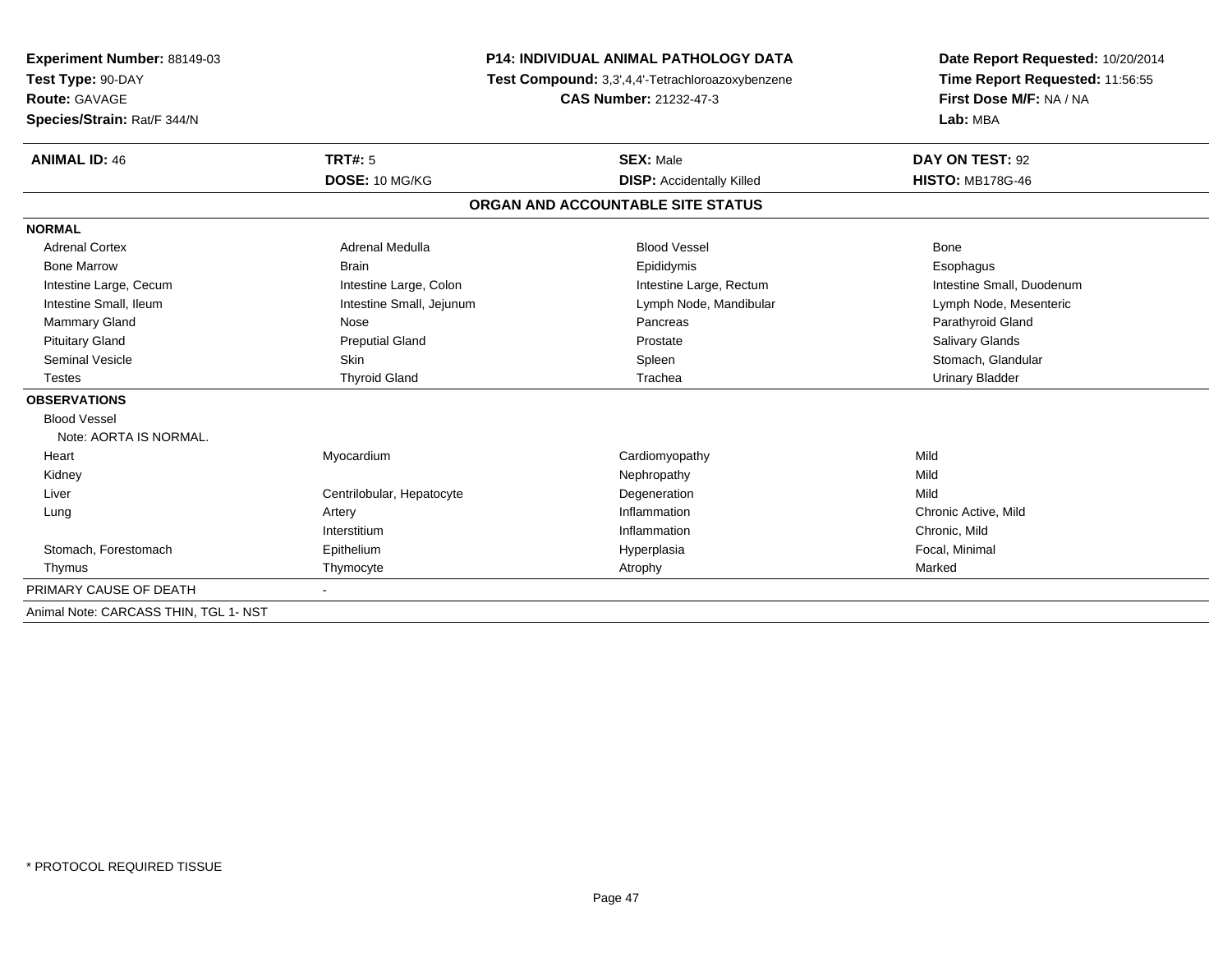| Experiment Number: 88149-03 | <b>P14: INDIVIDUAL ANIMAL PATHOLOGY DATA</b> |                                                  | Date Report Requested: 10/20/2014                          |  |
|-----------------------------|----------------------------------------------|--------------------------------------------------|------------------------------------------------------------|--|
| Test Type: 90-DAY           |                                              | Test Compound: 3,3',4,4'-Tetrachloroazoxybenzene |                                                            |  |
| Route: GAVAGE               |                                              | <b>CAS Number: 21232-47-3</b>                    | Time Report Requested: 11:56:55<br>First Dose M/F: NA / NA |  |
| Species/Strain: Rat/F 344/N |                                              |                                                  | Lab: MBA                                                   |  |
| <b>ANIMAL ID: 47</b>        | <b>TRT#: 5</b>                               | <b>SEX: Male</b>                                 | DAY ON TEST: 92                                            |  |
|                             | DOSE: 10 MG/KG                               | <b>DISP:</b> Accidentally Killed                 | <b>HISTO: MB178G-47</b>                                    |  |
|                             |                                              | ORGAN AND ACCOUNTABLE SITE STATUS                |                                                            |  |
| <b>NORMAL</b>               |                                              |                                                  |                                                            |  |
| <b>Adrenal Cortex</b>       | <b>Adrenal Medulla</b>                       | <b>Blood Vessel</b>                              | Bone                                                       |  |
| <b>Bone Marrow</b>          | <b>Brain</b>                                 | Epididymis                                       | Esophagus                                                  |  |
| Intestine Large, Cecum      | Intestine Large, Colon                       | Intestine Small, Duodenum                        | Intestine Small, Ileum                                     |  |
| Intestine Small, Jejunum    | Lymph Node, Mandibular                       | Lymph Node, Mesenteric                           | <b>Mammary Gland</b>                                       |  |
| Nose                        | Pancreas                                     | Parathyroid Gland                                | <b>Pituitary Gland</b>                                     |  |
| <b>Preputial Gland</b>      | Prostate                                     | <b>Salivary Glands</b>                           | <b>Seminal Vesicle</b>                                     |  |
| Skin                        | Spleen                                       | Stomach, Glandular                               | <b>Testes</b>                                              |  |
| <b>Thyroid Gland</b>        | Trachea                                      | <b>Urinary Bladder</b>                           |                                                            |  |
| <b>OBSERVATIONS</b>         |                                              |                                                  |                                                            |  |
| <b>Blood Vessel</b>         |                                              |                                                  |                                                            |  |
| Note: AORTA IS NORMAL.      |                                              |                                                  |                                                            |  |
| Heart                       | Myocardium                                   | Cardiomyopathy                                   | Mild                                                       |  |
| Intestine Large, Rectum     | Epithelium                                   | Hemorrhage                                       | Mild                                                       |  |
| Kidney                      | Pelvis, Transit Epithe                       | Hyperplasia                                      | Minimal                                                    |  |
|                             |                                              | Nephropathy                                      | Mild                                                       |  |
| Liver                       | Centrilobular, Hepatocyte                    | Degeneration                                     | Minimal                                                    |  |
| Lung                        | Artery                                       | Inflammation                                     | Chronic Active, Mild                                       |  |
|                             | Interstitium                                 | Inflammation                                     | Chronic, Moderate                                          |  |
| Stomach, Forestomach        | Epithelium                                   | Hyperplasia                                      | Focal, Mild                                                |  |
| Thymus                      | Thymocyte                                    | Atrophy                                          | Marked                                                     |  |
| PRIMARY CAUSE OF DEATH      |                                              |                                                  |                                                            |  |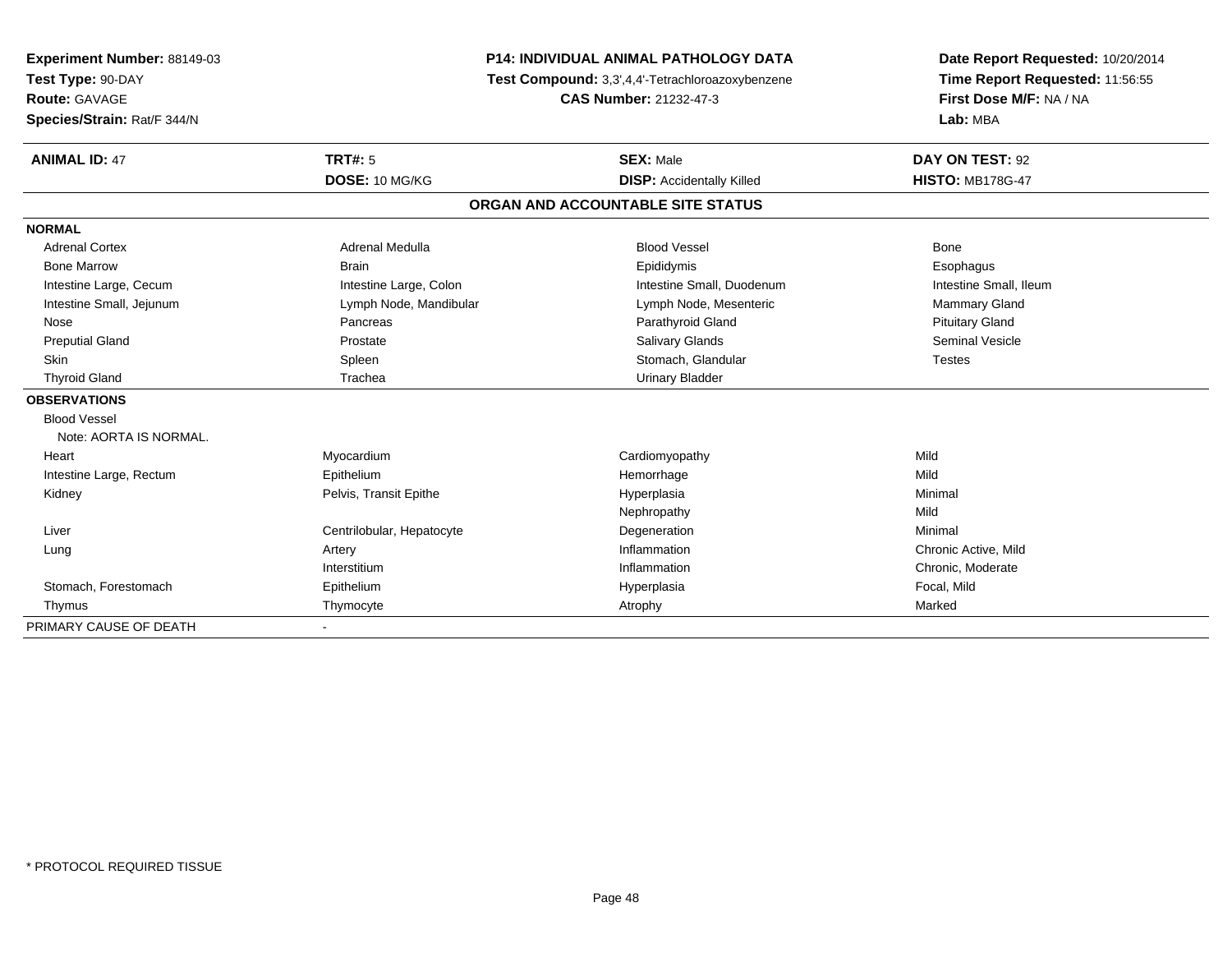| Experiment Number: 88149-03 | P14: INDIVIDUAL ANIMAL PATHOLOGY DATA |                                                                            | Date Report Requested: 10/20/2014 |
|-----------------------------|---------------------------------------|----------------------------------------------------------------------------|-----------------------------------|
| Test Type: 90-DAY           |                                       | Test Compound: 3,3',4,4'-Tetrachloroazoxybenzene<br>CAS Number: 21232-47-3 |                                   |
| <b>Route: GAVAGE</b>        |                                       |                                                                            |                                   |
| Species/Strain: Rat/F 344/N |                                       |                                                                            | Lab: MBA                          |
| <b>ANIMAL ID: 48</b>        | <b>TRT#: 5</b>                        | <b>SEX: Male</b>                                                           | DAY ON TEST: 92                   |
|                             | DOSE: 10 MG/KG                        | <b>DISP: Terminal Sacrifice</b>                                            | <b>HISTO: MB178G-48</b>           |
|                             |                                       | ORGAN AND ACCOUNTABLE SITE STATUS                                          |                                   |
| <b>NORMAL</b>               |                                       |                                                                            |                                   |
| <b>Adrenal Cortex</b>       | <b>Adrenal Medulla</b>                | <b>Blood Vessel</b>                                                        | Bone                              |
| <b>Bone Marrow</b>          | <b>Brain</b>                          | Epididymis                                                                 | Esophagus                         |
| Intestine Large, Cecum      | Intestine Large, Colon                | Intestine Large, Rectum                                                    | Intestine Small, Duodenum         |
| Intestine Small, Ileum      | Intestine Small, Jejunum              | Lymph Node, Mesenteric                                                     | Nose                              |
| Parathyroid Gland           | <b>Pituitary Gland</b>                | <b>Preputial Gland</b>                                                     | Prostate                          |
| Salivary Glands             | Seminal Vesicle                       | Skin                                                                       | Spleen                            |
| Stomach, Glandular          | <b>Testes</b>                         | Trachea                                                                    | <b>Urinary Bladder</b>            |
| <b>OBSERVATIONS</b>         |                                       |                                                                            |                                   |
| <b>Blood Vessel</b>         |                                       |                                                                            |                                   |
| Note: AORTA IS NORMAL.      |                                       |                                                                            |                                   |
| Heart                       | Myocardium                            | Cardiomyopathy                                                             | Minimal                           |
| Kidney                      |                                       | Nephropathy                                                                | Mild                              |
| Liver                       | Centrilobular, Hepatocyte             | Degeneration                                                               | Minimal                           |
| Lung                        | Artery                                | Inflammation                                                               | Chronic Active, Minimal           |
|                             | Interstitium                          | Inflammation                                                               | Chronic, Minimal                  |
|                             | <b>Bronchus</b>                       | Necrosis                                                                   | Moderate                          |
| Lymph Node, Mandibular      |                                       | Atrophy                                                                    | Minimal                           |
| Mammary Gland               | Duct                                  | Inflammation                                                               | Chronic, Mild                     |
| Pancreas                    | Acinus                                | Atrophy                                                                    | Focal, Minimal                    |
| Stomach, Forestomach        | Epithelium                            | Hyperplasia                                                                | Focal, Mild                       |
| Thymus                      | Thymocyte                             | Atrophy                                                                    | Marked                            |
| <b>Thyroid Gland</b>        |                                       | Ultimobranchial Cyst                                                       | Focal, Mild                       |
| PRIMARY CAUSE OF DEATH      | $\blacksquare$                        |                                                                            |                                   |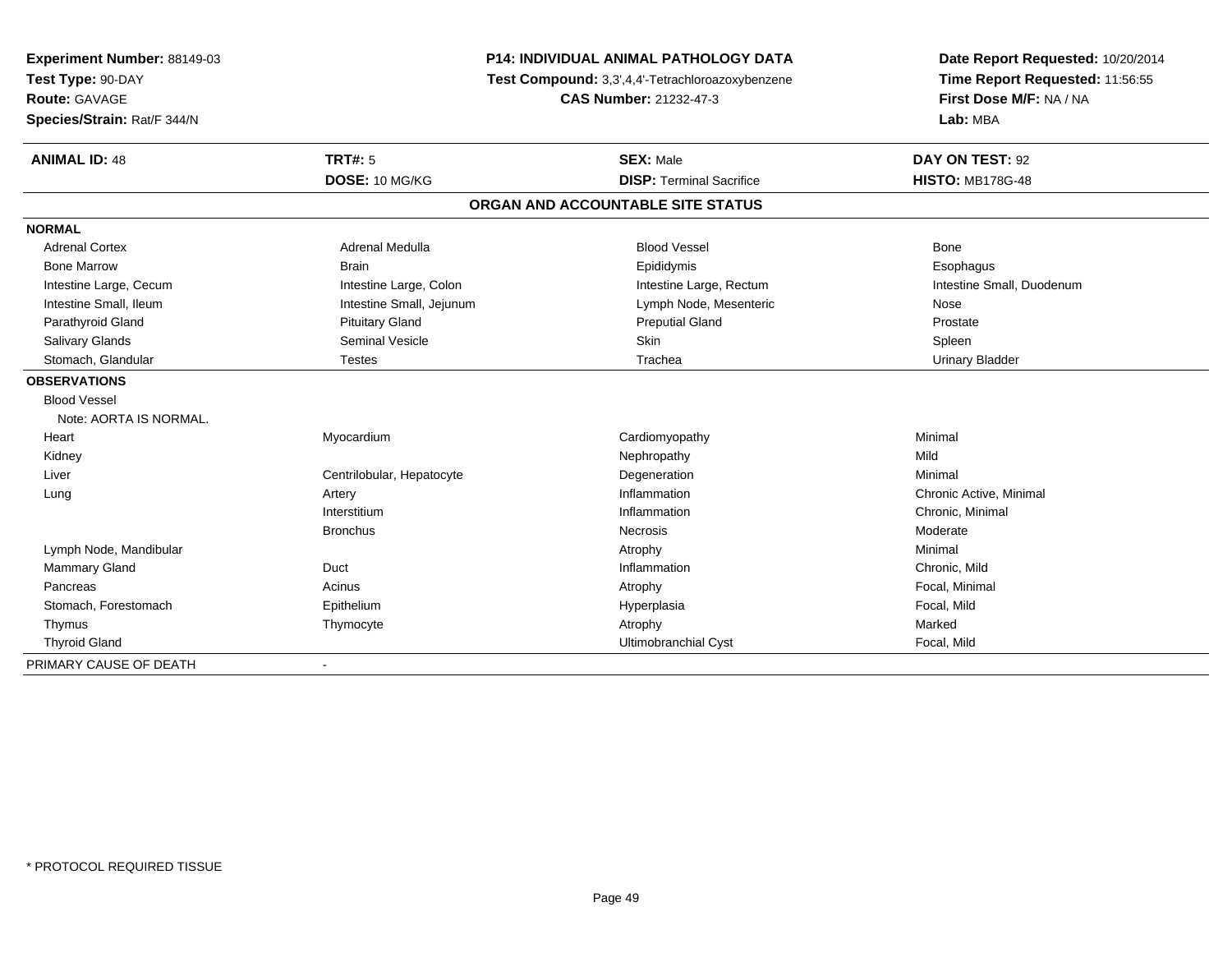| Experiment Number: 88149-03 | <b>P14: INDIVIDUAL ANIMAL PATHOLOGY DATA</b> |                                                  | Date Report Requested: 10/20/2014                          |  |
|-----------------------------|----------------------------------------------|--------------------------------------------------|------------------------------------------------------------|--|
| Test Type: 90-DAY           |                                              | Test Compound: 3,3',4,4'-Tetrachloroazoxybenzene | Time Report Requested: 11:56:55<br>First Dose M/F: NA / NA |  |
| Route: GAVAGE               |                                              | <b>CAS Number: 21232-47-3</b>                    |                                                            |  |
| Species/Strain: Rat/F 344/N |                                              |                                                  | Lab: MBA                                                   |  |
| <b>ANIMAL ID: 49</b>        | <b>TRT#: 5</b>                               | <b>SEX: Male</b>                                 | DAY ON TEST: 92                                            |  |
|                             | DOSE: 10 MG/KG                               | <b>DISP: Terminal Sacrifice</b>                  | <b>HISTO: MB178G-49</b>                                    |  |
|                             |                                              | ORGAN AND ACCOUNTABLE SITE STATUS                |                                                            |  |
| <b>NORMAL</b>               |                                              |                                                  |                                                            |  |
| <b>Adrenal Cortex</b>       | Adrenal Medulla                              | <b>Blood Vessel</b>                              | Bone                                                       |  |
| <b>Bone Marrow</b>          | <b>Brain</b>                                 | Epididymis                                       | Esophagus                                                  |  |
| Intestine Large, Cecum      | Intestine Large, Colon                       | Intestine Large, Rectum                          | Intestine Small, Duodenum                                  |  |
| Intestine Small, Ileum      | Intestine Small, Jejunum                     | Liver                                            | Nose                                                       |  |
| Pancreas                    | Parathyroid Gland                            | <b>Pituitary Gland</b>                           | <b>Preputial Gland</b>                                     |  |
| Prostate                    | Salivary Glands                              | <b>Seminal Vesicle</b>                           | Skin                                                       |  |
| Spleen                      | Stomach, Glandular                           | <b>Testes</b>                                    | Trachea                                                    |  |
| <b>Urinary Bladder</b>      |                                              |                                                  |                                                            |  |
| <b>MISSING</b>              |                                              |                                                  |                                                            |  |
| <b>Mammary Gland</b>        |                                              |                                                  |                                                            |  |
| <b>OBSERVATIONS</b>         |                                              |                                                  |                                                            |  |
| <b>Blood Vessel</b>         |                                              |                                                  |                                                            |  |
| Note: AORTA IS NORMAL.      |                                              |                                                  |                                                            |  |
| Heart                       | Myocardium                                   | Cardiomyopathy                                   | Minimal                                                    |  |
| Kidney                      |                                              | Nephropathy                                      | Mild                                                       |  |
| Liver                       |                                              |                                                  |                                                            |  |
| Note: TGL 1-NCL             |                                              |                                                  |                                                            |  |
| Lung                        | Interstitium                                 | Inflammation                                     | Chronic, Mild                                              |  |
| Lymph Node, Mandibular      |                                              | Atrophy                                          | Minimal                                                    |  |
| Lymph Node, Mesenteric      |                                              | Atrophy                                          | Minimal                                                    |  |
| Stomach, Forestomach        | Epithelium                                   | Hyperplasia                                      | Focal, Minimal                                             |  |
| Thymus                      | Thymocyte                                    | Atrophy                                          | Moderate                                                   |  |
| <b>Thyroid Gland</b>        |                                              | Ultimobranchial Cyst                             | Focal, Mild                                                |  |
| PRIMARY CAUSE OF DEATH      | $\blacksquare$                               |                                                  |                                                            |  |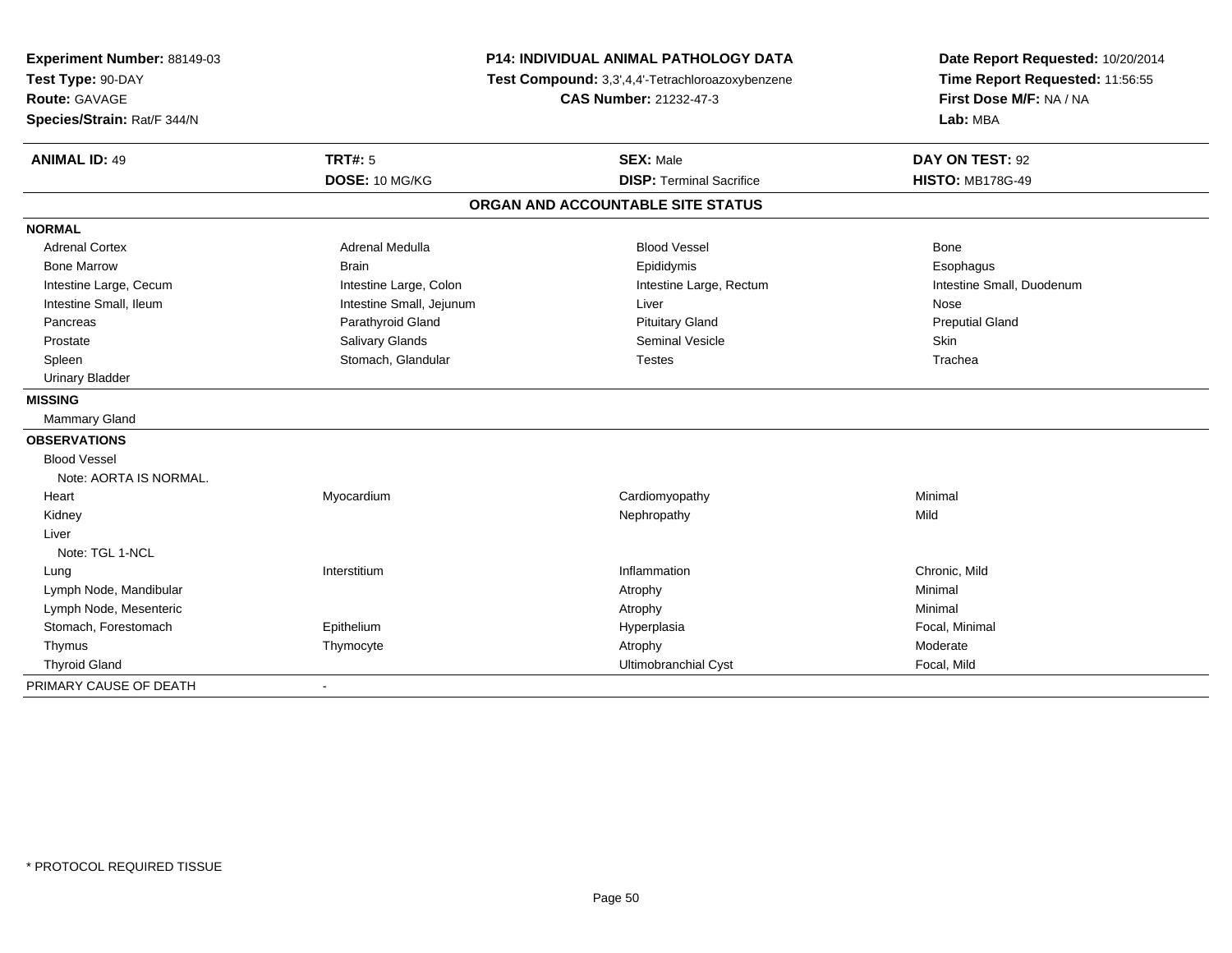| Experiment Number: 88149-03 | <b>P14: INDIVIDUAL ANIMAL PATHOLOGY DATA</b> |                                                  | Date Report Requested: 10/20/2014 |  |
|-----------------------------|----------------------------------------------|--------------------------------------------------|-----------------------------------|--|
| Test Type: 90-DAY           |                                              | Test Compound: 3,3',4,4'-Tetrachloroazoxybenzene | Time Report Requested: 11:56:55   |  |
| <b>Route: GAVAGE</b>        |                                              | <b>CAS Number: 21232-47-3</b>                    | First Dose M/F: NA / NA           |  |
| Species/Strain: Rat/F 344/N |                                              |                                                  | Lab: MBA                          |  |
| <b>ANIMAL ID: 50</b>        | <b>TRT#: 5</b>                               | <b>SEX: Male</b>                                 | DAY ON TEST: 92                   |  |
|                             | DOSE: 10 MG/KG                               | <b>DISP: Terminal Sacrifice</b>                  | <b>HISTO: MB178G-50</b>           |  |
|                             |                                              | ORGAN AND ACCOUNTABLE SITE STATUS                |                                   |  |
| <b>NORMAL</b>               |                                              |                                                  |                                   |  |
| <b>Adrenal Cortex</b>       | Adrenal Medulla                              | <b>Blood Vessel</b>                              | <b>Bone</b>                       |  |
| <b>Bone Marrow</b>          | <b>Brain</b>                                 | Epididymis                                       | Esophagus                         |  |
| Heart                       | Intestine Large, Cecum                       | Intestine Large, Colon                           | Intestine Large, Rectum           |  |
| Intestine Small, Duodenum   | Intestine Small, Ileum                       | Intestine Small, Jejunum                         | Lymph Node, Mandibular            |  |
| Lymph Node, Mesenteric      | <b>Mammary Gland</b>                         | Nose                                             | Pancreas                          |  |
| Parathyroid Gland           | <b>Pituitary Gland</b>                       | Prostate                                         | Salivary Glands                   |  |
| <b>Seminal Vesicle</b>      | <b>Skin</b>                                  | Spleen                                           | Stomach, Forestomach              |  |
| Stomach, Glandular          | <b>Testes</b>                                | <b>Thyroid Gland</b>                             | Trachea                           |  |
| <b>Urinary Bladder</b>      |                                              |                                                  |                                   |  |
| <b>OBSERVATIONS</b>         |                                              |                                                  |                                   |  |
| <b>Blood Vessel</b>         |                                              |                                                  |                                   |  |
| Note: AORTA IS NORMAL.      |                                              |                                                  |                                   |  |
| Kidney                      | Pelvis, Transit Epithe                       | Hyperplasia                                      | Minimal                           |  |
|                             |                                              | Nephropathy                                      | Mild                              |  |
| Liver                       | Hepatocyte                                   | Vacuolization Cytoplasmic                        | Mild                              |  |
| Lung                        | Interstitium                                 | Inflammation                                     | Chronic, Minimal                  |  |
| <b>Preputial Gland</b>      |                                              | Inflammation                                     | Chronic Active, Mild              |  |
| Thymus                      | Thymocyte                                    | Atrophy                                          | Moderate                          |  |
| PRIMARY CAUSE OF DEATH      |                                              |                                                  |                                   |  |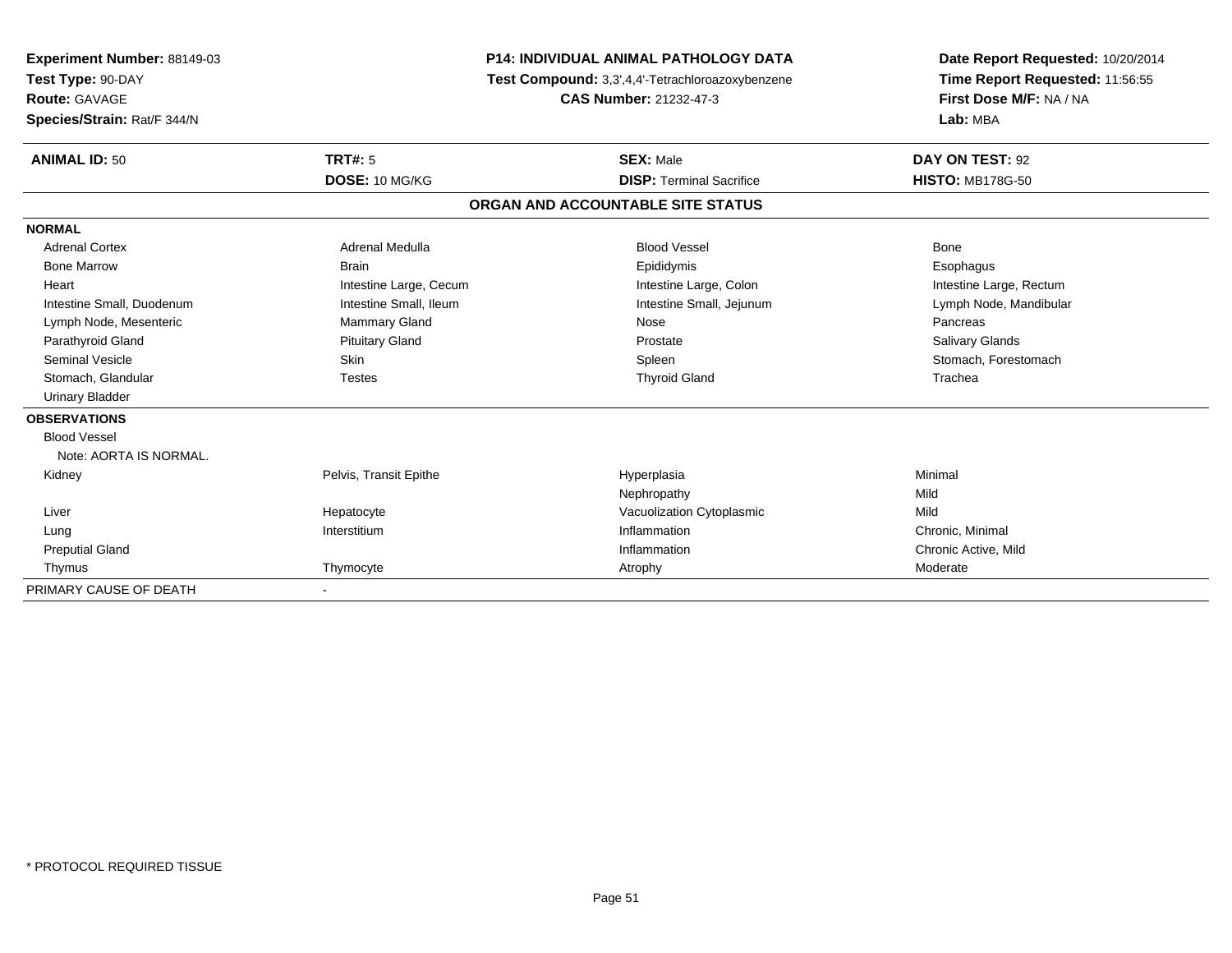| Experiment Number: 88149-03<br>Test Type: 90-DAY |                               | <b>P14: INDIVIDUAL ANIMAL PATHOLOGY DATA</b><br>Test Compound: 3,3',4,4'-Tetrachloroazoxybenzene | Date Report Requested: 10/20/2014<br>Time Report Requested: 11:56:55 |  |
|--------------------------------------------------|-------------------------------|--------------------------------------------------------------------------------------------------|----------------------------------------------------------------------|--|
| <b>Route: GAVAGE</b>                             | <b>CAS Number: 21232-47-3</b> |                                                                                                  | First Dose M/F: NA / NA                                              |  |
| Species/Strain: Rat/F 344/N                      |                               |                                                                                                  | Lab: MBA                                                             |  |
| <b>ANIMAL ID: 51</b>                             | <b>TRT#: 6</b>                | <b>SEX: Male</b>                                                                                 | DAY ON TEST: 46                                                      |  |
|                                                  | DOSE: 30 MG/KG                | <b>DISP: Moribund Sacrifice</b>                                                                  | <b>HISTO: MB178G-51</b>                                              |  |
|                                                  |                               | ORGAN AND ACCOUNTABLE SITE STATUS                                                                |                                                                      |  |
| <b>NORMAL</b>                                    |                               |                                                                                                  |                                                                      |  |
| * Adrenal Cortex                                 | * Adrenal Medulla             | * Blood Vessel                                                                                   | * Bone                                                               |  |
| * Bone Marrow                                    | * Brain                       | * Epididymis                                                                                     | * Esophagus                                                          |  |
| * Intestine Large, Cecum                         | * Intestine Large, Colon      | * Intestine Large, Rectum                                                                        | * Intestine Small, Duodenum                                          |  |
| * Intestine Small, Ileum                         | * Intestine Small, Jejunum    | * Lymph Node, Mandibular                                                                         | * Lymph Node, Mesenteric                                             |  |
| * Mammary Gland                                  | * Nose                        | * Pancreas                                                                                       | * Parathyroid Gland                                                  |  |
| * Pituitary Gland                                | * Prostate                    | * Salivary Glands                                                                                | * Skin                                                               |  |
| * Stomach, Glandular                             | * Testes                      | * Thyroid Gland                                                                                  | * Trachea                                                            |  |
| * Urinary Bladder                                |                               |                                                                                                  |                                                                      |  |
| <b>OBSERVATIONS</b>                              |                               |                                                                                                  |                                                                      |  |
| * Blood Vessel                                   |                               |                                                                                                  |                                                                      |  |
| Note: AORTA IS NORMAL.                           |                               |                                                                                                  |                                                                      |  |
| * Heart                                          | Myocardium                    | Cardiomyopathy                                                                                   | Moderate                                                             |  |
| * Kidney                                         |                               | Nephropathy                                                                                      | Mild                                                                 |  |
| [Nephropathy TGLS = 3-7]                         |                               |                                                                                                  |                                                                      |  |
| * Liver                                          | Centrilobular, Hepatocyte     | Degeneration                                                                                     | Mild                                                                 |  |
|                                                  |                               | Hematopoietic Cell Proliferation                                                                 | Minimal                                                              |  |
|                                                  | <b>Bile Duct</b>              | Hyperplasia                                                                                      | Minimal                                                              |  |
| Note: TGL 2-NCL                                  |                               |                                                                                                  |                                                                      |  |
| * Lung                                           | Artery                        | Inflammation                                                                                     | Chronic Active, Mild                                                 |  |
|                                                  | Interstitium                  | Inflammation                                                                                     | Chronic, Mild                                                        |  |
| [Inflammation TGLS = $1-6$ ]                     |                               |                                                                                                  |                                                                      |  |
| * Preputial Gland                                |                               | Atrophy                                                                                          | Mild                                                                 |  |
| * Seminal Vesicle                                |                               | Atrophy                                                                                          | Minimal                                                              |  |
| * Spleen                                         |                               | Hematopoietic Cell Proliferation                                                                 | Mild                                                                 |  |
| * Stomach, Forestomach                           | Epithelium                    | Hyperplasia                                                                                      | Focal, Moderate                                                      |  |
| * Thymus                                         | Thymocyte                     | Atrophy                                                                                          | Moderate                                                             |  |
| PRIMARY CAUSE OF DEATH                           |                               |                                                                                                  |                                                                      |  |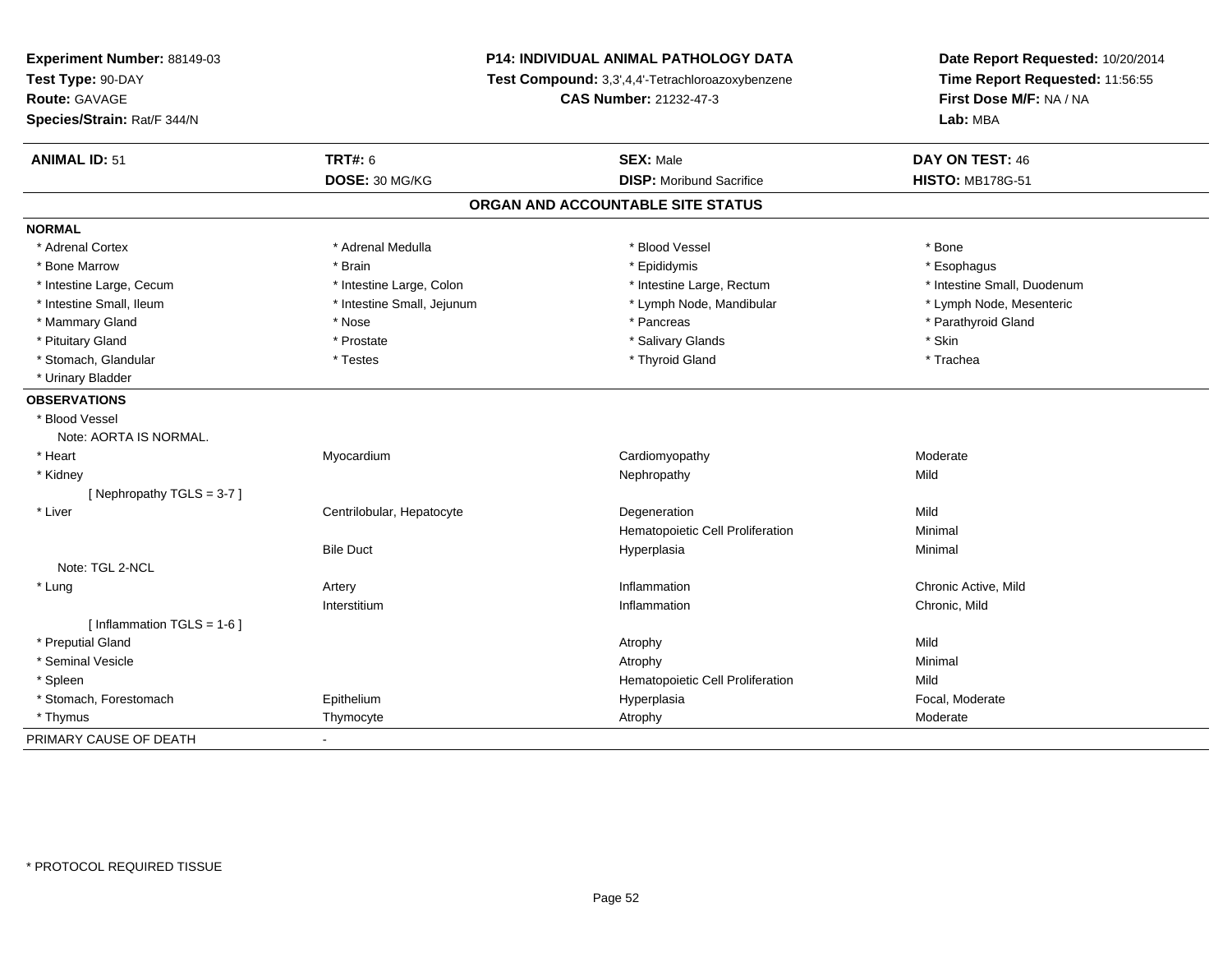| Experiment Number: 88149-03  | P14: INDIVIDUAL ANIMAL PATHOLOGY DATA<br>Test Compound: 3,3',4,4'-Tetrachloroazoxybenzene<br><b>CAS Number: 21232-47-3</b> |                                   | Date Report Requested: 10/20/2014<br>Time Report Requested: 11:56:55<br>First Dose M/F: NA / NA |
|------------------------------|----------------------------------------------------------------------------------------------------------------------------|-----------------------------------|-------------------------------------------------------------------------------------------------|
| Test Type: 90-DAY            |                                                                                                                            |                                   |                                                                                                 |
| Route: GAVAGE                |                                                                                                                            |                                   |                                                                                                 |
| Species/Strain: Rat/F 344/N  |                                                                                                                            |                                   | Lab: MBA                                                                                        |
| <b>ANIMAL ID: 52</b>         | <b>TRT#: 6</b>                                                                                                             | <b>SEX: Male</b>                  | DAY ON TEST: 45                                                                                 |
|                              | DOSE: 30 MG/KG                                                                                                             | <b>DISP:</b> Moribund Sacrifice   | <b>HISTO: MB178G-52</b>                                                                         |
|                              |                                                                                                                            | ORGAN AND ACCOUNTABLE SITE STATUS |                                                                                                 |
| <b>NORMAL</b>                |                                                                                                                            |                                   |                                                                                                 |
| * Adrenal Cortex             | * Adrenal Medulla                                                                                                          | * Blood Vessel                    | * Bone                                                                                          |
| * Bone Marrow                | * Brain                                                                                                                    | * Epididymis                      | * Esophagus                                                                                     |
| * Intestine Large, Cecum     | * Intestine Large, Colon                                                                                                   | * Intestine Large, Rectum         | * Intestine Small, Duodenum                                                                     |
| * Intestine Small, Ileum     | * Intestine Small, Jejunum                                                                                                 | * Lymph Node, Mandibular          | * Lymph Node, Mesenteric                                                                        |
| * Mammary Gland              | * Nose                                                                                                                     | * Pancreas                        | * Parathyroid Gland                                                                             |
| * Pituitary Gland            | * Prostate                                                                                                                 | * Salivary Glands                 | * Skin                                                                                          |
| * Stomach, Glandular         | * Trachea                                                                                                                  | * Urinary Bladder                 |                                                                                                 |
| <b>OBSERVATIONS</b>          |                                                                                                                            |                                   |                                                                                                 |
| * Blood Vessel               |                                                                                                                            |                                   |                                                                                                 |
| Note: AORTA IS NORMAL.       |                                                                                                                            |                                   |                                                                                                 |
| * Heart                      | Myocardium                                                                                                                 | Cardiomyopathy                    | Moderate                                                                                        |
| * Kidney                     |                                                                                                                            | Nephropathy                       | Moderate                                                                                        |
| * Liver                      | Centrilobular, Hepatocyte                                                                                                  | Degeneration                      | Marked                                                                                          |
|                              |                                                                                                                            | Hematopoietic Cell Proliferation  | Moderate                                                                                        |
| [ Degeneration TGLS = 1-8 ]  |                                                                                                                            |                                   |                                                                                                 |
| * Lung                       | Artery                                                                                                                     | Inflammation                      | Chronic Active, Moderate                                                                        |
|                              | Interstitium                                                                                                               | Inflammation                      | Chronic, Mild                                                                                   |
| [Inflammation TGLS = $3-6$ ] |                                                                                                                            |                                   |                                                                                                 |
| * Preputial Gland            |                                                                                                                            | Atrophy                           | Mild                                                                                            |
| * Seminal Vesicle            |                                                                                                                            | Atrophy                           | Mild                                                                                            |
| * Spleen                     |                                                                                                                            | Hematopoietic Cell Proliferation  | Minimal                                                                                         |
| * Stomach, Forestomach       | Epithelium                                                                                                                 | Hyperplasia                       | Focal, Minimal                                                                                  |
| * Testes                     | Bilateral, Germinal Epith                                                                                                  | Degeneration                      | Mild                                                                                            |
| * Thymus                     | Thymocyte                                                                                                                  | Atrophy                           | Marked                                                                                          |
| * Thyroid Gland              |                                                                                                                            | Ultimobranchial Cyst              | Focal, Mild                                                                                     |
| PRIMARY CAUSE OF DEATH       | $\blacksquare$                                                                                                             |                                   |                                                                                                 |

Animal Note: BLOOD APPEARS LIGHT, THIN AND WATERY, TGL 2-NST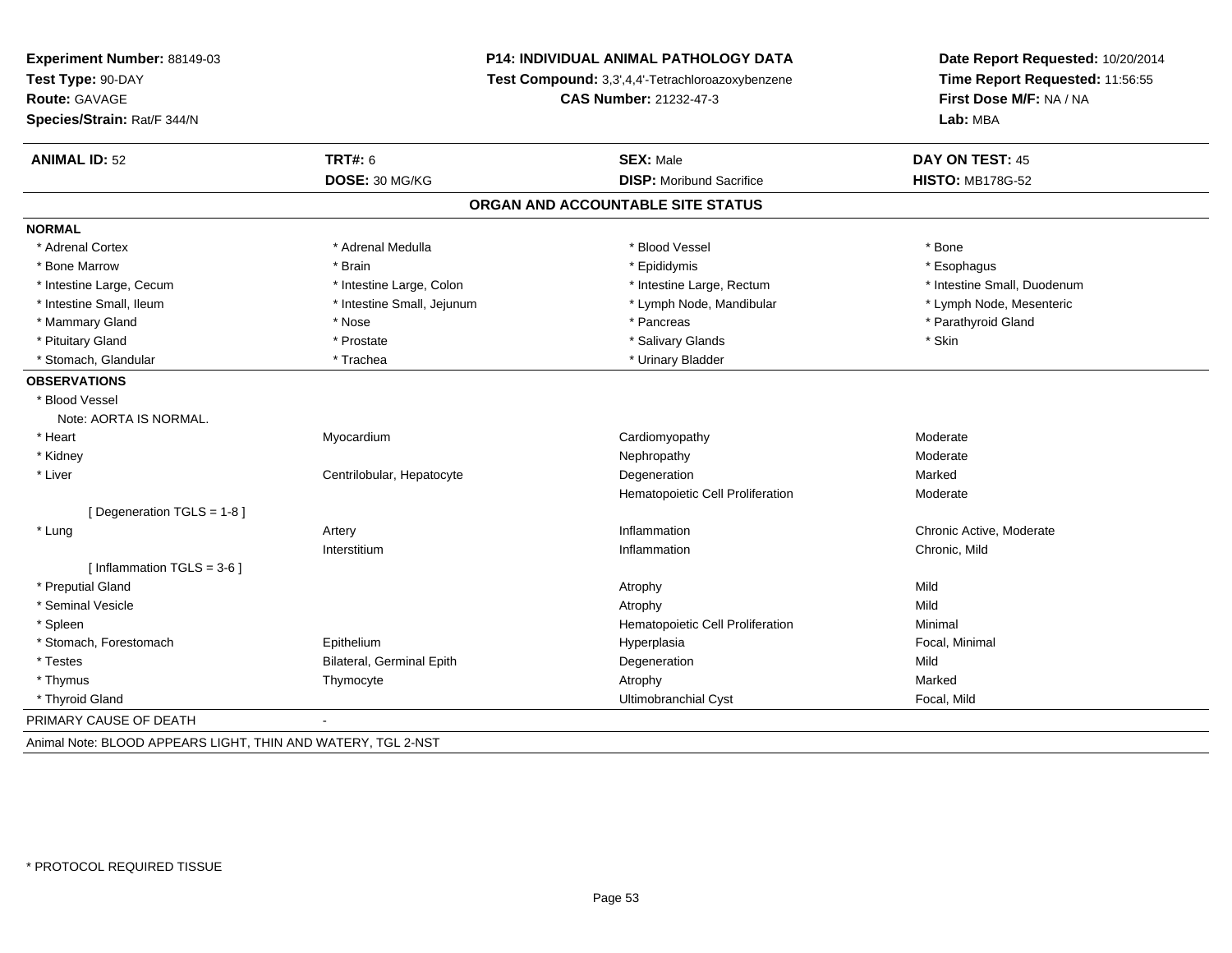| Experiment Number: 88149-03               | P14: INDIVIDUAL ANIMAL PATHOLOGY DATA<br>Test Compound: 3,3',4,4'-Tetrachloroazoxybenzene |                                   | Date Report Requested: 10/20/2014<br>Time Report Requested: 11:56:55 |
|-------------------------------------------|-------------------------------------------------------------------------------------------|-----------------------------------|----------------------------------------------------------------------|
| Test Type: 90-DAY                         |                                                                                           |                                   |                                                                      |
| Route: GAVAGE                             |                                                                                           | <b>CAS Number: 21232-47-3</b>     | First Dose M/F: NA / NA                                              |
| Species/Strain: Rat/F 344/N               |                                                                                           |                                   | Lab: MBA                                                             |
| <b>ANIMAL ID: 53</b>                      | <b>TRT#: 6</b>                                                                            | <b>SEX: Male</b>                  | <b>DAY ON TEST: 45</b>                                               |
|                                           | DOSE: 30 MG/KG                                                                            | <b>DISP: Moribund Sacrifice</b>   | <b>HISTO: MB178G-53</b>                                              |
|                                           |                                                                                           | ORGAN AND ACCOUNTABLE SITE STATUS |                                                                      |
| <b>NORMAL</b>                             |                                                                                           |                                   |                                                                      |
| * Adrenal Cortex                          | * Adrenal Medulla                                                                         | * Blood Vessel                    | * Bone                                                               |
| * Bone Marrow                             | * Brain                                                                                   | * Epididymis                      | * Esophagus                                                          |
| * Intestine Large, Cecum                  | * Intestine Large, Colon                                                                  | * Intestine Large, Rectum         | * Intestine Small, Duodenum                                          |
| * Intestine Small, Ileum                  | * Intestine Small, Jejunum                                                                | * Lymph Node, Mandibular          | * Lymph Node, Mesenteric                                             |
| * Mammary Gland                           | * Nose                                                                                    | * Pancreas                        | * Parathyroid Gland                                                  |
| * Pituitary Gland                         | * Prostate                                                                                | * Salivary Glands                 | * Skin                                                               |
| * Stomach, Glandular                      | * Testes                                                                                  | * Thyroid Gland                   | * Trachea                                                            |
| * Urinary Bladder                         |                                                                                           |                                   |                                                                      |
| <b>OBSERVATIONS</b>                       |                                                                                           |                                   |                                                                      |
| * Blood Vessel                            |                                                                                           |                                   |                                                                      |
| Note: AORTA IS NORMAL.                    |                                                                                           |                                   |                                                                      |
| * Heart                                   | Myocardium                                                                                | Cardiomyopathy                    | Moderate                                                             |
| * Kidney                                  |                                                                                           | Nephropathy                       | Moderate                                                             |
| * Liver                                   | Centrilobular, Hepatocyte                                                                 | Degeneration                      | Moderate                                                             |
|                                           |                                                                                           | Hematopoietic Cell Proliferation  | Minimal                                                              |
|                                           | <b>Bile Duct</b>                                                                          | Hyperplasia                       | Minimal                                                              |
| [ Degeneration TGLS = 2-8 ]               |                                                                                           |                                   |                                                                      |
| * Lung                                    | Artery                                                                                    | Inflammation                      | Chronic Active, Moderate                                             |
|                                           | Interstitium                                                                              | Inflammation                      | Chronic, Mild                                                        |
| * Preputial Gland                         |                                                                                           | Atrophy                           | Mild                                                                 |
| * Seminal Vesicle                         |                                                                                           | Atrophy                           | Mild                                                                 |
| * Spleen                                  |                                                                                           | Hematopoietic Cell Proliferation  | Mild                                                                 |
| * Stomach, Forestomach                    | Epithelium                                                                                | Hyperplasia                       | Focal, Moderate                                                      |
| * Thymus                                  | Thymocyte                                                                                 | Atrophy                           | Marked                                                               |
| PRIMARY CAUSE OF DEATH                    |                                                                                           |                                   |                                                                      |
| Animal Note: BLOOD THIN, PALE, TGL 1- NST |                                                                                           |                                   |                                                                      |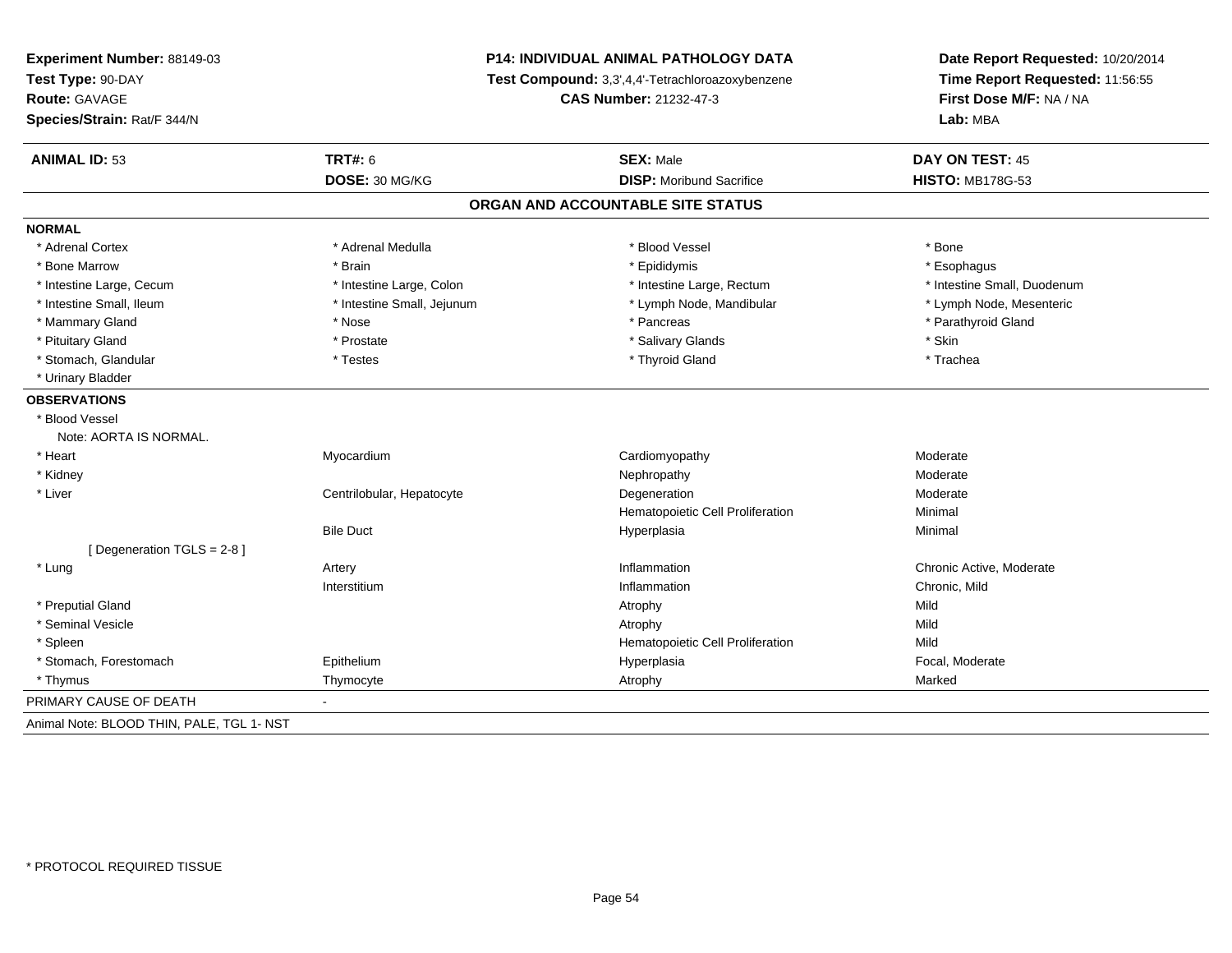| Experiment Number: 88149-03 | P14: INDIVIDUAL ANIMAL PATHOLOGY DATA<br>Test Compound: 3,3',4,4'-Tetrachloroazoxybenzene<br><b>CAS Number: 21232-47-3</b> |                                   | Date Report Requested: 10/20/2014<br>Time Report Requested: 11:56:55<br>First Dose M/F: NA / NA |
|-----------------------------|----------------------------------------------------------------------------------------------------------------------------|-----------------------------------|-------------------------------------------------------------------------------------------------|
| Test Type: 90-DAY           |                                                                                                                            |                                   |                                                                                                 |
| <b>Route: GAVAGE</b>        |                                                                                                                            |                                   |                                                                                                 |
| Species/Strain: Rat/F 344/N |                                                                                                                            |                                   | Lab: MBA                                                                                        |
| <b>ANIMAL ID: 54</b>        | <b>TRT#: 6</b>                                                                                                             | <b>SEX: Male</b>                  | <b>DAY ON TEST: 58</b>                                                                          |
|                             | DOSE: 30 MG/KG                                                                                                             | <b>DISP:</b> Moribund Sacrifice   | <b>HISTO: MB178G-54</b>                                                                         |
|                             |                                                                                                                            | ORGAN AND ACCOUNTABLE SITE STATUS |                                                                                                 |
| <b>NORMAL</b>               |                                                                                                                            |                                   |                                                                                                 |
| * Adrenal Cortex            | * Adrenal Medulla                                                                                                          | * Blood Vessel                    | * Bone                                                                                          |
| * Bone Marrow               | * Brain                                                                                                                    | * Epididymis                      | * Esophagus                                                                                     |
| * Intestine Large, Cecum    | * Intestine Large, Colon                                                                                                   | * Intestine Large, Rectum         | * Intestine Small, Duodenum                                                                     |
| * Intestine Small, Ileum    | * Intestine Small, Jejunum                                                                                                 | * Lymph Node, Mandibular          | * Lymph Node, Mesenteric                                                                        |
| * Mammary Gland             | * Nose                                                                                                                     | * Pancreas                        | * Parathyroid Gland                                                                             |
| * Pituitary Gland           | * Prostate                                                                                                                 | * Salivary Glands                 | * Skin                                                                                          |
| * Stomach, Glandular        | * Testes                                                                                                                   | * Thyroid Gland                   | * Trachea                                                                                       |
| * Urinary Bladder           |                                                                                                                            |                                   |                                                                                                 |
| <b>OBSERVATIONS</b>         |                                                                                                                            |                                   |                                                                                                 |
| * Blood Vessel              |                                                                                                                            |                                   |                                                                                                 |
| Note: AORTA IS NORMAL.      |                                                                                                                            |                                   |                                                                                                 |
| * Heart                     | Myocardium                                                                                                                 | Cardiomyopathy                    | Mild                                                                                            |
| * Kidney                    |                                                                                                                            | Hemorrhage                        | Focal, Mild                                                                                     |
|                             |                                                                                                                            | Nephropathy                       | Mild                                                                                            |
| * Liver                     | Centrilobular, Hepatocyte                                                                                                  | Degeneration                      | Minimal                                                                                         |
| Note: TGL 1-NCL             |                                                                                                                            |                                   |                                                                                                 |
| * Lung                      | Artery                                                                                                                     | Inflammation                      | Chronic Active, Mild                                                                            |
|                             | Interstitium                                                                                                               | Inflammation                      | Chronic, Mild                                                                                   |
| * Preputial Gland           |                                                                                                                            | Atrophy                           | Minimal                                                                                         |
| * Seminal Vesicle           |                                                                                                                            | Atrophy                           | Minimal                                                                                         |
| * Spleen                    |                                                                                                                            | Hematopoietic Cell Proliferation  | Mild                                                                                            |
| * Stomach, Forestomach      | Epithelium                                                                                                                 | Hyperplasia                       | Focal, Minimal                                                                                  |
| * Thymus                    | Thymocyte                                                                                                                  | Atrophy                           | Marked                                                                                          |
| PRIMARY CAUSE OF DEATH      |                                                                                                                            |                                   |                                                                                                 |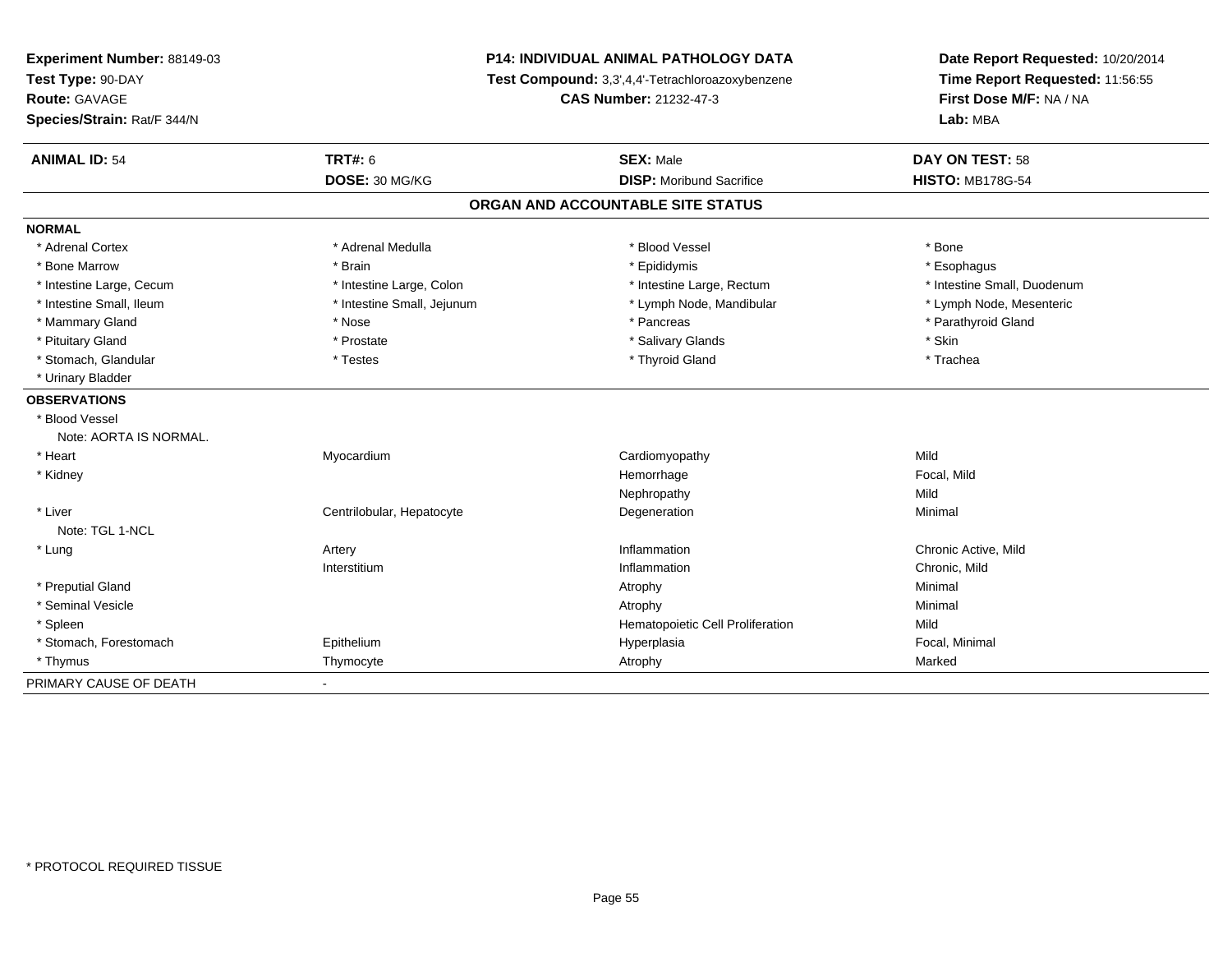| Experiment Number: 88149-03  | <b>P14: INDIVIDUAL ANIMAL PATHOLOGY DATA</b><br>Test Compound: 3,3',4,4'-Tetrachloroazoxybenzene<br><b>CAS Number: 21232-47-3</b> |                                   | Date Report Requested: 10/20/2014 |  |
|------------------------------|-----------------------------------------------------------------------------------------------------------------------------------|-----------------------------------|-----------------------------------|--|
| Test Type: 90-DAY            |                                                                                                                                   |                                   | Time Report Requested: 11:56:55   |  |
| Route: GAVAGE                |                                                                                                                                   |                                   | First Dose M/F: NA / NA           |  |
| Species/Strain: Rat/F 344/N  |                                                                                                                                   |                                   | Lab: MBA                          |  |
| <b>ANIMAL ID: 55</b>         | <b>TRT#: 6</b>                                                                                                                    | <b>SEX: Male</b>                  | DAY ON TEST: 45                   |  |
|                              | DOSE: 30 MG/KG                                                                                                                    | <b>DISP:</b> Moribund Sacrifice   | <b>HISTO: MB178G-55</b>           |  |
|                              |                                                                                                                                   | ORGAN AND ACCOUNTABLE SITE STATUS |                                   |  |
| <b>NORMAL</b>                |                                                                                                                                   |                                   |                                   |  |
| * Adrenal Cortex             | * Adrenal Medulla                                                                                                                 | * Blood Vessel                    | * Bone                            |  |
| * Bone Marrow                | * Brain                                                                                                                           | * Epididymis                      | * Esophagus                       |  |
| * Intestine Large, Cecum     | * Intestine Large, Colon                                                                                                          | * Intestine Large, Rectum         | * Intestine Small, Duodenum       |  |
| * Intestine Small, Ileum     | * Intestine Small, Jejunum                                                                                                        | * Lymph Node, Mandibular          | * Lymph Node, Mesenteric          |  |
| * Mammary Gland              | * Nose                                                                                                                            | * Pancreas                        | * Parathyroid Gland               |  |
| * Pituitary Gland            | * Prostate                                                                                                                        | * Salivary Glands                 | * Skin                            |  |
| * Stomach, Glandular         | * Testes                                                                                                                          | * Thyroid Gland                   | * Trachea                         |  |
| * Urinary Bladder            |                                                                                                                                   |                                   |                                   |  |
| <b>OBSERVATIONS</b>          |                                                                                                                                   |                                   |                                   |  |
| * Blood Vessel               |                                                                                                                                   |                                   |                                   |  |
| Note: AORTA IS NORMAL.       |                                                                                                                                   |                                   |                                   |  |
| * Heart                      | Myocardium                                                                                                                        | Cardiomyopathy                    | Moderate                          |  |
| * Kidney                     |                                                                                                                                   | Nephropathy                       | Moderate                          |  |
| * Liver                      | Centrilobular, Hepatocyte                                                                                                         | Degeneration                      | Marked                            |  |
|                              |                                                                                                                                   | Hematopoietic Cell Proliferation  | Minimal                           |  |
| [ Degeneration TGLS = 2-8 ]  |                                                                                                                                   |                                   |                                   |  |
| * Lung                       | Artery                                                                                                                            | Inflammation                      | Chronic Active, Mild              |  |
|                              | Interstitium                                                                                                                      | Inflammation                      | Chronic, Mild                     |  |
| [Inflammation TGLS = $3-6$ ] |                                                                                                                                   |                                   |                                   |  |
| * Preputial Gland            |                                                                                                                                   | Atrophy                           | Minimal                           |  |
| * Seminal Vesicle            |                                                                                                                                   | Atrophy                           | Minimal                           |  |
| * Skin                       |                                                                                                                                   |                                   |                                   |  |
| Note: SCROTUM, TGL 1-NCL     |                                                                                                                                   |                                   |                                   |  |
| * Spleen                     |                                                                                                                                   | Hematopoietic Cell Proliferation  | Mild                              |  |
| * Stomach, Forestomach       | Epithelium                                                                                                                        | Hyperplasia                       | Focal, Mild                       |  |
| * Thymus                     | Thymocyte                                                                                                                         | Atrophy                           | Moderate                          |  |
| PRIMARY CAUSE OF DEATH       |                                                                                                                                   |                                   |                                   |  |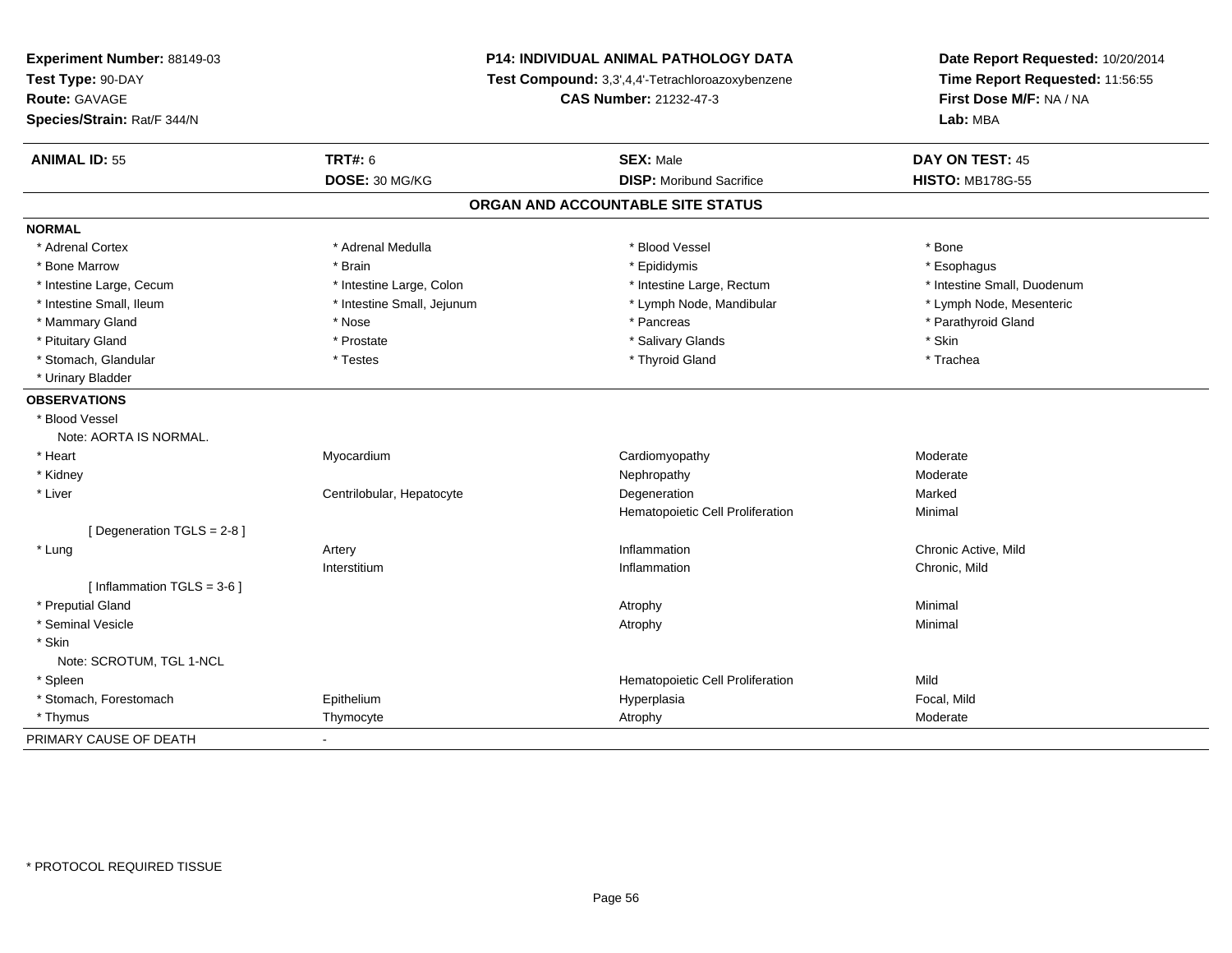| Experiment Number: 88149-03<br>Test Type: 90-DAY<br>Route: GAVAGE<br>Species/Strain: Rat/F 344/N |                            | <b>P14: INDIVIDUAL ANIMAL PATHOLOGY DATA</b><br><b>Test Compound:</b> 3.3'.4.4'-Tetrachloroazoxybenzene<br><b>CAS Number: 21232-47-3</b> |                             |
|--------------------------------------------------------------------------------------------------|----------------------------|------------------------------------------------------------------------------------------------------------------------------------------|-----------------------------|
| <b>ANIMAL ID: 56</b>                                                                             | <b>TRT#: 6</b>             | <b>SEX: Male</b>                                                                                                                         | DAY ON TEST: 50             |
|                                                                                                  | DOSE: 30 MG/KG             | <b>DISP: Natural Death</b>                                                                                                               | <b>HISTO: MB178G-56</b>     |
|                                                                                                  |                            | ORGAN AND ACCOUNTABLE SITE STATUS                                                                                                        |                             |
| <b>NORMAL</b>                                                                                    |                            |                                                                                                                                          |                             |
| * Adrenal Cortex                                                                                 | * Adrenal Medulla          | * Bone                                                                                                                                   | * Bone Marrow               |
| * Brain                                                                                          | * Epididymis               | * Esophagus                                                                                                                              | * Mammary Gland             |
| * Nose                                                                                           | * Pancreas                 | * Parathyroid Gland                                                                                                                      | * Pituitary Gland           |
| * Prostate                                                                                       | * Salivary Glands          | * Skin                                                                                                                                   | * Stomach, Glandular        |
| * Testes                                                                                         | * Trachea                  | * Urinary Bladder                                                                                                                        |                             |
| <b>MISSING</b>                                                                                   |                            |                                                                                                                                          |                             |
| * Blood Vessel                                                                                   |                            |                                                                                                                                          |                             |
| <b>AUTO PRECLUDES DIAG.</b>                                                                      |                            |                                                                                                                                          |                             |
| * Intestine Large, Cecum                                                                         | * Intestine Large, Colon   | * Intestine Large, Rectum                                                                                                                | * Intestine Small, Duodenum |
| * Intestine Small, Ileum                                                                         | * Intestine Small, Jejunum |                                                                                                                                          |                             |
| <b>OBSERVATIONS</b>                                                                              |                            |                                                                                                                                          |                             |
| * Blood Vessel                                                                                   |                            |                                                                                                                                          |                             |
| Note: AORTA IS MISSING.                                                                          |                            |                                                                                                                                          |                             |
| * Heart                                                                                          | Myocardium                 | Cardiomyopathy                                                                                                                           | Mild                        |
| * Kidney                                                                                         |                            | Nephropathy                                                                                                                              | Moderate                    |
| Note: TGL 1-NCL                                                                                  |                            |                                                                                                                                          |                             |
| * Liver                                                                                          | Centrilobular, Hepatocyte  | Degeneration                                                                                                                             | Marked                      |
|                                                                                                  |                            | Hematopoietic Cell Proliferation                                                                                                         | Minimal                     |
| [ Degeneration TGLS = 2-8 ]                                                                      |                            |                                                                                                                                          |                             |
| * Lung                                                                                           | Artery                     | Inflammation                                                                                                                             | Chronic Active, Mild        |
|                                                                                                  | Interstitium               | Inflammation                                                                                                                             | Chronic, Mild               |
| * Lymph Node, Mandibular                                                                         |                            | Atrophy                                                                                                                                  | Minimal                     |
| * Lymph Node, Mesenteric                                                                         |                            | Atrophy                                                                                                                                  | Minimal                     |
| * Preputial Gland                                                                                |                            | Atrophy                                                                                                                                  | Mild                        |
| * Seminal Vesicle                                                                                |                            | Atrophy                                                                                                                                  | Minimal                     |
| * Spleen                                                                                         |                            | Hematopoietic Cell Proliferation                                                                                                         | Mild                        |
| * Stom Gland                                                                                     |                            |                                                                                                                                          |                             |
| Note: TGL 3-NST                                                                                  |                            |                                                                                                                                          |                             |
| * Stomach, Forestomach                                                                           | Epithelium                 | Hyperplasia                                                                                                                              | Focal, Mild                 |
| * Thymus                                                                                         | Thymocyte                  | Atrophy                                                                                                                                  | Marked                      |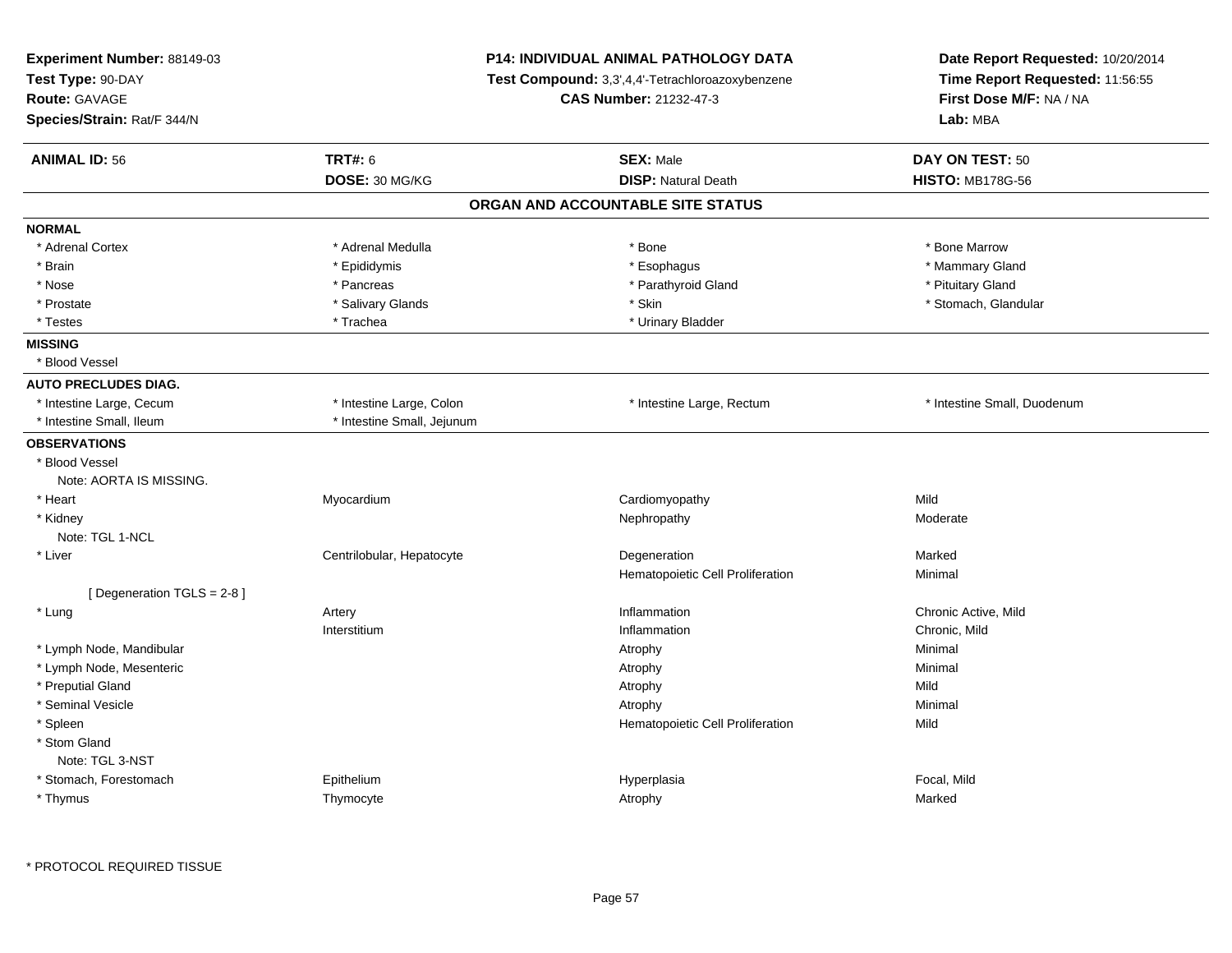| <b>Experiment Number: 88149-03</b><br>Test Type: 90-DAY<br><b>Route: GAVAGE</b> |                | <b>P14: INDIVIDUAL ANIMAL PATHOLOGY DATA</b>     | Date Report Requested: 10/20/2014                          |  |
|---------------------------------------------------------------------------------|----------------|--------------------------------------------------|------------------------------------------------------------|--|
|                                                                                 |                | Test Compound: 3,3',4,4'-Tetrachloroazoxybenzene | Time Report Requested: 11:56:55<br>First Dose M/F: NA / NA |  |
|                                                                                 |                | <b>CAS Number: 21232-47-3</b>                    |                                                            |  |
| Species/Strain: Rat/F 344/N                                                     |                |                                                  | Lab: MBA                                                   |  |
| <b>ANIMAL ID: 56</b>                                                            | TRT#: 6        | <b>SEX: Male</b>                                 | DAY ON TEST: 50                                            |  |
|                                                                                 | DOSE: 30 MG/KG | <b>DISP:</b> Natural Death                       | <b>HISTO: MB178G-56</b>                                    |  |
|                                                                                 |                | ORGAN AND ACCOUNTABLE SITE STATUS                |                                                            |  |
|                                                                                 |                | Hemorrhage                                       | Mild                                                       |  |
| * Thyroid Gland                                                                 |                | <b>Ultimobranchial Cyst</b>                      | Focal, Minimal                                             |  |
| PRIMARY CAUSE OF DEATH                                                          |                |                                                  |                                                            |  |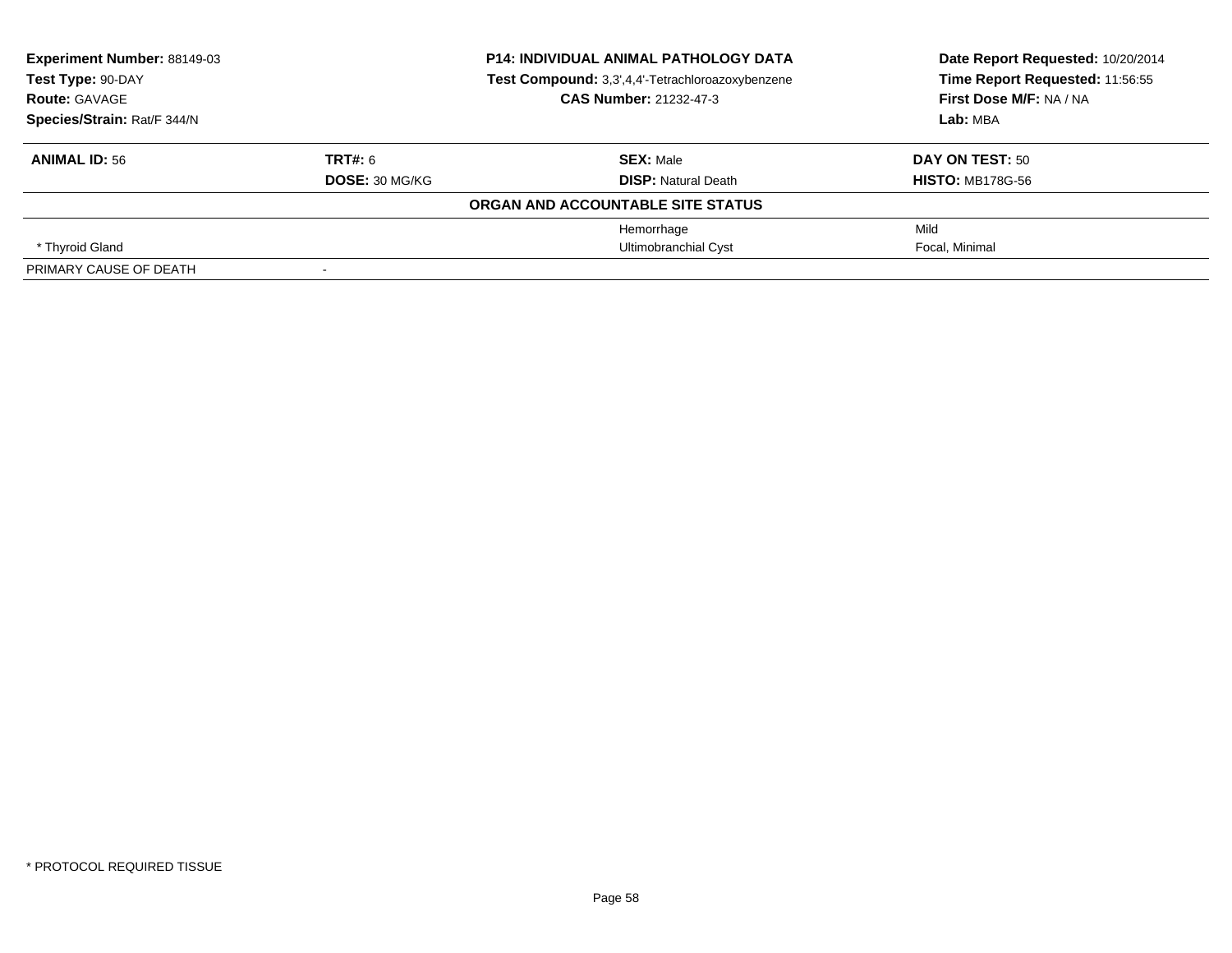| <b>P14: INDIVIDUAL ANIMAL PATHOLOGY DATA</b><br>Experiment Number: 88149-03<br>Test Type: 90-DAY<br>Test Compound: 3,3',4,4'-Tetrachloroazoxybenzene<br>Route: GAVAGE<br><b>CAS Number: 21232-47-3</b> |                           | Date Report Requested: 10/20/2014<br>Time Report Requested: 11:56:55<br>First Dose M/F: NA / NA |                          |
|--------------------------------------------------------------------------------------------------------------------------------------------------------------------------------------------------------|---------------------------|-------------------------------------------------------------------------------------------------|--------------------------|
| Species/Strain: Rat/F 344/N                                                                                                                                                                            |                           |                                                                                                 | Lab: MBA                 |
| <b>ANIMAL ID: 57</b>                                                                                                                                                                                   | <b>TRT#: 6</b>            | <b>SEX: Male</b>                                                                                | DAY ON TEST: 42          |
|                                                                                                                                                                                                        | DOSE: 30 MG/KG            | <b>DISP: Natural Death</b>                                                                      | <b>HISTO: MB178G-57</b>  |
|                                                                                                                                                                                                        |                           | ORGAN AND ACCOUNTABLE SITE STATUS                                                               |                          |
| <b>NORMAL</b>                                                                                                                                                                                          |                           |                                                                                                 |                          |
| * Adrenal Cortex                                                                                                                                                                                       | * Adrenal Medulla         | * Blood Vessel                                                                                  | * Bone                   |
| * Bone Marrow                                                                                                                                                                                          | * Brain                   | * Epididymis                                                                                    | * Esophagus              |
| * Intestine Large, Colon                                                                                                                                                                               | * Lymph Node, Mandibular  | * Lymph Node, Mesenteric                                                                        | * Mammary Gland          |
| * Nose                                                                                                                                                                                                 | * Parathyroid Gland       | * Pituitary Gland                                                                               | * Prostate               |
| * Salivary Glands                                                                                                                                                                                      | * Skin                    | * Stomach, Forestomach                                                                          | * Stomach, Glandular     |
| * Testes                                                                                                                                                                                               | * Thyroid Gland           | * Urinary Bladder                                                                               |                          |
| <b>AUTO PRECLUDES DIAG.</b>                                                                                                                                                                            |                           |                                                                                                 |                          |
| * Intestine Large, Cecum                                                                                                                                                                               | * Intestine Large, Rectum | * Intestine Small, Duodenum                                                                     | * Intestine Small, Ileum |
| * Intestine Small, Jejunum                                                                                                                                                                             | * Kidney                  | * Pancreas                                                                                      | * Spleen                 |
| * Trachea                                                                                                                                                                                              |                           |                                                                                                 |                          |
| <b>OBSERVATIONS</b>                                                                                                                                                                                    |                           |                                                                                                 |                          |
| * Blood Vessel                                                                                                                                                                                         |                           |                                                                                                 |                          |
| Note: AORTA IS NORMAL.                                                                                                                                                                                 |                           |                                                                                                 |                          |
| * Heart                                                                                                                                                                                                | Myocardium                | Cardiomyopathy                                                                                  | Mild                     |
| * Kidney                                                                                                                                                                                               |                           |                                                                                                 |                          |
| Note: TGL 2-NCL                                                                                                                                                                                        |                           |                                                                                                 |                          |
| * Liver                                                                                                                                                                                                | Centrilobular, Hepatocyte | Degeneration                                                                                    | Marked                   |
| * Lung                                                                                                                                                                                                 | Artery                    | Inflammation                                                                                    | Chronic Active, Moderate |
|                                                                                                                                                                                                        | Interstitium              | Inflammation                                                                                    | Chronic, Moderate        |
| [Inflammation TGLS = $1-6$ ]                                                                                                                                                                           |                           |                                                                                                 |                          |
| * Preputial Gland                                                                                                                                                                                      |                           | Atrophy                                                                                         | Mild                     |
| * Seminal Vesicle                                                                                                                                                                                      |                           | Atrophy                                                                                         | Moderate                 |
| * Thymus                                                                                                                                                                                               | Thymocyte                 | Atrophy                                                                                         | Marked                   |
|                                                                                                                                                                                                        |                           | Hemorrhage                                                                                      | Mild                     |
| PRIMARY CAUSE OF DEATH                                                                                                                                                                                 | $\blacksquare$            |                                                                                                 |                          |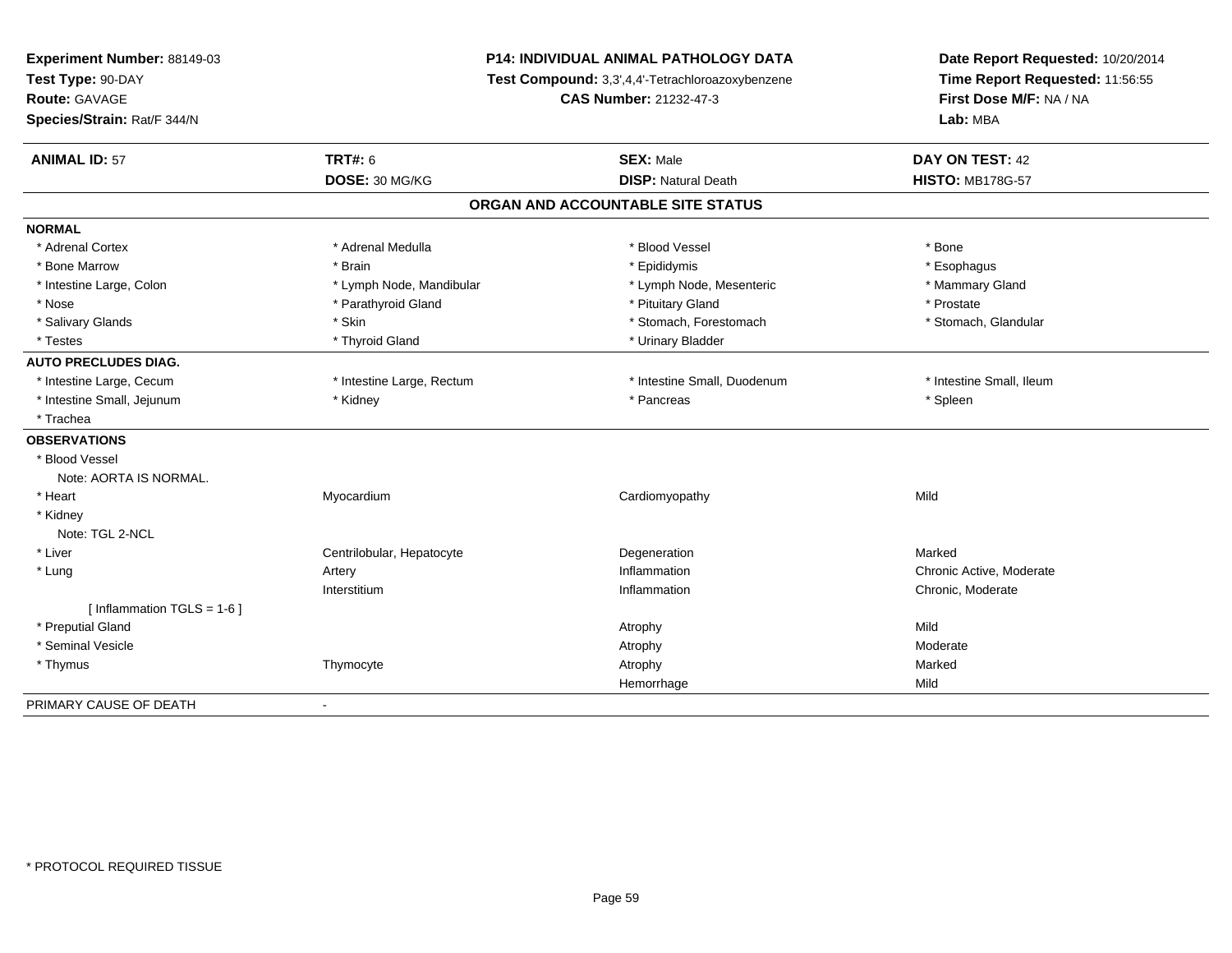| Experiment Number: 88149-03<br>Test Type: 90-DAY<br><b>Route: GAVAGE</b><br>Species/Strain: Rat/F 344/N | P14: INDIVIDUAL ANIMAL PATHOLOGY DATA<br>Test Compound: 3,3',4,4'-Tetrachloroazoxybenzene<br>CAS Number: 21232-47-3 |                                   | Date Report Requested: 10/20/2014<br>Time Report Requested: 11:56:55<br>First Dose M/F: NA / NA<br>Lab: MBA |
|---------------------------------------------------------------------------------------------------------|---------------------------------------------------------------------------------------------------------------------|-----------------------------------|-------------------------------------------------------------------------------------------------------------|
| <b>ANIMAL ID: 58</b>                                                                                    | <b>TRT#: 6</b>                                                                                                      | <b>SEX: Male</b>                  | DAY ON TEST: 50                                                                                             |
|                                                                                                         | DOSE: 30 MG/KG                                                                                                      | <b>DISP:</b> Moribund Sacrifice   | <b>HISTO: MB178G-58</b>                                                                                     |
|                                                                                                         |                                                                                                                     | ORGAN AND ACCOUNTABLE SITE STATUS |                                                                                                             |
| <b>NORMAL</b>                                                                                           |                                                                                                                     |                                   |                                                                                                             |
| * Adrenal Medulla                                                                                       | * Blood Vessel                                                                                                      | * Bone                            | * Bone Marrow                                                                                               |
| * Brain                                                                                                 | * Epididymis                                                                                                        | * Esophagus                       | * Intestine Large, Cecum                                                                                    |
| * Intestine Large, Colon                                                                                | * Intestine Large, Rectum                                                                                           | * Intestine Small, Duodenum       | * Intestine Small, Ileum                                                                                    |
| * Lymph Node, Mandibular                                                                                | * Lymph Node, Mesenteric                                                                                            | * Mammary Gland                   | * Nose                                                                                                      |
| * Pancreas                                                                                              | * Parathyroid Gland                                                                                                 | * Pituitary Gland                 | * Prostate                                                                                                  |
| * Salivary Glands                                                                                       | * Skin                                                                                                              | * Stomach, Glandular              | * Testes                                                                                                    |
| * Trachea                                                                                               | * Urinary Bladder                                                                                                   |                                   |                                                                                                             |
| <b>AUTO PRECLUDES DIAG.</b>                                                                             |                                                                                                                     |                                   |                                                                                                             |
| * Intestine Small, Jejunum                                                                              |                                                                                                                     |                                   |                                                                                                             |
| <b>OBSERVATIONS</b>                                                                                     |                                                                                                                     |                                   |                                                                                                             |
| * Adrenal Cortex                                                                                        |                                                                                                                     | Vacuolization Cytoplasmic         | Focal, Mild                                                                                                 |
| * Blood Vessel                                                                                          |                                                                                                                     |                                   |                                                                                                             |
| Note: AORTA IS NORMAL.                                                                                  |                                                                                                                     |                                   |                                                                                                             |
| * Heart                                                                                                 | Myocardium                                                                                                          | Cardiomyopathy                    | Moderate                                                                                                    |
| * Kidney                                                                                                |                                                                                                                     | Nephropathy                       | Moderate                                                                                                    |
| * Liver                                                                                                 | Centrilobular, Hepatocyte                                                                                           | Degeneration                      | Marked                                                                                                      |
|                                                                                                         |                                                                                                                     | Hematopoietic Cell Proliferation  | Minimal                                                                                                     |
|                                                                                                         | <b>Bile Duct</b>                                                                                                    | Hyperplasia                       | Minimal                                                                                                     |
| [ Degeneration TGLS = 1-8 ]                                                                             |                                                                                                                     |                                   |                                                                                                             |
| * Lung                                                                                                  | Artery                                                                                                              | Inflammation                      | Chronic Active, Mild                                                                                        |
| * Preputial Gland                                                                                       |                                                                                                                     | Atrophy                           | Mild                                                                                                        |
| * Seminal Vesicle                                                                                       |                                                                                                                     | Atrophy                           | Minimal                                                                                                     |
| * Spleen                                                                                                |                                                                                                                     | Hematopoietic Cell Proliferation  | Minimal                                                                                                     |
| * Stomach, Forestomach                                                                                  | Epithelium                                                                                                          | Hyperplasia                       | Focal, Minimal                                                                                              |
| * Thymus                                                                                                | Thymocyte                                                                                                           | Atrophy                           | Marked                                                                                                      |
| * Thyroid Gland                                                                                         |                                                                                                                     | Ultimobranchial Cyst              | Focal, Minimal                                                                                              |
| PRIMARY CAUSE OF DEATH                                                                                  |                                                                                                                     |                                   |                                                                                                             |
| Animal Note: BLOOD THIN AND WATERY, TGL 2-NST                                                           |                                                                                                                     |                                   |                                                                                                             |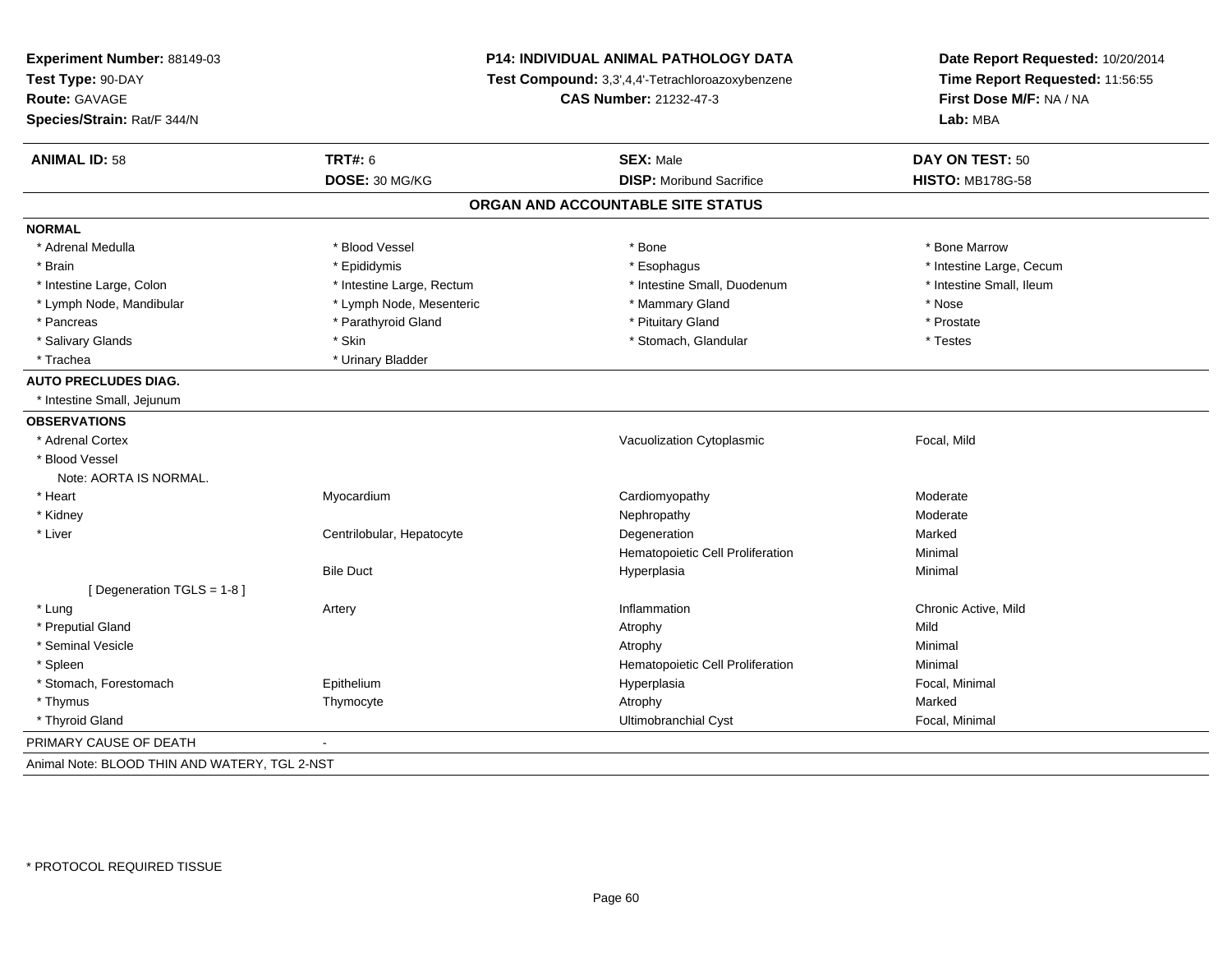| Experiment Number: 88149-03  | <b>P14: INDIVIDUAL ANIMAL PATHOLOGY DATA</b> |                                                  | Date Report Requested: 10/20/2014                                      |  |
|------------------------------|----------------------------------------------|--------------------------------------------------|------------------------------------------------------------------------|--|
| Test Type: 90-DAY            |                                              | Test Compound: 3,3',4,4'-Tetrachloroazoxybenzene | Time Report Requested: 11:56:55<br>First Dose M/F: NA / NA<br>Lab: MBA |  |
| Route: GAVAGE                |                                              | <b>CAS Number: 21232-47-3</b>                    |                                                                        |  |
| Species/Strain: Rat/F 344/N  |                                              |                                                  |                                                                        |  |
| <b>ANIMAL ID: 59</b>         | <b>TRT#: 6</b>                               | <b>SEX: Male</b>                                 | DAY ON TEST: 57                                                        |  |
|                              | DOSE: 30 MG/KG                               | <b>DISP:</b> Moribund Sacrifice                  | <b>HISTO: MB179G-59</b>                                                |  |
|                              |                                              | ORGAN AND ACCOUNTABLE SITE STATUS                |                                                                        |  |
| <b>NORMAL</b>                |                                              |                                                  |                                                                        |  |
| * Adrenal Cortex             | * Adrenal Medulla                            | * Blood Vessel                                   | * Bone                                                                 |  |
| * Bone Marrow                | * Brain                                      | * Epididymis                                     | * Esophagus                                                            |  |
| * Intestine Large, Cecum     | * Intestine Large, Colon                     | * Intestine Large, Rectum                        | * Intestine Small, Duodenum                                            |  |
| * Intestine Small, Ileum     | * Intestine Small, Jejunum                   | * Lymph Node, Mandibular                         | * Lymph Node, Mesenteric                                               |  |
| * Mammary Gland              | * Nose                                       | * Pancreas                                       | * Parathyroid Gland                                                    |  |
| * Pituitary Gland            | * Prostate                                   | * Salivary Glands                                | * Skin                                                                 |  |
| * Stomach, Glandular         | * Testes                                     | * Trachea                                        | * Urinary Bladder                                                      |  |
| <b>OBSERVATIONS</b>          |                                              |                                                  |                                                                        |  |
| * Blood Vessel               |                                              |                                                  |                                                                        |  |
| Note: AORTA IS NORMAL.       |                                              |                                                  |                                                                        |  |
| * Heart                      | Myocardium                                   | Cardiomyopathy                                   | Moderate                                                               |  |
|                              | Atrium, Epicardium                           | Hemorrhage                                       | Mild                                                                   |  |
| * Kidney                     | Pelvis                                       | Dilatation                                       | Minimal                                                                |  |
|                              |                                              | Nephropathy                                      | Moderate                                                               |  |
| [Nephropathy TGLS = 2-NCL]   |                                              |                                                  |                                                                        |  |
| * Liver                      | Centrilobular, Hepatocyte                    | Degeneration                                     | Marked                                                                 |  |
| [Degeneration TGLS = 1-8]    |                                              |                                                  |                                                                        |  |
| * Lung                       | Artery                                       | Inflammation                                     | Chronic Active, Mild                                                   |  |
|                              | Interstitium                                 | Inflammation                                     | Chronic, Mild                                                          |  |
| [Inflammation TGLS = $3-6$ ] |                                              |                                                  |                                                                        |  |
| * Preputial Gland            |                                              | Atrophy                                          | Minimal                                                                |  |
| * Seminal Vesicle            |                                              | Atrophy                                          | Minimal                                                                |  |
| * Spleen                     |                                              | Hematopoietic Cell Proliferation                 | Mild                                                                   |  |
| * Stomach, Forestomach       | Epithelium                                   | Hyperplasia                                      | Focal, Minimal                                                         |  |
| * Thymus                     | Thymocyte                                    | Atrophy                                          | Moderate                                                               |  |
| * Thyroid Gland              |                                              | Ultimobranchial Cyst                             | Focal, Minimal                                                         |  |
| PRIMARY CAUSE OF DEATH       | $\blacksquare$                               |                                                  |                                                                        |  |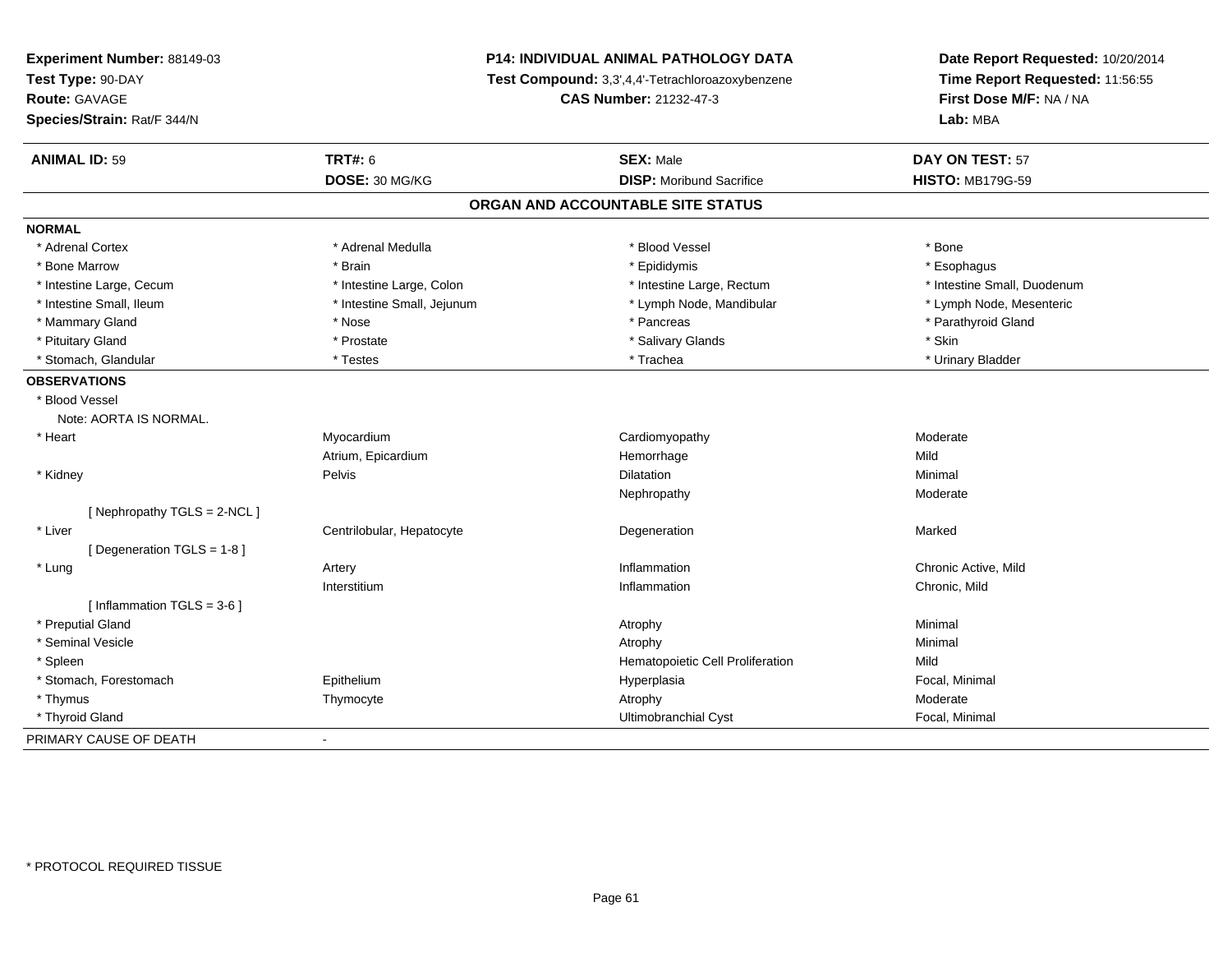| Experiment Number: 88149-03<br>Test Type: 90-DAY<br>Route: GAVAGE<br>Species/Strain: Rat/F 344/N |                            | <b>P14: INDIVIDUAL ANIMAL PATHOLOGY DATA</b><br>Test Compound: 3,3',4,4'-Tetrachloroazoxybenzene<br><b>CAS Number: 21232-47-3</b> | Date Report Requested: 10/20/2014<br>Time Report Requested: 11:56:55<br>First Dose M/F: NA / NA<br>Lab: MBA |
|--------------------------------------------------------------------------------------------------|----------------------------|-----------------------------------------------------------------------------------------------------------------------------------|-------------------------------------------------------------------------------------------------------------|
| <b>ANIMAL ID: 60</b>                                                                             | <b>TRT#: 6</b>             | <b>SEX: Male</b>                                                                                                                  | DAY ON TEST: 45                                                                                             |
|                                                                                                  | DOSE: 30 MG/KG             | <b>DISP: Natural Death</b>                                                                                                        | <b>HISTO: MB178G-60</b>                                                                                     |
|                                                                                                  |                            | ORGAN AND ACCOUNTABLE SITE STATUS                                                                                                 |                                                                                                             |
| <b>NORMAL</b>                                                                                    |                            |                                                                                                                                   |                                                                                                             |
| * Adrenal Cortex                                                                                 | * Adrenal Medulla          | * Blood Vessel                                                                                                                    | * Bone                                                                                                      |
| * Bone Marrow                                                                                    | * Brain                    | * Epididymis                                                                                                                      | * Esophagus                                                                                                 |
| * Intestine Large, Cecum                                                                         | * Intestine Large, Colon   | * Intestine Small, Duodenum                                                                                                       | * Intestine Small, Ileum                                                                                    |
| * Lymph Node, Mandibular                                                                         | * Lymph Node, Mesenteric   | * Mammary Gland                                                                                                                   | * Nose                                                                                                      |
| * Pancreas                                                                                       | * Parathyroid Gland        | * Pituitary Gland                                                                                                                 | * Prostate                                                                                                  |
| * Salivary Glands                                                                                | * Skin                     | * Stomach, Glandular                                                                                                              | * Testes                                                                                                    |
| * Thyroid Gland                                                                                  | * Trachea                  | * Urinary Bladder                                                                                                                 |                                                                                                             |
| <b>AUTO PRECLUDES DIAG.</b>                                                                      |                            |                                                                                                                                   |                                                                                                             |
| * Intestine Large, Rectum                                                                        | * Intestine Small, Jejunum |                                                                                                                                   |                                                                                                             |
| <b>OBSERVATIONS</b>                                                                              |                            |                                                                                                                                   |                                                                                                             |
| * Blood Vessel                                                                                   |                            |                                                                                                                                   |                                                                                                             |
| Note: AORTA IS NORMAL.                                                                           |                            |                                                                                                                                   |                                                                                                             |
| * Heart                                                                                          | Myocardium                 | Cardiomyopathy                                                                                                                    | Moderate                                                                                                    |
| * Kidney                                                                                         |                            | Nephropathy                                                                                                                       | Moderate                                                                                                    |
| Note: TGL 2-NCL                                                                                  |                            |                                                                                                                                   |                                                                                                             |
| * Liver                                                                                          | Centrilobular, Hepatocyte  | Degeneration                                                                                                                      | Moderate                                                                                                    |
| [Degeneration TGLS = 3-8]                                                                        |                            |                                                                                                                                   |                                                                                                             |
| * Lung                                                                                           | Artery                     | Inflammation                                                                                                                      | Chronic Active, Mild                                                                                        |
|                                                                                                  | Interstitium               | Inflammation                                                                                                                      | Chronic, Moderate                                                                                           |
| [Inflammation TGLS = $1-6$ ]                                                                     |                            |                                                                                                                                   |                                                                                                             |
| * Preputial Gland                                                                                |                            | Atrophy                                                                                                                           | Mild                                                                                                        |
| * Seminal Vesicle                                                                                |                            | Atrophy                                                                                                                           | Mild                                                                                                        |
| * Spleen                                                                                         |                            | Hematopoietic Cell Proliferation                                                                                                  | Minimal                                                                                                     |
| * Stomach, Forestomach                                                                           | Epithelium                 | Hyperplasia                                                                                                                       | Focal, Mild                                                                                                 |
| * Thymus                                                                                         | Thymocyte                  | Atrophy                                                                                                                           | Marked                                                                                                      |
|                                                                                                  |                            | Hemorrhage                                                                                                                        | Marked                                                                                                      |
| PRIMARY CAUSE OF DEATH                                                                           |                            |                                                                                                                                   |                                                                                                             |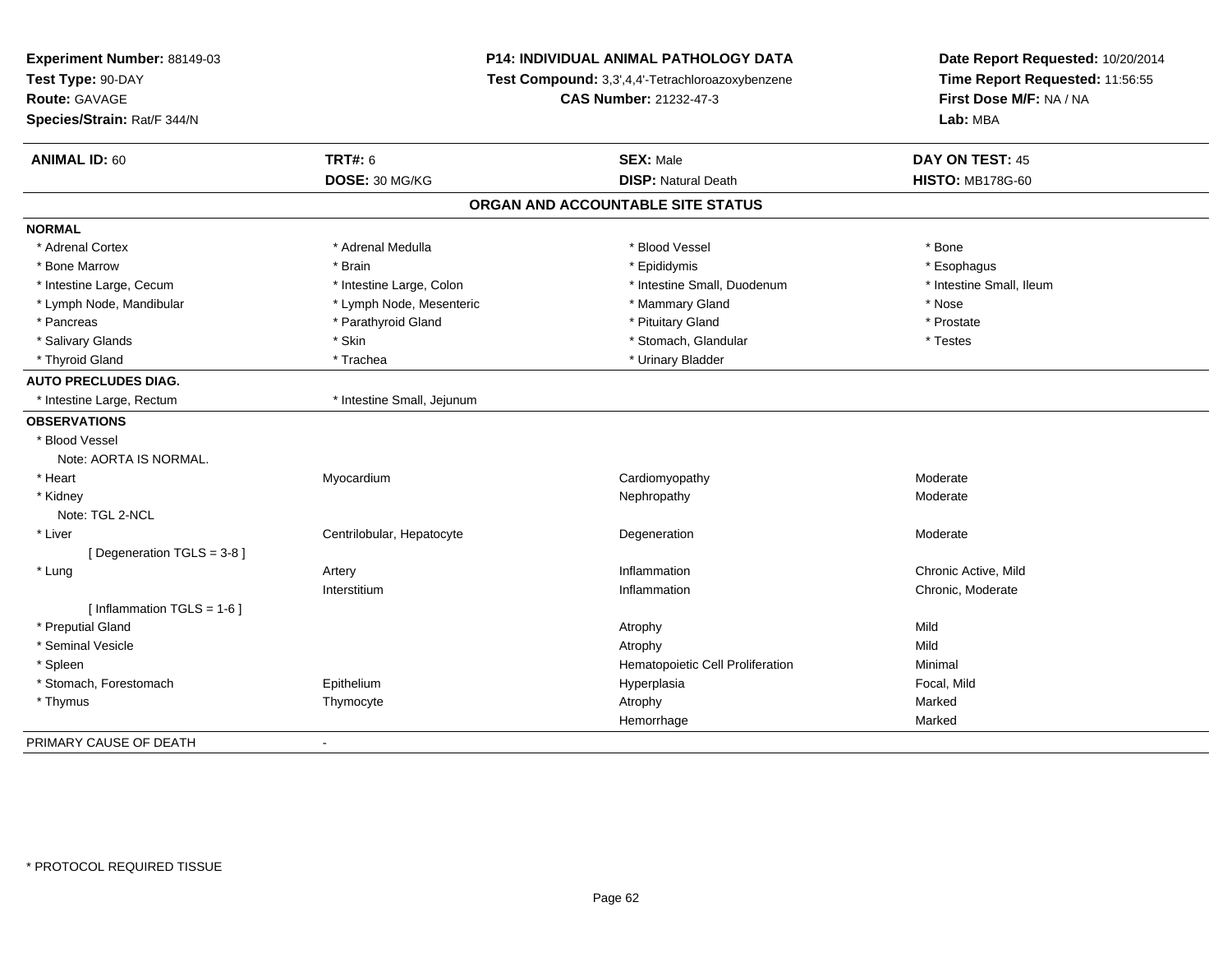| Experiment Number: 88149-03<br>Test Type: 90-DAY |                           | <b>P14: INDIVIDUAL ANIMAL PATHOLOGY DATA</b>     | Date Report Requested: 10/20/2014<br>Time Report Requested: 11:56:55 |  |
|--------------------------------------------------|---------------------------|--------------------------------------------------|----------------------------------------------------------------------|--|
|                                                  |                           | Test Compound: 3,3',4,4'-Tetrachloroazoxybenzene |                                                                      |  |
| <b>Route: GAVAGE</b>                             |                           | <b>CAS Number: 21232-47-3</b>                    | First Dose M/F: NA / NA<br>Lab: MBA                                  |  |
| Species/Strain: Rat/F 344/N                      |                           |                                                  |                                                                      |  |
| <b>ANIMAL ID: 61</b>                             | <b>TRT#: 7</b>            | <b>SEX: Female</b>                               | DAY ON TEST: 92                                                      |  |
|                                                  | DOSE: 0 MG/KG             | <b>DISP: Terminal Sacrifice</b>                  | <b>HISTO: MB178G-61</b>                                              |  |
|                                                  |                           | ORGAN AND ACCOUNTABLE SITE STATUS                |                                                                      |  |
| <b>NORMAL</b>                                    |                           |                                                  |                                                                      |  |
| * Adrenal Cortex                                 | * Adrenal Medulla         | * Blood Vessel                                   | * Bone                                                               |  |
| * Bone Marrow                                    | * Brain                   | * Esophagus                                      | * Intestine Large, Cecum                                             |  |
| * Intestine Large, Colon                         | * Intestine Large, Rectum | * Intestine Small, Duodenum                      | * Intestine Small. Ileum                                             |  |
| * Intestine Small, Jejunum                       | * Kidney                  | * Liver                                          | * Lymph Node, Mandibular                                             |  |
| * Lymph Node, Mesenteric                         | * Mammary Gland           | * Nose                                           | * Ovary                                                              |  |
| * Pancreas                                       | * Parathyroid Gland       | * Pituitary Gland                                | * Salivary Glands                                                    |  |
| * Skin                                           | * Spleen                  | * Stomach, Forestomach                           | * Stomach, Glandular                                                 |  |
| * Thymus                                         | * Thyroid Gland           | * Trachea                                        | * Urinary Bladder                                                    |  |
| * Uterus                                         |                           |                                                  |                                                                      |  |
| <b>OBSERVATIONS</b>                              |                           |                                                  |                                                                      |  |
| * Blood Vessel                                   |                           |                                                  |                                                                      |  |
| Note: AORTA IS NORMAL.                           |                           |                                                  |                                                                      |  |
| * Clitoral Gland                                 |                           | Inflammation                                     | Chronic, Focal, Mild                                                 |  |
| * Heart                                          | Myocardium                | Cardiomyopathy                                   | Mild                                                                 |  |
| * Lung                                           |                           | Hemorrhage                                       | Focal, Minimal                                                       |  |
|                                                  | Interstitium              | Inflammation                                     | Chronic, Minimal                                                     |  |
| PRIMARY CAUSE OF DEATH                           |                           |                                                  |                                                                      |  |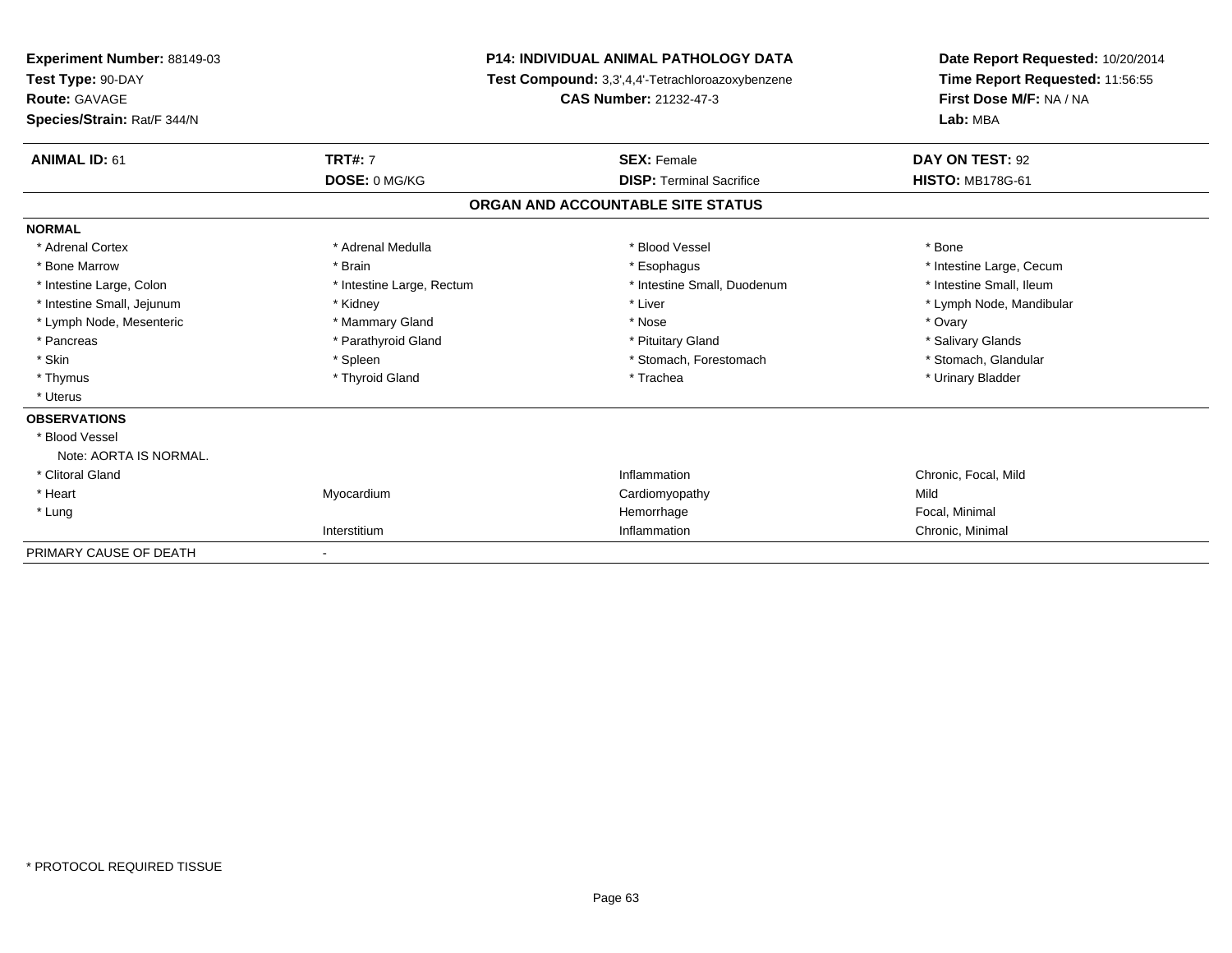| Experiment Number: 88149-03<br>Test Type: 90-DAY<br>Route: GAVAGE<br>Species/Strain: Rat/F 344/N |                            | <b>P14: INDIVIDUAL ANIMAL PATHOLOGY DATA</b><br>Test Compound: 3,3',4,4'-Tetrachloroazoxybenzene<br>CAS Number: 21232-47-3 | Date Report Requested: 10/20/2014<br>Time Report Requested: 11:56:55<br>First Dose M/F: NA / NA<br>Lab: MBA |  |
|--------------------------------------------------------------------------------------------------|----------------------------|----------------------------------------------------------------------------------------------------------------------------|-------------------------------------------------------------------------------------------------------------|--|
| <b>ANIMAL ID: 62</b>                                                                             | <b>TRT#: 7</b>             | <b>SEX: Female</b>                                                                                                         | DAY ON TEST: 92                                                                                             |  |
|                                                                                                  | DOSE: 0 MG/KG              | <b>DISP: Terminal Sacrifice</b>                                                                                            | <b>HISTO: MB178G-62</b>                                                                                     |  |
|                                                                                                  |                            | ORGAN AND ACCOUNTABLE SITE STATUS                                                                                          |                                                                                                             |  |
| <b>NORMAL</b>                                                                                    |                            |                                                                                                                            |                                                                                                             |  |
| * Adrenal Cortex                                                                                 | * Adrenal Medulla          | * Blood Vessel                                                                                                             | * Bone                                                                                                      |  |
| * Bone Marrow                                                                                    | * Brain                    | * Esophagus                                                                                                                | * Heart                                                                                                     |  |
| * Intestine Large, Cecum                                                                         | * Intestine Large, Colon   | * Intestine Large, Rectum                                                                                                  | * Intestine Small, Duodenum                                                                                 |  |
| * Intestine Small, Ileum                                                                         | * Intestine Small, Jejunum | * Kidney                                                                                                                   | * Liver                                                                                                     |  |
| * Lymph Node, Mandibular                                                                         | * Lymph Node, Mesenteric   | * Mammary Gland                                                                                                            | * Nose                                                                                                      |  |
| * Ovary                                                                                          | * Pituitary Gland          | * Salivary Glands                                                                                                          | * Skin                                                                                                      |  |
| * Spleen                                                                                         | * Stomach, Forestomach     | * Stomach, Glandular                                                                                                       | * Thymus                                                                                                    |  |
| * Thyroid Gland                                                                                  | * Trachea                  | * Urinary Bladder                                                                                                          | * Uterus                                                                                                    |  |
| <b>MISSING</b>                                                                                   |                            |                                                                                                                            |                                                                                                             |  |
| * Parathyroid Gland                                                                              |                            |                                                                                                                            |                                                                                                             |  |
| <b>OBSERVATIONS</b>                                                                              |                            |                                                                                                                            |                                                                                                             |  |
| * Blood Vessel                                                                                   |                            |                                                                                                                            |                                                                                                             |  |
| Note: AORTA IS NORMAL.                                                                           |                            |                                                                                                                            |                                                                                                             |  |
| * Clitoral Gland                                                                                 |                            | Inflammation                                                                                                               | Chronic Active, Mild                                                                                        |  |
| * Lung                                                                                           | Interstitium               | Inflammation                                                                                                               | Chronic, Minimal                                                                                            |  |
| * Pancreas                                                                                       | Acinus                     | Atrophy                                                                                                                    | Focal, Mild                                                                                                 |  |
| PRIMARY CAUSE OF DEATH                                                                           |                            |                                                                                                                            |                                                                                                             |  |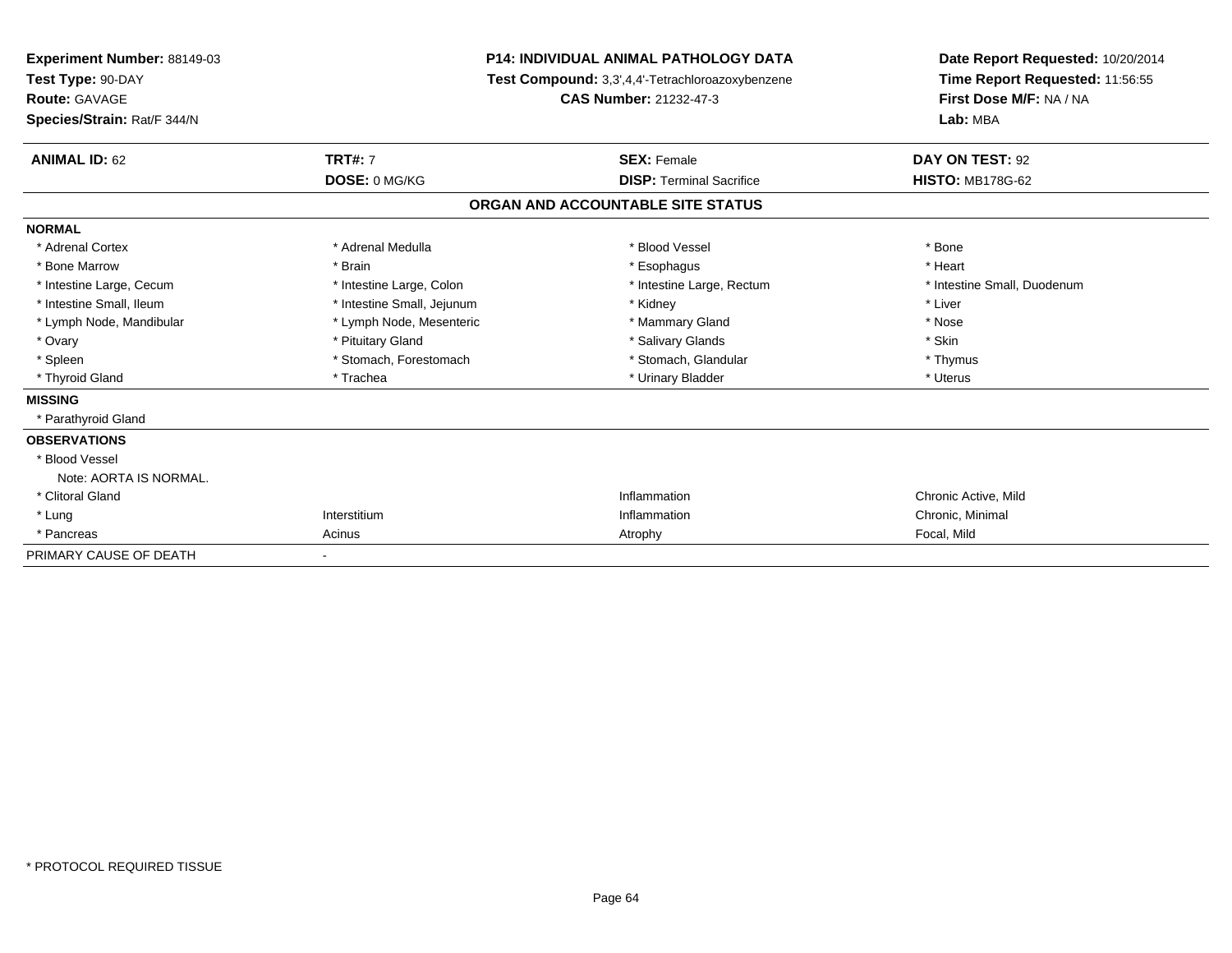| <b>Experiment Number: 88149-03</b><br>Test Type: 90-DAY<br><b>Route: GAVAGE</b> |                          | <b>P14: INDIVIDUAL ANIMAL PATHOLOGY DATA</b><br>Test Compound: 3,3',4,4'-Tetrachloroazoxybenzene<br><b>CAS Number: 21232-47-3</b> | Date Report Requested: 10/20/2014<br>Time Report Requested: 11:56:55<br>First Dose M/F: NA / NA |  |
|---------------------------------------------------------------------------------|--------------------------|-----------------------------------------------------------------------------------------------------------------------------------|-------------------------------------------------------------------------------------------------|--|
| Species/Strain: Rat/F 344/N                                                     |                          |                                                                                                                                   | Lab: MBA                                                                                        |  |
| <b>ANIMAL ID: 63</b>                                                            | <b>TRT#: 7</b>           | <b>SEX: Female</b>                                                                                                                | DAY ON TEST: 92                                                                                 |  |
|                                                                                 | DOSE: 0 MG/KG            | <b>DISP: Terminal Sacrifice</b>                                                                                                   | <b>HISTO: MB178G-63</b>                                                                         |  |
|                                                                                 |                          | ORGAN AND ACCOUNTABLE SITE STATUS                                                                                                 |                                                                                                 |  |
| <b>NORMAL</b>                                                                   |                          |                                                                                                                                   |                                                                                                 |  |
| * Adrenal Cortex                                                                | * Adrenal Medulla        | * Blood Vessel                                                                                                                    | * Bone                                                                                          |  |
| * Bone Marrow                                                                   | * Brain                  | * Clitoral Gland                                                                                                                  | * Esophagus                                                                                     |  |
| * Heart                                                                         | * Intestine Large, Cecum | * Intestine Large, Colon                                                                                                          | * Intestine Large, Rectum                                                                       |  |
| * Intestine Small, Duodenum                                                     | * Intestine Small, Ileum | * Intestine Small, Jejunum                                                                                                        | * Kidney                                                                                        |  |
| * Liver                                                                         | * Lymph Node, Mandibular | * Lymph Node, Mesenteric                                                                                                          | * Mammary Gland                                                                                 |  |
| * Nose                                                                          | * Ovary                  | * Pancreas                                                                                                                        | * Parathyroid Gland                                                                             |  |
| * Pituitary Gland                                                               | * Salivary Glands        | * Skin                                                                                                                            | * Spleen                                                                                        |  |
| * Stomach, Forestomach                                                          | * Stomach, Glandular     | * Thymus                                                                                                                          | * Thyroid Gland                                                                                 |  |
| * Trachea                                                                       | * Urinary Bladder        |                                                                                                                                   |                                                                                                 |  |
| <b>OBSERVATIONS</b>                                                             |                          |                                                                                                                                   |                                                                                                 |  |
| * Blood Vessel                                                                  |                          |                                                                                                                                   |                                                                                                 |  |
| Note: AORTA IS NORMAL.                                                          |                          |                                                                                                                                   |                                                                                                 |  |
| * Lung                                                                          | Interstitium             | Inflammation                                                                                                                      | Chronic, Minimal                                                                                |  |
| * Uterus                                                                        |                          | Hydrometra                                                                                                                        | Moderate                                                                                        |  |
| [Hydrometra TGLS = 1-9]                                                         |                          |                                                                                                                                   |                                                                                                 |  |
| PRIMARY CAUSE OF DEATH                                                          |                          |                                                                                                                                   |                                                                                                 |  |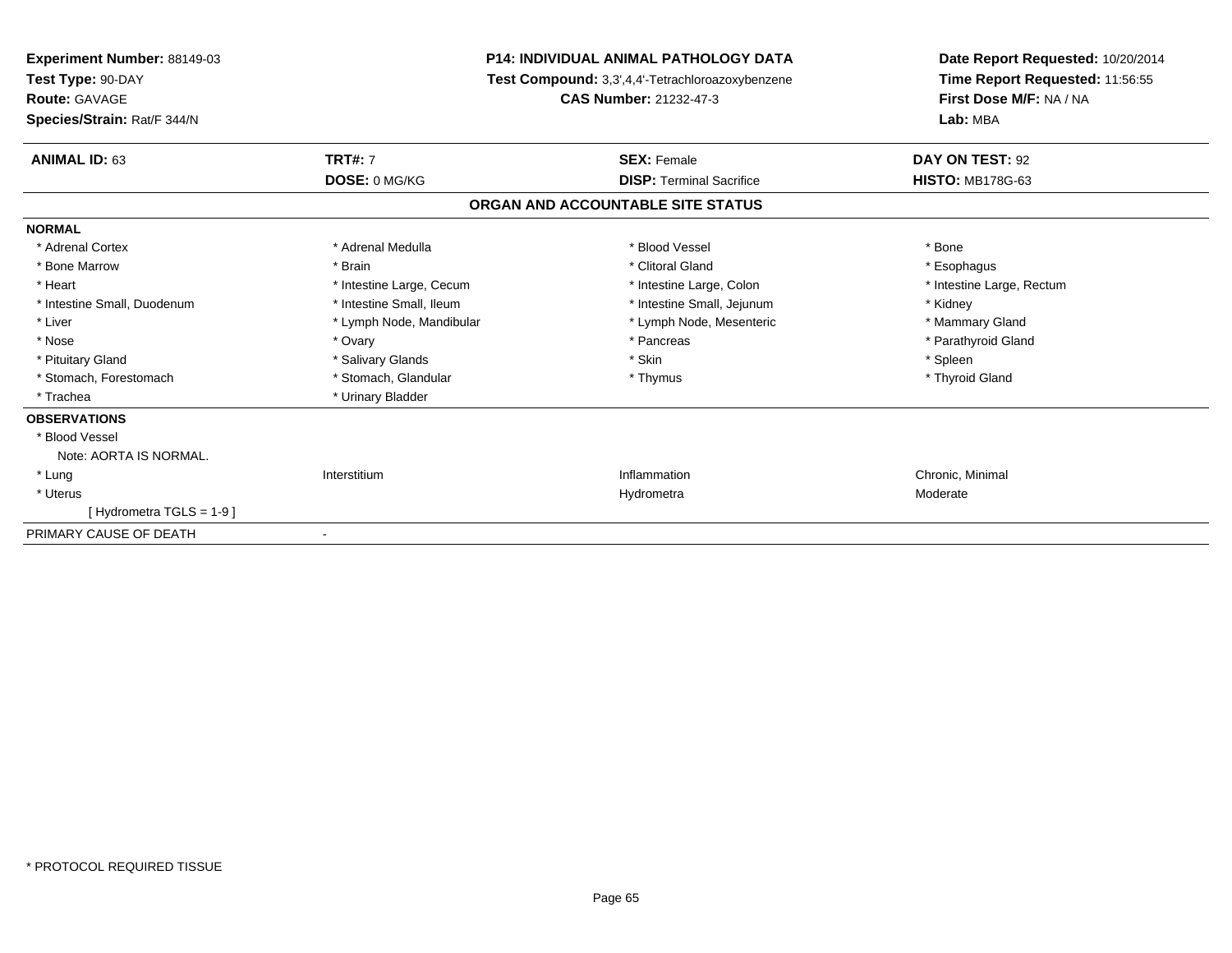| Experiment Number: 88149-03<br>Test Type: 90-DAY<br><b>Route: GAVAGE</b> | <b>P14: INDIVIDUAL ANIMAL PATHOLOGY DATA</b><br>Test Compound: 3,3',4,4'-Tetrachloroazoxybenzene<br><b>CAS Number: 21232-47-3</b> |                                   | Date Report Requested: 10/20/2014<br>Time Report Requested: 11:56:55<br>First Dose M/F: NA / NA |  |
|--------------------------------------------------------------------------|-----------------------------------------------------------------------------------------------------------------------------------|-----------------------------------|-------------------------------------------------------------------------------------------------|--|
| Species/Strain: Rat/F 344/N                                              |                                                                                                                                   |                                   | Lab: MBA                                                                                        |  |
| <b>ANIMAL ID: 64</b>                                                     | <b>TRT#: 7</b>                                                                                                                    | <b>SEX: Female</b>                | DAY ON TEST: 92                                                                                 |  |
|                                                                          | DOSE: 0 MG/KG                                                                                                                     | <b>DISP: Terminal Sacrifice</b>   | <b>HISTO: MB178G-64</b>                                                                         |  |
|                                                                          |                                                                                                                                   | ORGAN AND ACCOUNTABLE SITE STATUS |                                                                                                 |  |
| <b>NORMAL</b>                                                            |                                                                                                                                   |                                   |                                                                                                 |  |
| * Adrenal Cortex                                                         | * Adrenal Medulla                                                                                                                 | * Blood Vessel                    | * Bone                                                                                          |  |
| * Bone Marrow                                                            | * Brain                                                                                                                           | * Heart                           | * Intestine Large, Cecum                                                                        |  |
| * Intestine Large, Colon                                                 | * Intestine Large, Rectum                                                                                                         | * Intestine Small. Duodenum       | * Intestine Small, Ileum                                                                        |  |
| * Intestine Small, Jejunum                                               | * Kidney                                                                                                                          | * Liver                           | * Lymph Node, Mandibular                                                                        |  |
| * Lymph Node, Mesenteric                                                 | * Mammary Gland                                                                                                                   | * Nose                            | * Ovary                                                                                         |  |
| * Pancreas                                                               | * Pituitary Gland                                                                                                                 | * Salivary Glands                 | * Skin                                                                                          |  |
| * Spleen                                                                 | * Stomach, Forestomach                                                                                                            | * Stomach, Glandular              | * Thymus                                                                                        |  |
| * Thyroid Gland                                                          | * Trachea                                                                                                                         | * Urinary Bladder                 |                                                                                                 |  |
| <b>MISSING</b>                                                           |                                                                                                                                   |                                   |                                                                                                 |  |
| * Parathyroid Gland                                                      |                                                                                                                                   |                                   |                                                                                                 |  |
| <b>OBSERVATIONS</b>                                                      |                                                                                                                                   |                                   |                                                                                                 |  |
| * Blood Vessel                                                           |                                                                                                                                   |                                   |                                                                                                 |  |
| Note: AORTA IS NORMAL.                                                   |                                                                                                                                   |                                   |                                                                                                 |  |
| * Clitoral Gland                                                         |                                                                                                                                   | Inflammation                      | Chronic Active, Mild                                                                            |  |
| * Esophagus                                                              | <b>Muscularis</b>                                                                                                                 | Inflammation                      | Chronic, Focal, Mild                                                                            |  |
| * Lung                                                                   | Interstitium                                                                                                                      | Inflammation                      | Chronic, Minimal                                                                                |  |
| * Uterus                                                                 |                                                                                                                                   | Hydrometra                        | Mild                                                                                            |  |
| [Hydrometra TGLS = 1-9]                                                  |                                                                                                                                   |                                   |                                                                                                 |  |
| PRIMARY CAUSE OF DEATH                                                   | $\overline{\phantom{a}}$                                                                                                          |                                   |                                                                                                 |  |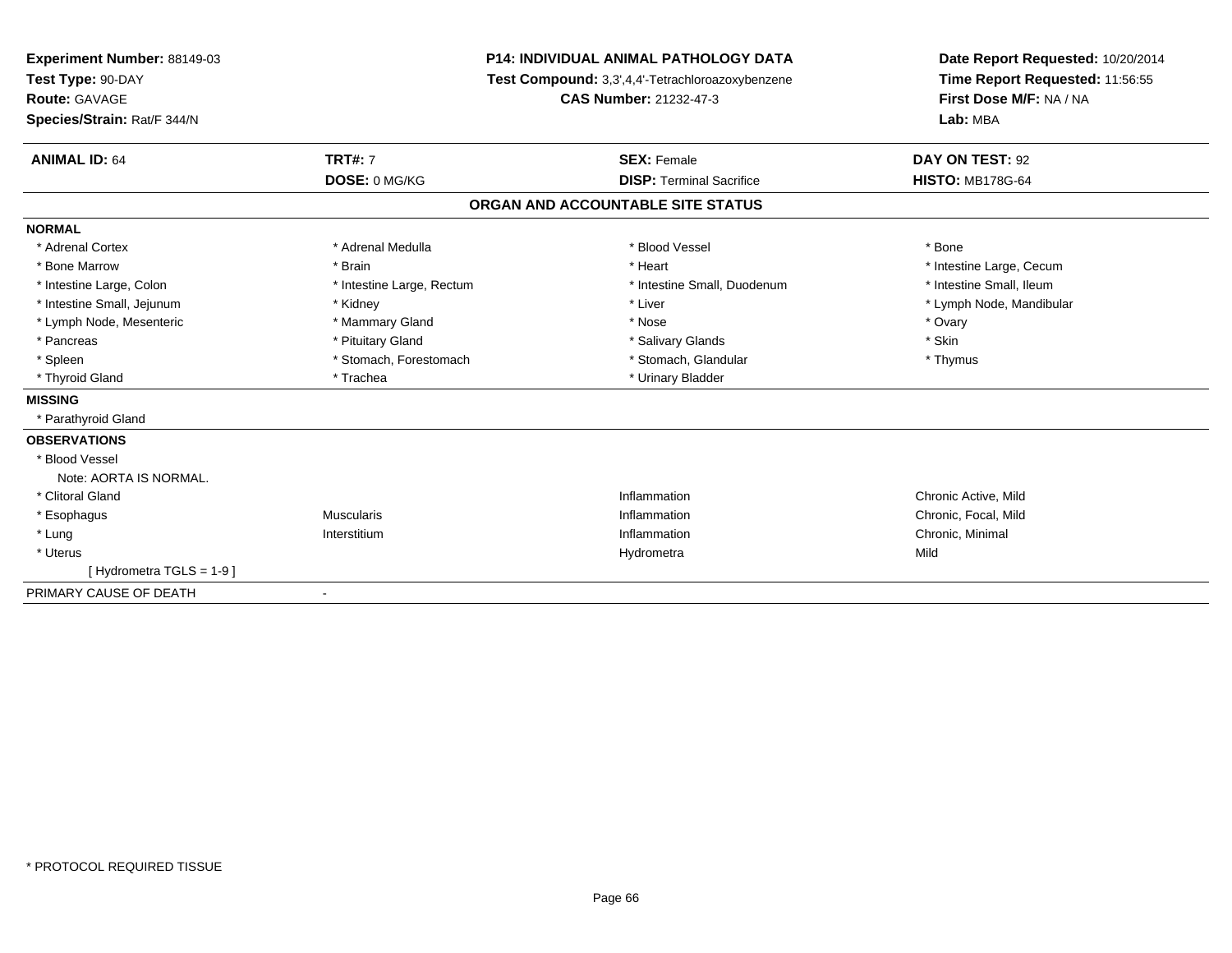| Experiment Number: 88149-03<br>Test Type: 90-DAY    |                          | <b>P14: INDIVIDUAL ANIMAL PATHOLOGY DATA</b><br>Test Compound: 3,3',4,4'-Tetrachloroazoxybenzene | Date Report Requested: 10/20/2014<br>Time Report Requested: 11:56:55 |  |
|-----------------------------------------------------|--------------------------|--------------------------------------------------------------------------------------------------|----------------------------------------------------------------------|--|
| <b>Route: GAVAGE</b><br>Species/Strain: Rat/F 344/N |                          | CAS Number: 21232-47-3                                                                           | First Dose M/F: NA / NA<br>Lab: MBA                                  |  |
| <b>ANIMAL ID: 65</b>                                | <b>TRT#: 7</b>           | <b>SEX: Female</b>                                                                               | DAY ON TEST: 92                                                      |  |
|                                                     | DOSE: 0 MG/KG            | <b>DISP: Terminal Sacrifice</b>                                                                  | <b>HISTO: MB178G-65</b>                                              |  |
|                                                     |                          | ORGAN AND ACCOUNTABLE SITE STATUS                                                                |                                                                      |  |
| <b>NORMAL</b>                                       |                          |                                                                                                  |                                                                      |  |
| * Adrenal Cortex                                    | * Adrenal Medulla        | * Blood Vessel                                                                                   | * Bone                                                               |  |
| * Bone Marrow                                       | * Brain                  | * Clitoral Gland                                                                                 | * Esophagus                                                          |  |
| * Heart                                             | * Intestine Large, Cecum | * Intestine Large, Colon                                                                         | * Intestine Large, Rectum                                            |  |
| * Intestine Small, Duodenum                         | * Intestine Small, Ileum | * Intestine Small, Jejunum                                                                       | * Kidney                                                             |  |
| * Liver                                             | * Lung                   | * Lymph Node, Mandibular                                                                         | * Lymph Node, Mesenteric                                             |  |
| * Mammary Gland                                     | * Nose                   | * Ovary                                                                                          | * Pancreas                                                           |  |
| * Parathyroid Gland                                 | * Pituitary Gland        | * Salivary Glands                                                                                | * Skin                                                               |  |
| * Spleen                                            | * Stomach, Forestomach   | * Stomach, Glandular                                                                             | * Thymus                                                             |  |
| * Thyroid Gland                                     | * Trachea                | * Urinary Bladder                                                                                |                                                                      |  |
| <b>OBSERVATIONS</b>                                 |                          |                                                                                                  |                                                                      |  |
| * Blood Vessel                                      |                          |                                                                                                  |                                                                      |  |
| Note: AORTA IS NORMAL.                              |                          |                                                                                                  |                                                                      |  |
| * Uterus                                            |                          | Hydrometra                                                                                       | Mild                                                                 |  |
| [Hydrometra TGLS = 1-9]                             |                          |                                                                                                  |                                                                      |  |
| PRIMARY CAUSE OF DEATH                              |                          |                                                                                                  |                                                                      |  |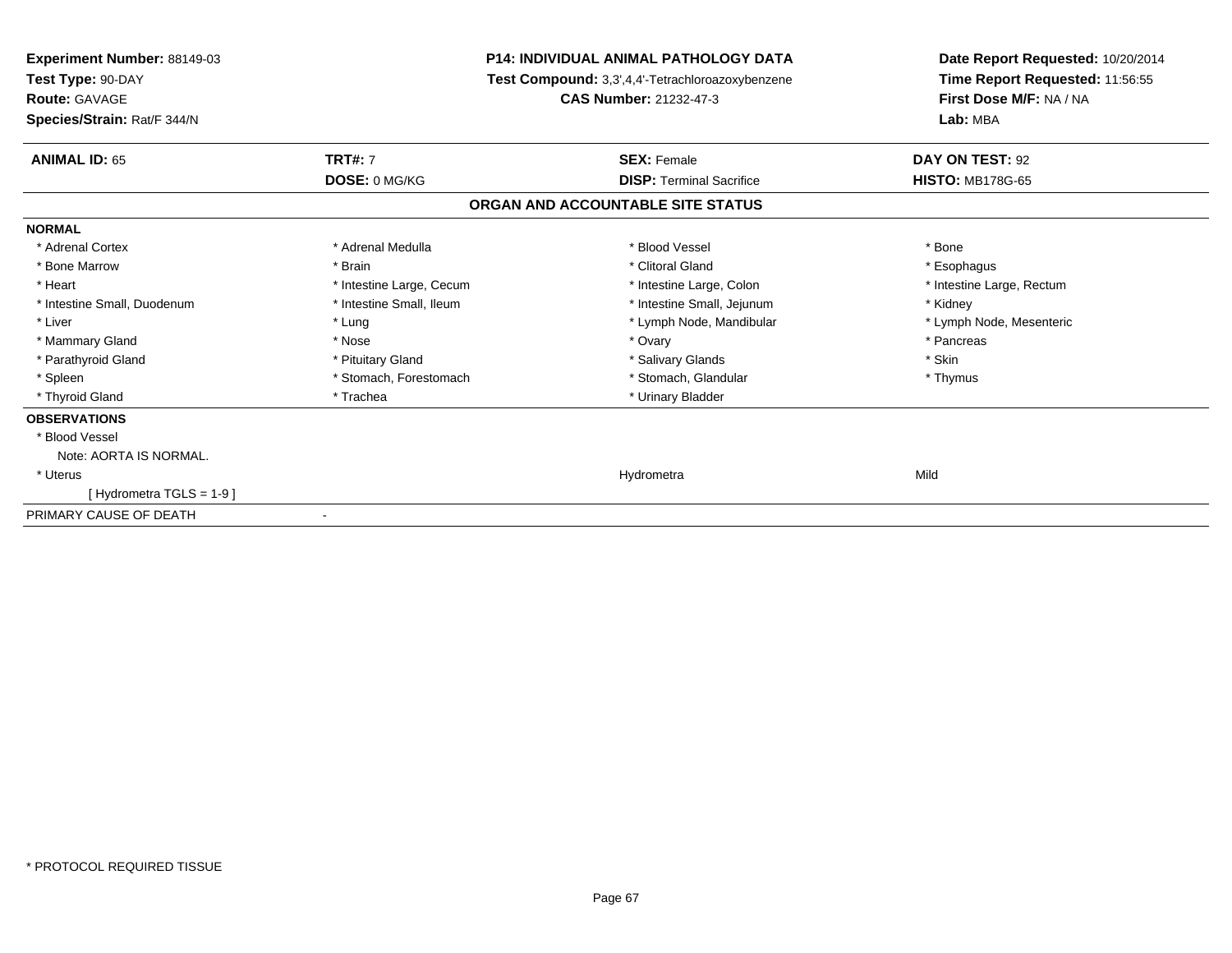| <b>Experiment Number: 88149-03</b><br>Test Type: 90-DAY<br><b>Route: GAVAGE</b><br>Species/Strain: Rat/F 344/N |                            | <b>P14: INDIVIDUAL ANIMAL PATHOLOGY DATA</b><br>Test Compound: 3,3',4,4'-Tetrachloroazoxybenzene<br><b>CAS Number: 21232-47-3</b> | Date Report Requested: 10/20/2014<br>Time Report Requested: 11:56:55<br>First Dose M/F: NA / NA<br>Lab: MBA |  |
|----------------------------------------------------------------------------------------------------------------|----------------------------|-----------------------------------------------------------------------------------------------------------------------------------|-------------------------------------------------------------------------------------------------------------|--|
| <b>ANIMAL ID: 66</b>                                                                                           | <b>TRT#: 7</b>             | <b>SEX: Female</b>                                                                                                                | DAY ON TEST: 92                                                                                             |  |
|                                                                                                                | DOSE: 0 MG/KG              | <b>DISP: Terminal Sacrifice</b>                                                                                                   | <b>HISTO: MB178G-66</b>                                                                                     |  |
|                                                                                                                |                            | ORGAN AND ACCOUNTABLE SITE STATUS                                                                                                 |                                                                                                             |  |
| <b>NORMAL</b>                                                                                                  |                            |                                                                                                                                   |                                                                                                             |  |
| * Adrenal Cortex                                                                                               | * Adrenal Medulla          | * Blood Vessel                                                                                                                    | * Bone                                                                                                      |  |
| * Bone Marrow                                                                                                  | * Brain                    | * Clitoral Gland                                                                                                                  | * Esophagus                                                                                                 |  |
| * Intestine Large, Cecum                                                                                       | * Intestine Large, Colon   | * Intestine Large, Rectum                                                                                                         | * Intestine Small, Duodenum                                                                                 |  |
| * Intestine Small, Ileum                                                                                       | * Intestine Small, Jejunum | * Kidney                                                                                                                          | * Liver                                                                                                     |  |
| * Lymph Node, Mandibular                                                                                       | * Lymph Node, Mesenteric   | * Mammary Gland                                                                                                                   | * Nose                                                                                                      |  |
| * Ovary                                                                                                        | * Pancreas                 | * Pituitary Gland                                                                                                                 | * Salivary Glands                                                                                           |  |
| * Skin                                                                                                         | * Spleen                   | * Stomach, Forestomach                                                                                                            | * Stomach, Glandular                                                                                        |  |
| * Thymus                                                                                                       | * Trachea                  | * Urinary Bladder                                                                                                                 | * Uterus                                                                                                    |  |
| <b>MISSING</b>                                                                                                 |                            |                                                                                                                                   |                                                                                                             |  |
| * Parathyroid Gland                                                                                            |                            |                                                                                                                                   |                                                                                                             |  |
| <b>OBSERVATIONS</b>                                                                                            |                            |                                                                                                                                   |                                                                                                             |  |
| * Blood Vessel                                                                                                 |                            |                                                                                                                                   |                                                                                                             |  |
| Note: AORTA IS NORMAL.                                                                                         |                            |                                                                                                                                   |                                                                                                             |  |
| * Heart                                                                                                        | Myocardium                 | Cardiomyopathy                                                                                                                    | Minimal                                                                                                     |  |
| * Lung                                                                                                         | Interstitium               | Inflammation                                                                                                                      | Chronic, Minimal                                                                                            |  |
| * Thyroid Gland                                                                                                |                            | Ultimobranchial Cyst                                                                                                              | Focal, Minimal                                                                                              |  |
| PRIMARY CAUSE OF DEATH                                                                                         |                            |                                                                                                                                   |                                                                                                             |  |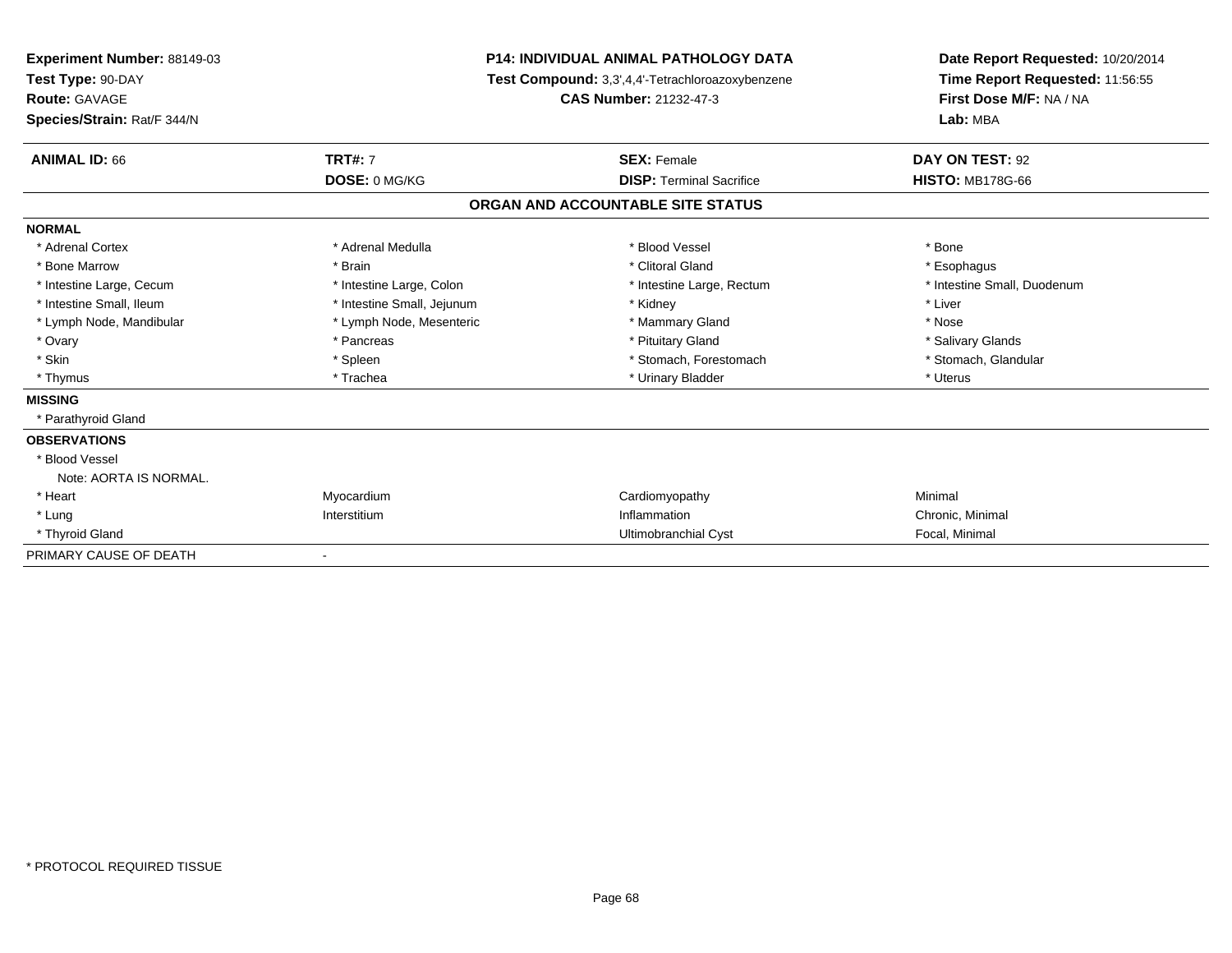| <b>Experiment Number: 88149-03</b><br>Test Type: 90-DAY<br><b>Route: GAVAGE</b><br>Species/Strain: Rat/F 344/N |                            | <b>P14: INDIVIDUAL ANIMAL PATHOLOGY DATA</b><br>Test Compound: 3,3',4,4'-Tetrachloroazoxybenzene<br><b>CAS Number: 21232-47-3</b> | Date Report Requested: 10/20/2014<br>Time Report Requested: 11:56:55<br>First Dose M/F: NA / NA<br>Lab: MBA |  |
|----------------------------------------------------------------------------------------------------------------|----------------------------|-----------------------------------------------------------------------------------------------------------------------------------|-------------------------------------------------------------------------------------------------------------|--|
| <b>ANIMAL ID: 67</b>                                                                                           | <b>TRT#: 7</b>             | <b>SEX: Female</b>                                                                                                                | DAY ON TEST: 92                                                                                             |  |
|                                                                                                                | DOSE: 0 MG/KG              | <b>DISP: Terminal Sacrifice</b>                                                                                                   | <b>HISTO: MB178G-67</b>                                                                                     |  |
|                                                                                                                |                            | ORGAN AND ACCOUNTABLE SITE STATUS                                                                                                 |                                                                                                             |  |
| <b>NORMAL</b>                                                                                                  |                            |                                                                                                                                   |                                                                                                             |  |
| * Adrenal Cortex                                                                                               | * Adrenal Medulla          | * Blood Vessel                                                                                                                    | * Bone                                                                                                      |  |
| * Bone Marrow                                                                                                  | * Brain                    | * Clitoral Gland                                                                                                                  | * Esophagus                                                                                                 |  |
| * Intestine Large, Cecum                                                                                       | * Intestine Large, Colon   | * Intestine Large, Rectum                                                                                                         | * Intestine Small, Duodenum                                                                                 |  |
| * Intestine Small, Ileum                                                                                       | * Intestine Small, Jejunum | * Kidney                                                                                                                          | * Liver                                                                                                     |  |
| * Lung                                                                                                         | * Lymph Node, Mandibular   | * Lymph Node, Mesenteric                                                                                                          | * Mammary Gland                                                                                             |  |
| * Nose                                                                                                         | * Ovary                    | * Pancreas                                                                                                                        | * Parathyroid Gland                                                                                         |  |
| * Pituitary Gland                                                                                              | * Salivary Glands          | * Skin                                                                                                                            | * Stomach, Forestomach                                                                                      |  |
| * Stomach, Glandular                                                                                           | * Thymus                   | * Thyroid Gland                                                                                                                   | * Trachea                                                                                                   |  |
| * Urinary Bladder                                                                                              |                            |                                                                                                                                   |                                                                                                             |  |
| <b>OBSERVATIONS</b>                                                                                            |                            |                                                                                                                                   |                                                                                                             |  |
| * Blood Vessel                                                                                                 |                            |                                                                                                                                   |                                                                                                             |  |
| Note: AORTA IS NORMAL.                                                                                         |                            |                                                                                                                                   |                                                                                                             |  |
| * Heart                                                                                                        | Myocardium                 | Cardiomyopathy                                                                                                                    | Minimal                                                                                                     |  |
| * Spleen                                                                                                       |                            | Pigmentation                                                                                                                      | Minimal                                                                                                     |  |
| * Uterus                                                                                                       |                            | Hydrometra                                                                                                                        | Minimal                                                                                                     |  |
| PRIMARY CAUSE OF DEATH                                                                                         |                            |                                                                                                                                   |                                                                                                             |  |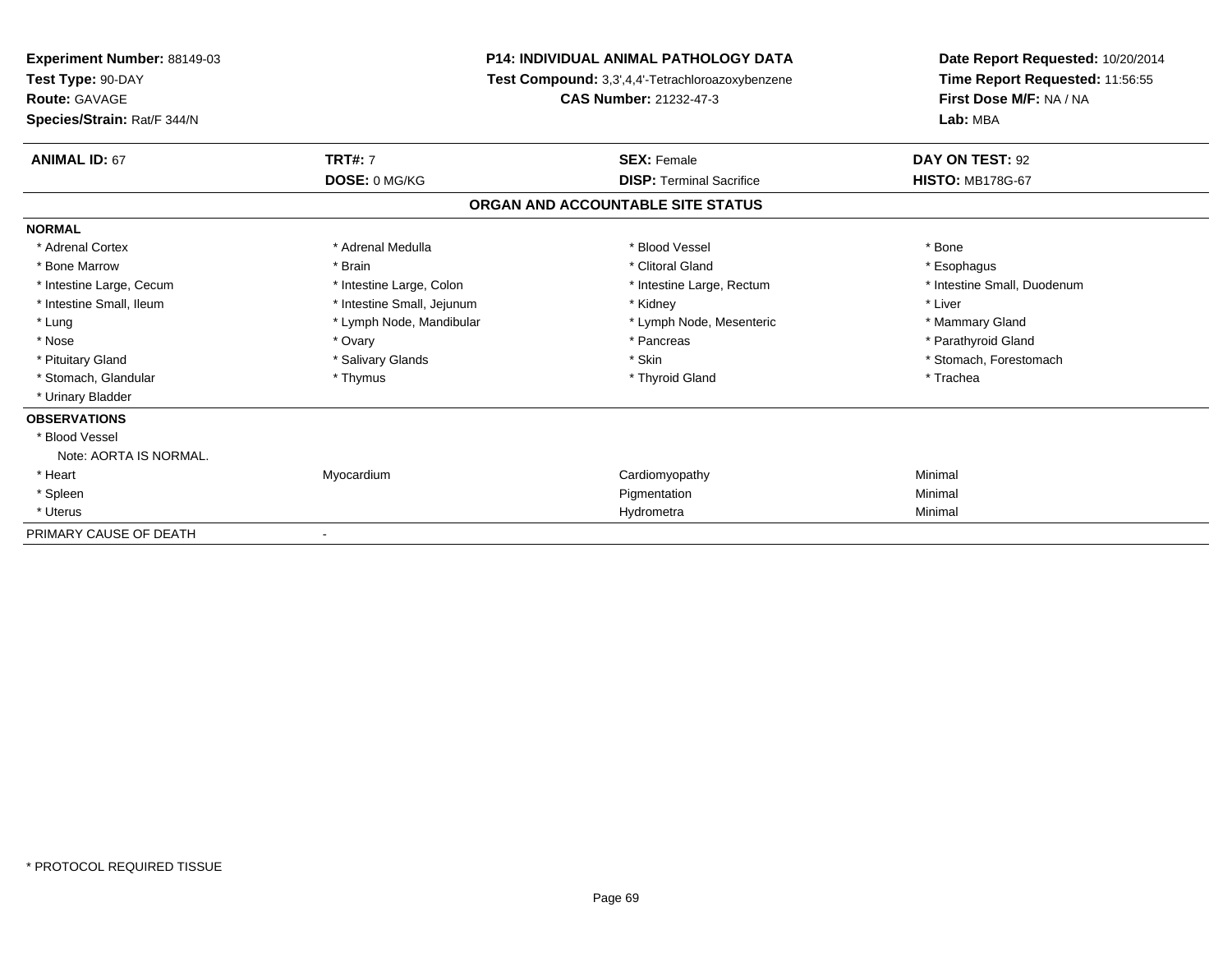| Experiment Number: 88149-03<br>Test Type: 90-DAY<br><b>Route: GAVAGE</b><br>Species/Strain: Rat/F 344/N |                           | <b>P14: INDIVIDUAL ANIMAL PATHOLOGY DATA</b><br>Test Compound: 3,3',4,4'-Tetrachloroazoxybenzene<br><b>CAS Number: 21232-47-3</b> |                                 | Date Report Requested: 10/20/2014<br>Time Report Requested: 11:56:55<br>First Dose M/F: NA / NA<br>Lab: MBA |  |
|---------------------------------------------------------------------------------------------------------|---------------------------|-----------------------------------------------------------------------------------------------------------------------------------|---------------------------------|-------------------------------------------------------------------------------------------------------------|--|
| <b>ANIMAL ID: 68</b>                                                                                    | <b>TRT#: 7</b>            |                                                                                                                                   | <b>SEX: Female</b>              | DAY ON TEST: 92                                                                                             |  |
|                                                                                                         | DOSE: 0 MG/KG             |                                                                                                                                   | <b>DISP: Terminal Sacrifice</b> | <b>HISTO: MB178G-68</b>                                                                                     |  |
|                                                                                                         |                           | ORGAN AND ACCOUNTABLE SITE STATUS                                                                                                 |                                 |                                                                                                             |  |
| <b>NORMAL</b>                                                                                           |                           |                                                                                                                                   |                                 |                                                                                                             |  |
| * Adrenal Cortex                                                                                        | * Adrenal Medulla         |                                                                                                                                   | * Blood Vessel                  | * Bone                                                                                                      |  |
| * Bone Marrow                                                                                           | * Brain                   |                                                                                                                                   | * Esophagus                     | * Intestine Large, Cecum                                                                                    |  |
| * Intestine Large, Colon                                                                                | * Intestine Large, Rectum |                                                                                                                                   | * Intestine Small, Duodenum     | * Intestine Small, Ileum                                                                                    |  |
| * Intestine Small, Jejunum                                                                              | * Kidney                  |                                                                                                                                   | * Liver                         | * Lung                                                                                                      |  |
| * Lymph Node, Mandibular                                                                                | * Lymph Node, Mesenteric  |                                                                                                                                   | * Mammary Gland                 | * Nose                                                                                                      |  |
| * Ovary                                                                                                 | * Pancreas                |                                                                                                                                   | * Parathyroid Gland             | * Pituitary Gland                                                                                           |  |
| * Salivary Glands                                                                                       | * Skin                    |                                                                                                                                   | * Spleen                        | * Stomach, Forestomach                                                                                      |  |
| * Stomach, Glandular                                                                                    | * Thymus                  |                                                                                                                                   | * Trachea                       | * Urinary Bladder                                                                                           |  |
| * Uterus                                                                                                |                           |                                                                                                                                   |                                 |                                                                                                             |  |
| <b>OBSERVATIONS</b>                                                                                     |                           |                                                                                                                                   |                                 |                                                                                                             |  |
| * Blood Vessel                                                                                          |                           |                                                                                                                                   |                                 |                                                                                                             |  |
| Note: AORTA IS NORMAL.                                                                                  |                           |                                                                                                                                   |                                 |                                                                                                             |  |
| * Clitoral Gland                                                                                        | <b>Bilateral</b>          |                                                                                                                                   | Inflammation                    | Minimal                                                                                                     |  |
| Note: INFLAMMATION IS SUBACUTE.                                                                         |                           |                                                                                                                                   |                                 |                                                                                                             |  |
| * Heart                                                                                                 | Myocardium                |                                                                                                                                   | Cardiomyopathy                  | Minimal                                                                                                     |  |
| * Thyroid Gland                                                                                         |                           |                                                                                                                                   | Ultimobranchial Cyst            | Focal, Minimal                                                                                              |  |
| PRIMARY CAUSE OF DEATH                                                                                  |                           |                                                                                                                                   |                                 |                                                                                                             |  |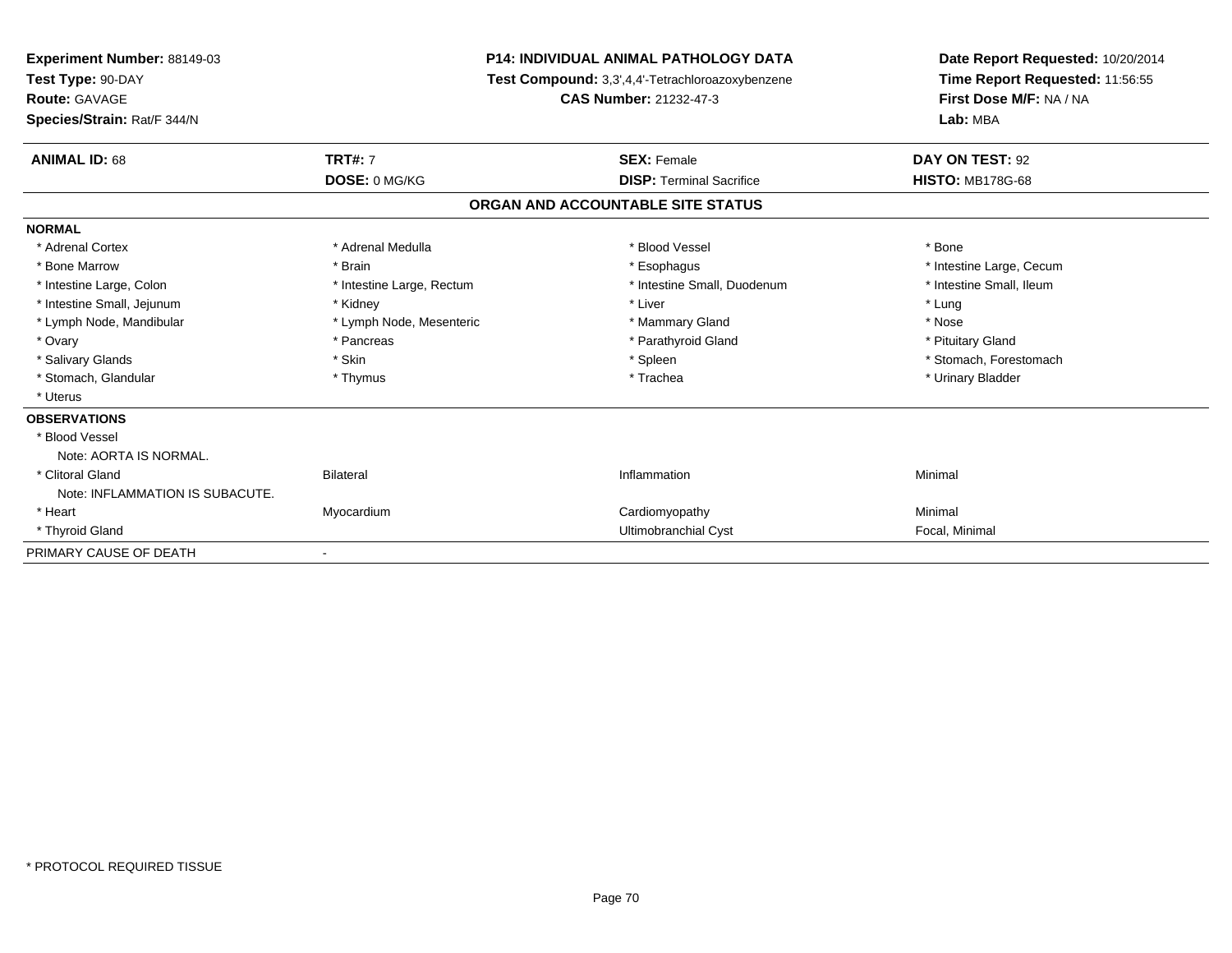| <b>Experiment Number: 88149-03</b><br>Test Type: 90-DAY<br><b>Route: GAVAGE</b><br>Species/Strain: Rat/F 344/N |                          | <b>P14: INDIVIDUAL ANIMAL PATHOLOGY DATA</b><br>Test Compound: 3,3',4,4'-Tetrachloroazoxybenzene<br><b>CAS Number: 21232-47-3</b> | Date Report Requested: 10/20/2014<br>Time Report Requested: 11:56:56<br>First Dose M/F: NA / NA<br>Lab: MBA |  |
|----------------------------------------------------------------------------------------------------------------|--------------------------|-----------------------------------------------------------------------------------------------------------------------------------|-------------------------------------------------------------------------------------------------------------|--|
| <b>ANIMAL ID: 69</b>                                                                                           | <b>TRT#: 7</b>           | <b>SEX: Female</b>                                                                                                                | DAY ON TEST: 92                                                                                             |  |
|                                                                                                                | DOSE: 0 MG/KG            | <b>DISP: Terminal Sacrifice</b>                                                                                                   | <b>HISTO: MB178G-69</b>                                                                                     |  |
|                                                                                                                |                          | ORGAN AND ACCOUNTABLE SITE STATUS                                                                                                 |                                                                                                             |  |
| <b>NORMAL</b>                                                                                                  |                          |                                                                                                                                   |                                                                                                             |  |
| * Adrenal Cortex                                                                                               | * Adrenal Medulla        | * Blood Vessel                                                                                                                    | * Bone                                                                                                      |  |
| * Bone Marrow                                                                                                  | * Brain                  | * Clitoral Gland                                                                                                                  | * Esophagus                                                                                                 |  |
| * Heart                                                                                                        | * Intestine Large, Cecum | * Intestine Large, Colon                                                                                                          | * Intestine Large, Rectum                                                                                   |  |
| * Intestine Small, Duodenum                                                                                    | * Intestine Small. Ileum | * Intestine Small, Jejunum                                                                                                        | * Kidney                                                                                                    |  |
| * Liver                                                                                                        | * Lung                   | * Lymph Node, Mandibular                                                                                                          | * Lymph Node, Mesenteric                                                                                    |  |
| * Mammary Gland                                                                                                | * Nose                   | * Ovary                                                                                                                           | * Pancreas                                                                                                  |  |
| * Parathyroid Gland                                                                                            | * Pituitary Gland        | * Salivary Glands                                                                                                                 | * Skin                                                                                                      |  |
| * Stomach, Forestomach                                                                                         | * Stomach, Glandular     | * Thymus                                                                                                                          | * Thyroid Gland                                                                                             |  |
| * Trachea                                                                                                      | * Urinary Bladder        | * Uterus                                                                                                                          |                                                                                                             |  |
| <b>OBSERVATIONS</b>                                                                                            |                          |                                                                                                                                   |                                                                                                             |  |
| * Blood Vessel                                                                                                 |                          |                                                                                                                                   |                                                                                                             |  |
| Note: AORTA IS NORMAL.                                                                                         |                          |                                                                                                                                   |                                                                                                             |  |
| * Spleen                                                                                                       |                          | Pigmentation                                                                                                                      | Minimal                                                                                                     |  |
| PRIMARY CAUSE OF DEATH                                                                                         |                          |                                                                                                                                   |                                                                                                             |  |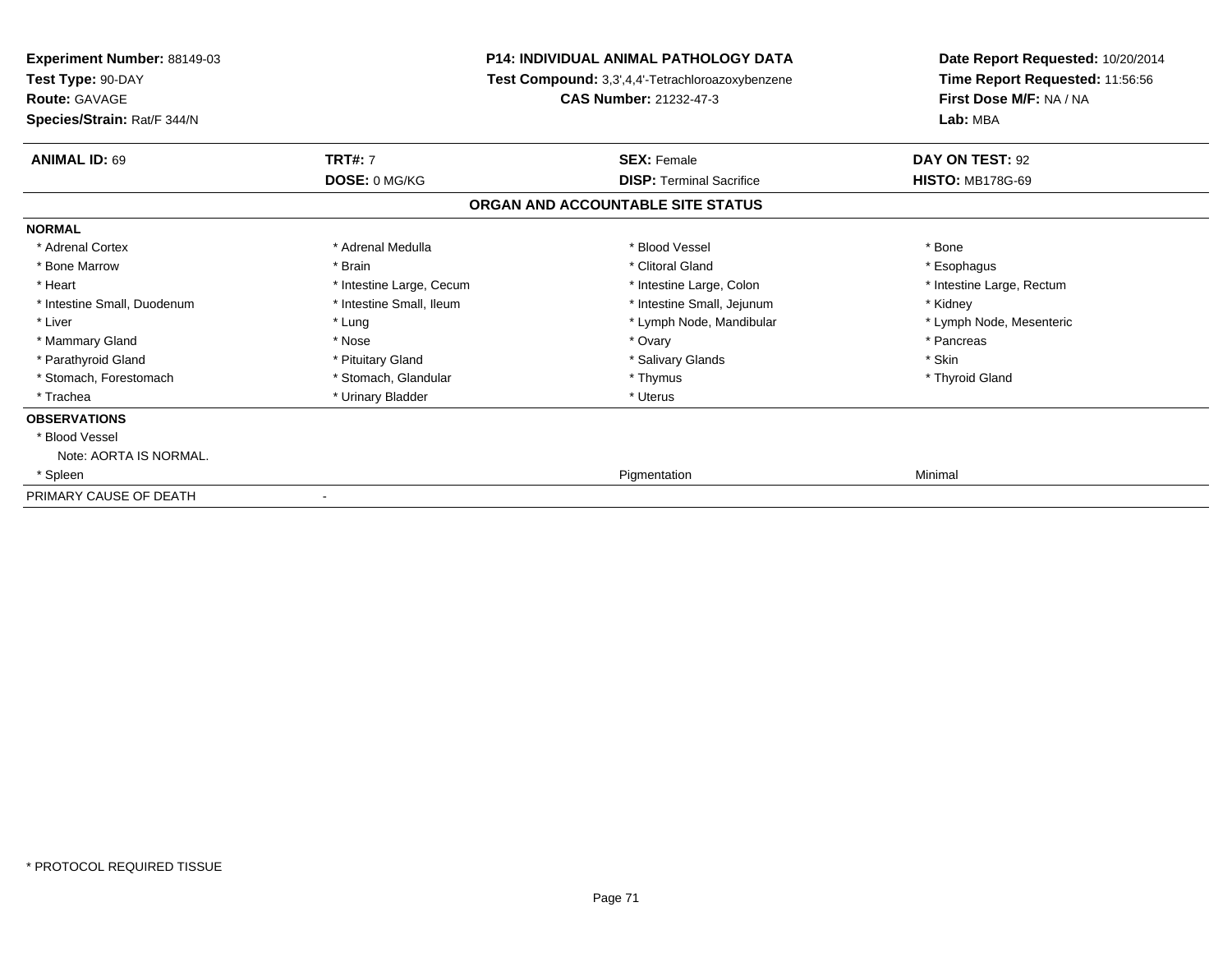| <b>Experiment Number: 88149-03</b><br>Test Type: 90-DAY<br><b>Route: GAVAGE</b><br>Species/Strain: Rat/F 344/N | <b>P14: INDIVIDUAL ANIMAL PATHOLOGY DATA</b><br>Test Compound: 3,3',4,4'-Tetrachloroazoxybenzene<br><b>CAS Number: 21232-47-3</b> |                                   | Date Report Requested: 10/20/2014<br>Time Report Requested: 11:56:56<br>First Dose M/F: NA / NA<br>Lab: MBA |  |
|----------------------------------------------------------------------------------------------------------------|-----------------------------------------------------------------------------------------------------------------------------------|-----------------------------------|-------------------------------------------------------------------------------------------------------------|--|
| <b>ANIMAL ID: 70</b>                                                                                           | <b>TRT#: 7</b>                                                                                                                    | <b>SEX: Female</b>                | DAY ON TEST: 92                                                                                             |  |
|                                                                                                                | DOSE: 0 MG/KG                                                                                                                     | <b>DISP: Terminal Sacrifice</b>   | <b>HISTO: MB178G-70</b>                                                                                     |  |
|                                                                                                                |                                                                                                                                   | ORGAN AND ACCOUNTABLE SITE STATUS |                                                                                                             |  |
| <b>NORMAL</b>                                                                                                  |                                                                                                                                   |                                   |                                                                                                             |  |
| * Adrenal Cortex                                                                                               | * Adrenal Medulla                                                                                                                 | * Blood Vessel                    | * Bone                                                                                                      |  |
| * Bone Marrow                                                                                                  | * Brain                                                                                                                           | * Clitoral Gland                  | * Esophagus                                                                                                 |  |
| * Intestine Large, Cecum                                                                                       | * Intestine Large, Colon                                                                                                          | * Intestine Large, Rectum         | * Intestine Small, Duodenum                                                                                 |  |
| * Intestine Small. Ileum                                                                                       | * Intestine Small, Jejunum                                                                                                        | * Kidney                          | * Liver                                                                                                     |  |
| * Lung                                                                                                         | * Lymph Node, Mandibular                                                                                                          | * Lymph Node, Mesenteric          | * Mammary Gland                                                                                             |  |
| * Nose                                                                                                         | * Ovary                                                                                                                           | * Pancreas                        | * Parathyroid Gland                                                                                         |  |
| * Pituitary Gland                                                                                              | * Salivary Glands                                                                                                                 | * Skin                            | * Spleen                                                                                                    |  |
| * Stomach, Forestomach                                                                                         | * Stomach, Glandular                                                                                                              | * Thymus                          | * Thyroid Gland                                                                                             |  |
| * Trachea                                                                                                      | * Urinary Bladder                                                                                                                 | * Uterus                          |                                                                                                             |  |
| <b>OBSERVATIONS</b>                                                                                            |                                                                                                                                   |                                   |                                                                                                             |  |
| * Blood Vessel                                                                                                 |                                                                                                                                   |                                   |                                                                                                             |  |
| Note: AORTA IS NORMAL.                                                                                         |                                                                                                                                   |                                   |                                                                                                             |  |
| * Heart                                                                                                        | Myocardium                                                                                                                        | Cardiomyopathy                    | Minimal                                                                                                     |  |
| PRIMARY CAUSE OF DEATH                                                                                         |                                                                                                                                   |                                   |                                                                                                             |  |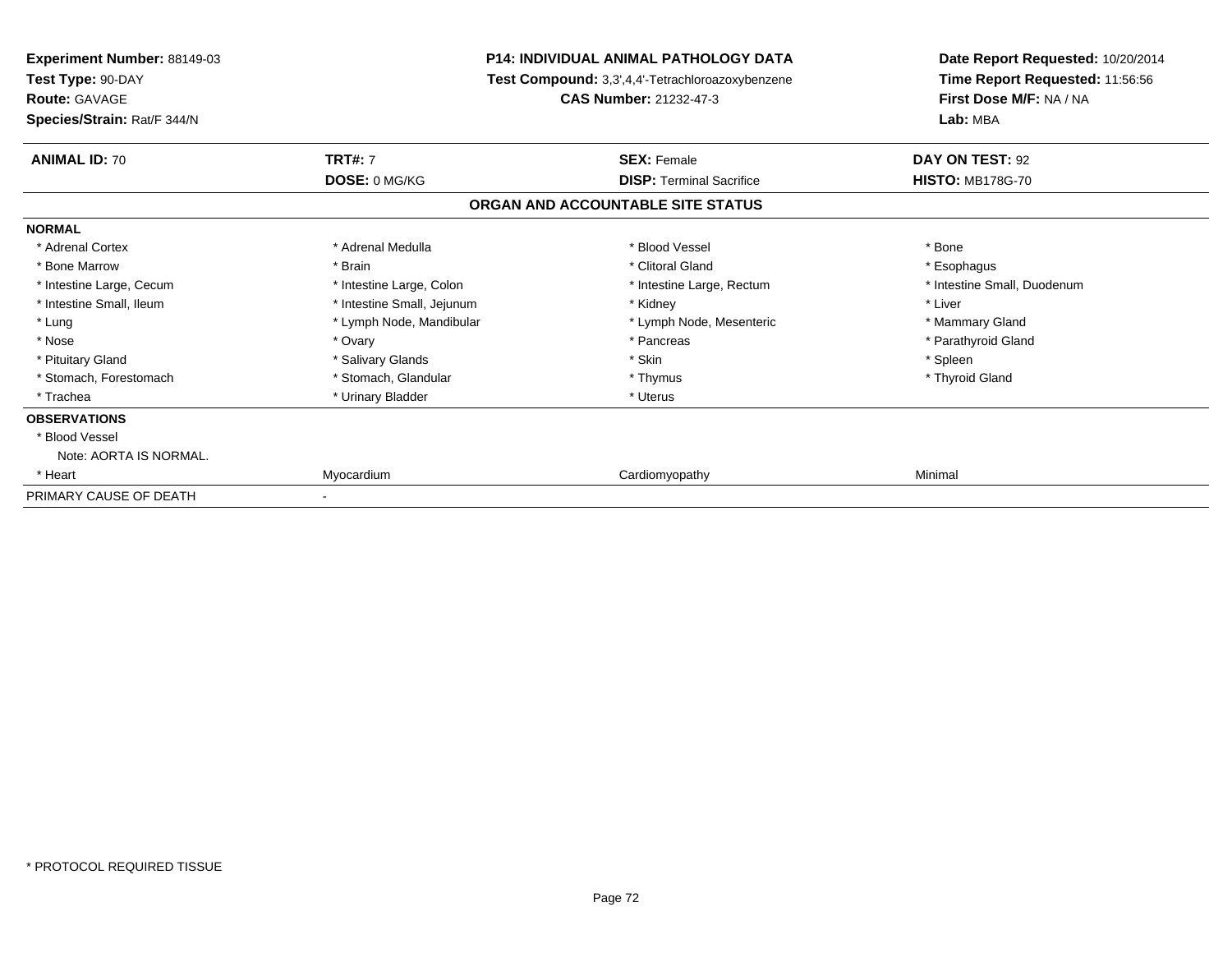| Experiment Number: 88149-03<br>Test Type: 90-DAY<br><b>Route: GAVAGE</b><br>Species/Strain: Rat/F 344/N |                        | <b>P14: INDIVIDUAL ANIMAL PATHOLOGY DATA</b><br><b>Test Compound:</b> 3,3',4,4'-Tetrachloroazoxybenzene<br><b>CAS Number: 21232-47-3</b> | Date Report Requested: 10/20/2014<br>Time Report Requested: 11:56:56<br>First Dose M/F: NA / NA<br>Lab: MBA |
|---------------------------------------------------------------------------------------------------------|------------------------|------------------------------------------------------------------------------------------------------------------------------------------|-------------------------------------------------------------------------------------------------------------|
| <b>ANIMAL ID: 71</b>                                                                                    | <b>TRT#: 8</b>         | <b>SEX: Female</b>                                                                                                                       | DAY ON TEST: 92                                                                                             |
|                                                                                                         | DOSE: 0.1MG/KG         | <b>DISP:</b> Terminal Sacrifice                                                                                                          | <b>HISTO: MB178G-71</b>                                                                                     |
|                                                                                                         |                        | ORGAN AND ACCOUNTABLE SITE STATUS                                                                                                        |                                                                                                             |
| <b>NORMAL</b>                                                                                           |                        |                                                                                                                                          |                                                                                                             |
| Heart                                                                                                   | Lymph Node, Mesenteric | Spleen                                                                                                                                   | Stomach, Forestomach                                                                                        |
| Thymus                                                                                                  |                        |                                                                                                                                          |                                                                                                             |
| <b>OBSERVATIONS</b>                                                                                     |                        |                                                                                                                                          |                                                                                                             |
| Kidney                                                                                                  |                        | Nephropathy                                                                                                                              | Minimal                                                                                                     |
| Liver                                                                                                   |                        | Hepatodiaphragmatic Nodule                                                                                                               |                                                                                                             |
| [Hepatodiaphragmatic Nodule TGLS = 1-12 ]                                                               |                        |                                                                                                                                          |                                                                                                             |
| Lung                                                                                                    | Interstitium           | Inflammation                                                                                                                             | Chronic, Minimal                                                                                            |
| PRIMARY CAUSE OF DEATH                                                                                  |                        |                                                                                                                                          |                                                                                                             |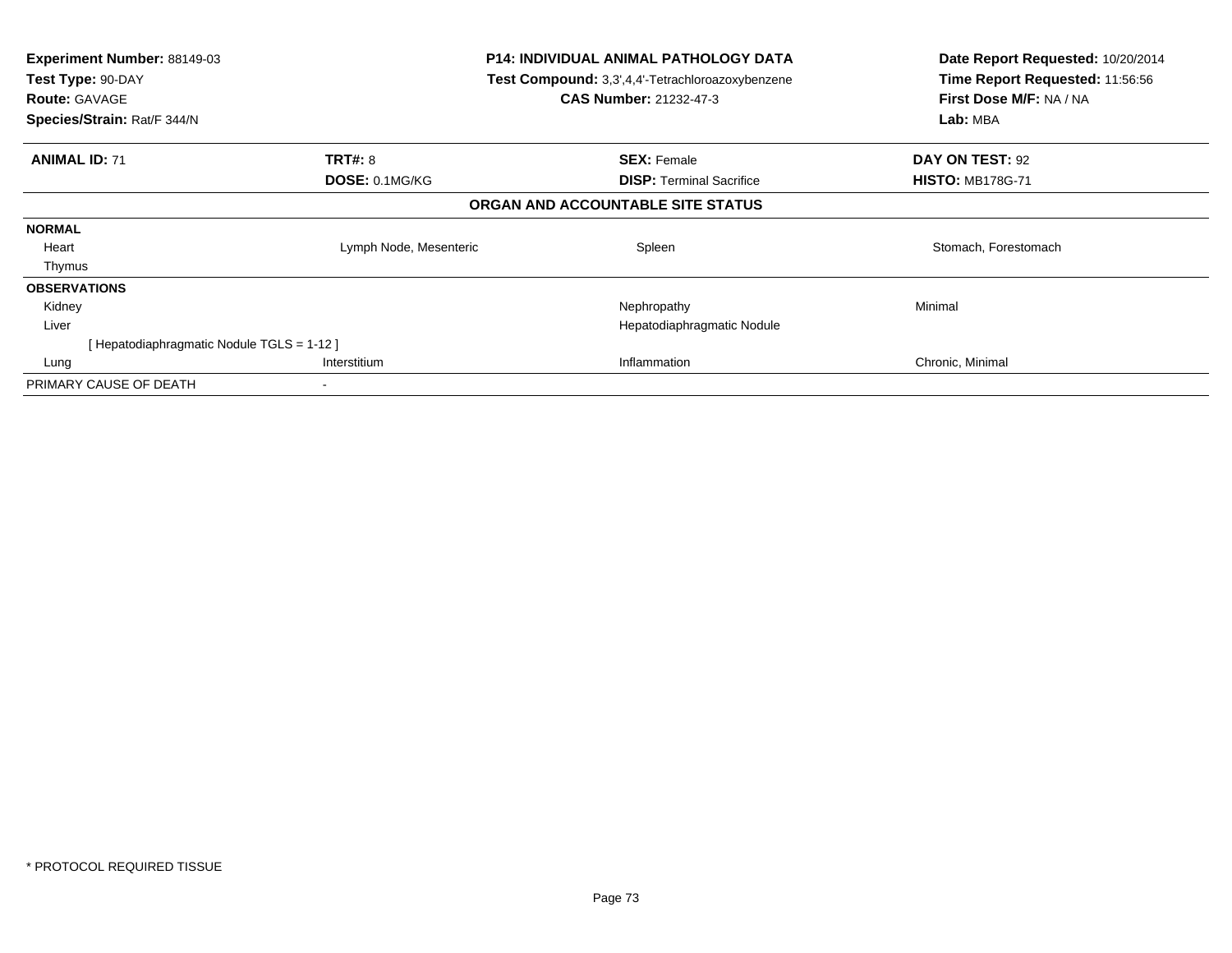| Experiment Number: 88149-03<br>Test Type: 90-DAY<br><b>Route: GAVAGE</b><br>Species/Strain: Rat/F 344/N |                       | <b>P14: INDIVIDUAL ANIMAL PATHOLOGY DATA</b><br>Test Compound: 3,3',4,4'-Tetrachloroazoxybenzene<br><b>CAS Number: 21232-47-3</b> | Date Report Requested: 10/20/2014<br>Time Report Requested: 11:56:56<br>First Dose M/F: NA / NA<br>Lab: MBA |
|---------------------------------------------------------------------------------------------------------|-----------------------|-----------------------------------------------------------------------------------------------------------------------------------|-------------------------------------------------------------------------------------------------------------|
| <b>ANIMAL ID: 72</b>                                                                                    | TRT#: 8               | <b>SEX: Female</b>                                                                                                                | DAY ON TEST: 92                                                                                             |
|                                                                                                         | <b>DOSE: 0.1MG/KG</b> | <b>DISP:</b> Terminal Sacrifice                                                                                                   | <b>HISTO: MB178G-72</b>                                                                                     |
|                                                                                                         |                       | ORGAN AND ACCOUNTABLE SITE STATUS                                                                                                 |                                                                                                             |
| <b>NORMAL</b>                                                                                           |                       |                                                                                                                                   |                                                                                                             |
| Kidney                                                                                                  | Liver                 | Lymph Node, Mesenteric                                                                                                            | Spleen                                                                                                      |
| Stomach, Forestomach                                                                                    | Thymus                |                                                                                                                                   |                                                                                                             |
| <b>OBSERVATIONS</b>                                                                                     |                       |                                                                                                                                   |                                                                                                             |
| Heart                                                                                                   | Myocardium            | Cardiomyopathy                                                                                                                    | Minimal                                                                                                     |
| Lung                                                                                                    | Interstitium          | Inflammation                                                                                                                      | Chronic, Minimal                                                                                            |
| PRIMARY CAUSE OF DEATH                                                                                  |                       |                                                                                                                                   |                                                                                                             |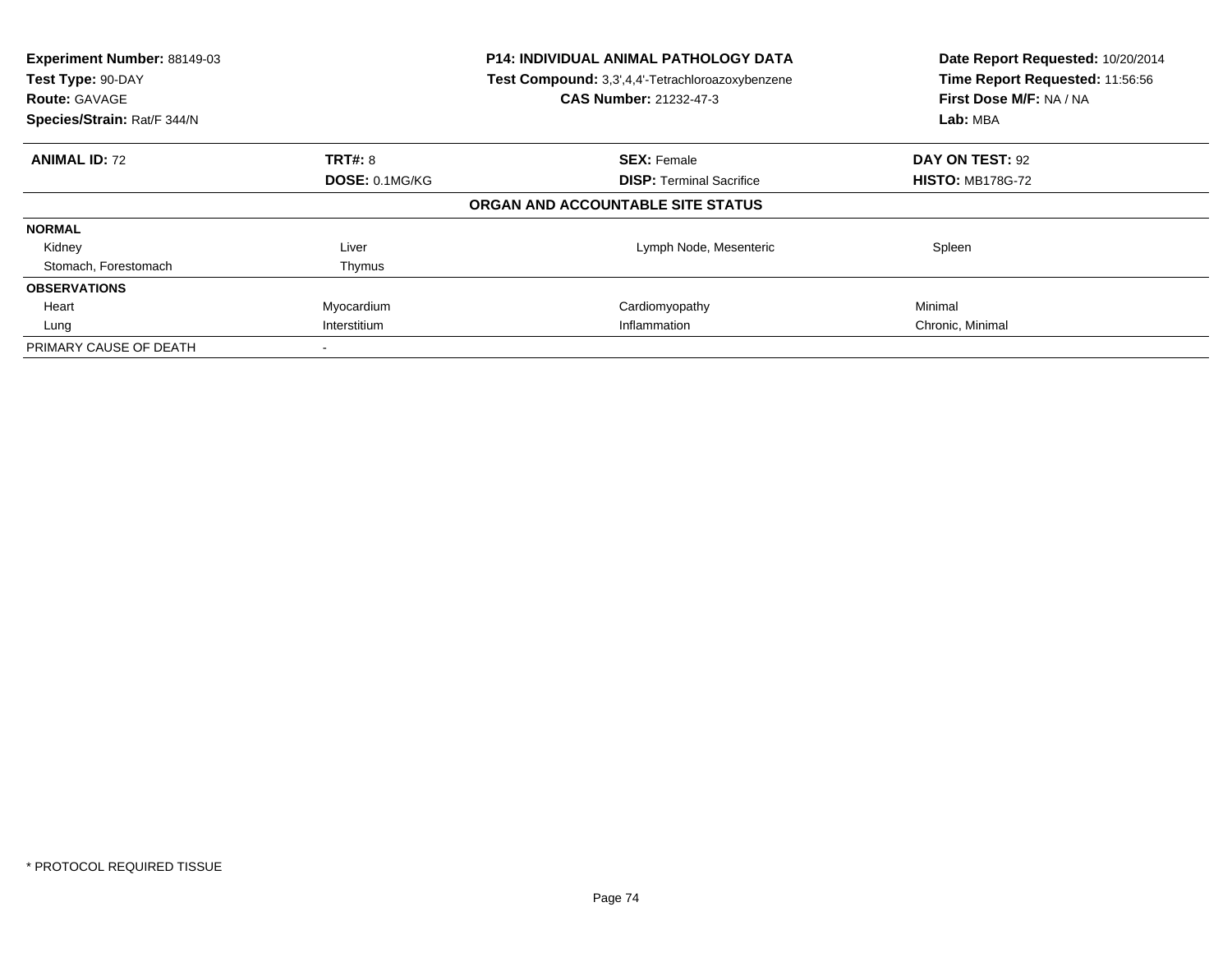| Experiment Number: 88149-03<br>Test Type: 90-DAY<br><b>Route: GAVAGE</b><br>Species/Strain: Rat/F 344/N |                       | <b>P14: INDIVIDUAL ANIMAL PATHOLOGY DATA</b><br>Test Compound: 3,3',4,4'-Tetrachloroazoxybenzene<br><b>CAS Number: 21232-47-3</b> | Date Report Requested: 10/20/2014<br>Time Report Requested: 11:56:56<br>First Dose M/F: NA / NA<br>Lab: MBA |
|---------------------------------------------------------------------------------------------------------|-----------------------|-----------------------------------------------------------------------------------------------------------------------------------|-------------------------------------------------------------------------------------------------------------|
| <b>ANIMAL ID: 73</b>                                                                                    | <b>TRT#: 8</b>        | <b>SEX: Female</b>                                                                                                                | DAY ON TEST: 92                                                                                             |
|                                                                                                         | <b>DOSE: 0.1MG/KG</b> | <b>DISP:</b> Terminal Sacrifice                                                                                                   | <b>HISTO: MB178G-73</b>                                                                                     |
|                                                                                                         |                       | ORGAN AND ACCOUNTABLE SITE STATUS                                                                                                 |                                                                                                             |
| <b>NORMAL</b>                                                                                           |                       |                                                                                                                                   |                                                                                                             |
| Kidney                                                                                                  | Liver                 | Lymph Node, Mesenteric                                                                                                            | Spleen                                                                                                      |
| Stomach, Forestomach                                                                                    | Thymus                |                                                                                                                                   |                                                                                                             |
| <b>OBSERVATIONS</b>                                                                                     |                       |                                                                                                                                   |                                                                                                             |
| Heart                                                                                                   | Myocardium            | Cardiomyopathy                                                                                                                    | Minimal                                                                                                     |
| Lung                                                                                                    | Interstitium          | Inflammation                                                                                                                      | Chronic, Minimal                                                                                            |
| PRIMARY CAUSE OF DEATH                                                                                  |                       |                                                                                                                                   |                                                                                                             |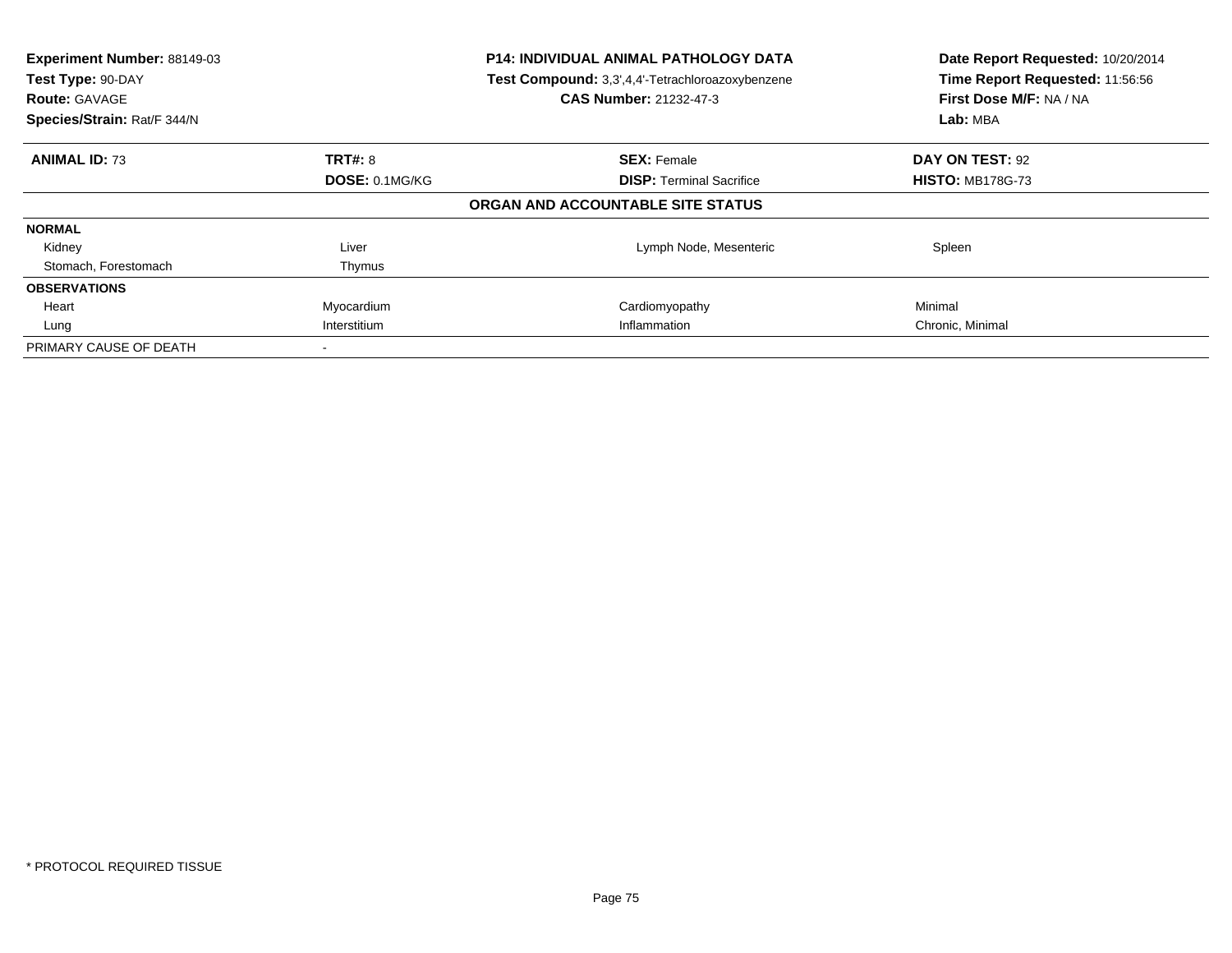| Experiment Number: 88149-03<br>Test Type: 90-DAY<br><b>Route: GAVAGE</b><br>Species/Strain: Rat/F 344/N |                       | <b>P14: INDIVIDUAL ANIMAL PATHOLOGY DATA</b><br>Test Compound: 3,3',4,4'-Tetrachloroazoxybenzene<br><b>CAS Number: 21232-47-3</b> | Date Report Requested: 10/20/2014<br>Time Report Requested: 11:56:56<br>First Dose M/F: NA / NA<br>Lab: MBA |
|---------------------------------------------------------------------------------------------------------|-----------------------|-----------------------------------------------------------------------------------------------------------------------------------|-------------------------------------------------------------------------------------------------------------|
| <b>ANIMAL ID: 74</b>                                                                                    | <b>TRT#: 8</b>        | <b>SEX: Female</b>                                                                                                                | DAY ON TEST: 92                                                                                             |
|                                                                                                         | <b>DOSE: 0.1MG/KG</b> | <b>DISP:</b> Terminal Sacrifice                                                                                                   | <b>HISTO: MB178G-74</b>                                                                                     |
|                                                                                                         |                       | ORGAN AND ACCOUNTABLE SITE STATUS                                                                                                 |                                                                                                             |
| <b>NORMAL</b>                                                                                           |                       |                                                                                                                                   |                                                                                                             |
| Kidney                                                                                                  | Liver                 | Lymph Node, Mesenteric                                                                                                            | Spleen                                                                                                      |
| Stomach, Forestomach                                                                                    | Thymus                |                                                                                                                                   |                                                                                                             |
| <b>OBSERVATIONS</b>                                                                                     |                       |                                                                                                                                   |                                                                                                             |
| Heart                                                                                                   | Myocardium            | Cardiomyopathy                                                                                                                    | Minimal                                                                                                     |
| Lung                                                                                                    | Interstitium          | Inflammation                                                                                                                      | Chronic, Minimal                                                                                            |
| PRIMARY CAUSE OF DEATH                                                                                  |                       |                                                                                                                                   |                                                                                                             |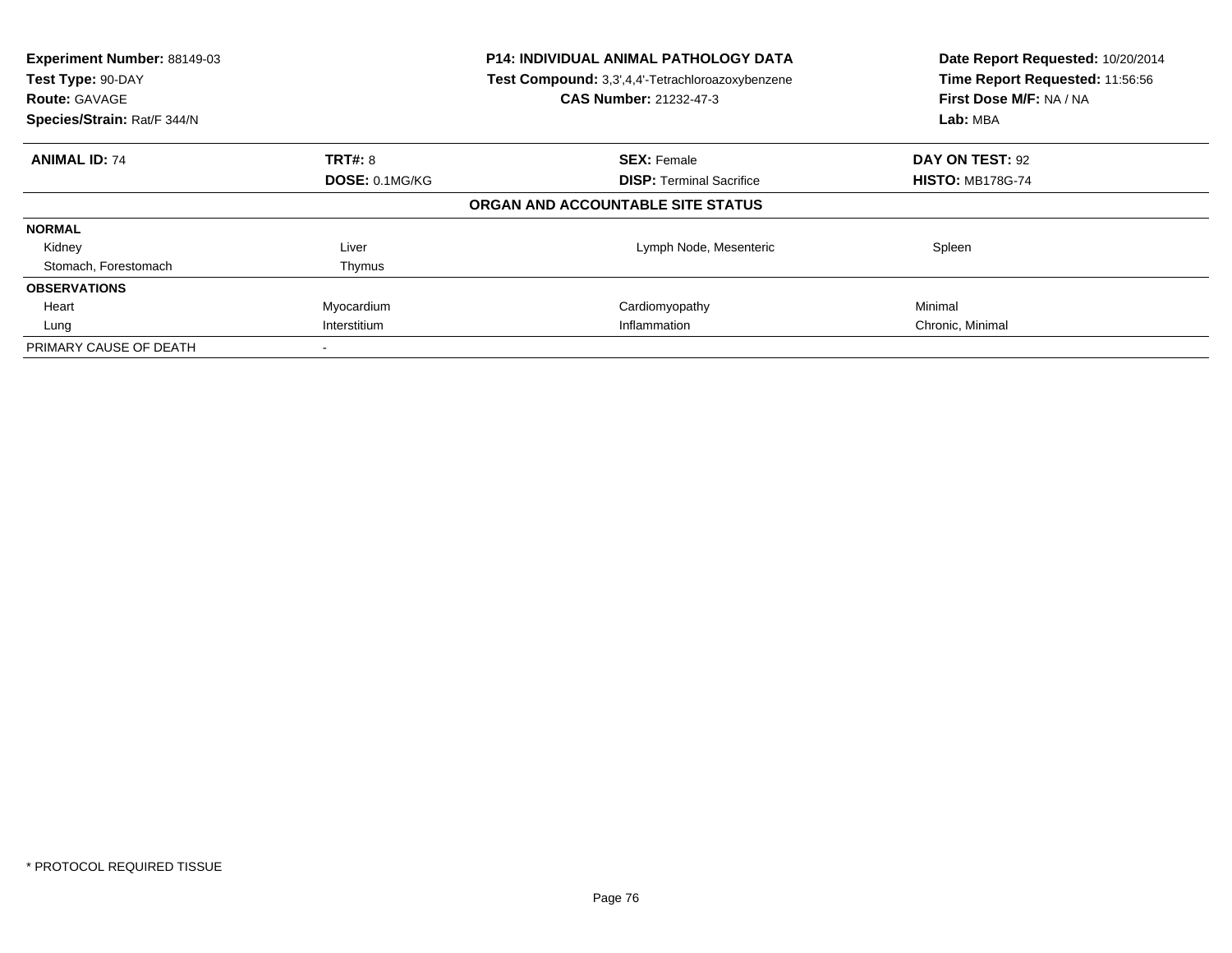| <b>Experiment Number: 88149-03</b><br>Test Type: 90-DAY<br><b>Route: GAVAGE</b>    |                    | <b>P14: INDIVIDUAL ANIMAL PATHOLOGY DATA</b><br>Test Compound: 3,3',4,4'-Tetrachloroazoxybenzene<br><b>CAS Number: 21232-47-3</b> | Date Report Requested: 10/20/2014<br>Time Report Requested: 11:56:56<br>First Dose M/F: NA / NA<br>Lab: MBA |  |
|------------------------------------------------------------------------------------|--------------------|-----------------------------------------------------------------------------------------------------------------------------------|-------------------------------------------------------------------------------------------------------------|--|
| Species/Strain: Rat/F 344/N                                                        |                    |                                                                                                                                   |                                                                                                             |  |
| <b>ANIMAL ID: 75</b>                                                               | <b>TRT#: 8</b>     | <b>SEX: Female</b>                                                                                                                | DAY ON TEST: 92                                                                                             |  |
|                                                                                    | DOSE: 0.1MG/KG     | <b>DISP:</b> Terminal Sacrifice                                                                                                   | <b>HISTO: MB178G-75</b>                                                                                     |  |
|                                                                                    |                    | ORGAN AND ACCOUNTABLE SITE STATUS                                                                                                 |                                                                                                             |  |
| <b>NORMAL</b>                                                                      |                    |                                                                                                                                   |                                                                                                             |  |
| Kidney                                                                             | Liver              | Lymph Node, Mesenteric                                                                                                            | Spleen                                                                                                      |  |
| Stomach, Forestomach                                                               | Thymus             |                                                                                                                                   |                                                                                                             |  |
| <b>OBSERVATIONS</b>                                                                |                    |                                                                                                                                   |                                                                                                             |  |
| Bone                                                                               | Cranium            | Atrophy                                                                                                                           | Marked                                                                                                      |  |
| [Atrophy TGLS = 1-12]                                                              |                    |                                                                                                                                   |                                                                                                             |  |
| Brain                                                                              | Cerebrum, Meninges | <b>Infiltration Cellular</b>                                                                                                      | Lymphocyte, Minimal                                                                                         |  |
| Note: THERE APPEARS TO BE A SEGMENTAL ABSENCE OF A PORTION OF THE CEREBRAL CORTEX. |                    |                                                                                                                                   |                                                                                                             |  |
| [Infiltration Cellular TGLS = 2-1 ]                                                |                    |                                                                                                                                   |                                                                                                             |  |
| Heart                                                                              | Myocardium         | Cardiomyopathy                                                                                                                    | Minimal                                                                                                     |  |
| Lung                                                                               | Interstitium       | Inflammation                                                                                                                      | Chronic, Minimal                                                                                            |  |
| PRIMARY CAUSE OF DEATH                                                             |                    |                                                                                                                                   |                                                                                                             |  |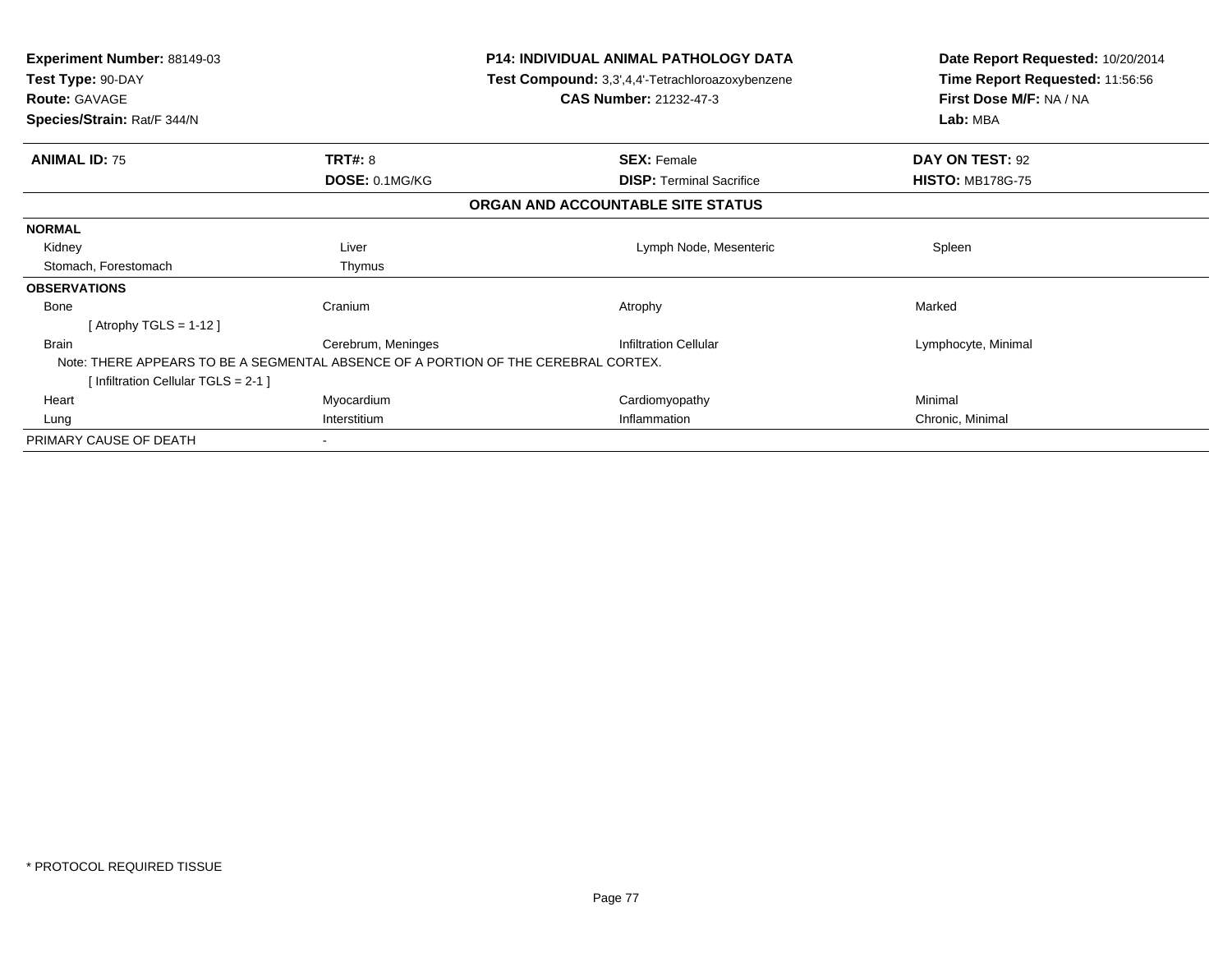| Experiment Number: 88149-03<br>Test Type: 90-DAY<br><b>Route: GAVAGE</b><br>Species/Strain: Rat/F 344/N |                       | <b>P14: INDIVIDUAL ANIMAL PATHOLOGY DATA</b><br>Test Compound: 3,3',4,4'-Tetrachloroazoxybenzene<br><b>CAS Number: 21232-47-3</b> | Date Report Requested: 10/20/2014<br>Time Report Requested: 11:56:56<br>First Dose M/F: NA / NA<br>Lab: MBA |
|---------------------------------------------------------------------------------------------------------|-----------------------|-----------------------------------------------------------------------------------------------------------------------------------|-------------------------------------------------------------------------------------------------------------|
| <b>ANIMAL ID: 76</b>                                                                                    | <b>TRT#: 8</b>        | <b>SEX: Female</b>                                                                                                                | DAY ON TEST: 92                                                                                             |
|                                                                                                         | <b>DOSE: 0.1MG/KG</b> | <b>DISP:</b> Terminal Sacrifice                                                                                                   | <b>HISTO: MB178G-76</b>                                                                                     |
|                                                                                                         |                       | ORGAN AND ACCOUNTABLE SITE STATUS                                                                                                 |                                                                                                             |
| <b>NORMAL</b>                                                                                           |                       |                                                                                                                                   |                                                                                                             |
| Kidney                                                                                                  | Liver                 | Lymph Node, Mesenteric                                                                                                            | Spleen                                                                                                      |
| Stomach, Forestomach                                                                                    | Thymus                |                                                                                                                                   |                                                                                                             |
| <b>OBSERVATIONS</b>                                                                                     |                       |                                                                                                                                   |                                                                                                             |
| Heart                                                                                                   | Myocardium            | Cardiomyopathy                                                                                                                    | Minimal                                                                                                     |
| Lung                                                                                                    | Interstitium          | Inflammation                                                                                                                      | Chronic, Minimal                                                                                            |
| PRIMARY CAUSE OF DEATH                                                                                  |                       |                                                                                                                                   |                                                                                                             |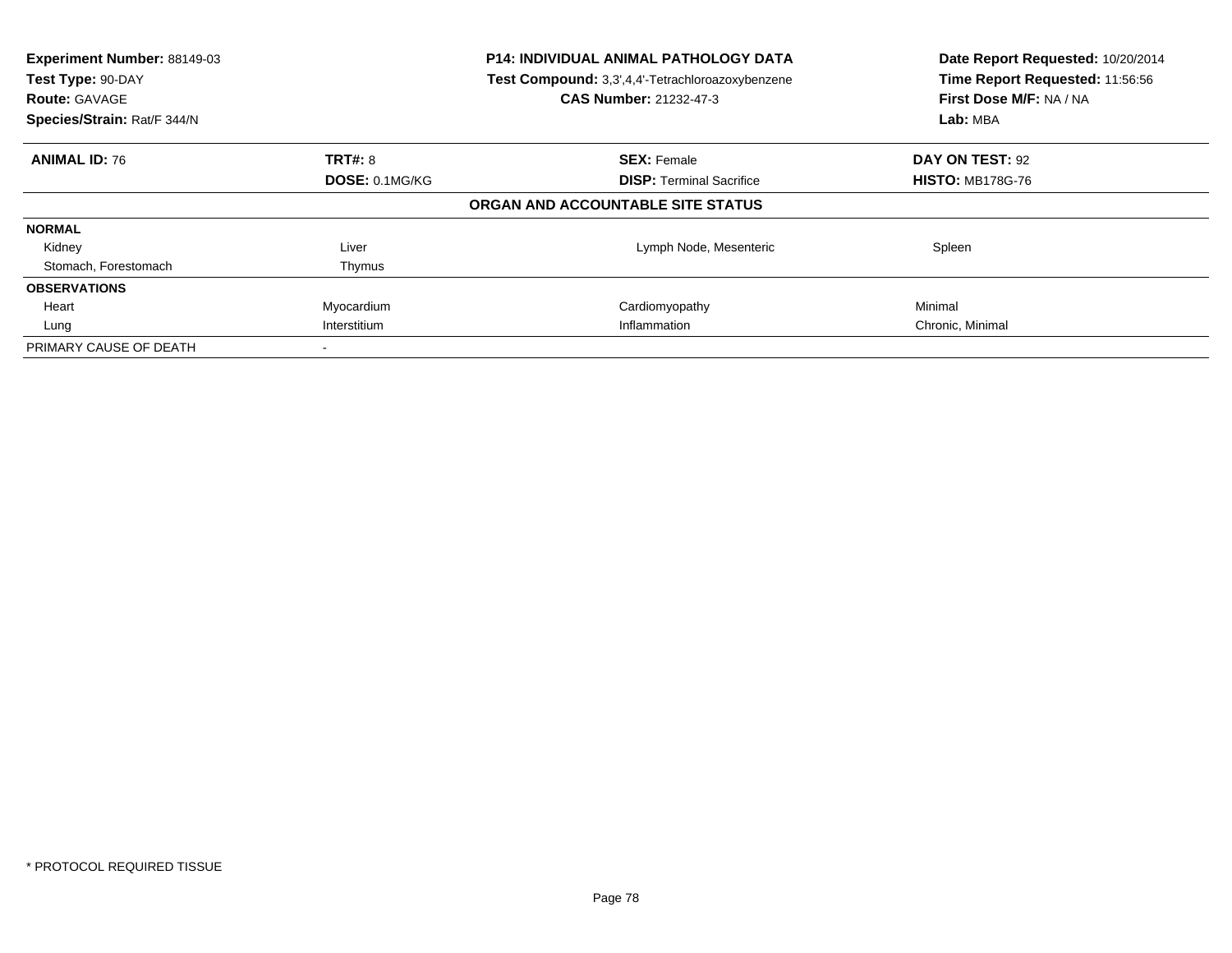| Experiment Number: 88149-03<br>Test Type: 90-DAY<br><b>Route: GAVAGE</b><br>Species/Strain: Rat/F 344/N | <b>P14: INDIVIDUAL ANIMAL PATHOLOGY DATA</b><br>Test Compound: 3,3',4,4'-Tetrachloroazoxybenzene<br><b>CAS Number: 21232-47-3</b> |                                   | Date Report Requested: 10/20/2014<br>Time Report Requested: 11:56:56<br>First Dose M/F: NA / NA<br>Lab: MBA |
|---------------------------------------------------------------------------------------------------------|-----------------------------------------------------------------------------------------------------------------------------------|-----------------------------------|-------------------------------------------------------------------------------------------------------------|
| <b>ANIMAL ID: 77</b>                                                                                    | TRT#: 8                                                                                                                           | <b>SEX: Female</b>                | DAY ON TEST: 92                                                                                             |
|                                                                                                         | DOSE: 0.1MG/KG                                                                                                                    | <b>DISP:</b> Terminal Sacrifice   | <b>HISTO: MB178G-77</b>                                                                                     |
|                                                                                                         |                                                                                                                                   | ORGAN AND ACCOUNTABLE SITE STATUS |                                                                                                             |
| <b>NORMAL</b>                                                                                           |                                                                                                                                   |                                   |                                                                                                             |
| Kidney                                                                                                  | Liver                                                                                                                             | Lymph Node, Mesenteric            | Spleen                                                                                                      |
| Stomach, Forestomach                                                                                    | Thymus                                                                                                                            |                                   |                                                                                                             |
| <b>OBSERVATIONS</b>                                                                                     |                                                                                                                                   |                                   |                                                                                                             |
| Heart                                                                                                   | Myocardium                                                                                                                        | Cardiomyopathy                    | Minimal                                                                                                     |
| Lung                                                                                                    | Interstitium                                                                                                                      | Inflammation                      | Chronic, Minimal                                                                                            |
| PRIMARY CAUSE OF DEATH                                                                                  |                                                                                                                                   |                                   |                                                                                                             |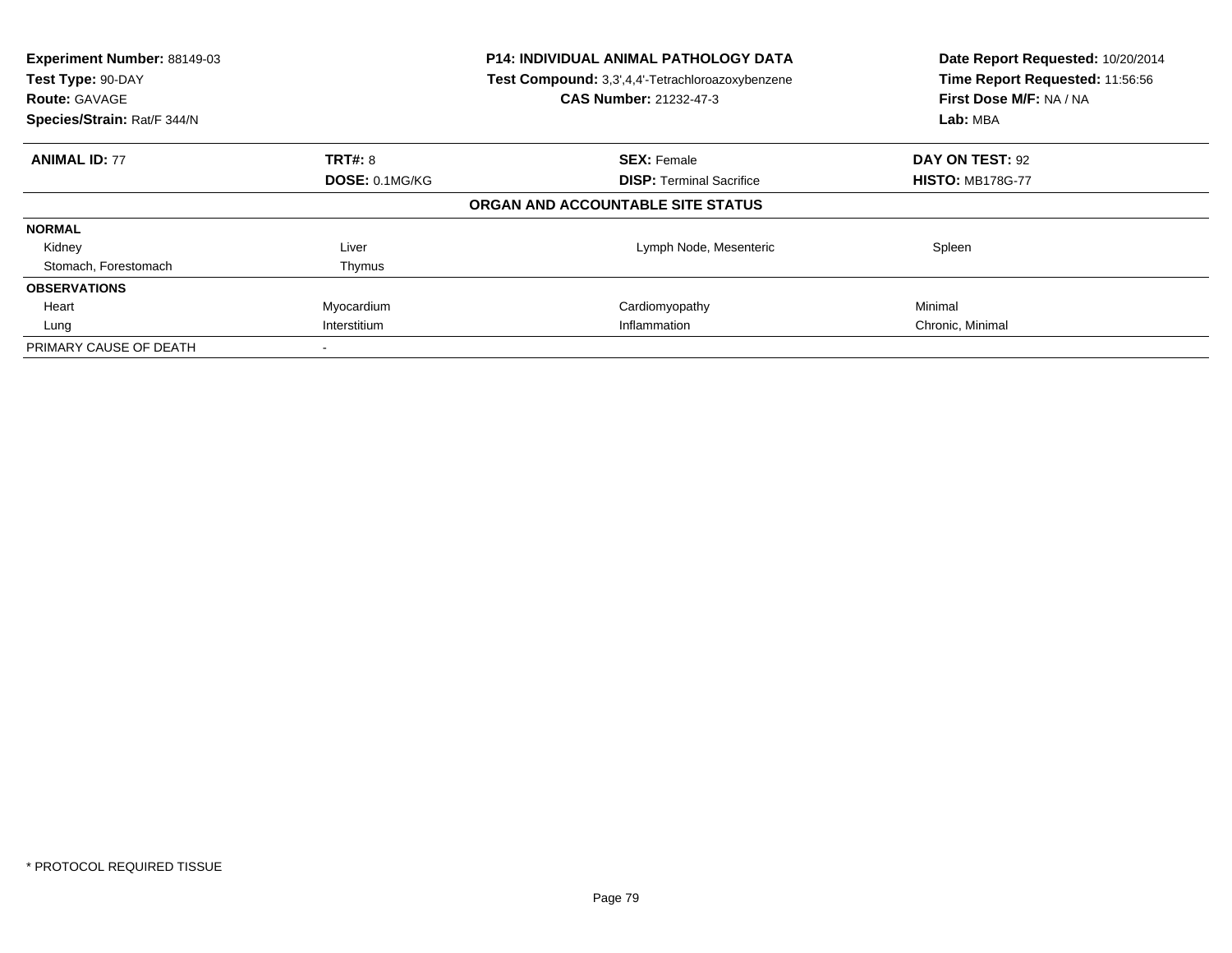| Experiment Number: 88149-03<br>Test Type: 90-DAY<br><b>Route: GAVAGE</b><br>Species/Strain: Rat/F 344/N |                       | <b>P14: INDIVIDUAL ANIMAL PATHOLOGY DATA</b><br>Test Compound: 3,3',4,4'-Tetrachloroazoxybenzene<br><b>CAS Number: 21232-47-3</b> | Date Report Requested: 10/20/2014<br>Time Report Requested: 11:56:56<br>First Dose M/F: NA / NA<br>Lab: MBA |
|---------------------------------------------------------------------------------------------------------|-----------------------|-----------------------------------------------------------------------------------------------------------------------------------|-------------------------------------------------------------------------------------------------------------|
| <b>ANIMAL ID: 78</b>                                                                                    | <b>TRT#: 8</b>        | <b>SEX: Female</b>                                                                                                                | DAY ON TEST: 92                                                                                             |
|                                                                                                         | <b>DOSE: 0.1MG/KG</b> | <b>DISP:</b> Terminal Sacrifice                                                                                                   | <b>HISTO: MB178G-78</b>                                                                                     |
|                                                                                                         |                       | ORGAN AND ACCOUNTABLE SITE STATUS                                                                                                 |                                                                                                             |
| <b>NORMAL</b>                                                                                           |                       |                                                                                                                                   |                                                                                                             |
| Kidney                                                                                                  | Liver                 | Lymph Node, Mesenteric                                                                                                            | Spleen                                                                                                      |
| Stomach, Forestomach                                                                                    | Thymus                |                                                                                                                                   |                                                                                                             |
| <b>OBSERVATIONS</b>                                                                                     |                       |                                                                                                                                   |                                                                                                             |
| Heart                                                                                                   | Myocardium            | Cardiomyopathy                                                                                                                    | Minimal                                                                                                     |
| Lung                                                                                                    | Interstitium          | Inflammation                                                                                                                      | Chronic, Minimal                                                                                            |
| PRIMARY CAUSE OF DEATH                                                                                  |                       |                                                                                                                                   |                                                                                                             |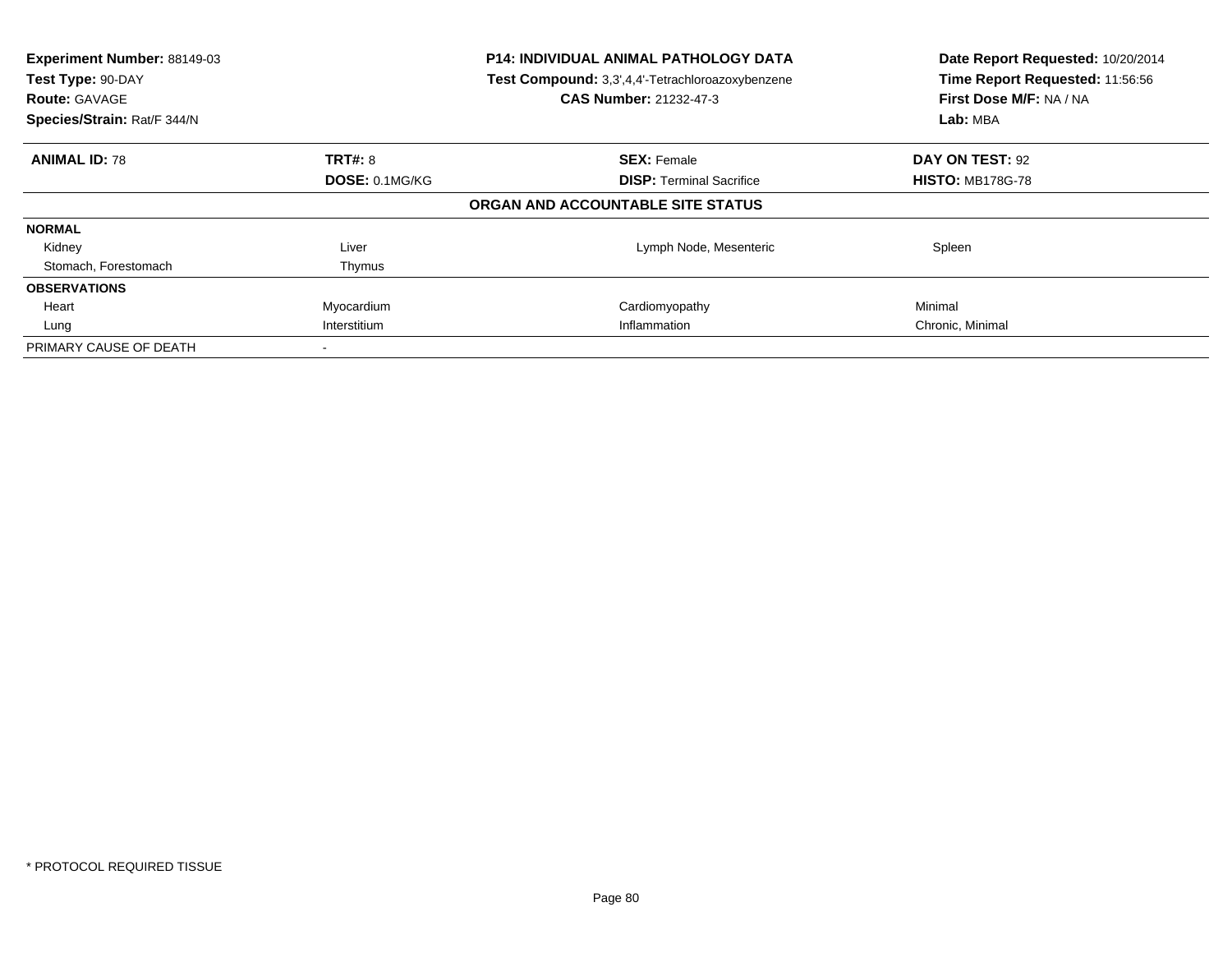| Experiment Number: 88149-03<br>Test Type: 90-DAY<br><b>Route: GAVAGE</b><br>Species/Strain: Rat/F 344/N |                | <b>P14: INDIVIDUAL ANIMAL PATHOLOGY DATA</b><br>Test Compound: 3,3',4,4'-Tetrachloroazoxybenzene<br><b>CAS Number: 21232-47-3</b> | Date Report Requested: 10/20/2014<br>Time Report Requested: 11:56:56<br>First Dose M/F: NA / NA<br>Lab: MBA |
|---------------------------------------------------------------------------------------------------------|----------------|-----------------------------------------------------------------------------------------------------------------------------------|-------------------------------------------------------------------------------------------------------------|
| <b>ANIMAL ID: 79</b>                                                                                    | TRT#: 8        | <b>SEX: Female</b>                                                                                                                | DAY ON TEST: 92                                                                                             |
|                                                                                                         | DOSE: 0.1MG/KG | <b>DISP:</b> Terminal Sacrifice                                                                                                   | <b>HISTO: MB178G-79</b>                                                                                     |
|                                                                                                         |                | ORGAN AND ACCOUNTABLE SITE STATUS                                                                                                 |                                                                                                             |
| <b>NORMAL</b>                                                                                           |                |                                                                                                                                   |                                                                                                             |
| Kidney                                                                                                  | Liver          | Lymph Node, Mesenteric                                                                                                            | Spleen                                                                                                      |
| Stomach, Forestomach                                                                                    | Thymus         |                                                                                                                                   |                                                                                                             |
| <b>OBSERVATIONS</b>                                                                                     |                |                                                                                                                                   |                                                                                                             |
| Heart                                                                                                   | Myocardium     | Cardiomyopathy                                                                                                                    | Minimal                                                                                                     |
| Lung                                                                                                    | Interstitium   | Inflammation                                                                                                                      | Chronic, Minimal                                                                                            |
| PRIMARY CAUSE OF DEATH                                                                                  |                |                                                                                                                                   |                                                                                                             |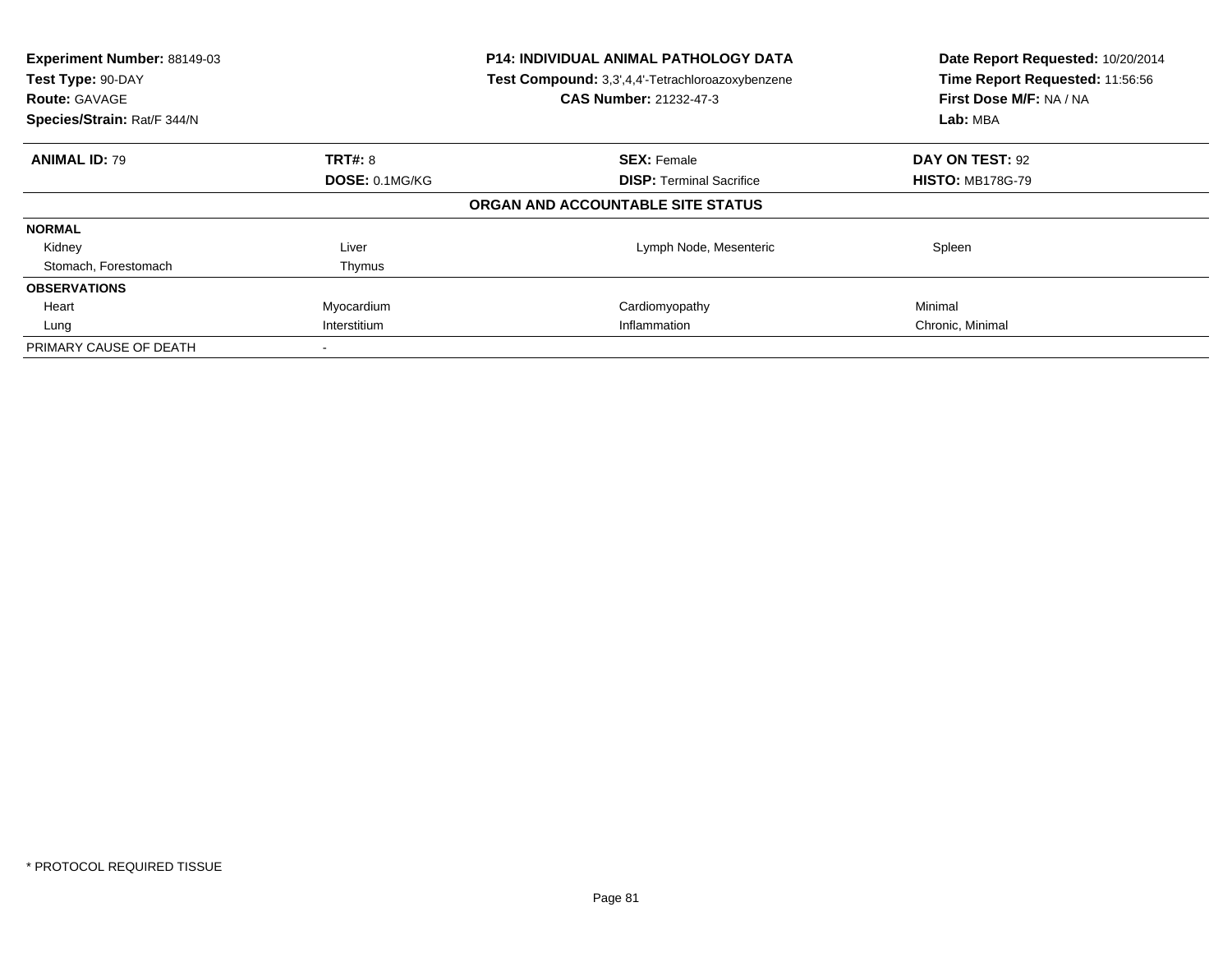| Experiment Number: 88149-03<br>Test Type: 90-DAY<br><b>Route: GAVAGE</b><br>Species/Strain: Rat/F 344/N | <b>P14: INDIVIDUAL ANIMAL PATHOLOGY DATA</b><br>Test Compound: 3,3',4,4'-Tetrachloroazoxybenzene<br><b>CAS Number: 21232-47-3</b> |                                   | Date Report Requested: 10/20/2014<br>Time Report Requested: 11:56:56<br>First Dose M/F: NA / NA<br>Lab: MBA |  |
|---------------------------------------------------------------------------------------------------------|-----------------------------------------------------------------------------------------------------------------------------------|-----------------------------------|-------------------------------------------------------------------------------------------------------------|--|
| <b>ANIMAL ID: 80</b>                                                                                    | <b>TRT#: 8</b>                                                                                                                    | <b>SEX: Female</b>                | DAY ON TEST: 92                                                                                             |  |
|                                                                                                         | DOSE: 0.1MG/KG                                                                                                                    | <b>DISP:</b> Terminal Sacrifice   | <b>HISTO: MB178G-80</b>                                                                                     |  |
|                                                                                                         |                                                                                                                                   | ORGAN AND ACCOUNTABLE SITE STATUS |                                                                                                             |  |
| <b>NORMAL</b>                                                                                           |                                                                                                                                   |                                   |                                                                                                             |  |
| Heart                                                                                                   | Kidney                                                                                                                            | Lymph Node, Mesenteric            | Spleen                                                                                                      |  |
| Stomach, Forestomach                                                                                    | Thymus                                                                                                                            |                                   |                                                                                                             |  |
| <b>OBSERVATIONS</b>                                                                                     |                                                                                                                                   |                                   |                                                                                                             |  |
| Liver                                                                                                   |                                                                                                                                   | Hepatodiaphragmatic Nodule        |                                                                                                             |  |
| [Hepatodiaphragmatic Nodule TGLS = 1-8]                                                                 |                                                                                                                                   |                                   |                                                                                                             |  |
| Lung                                                                                                    | Interstitium                                                                                                                      | Inflammation                      | Chronic, Minimal                                                                                            |  |
| <b>Uterus</b>                                                                                           |                                                                                                                                   | Hydrometra                        | Mild                                                                                                        |  |
| [Hydrometra TGLS = $2-9$ ]                                                                              |                                                                                                                                   |                                   |                                                                                                             |  |
| PRIMARY CAUSE OF DEATH                                                                                  |                                                                                                                                   |                                   |                                                                                                             |  |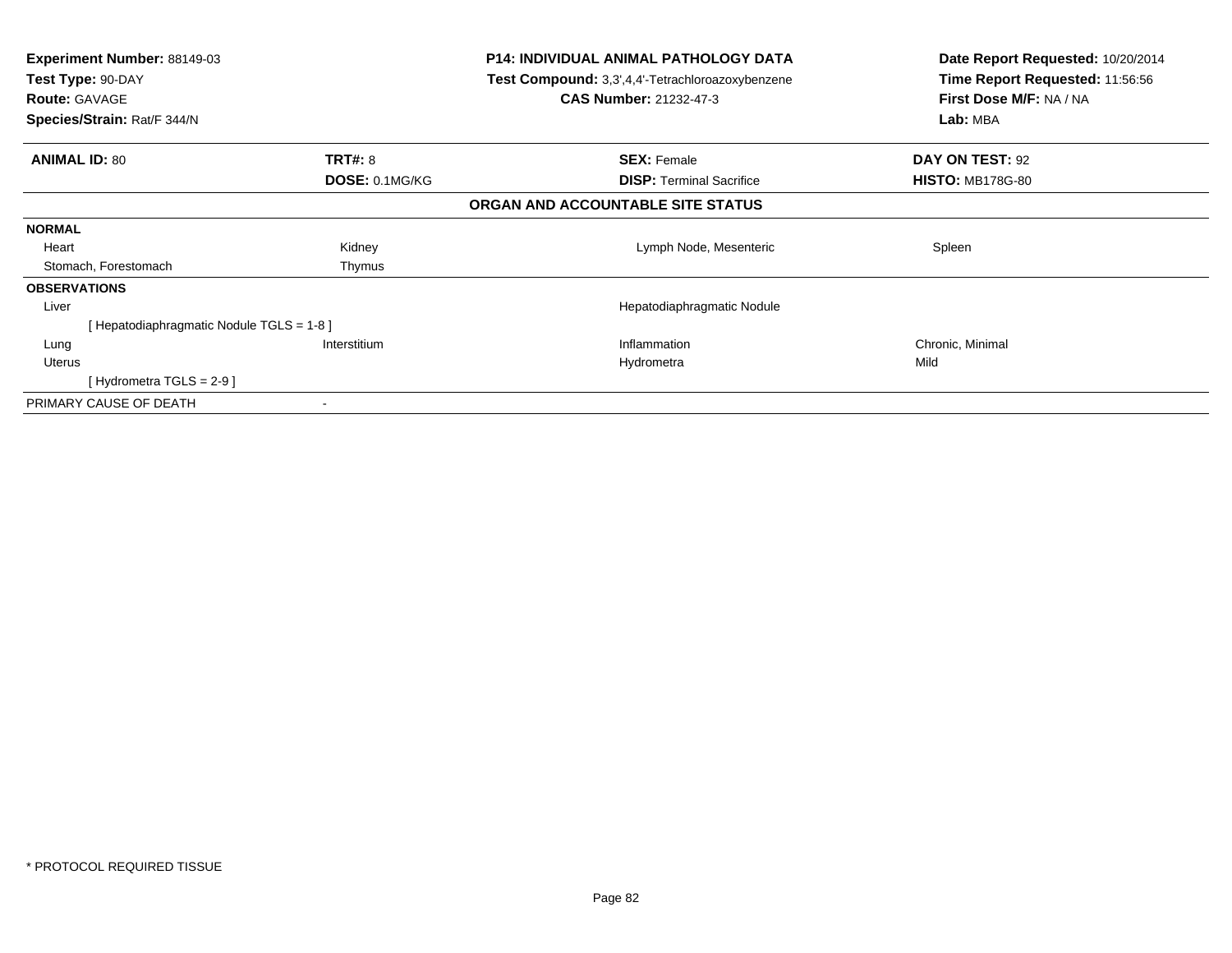| Experiment Number: 88149-03<br>Test Type: 90-DAY<br><b>Route: GAVAGE</b><br>Species/Strain: Rat/F 344/N | <b>P14: INDIVIDUAL ANIMAL PATHOLOGY DATA</b><br>Test Compound: 3,3',4,4'-Tetrachloroazoxybenzene<br>CAS Number: 21232-47-3 |                                   | Date Report Requested: 10/20/2014<br>Time Report Requested: 11:56:56<br>First Dose M/F: NA / NA<br>Lab: MBA |
|---------------------------------------------------------------------------------------------------------|----------------------------------------------------------------------------------------------------------------------------|-----------------------------------|-------------------------------------------------------------------------------------------------------------|
| <b>ANIMAL ID: 81</b>                                                                                    | <b>TRT#: 9</b>                                                                                                             | <b>SEX: Female</b>                | DAY ON TEST: 92                                                                                             |
|                                                                                                         | <b>DOSE: 1 MG/KG</b>                                                                                                       | <b>DISP:</b> Terminal Sacrifice   | <b>HISTO: MB178G-81</b>                                                                                     |
|                                                                                                         |                                                                                                                            | ORGAN AND ACCOUNTABLE SITE STATUS |                                                                                                             |
| <b>NORMAL</b>                                                                                           |                                                                                                                            |                                   |                                                                                                             |
| Kidney                                                                                                  | Liver                                                                                                                      | Lymph Node, Mandibular            | Spleen                                                                                                      |
| Stomach, Forestomach                                                                                    | Thymus                                                                                                                     |                                   |                                                                                                             |
| <b>OBSERVATIONS</b>                                                                                     |                                                                                                                            |                                   |                                                                                                             |
| Heart                                                                                                   | Myocardium                                                                                                                 | Cardiomyopathy                    | Minimal                                                                                                     |
| Lung                                                                                                    | Interstitium                                                                                                               | Inflammation                      | Chronic, Minimal                                                                                            |
| Lymph Node, Mesenteric                                                                                  |                                                                                                                            | Hyperplasia                       | Histiocytic, Minimal                                                                                        |
| PRIMARY CAUSE OF DEATH                                                                                  |                                                                                                                            |                                   |                                                                                                             |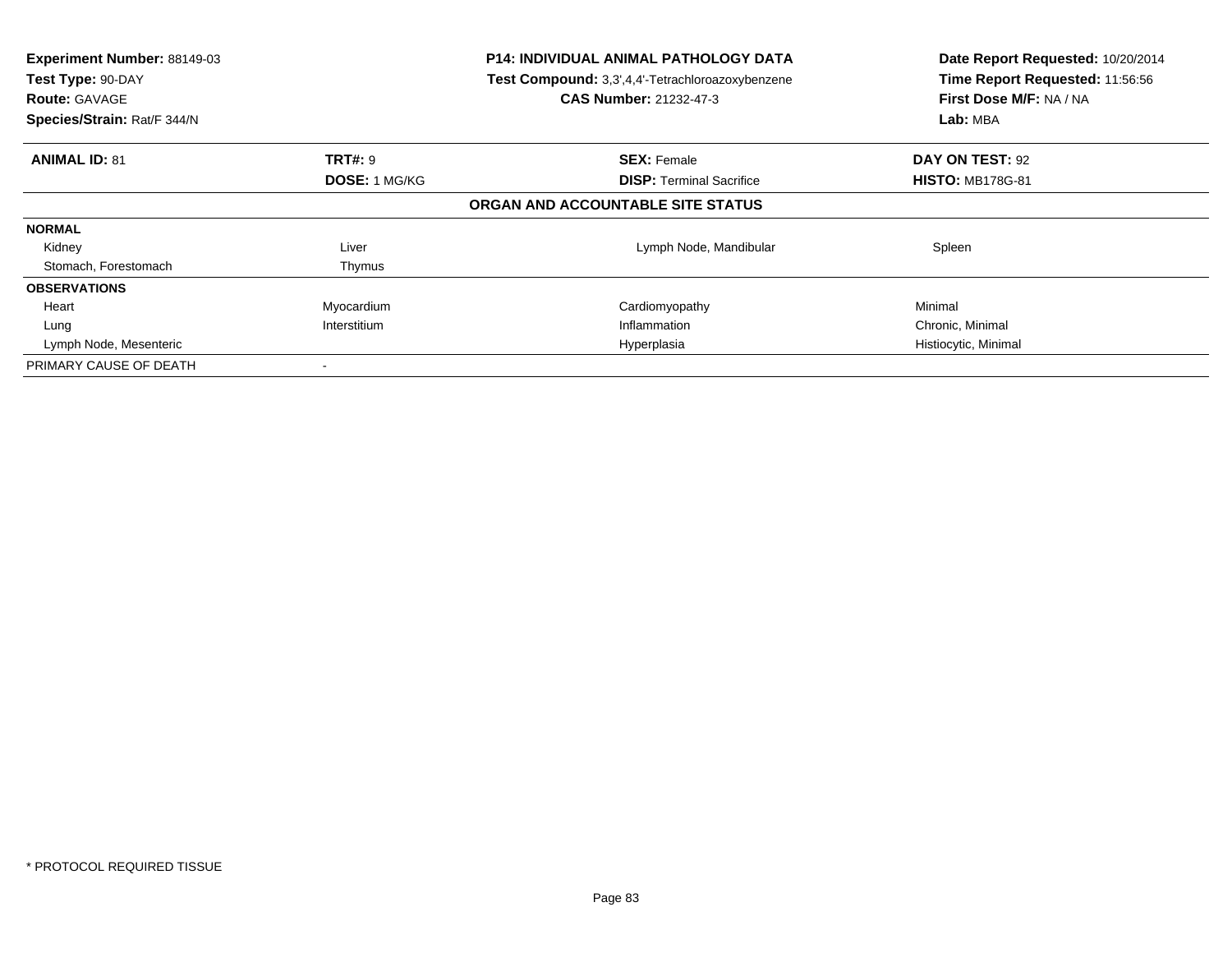| Experiment Number: 88149-03<br>Test Type: 90-DAY<br><b>Route: GAVAGE</b><br>Species/Strain: Rat/F 344/N | <b>P14: INDIVIDUAL ANIMAL PATHOLOGY DATA</b><br>Test Compound: 3,3',4,4'-Tetrachloroazoxybenzene<br><b>CAS Number: 21232-47-3</b> |                                   | Date Report Requested: 10/20/2014<br>Time Report Requested: 11:56:56<br>First Dose M/F: NA / NA<br>Lab: MBA |
|---------------------------------------------------------------------------------------------------------|-----------------------------------------------------------------------------------------------------------------------------------|-----------------------------------|-------------------------------------------------------------------------------------------------------------|
| <b>ANIMAL ID: 82</b>                                                                                    | <b>TRT#: 9</b>                                                                                                                    | <b>SEX: Female</b>                | DAY ON TEST: 92                                                                                             |
|                                                                                                         | <b>DOSE: 1 MG/KG</b>                                                                                                              | <b>DISP:</b> Terminal Sacrifice   | <b>HISTO: MB178G-82</b>                                                                                     |
|                                                                                                         |                                                                                                                                   | ORGAN AND ACCOUNTABLE SITE STATUS |                                                                                                             |
| <b>NORMAL</b>                                                                                           |                                                                                                                                   |                                   |                                                                                                             |
| Kidney                                                                                                  | Liver                                                                                                                             | Lymph Node, Mandibular            | Lymph Node, Mesenteric                                                                                      |
| Spleen                                                                                                  | Stomach, Forestomach                                                                                                              | Thymus                            |                                                                                                             |
| <b>OBSERVATIONS</b>                                                                                     |                                                                                                                                   |                                   |                                                                                                             |
| Heart                                                                                                   | Myocardium                                                                                                                        | Cardiomyopathy                    | Minimal                                                                                                     |
| Lung                                                                                                    | Interstitium                                                                                                                      | Inflammation                      | Chronic, Minimal                                                                                            |
| PRIMARY CAUSE OF DEATH                                                                                  |                                                                                                                                   |                                   |                                                                                                             |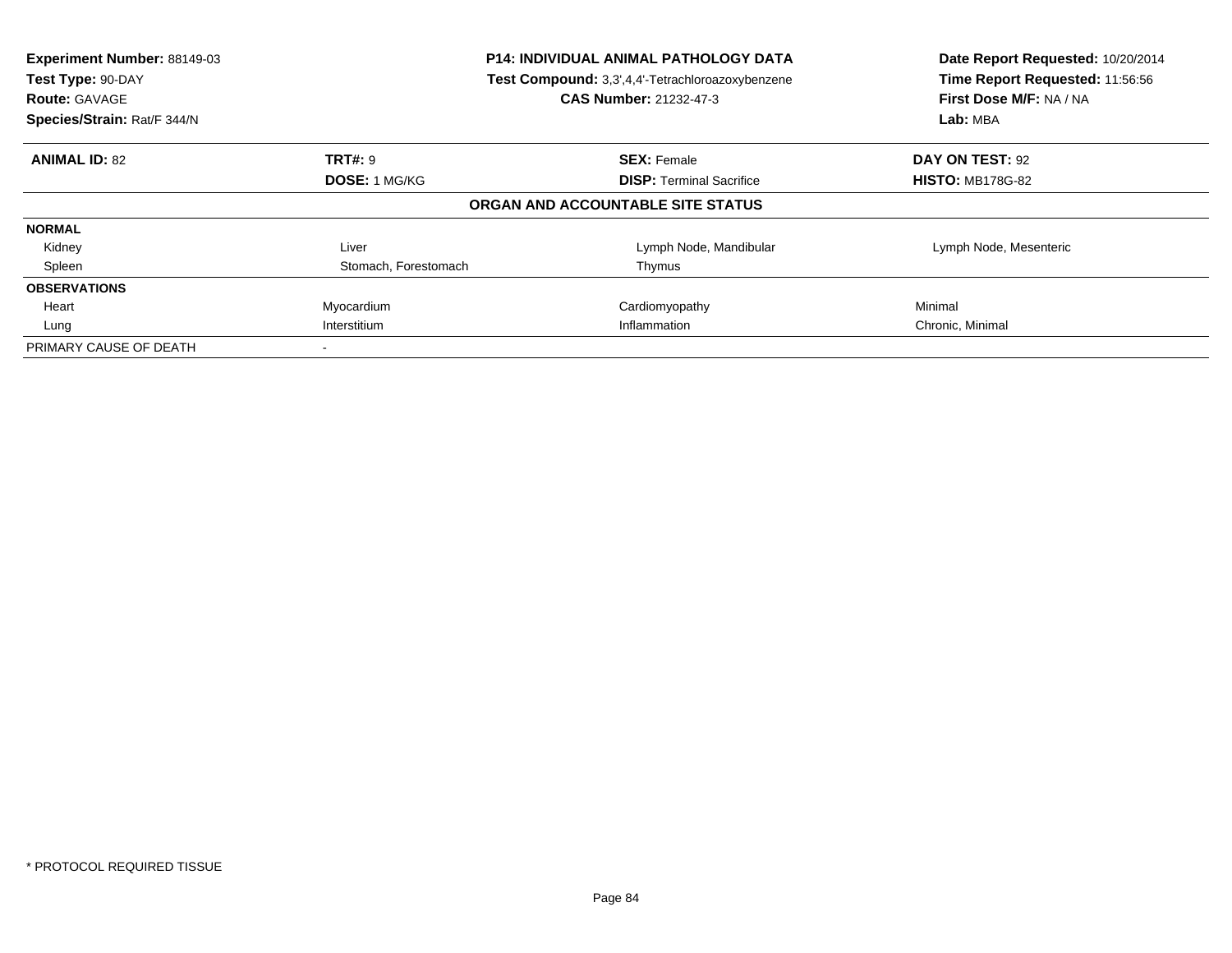| Experiment Number: 88149-03<br>Test Type: 90-DAY<br><b>Route: GAVAGE</b><br>Species/Strain: Rat/F 344/N | <b>P14: INDIVIDUAL ANIMAL PATHOLOGY DATA</b><br>Test Compound: 3,3',4,4'-Tetrachloroazoxybenzene<br><b>CAS Number: 21232-47-3</b> |                                   | Date Report Requested: 10/20/2014<br>Time Report Requested: 11:56:56<br>First Dose M/F: NA / NA<br>Lab: MBA |
|---------------------------------------------------------------------------------------------------------|-----------------------------------------------------------------------------------------------------------------------------------|-----------------------------------|-------------------------------------------------------------------------------------------------------------|
| <b>ANIMAL ID: 83</b>                                                                                    | <b>TRT#: 9</b>                                                                                                                    | <b>SEX: Female</b>                | DAY ON TEST: 92                                                                                             |
|                                                                                                         | DOSE: 1 MG/KG                                                                                                                     | <b>DISP:</b> Terminal Sacrifice   | <b>HISTO: MB178G-83</b>                                                                                     |
|                                                                                                         |                                                                                                                                   | ORGAN AND ACCOUNTABLE SITE STATUS |                                                                                                             |
| <b>NORMAL</b>                                                                                           |                                                                                                                                   |                                   |                                                                                                             |
| Kidney                                                                                                  | Liver                                                                                                                             | Lymph Node, Mandibular            | Lymph Node, Mesenteric                                                                                      |
| Spleen                                                                                                  | Stomach, Forestomach                                                                                                              | Thymus                            |                                                                                                             |
| <b>OBSERVATIONS</b>                                                                                     |                                                                                                                                   |                                   |                                                                                                             |
| Heart                                                                                                   | Myocardium                                                                                                                        | Cardiomyopathy                    | Minimal                                                                                                     |
| Lung                                                                                                    | Interstitium<br>Inflammation                                                                                                      |                                   | Chronic, Minimal                                                                                            |
| PRIMARY CAUSE OF DEATH                                                                                  |                                                                                                                                   |                                   |                                                                                                             |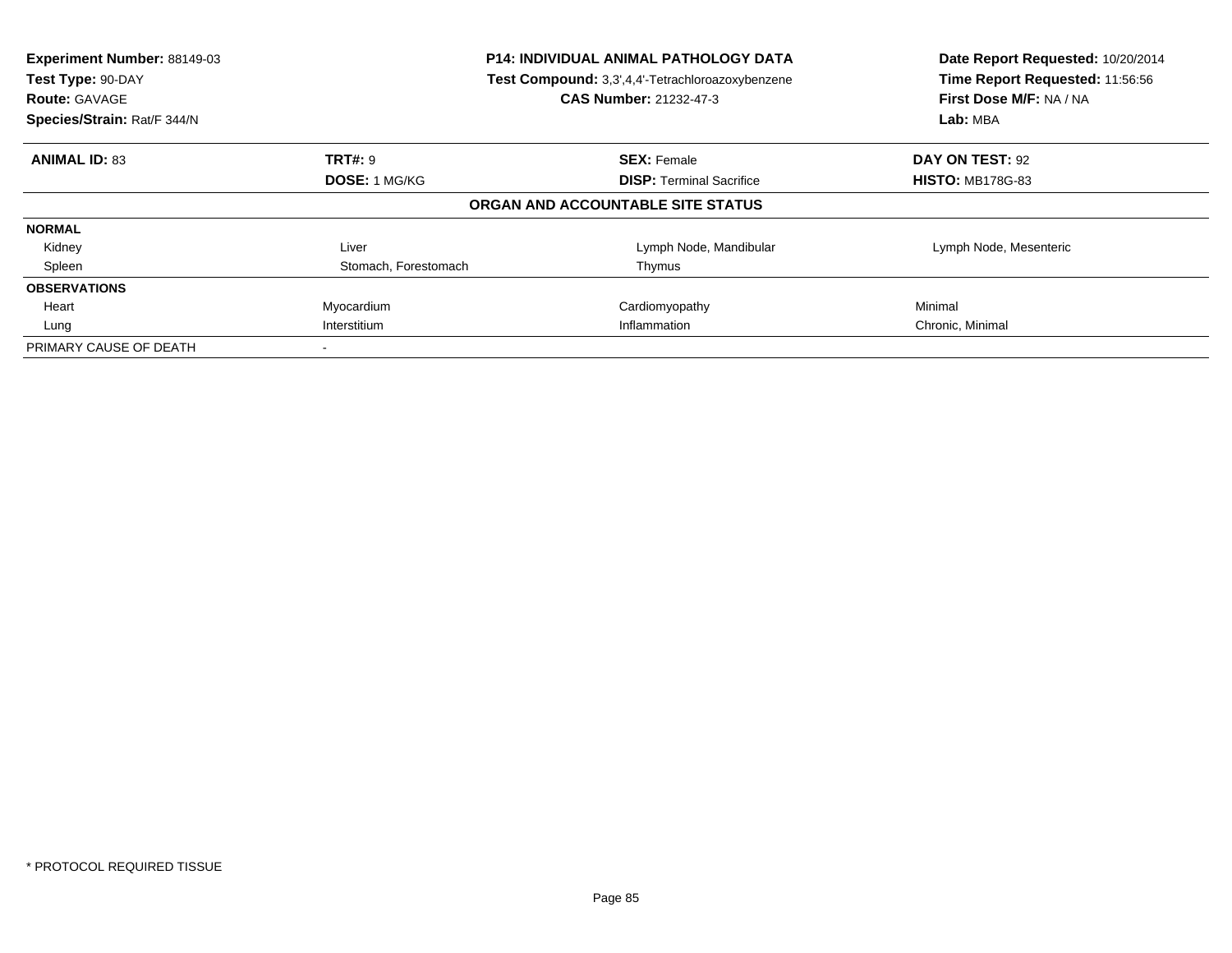| Experiment Number: 88149-03<br>Test Type: 90-DAY<br><b>Route: GAVAGE</b> |                | <b>P14: INDIVIDUAL ANIMAL PATHOLOGY DATA</b><br>Test Compound: 3,3',4,4'-Tetrachloroazoxybenzene<br><b>CAS Number: 21232-47-3</b> | Date Report Requested: 10/20/2014<br>Time Report Requested: 11:56:56<br>First Dose M/F: NA / NA |
|--------------------------------------------------------------------------|----------------|-----------------------------------------------------------------------------------------------------------------------------------|-------------------------------------------------------------------------------------------------|
| Species/Strain: Rat/F 344/N                                              |                |                                                                                                                                   | Lab: MBA                                                                                        |
| <b>ANIMAL ID: 84</b>                                                     | <b>TRT#: 9</b> | <b>SEX: Female</b>                                                                                                                | DAY ON TEST: 92                                                                                 |
|                                                                          | DOSE: 1 MG/KG  | <b>DISP:</b> Terminal Sacrifice                                                                                                   | <b>HISTO: MB178G-84</b>                                                                         |
|                                                                          |                | ORGAN AND ACCOUNTABLE SITE STATUS                                                                                                 |                                                                                                 |
| <b>NORMAL</b>                                                            |                |                                                                                                                                   |                                                                                                 |
| Heart                                                                    | Kidney         | Liver                                                                                                                             | Lymph Node, Mandibular                                                                          |
| Lymph Node, Mesenteric                                                   | Spleen         | Stomach, Forestomach                                                                                                              | Thymus                                                                                          |
| <b>OBSERVATIONS</b>                                                      |                |                                                                                                                                   |                                                                                                 |
| Lung                                                                     | Interstitium   | Inflammation                                                                                                                      | Chronic, Minimal                                                                                |
| PRIMARY CAUSE OF DEATH                                                   |                |                                                                                                                                   |                                                                                                 |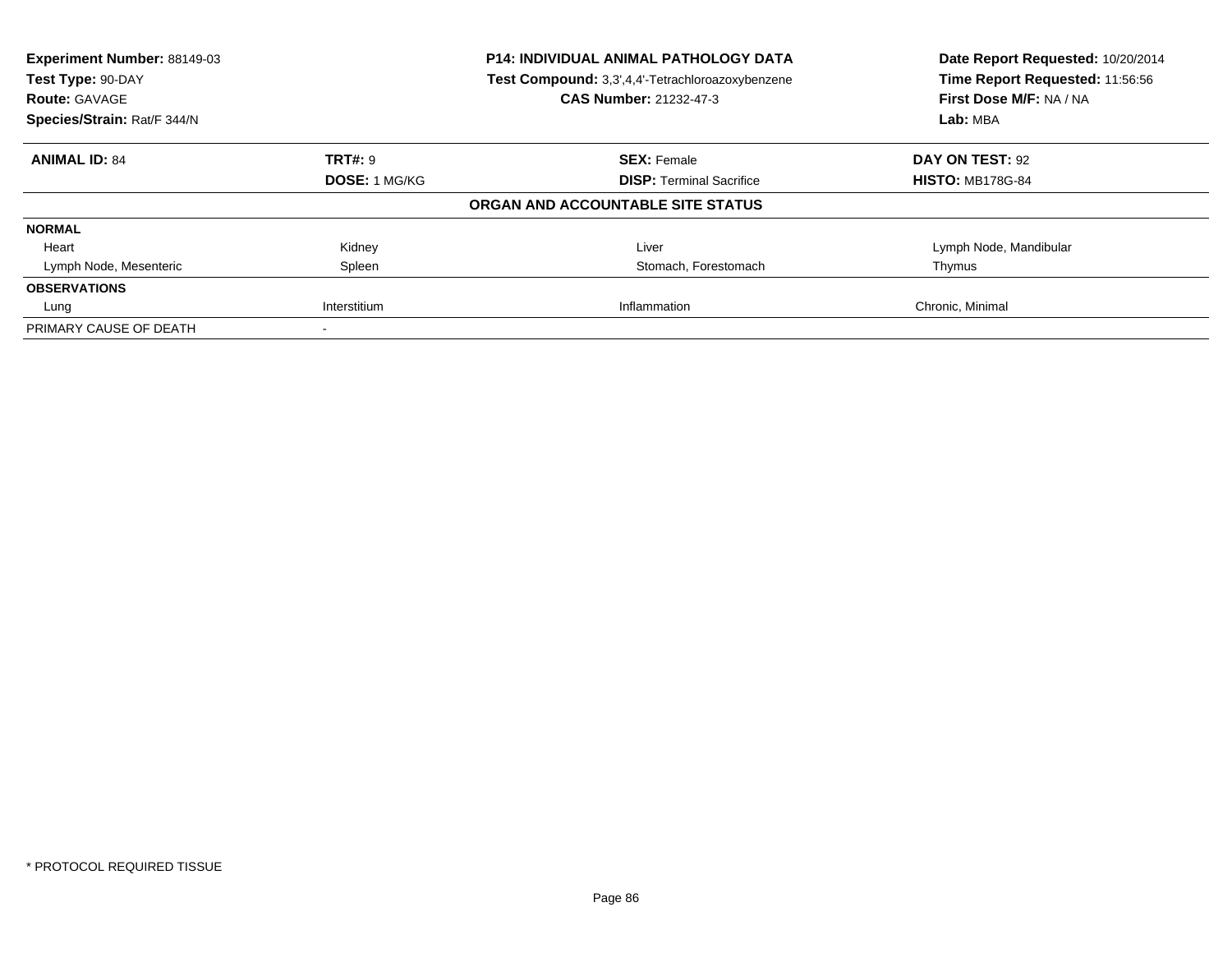| Experiment Number: 88149-03<br>Test Type: 90-DAY<br><b>Route: GAVAGE</b><br>Species/Strain: Rat/F 344/N | <b>P14: INDIVIDUAL ANIMAL PATHOLOGY DATA</b><br>Test Compound: 3,3',4,4'-Tetrachloroazoxybenzene<br><b>CAS Number: 21232-47-3</b> |                                   | Date Report Requested: 10/20/2014<br>Time Report Requested: 11:56:56<br>First Dose M/F: NA / NA<br>Lab: MBA |
|---------------------------------------------------------------------------------------------------------|-----------------------------------------------------------------------------------------------------------------------------------|-----------------------------------|-------------------------------------------------------------------------------------------------------------|
| <b>ANIMAL ID: 85</b>                                                                                    | <b>TRT#: 9</b>                                                                                                                    | <b>SEX: Female</b>                | DAY ON TEST: 92                                                                                             |
|                                                                                                         | <b>DOSE: 1 MG/KG</b>                                                                                                              | <b>DISP:</b> Terminal Sacrifice   | <b>HISTO: MB178G-85</b>                                                                                     |
|                                                                                                         |                                                                                                                                   | ORGAN AND ACCOUNTABLE SITE STATUS |                                                                                                             |
| <b>NORMAL</b>                                                                                           |                                                                                                                                   |                                   |                                                                                                             |
| Heart                                                                                                   | Kidney                                                                                                                            | Liver                             | Lymph Node, Mandibular                                                                                      |
| Spleen                                                                                                  | Stomach, Forestomach                                                                                                              | Thymus                            |                                                                                                             |
| <b>OBSERVATIONS</b>                                                                                     |                                                                                                                                   |                                   |                                                                                                             |
| Lung                                                                                                    | Interstitium                                                                                                                      | Inflammation                      | Chronic, Minimal                                                                                            |
| Lymph Node, Mesenteric                                                                                  |                                                                                                                                   | Hyperplasia                       | Histiocytic, Minimal                                                                                        |
| PRIMARY CAUSE OF DEATH                                                                                  |                                                                                                                                   |                                   |                                                                                                             |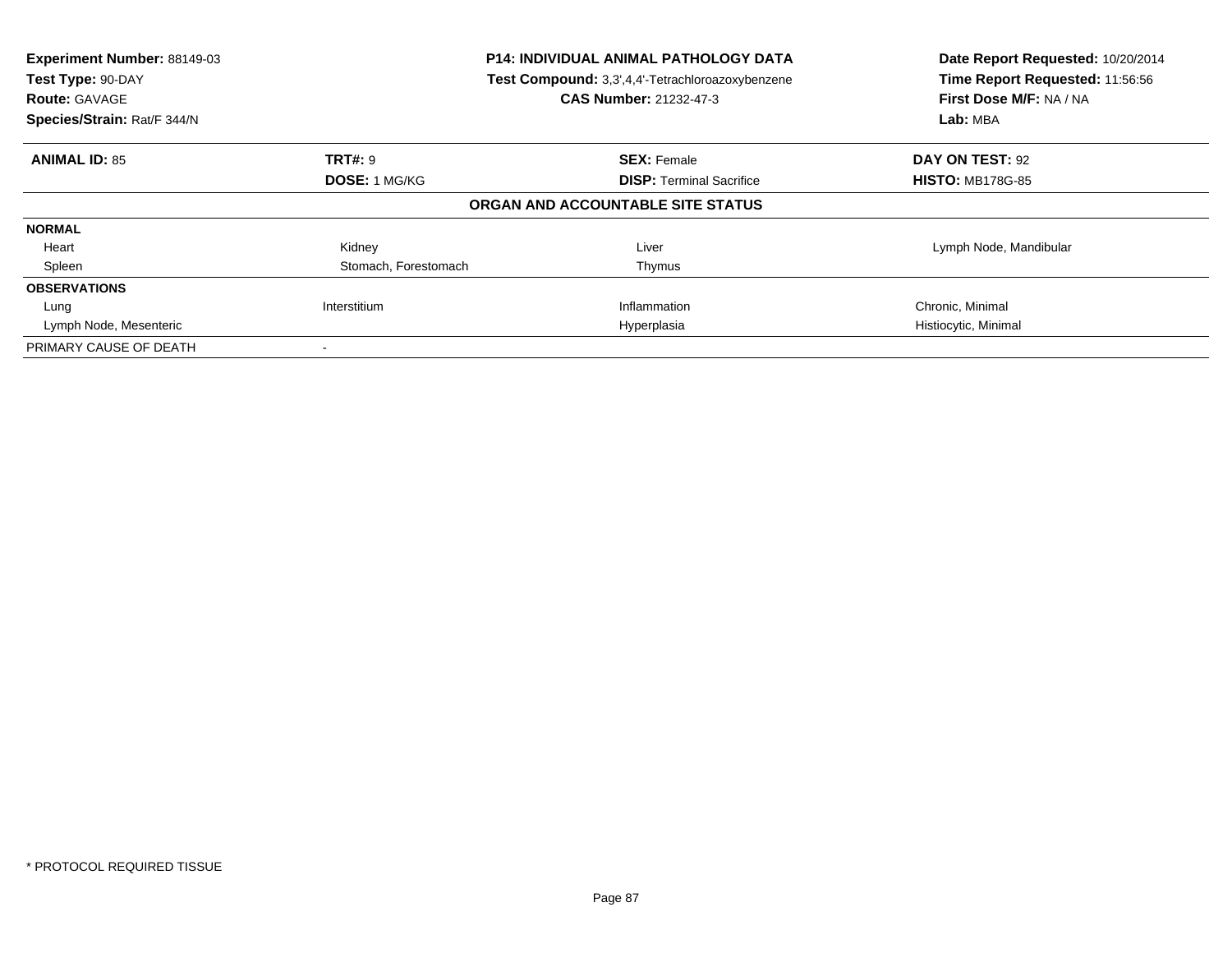| Experiment Number: 88149-03<br>Test Type: 90-DAY<br><b>Route: GAVAGE</b><br>Species/Strain: Rat/F 344/N | <b>P14: INDIVIDUAL ANIMAL PATHOLOGY DATA</b><br>Test Compound: 3,3',4,4'-Tetrachloroazoxybenzene<br><b>CAS Number: 21232-47-3</b> |                                                       | Date Report Requested: 10/20/2014<br>Time Report Requested: 11:56:56<br>First Dose M/F: NA / NA<br>Lab: MBA |
|---------------------------------------------------------------------------------------------------------|-----------------------------------------------------------------------------------------------------------------------------------|-------------------------------------------------------|-------------------------------------------------------------------------------------------------------------|
|                                                                                                         |                                                                                                                                   |                                                       |                                                                                                             |
| <b>ANIMAL ID: 86</b>                                                                                    | <b>TRT#: 9</b><br>DOSE: 1 MG/KG                                                                                                   | <b>SEX: Female</b><br><b>DISP:</b> Terminal Sacrifice | DAY ON TEST: 92<br><b>HISTO: MB178G-86</b>                                                                  |
|                                                                                                         |                                                                                                                                   | ORGAN AND ACCOUNTABLE SITE STATUS                     |                                                                                                             |
| <b>NORMAL</b>                                                                                           |                                                                                                                                   |                                                       |                                                                                                             |
| Kidney                                                                                                  | Liver                                                                                                                             | Lymph Node, Mandibular                                | Lymph Node, Mesenteric                                                                                      |
| Spleen                                                                                                  | Stomach, Forestomach                                                                                                              | Thymus                                                |                                                                                                             |
| <b>OBSERVATIONS</b>                                                                                     |                                                                                                                                   |                                                       |                                                                                                             |
| Heart                                                                                                   | Myocardium                                                                                                                        | Cardiomyopathy                                        | Minimal                                                                                                     |
| Lung                                                                                                    | Interstitium<br>Inflammation                                                                                                      |                                                       | Chronic, Minimal                                                                                            |
| PRIMARY CAUSE OF DEATH                                                                                  |                                                                                                                                   |                                                       |                                                                                                             |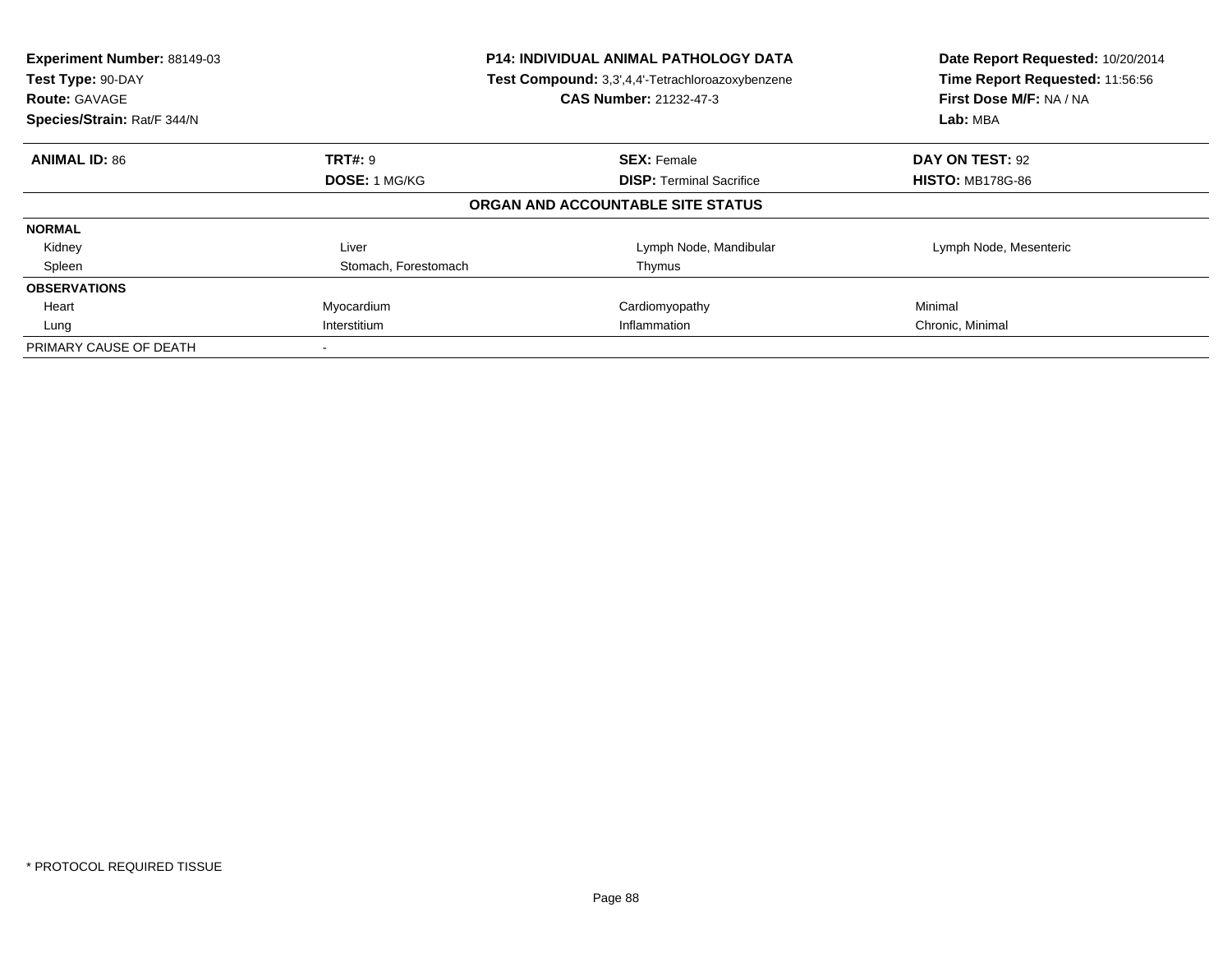| Experiment Number: 88149-03<br>Test Type: 90-DAY<br><b>Route: GAVAGE</b> |                | <b>P14: INDIVIDUAL ANIMAL PATHOLOGY DATA</b><br>Test Compound: 3,3',4,4'-Tetrachloroazoxybenzene<br><b>CAS Number: 21232-47-3</b> | Date Report Requested: 10/20/2014<br>Time Report Requested: 11:56:56<br>First Dose M/F: NA / NA |
|--------------------------------------------------------------------------|----------------|-----------------------------------------------------------------------------------------------------------------------------------|-------------------------------------------------------------------------------------------------|
| Species/Strain: Rat/F 344/N                                              |                |                                                                                                                                   | Lab: MBA                                                                                        |
| <b>ANIMAL ID: 87</b>                                                     | <b>TRT#: 9</b> | <b>SEX: Female</b>                                                                                                                | DAY ON TEST: 92                                                                                 |
|                                                                          | DOSE: 1 MG/KG  | <b>DISP:</b> Terminal Sacrifice                                                                                                   | <b>HISTO: MB178G-87</b>                                                                         |
|                                                                          |                | ORGAN AND ACCOUNTABLE SITE STATUS                                                                                                 |                                                                                                 |
| <b>NORMAL</b>                                                            |                |                                                                                                                                   |                                                                                                 |
| Heart                                                                    | Kidney         | Liver                                                                                                                             | Lymph Node, Mandibular                                                                          |
| Lymph Node, Mesenteric                                                   | Spleen         | Stomach, Forestomach                                                                                                              | Thymus                                                                                          |
| <b>OBSERVATIONS</b>                                                      |                |                                                                                                                                   |                                                                                                 |
| Lung                                                                     | Interstitium   | Inflammation                                                                                                                      | Chronic, Minimal                                                                                |
| PRIMARY CAUSE OF DEATH                                                   |                |                                                                                                                                   |                                                                                                 |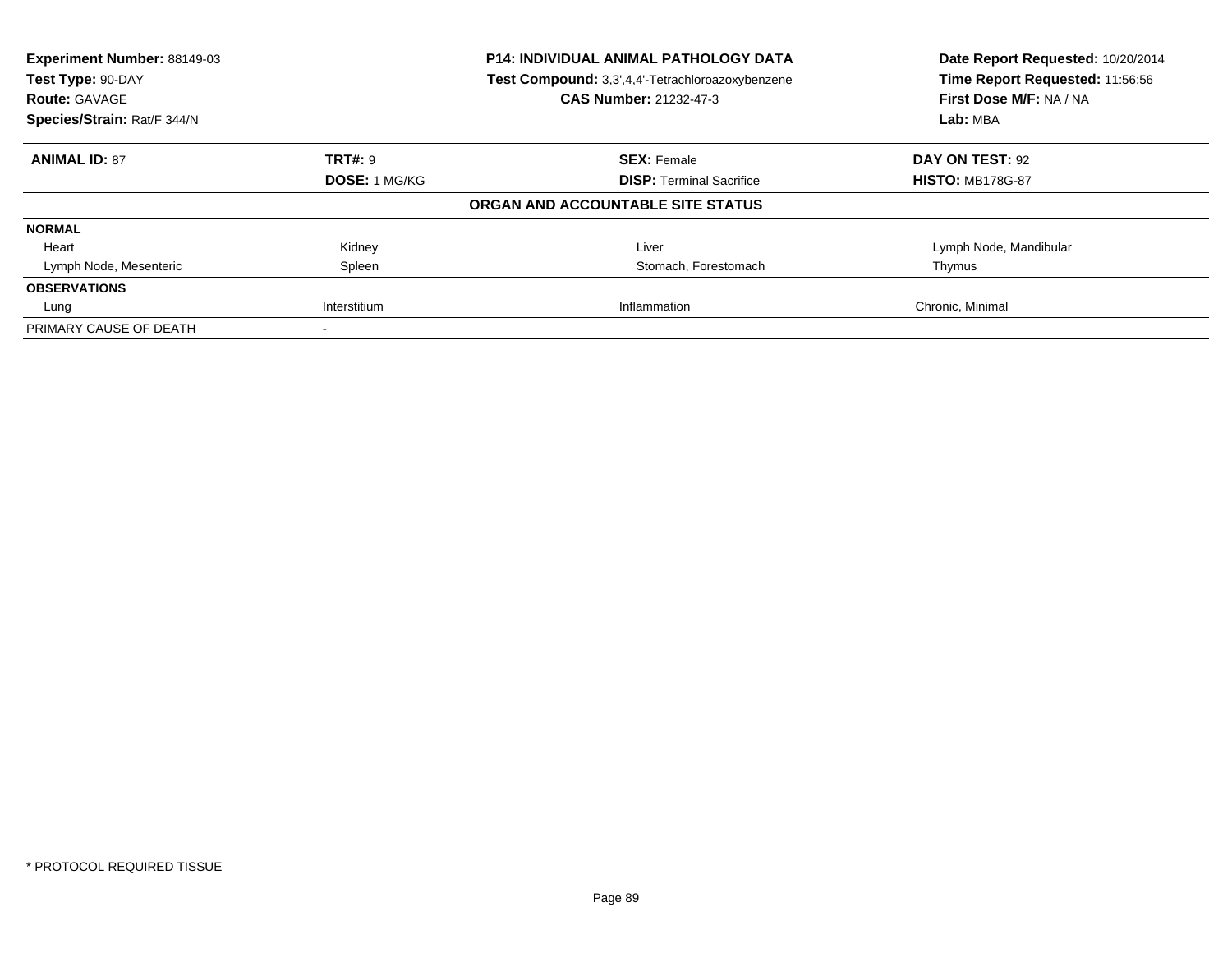| Experiment Number: 88149-03<br>Test Type: 90-DAY<br><b>Route: GAVAGE</b><br>Species/Strain: Rat/F 344/N | <b>P14: INDIVIDUAL ANIMAL PATHOLOGY DATA</b><br>Test Compound: 3,3',4,4'-Tetrachloroazoxybenzene<br><b>CAS Number: 21232-47-3</b> |                                   | Date Report Requested: 10/20/2014<br>Time Report Requested: 11:56:56<br>First Dose M/F: NA / NA<br>Lab: MBA |
|---------------------------------------------------------------------------------------------------------|-----------------------------------------------------------------------------------------------------------------------------------|-----------------------------------|-------------------------------------------------------------------------------------------------------------|
| <b>ANIMAL ID: 88</b>                                                                                    | <b>TRT#: 9</b>                                                                                                                    | <b>SEX: Female</b>                | DAY ON TEST: 92                                                                                             |
|                                                                                                         | <b>DOSE: 1 MG/KG</b>                                                                                                              | <b>DISP: Terminal Sacrifice</b>   | <b>HISTO: MB178G-88</b>                                                                                     |
|                                                                                                         |                                                                                                                                   | ORGAN AND ACCOUNTABLE SITE STATUS |                                                                                                             |
| <b>NORMAL</b>                                                                                           |                                                                                                                                   |                                   |                                                                                                             |
| Liver                                                                                                   | Lymph Node, Mandibular                                                                                                            | Lymph Node, Mesenteric            | Spleen                                                                                                      |
| Stomach, Forestomach                                                                                    | Thymus                                                                                                                            |                                   |                                                                                                             |
| <b>OBSERVATIONS</b>                                                                                     |                                                                                                                                   |                                   |                                                                                                             |
| Heart                                                                                                   | Myocardium                                                                                                                        | Cardiomyopathy                    | Minimal                                                                                                     |
| Kidney                                                                                                  |                                                                                                                                   | Nephropathy                       | Minimal                                                                                                     |
| Lung                                                                                                    | Interstitium                                                                                                                      | Inflammation                      | Chronic, Minimal                                                                                            |
| PRIMARY CAUSE OF DEATH                                                                                  |                                                                                                                                   |                                   |                                                                                                             |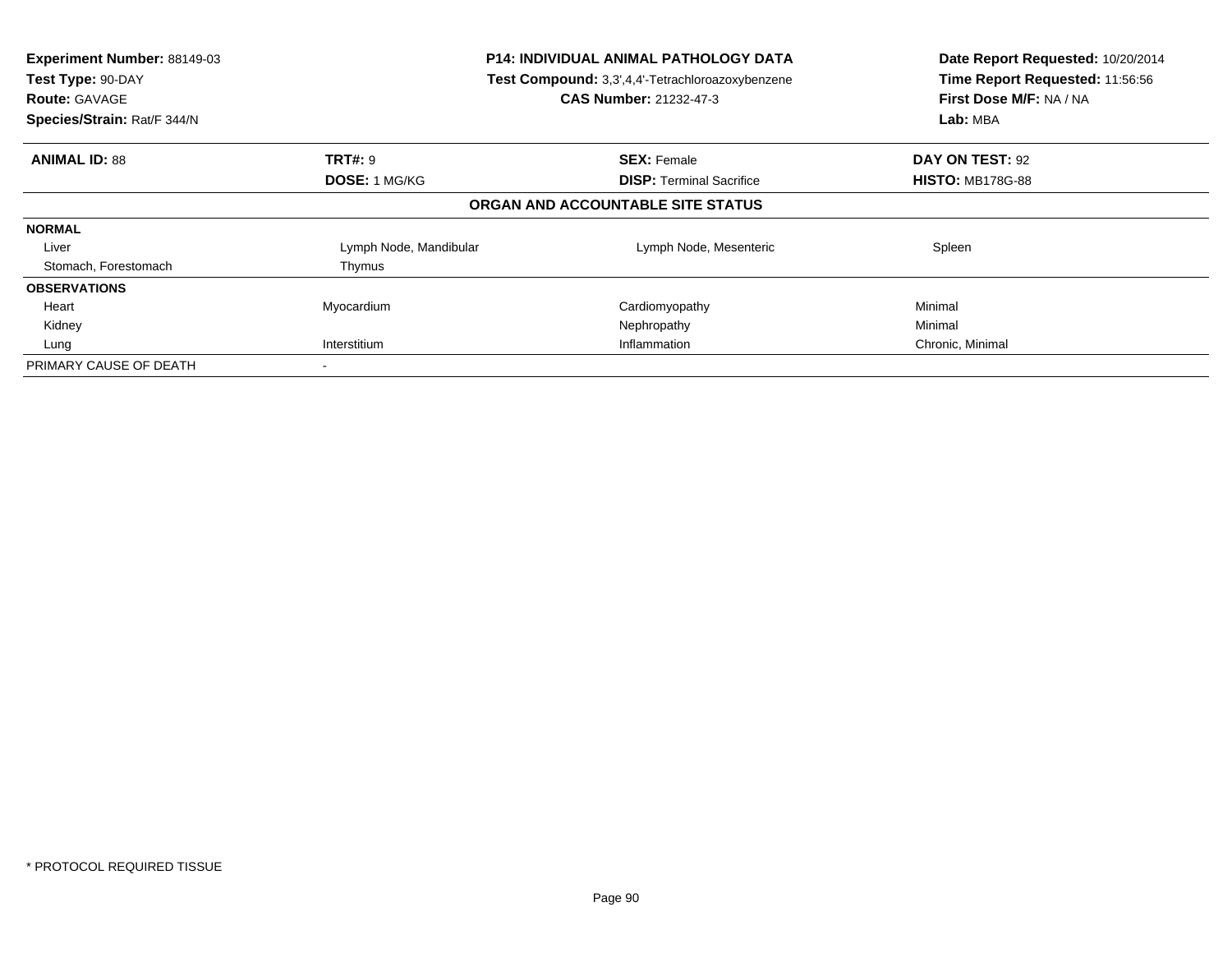| <b>Experiment Number: 88149-03</b><br>Test Type: 90-DAY<br><b>Route: GAVAGE</b><br>Species/Strain: Rat/F 344/N |                      | <b>P14: INDIVIDUAL ANIMAL PATHOLOGY DATA</b><br><b>Test Compound:</b> 3,3',4,4'-Tetrachloroazoxybenzene<br><b>CAS Number: 21232-47-3</b> | Date Report Requested: 10/20/2014<br>Time Report Requested: 11:56:56<br>First Dose M/F: NA / NA<br>Lab: MBA |
|----------------------------------------------------------------------------------------------------------------|----------------------|------------------------------------------------------------------------------------------------------------------------------------------|-------------------------------------------------------------------------------------------------------------|
| <b>ANIMAL ID: 89</b>                                                                                           | <b>TRT#: 9</b>       | <b>SEX: Female</b>                                                                                                                       | DAY ON TEST: 92                                                                                             |
|                                                                                                                | <b>DOSE: 1 MG/KG</b> | <b>DISP:</b> Terminal Sacrifice                                                                                                          | <b>HISTO: MB178G-89</b>                                                                                     |
|                                                                                                                |                      | ORGAN AND ACCOUNTABLE SITE STATUS                                                                                                        |                                                                                                             |
| <b>NORMAL</b>                                                                                                  |                      |                                                                                                                                          |                                                                                                             |
| Liver                                                                                                          | Spleen               | Stomach, Forestomach                                                                                                                     | Thymus                                                                                                      |
| <b>OBSERVATIONS</b>                                                                                            |                      |                                                                                                                                          |                                                                                                             |
| Heart                                                                                                          | Myocardium           | Cardiomyopathy                                                                                                                           | Minimal                                                                                                     |
| Kidney                                                                                                         |                      | Nephropathy                                                                                                                              | Minimal                                                                                                     |
| Lung                                                                                                           | Interstitium         | Inflammation                                                                                                                             | Chronic, Minimal                                                                                            |
| Lymph Node, Mandibular                                                                                         |                      | Hemorrhage                                                                                                                               | Minimal                                                                                                     |
| Lymph Node, Mesenteric                                                                                         |                      | Hyperplasia                                                                                                                              | Histiocytic, Mild                                                                                           |
| PRIMARY CAUSE OF DEATH                                                                                         |                      |                                                                                                                                          |                                                                                                             |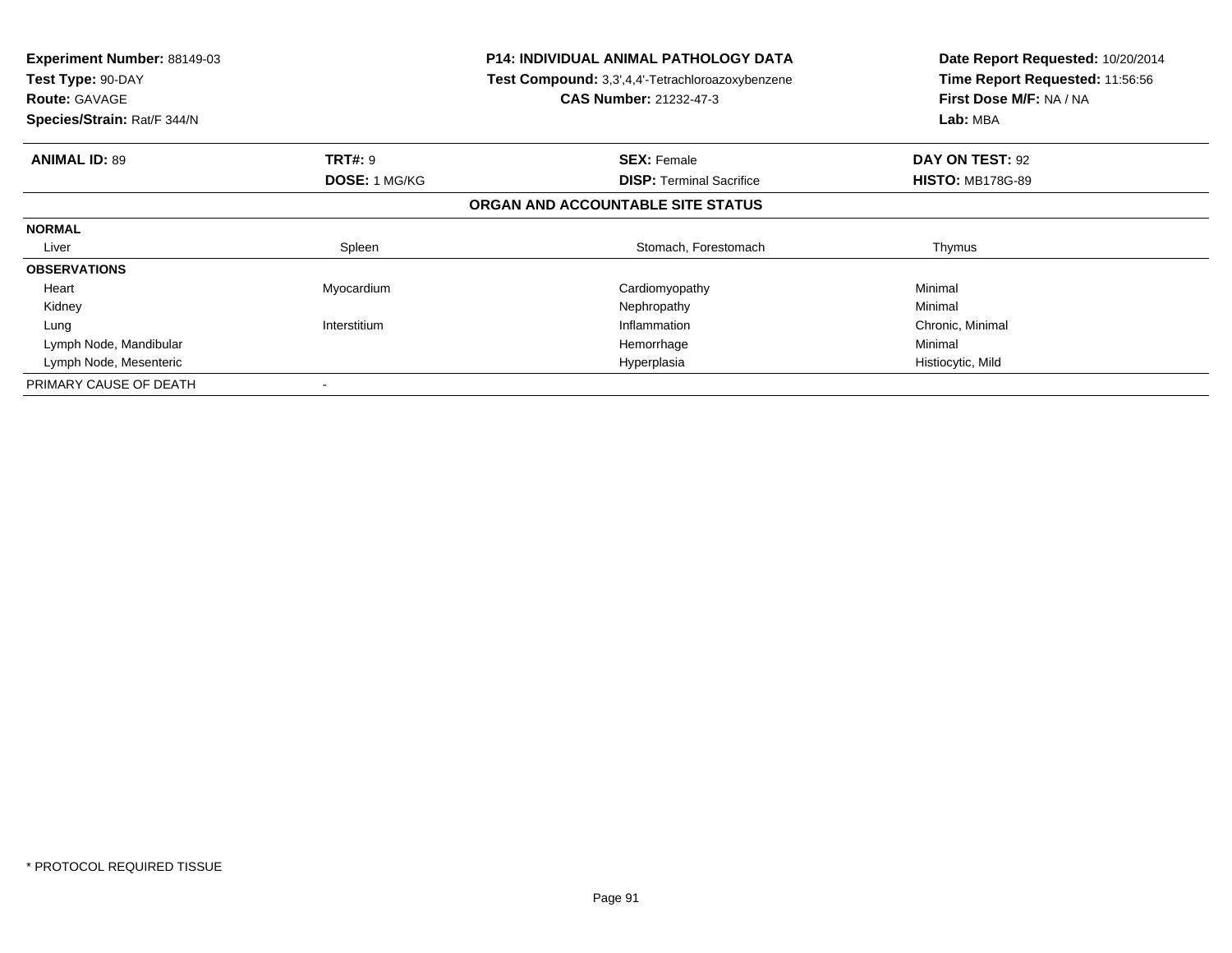| Experiment Number: 88149-03<br>Test Type: 90-DAY<br><b>Route: GAVAGE</b><br>Species/Strain: Rat/F 344/N | <b>P14: INDIVIDUAL ANIMAL PATHOLOGY DATA</b><br>Test Compound: 3,3',4,4'-Tetrachloroazoxybenzene<br><b>CAS Number: 21232-47-3</b> |                                                       | Date Report Requested: 10/20/2014<br>Time Report Requested: 11:56:56<br>First Dose M/F: NA / NA<br>Lab: MBA |
|---------------------------------------------------------------------------------------------------------|-----------------------------------------------------------------------------------------------------------------------------------|-------------------------------------------------------|-------------------------------------------------------------------------------------------------------------|
|                                                                                                         |                                                                                                                                   |                                                       |                                                                                                             |
| <b>ANIMAL ID: 90</b>                                                                                    | <b>TRT#: 9</b><br>DOSE: 1 MG/KG                                                                                                   | <b>SEX: Female</b><br><b>DISP:</b> Terminal Sacrifice | DAY ON TEST: 92<br><b>HISTO: MB178G-90</b>                                                                  |
|                                                                                                         |                                                                                                                                   | ORGAN AND ACCOUNTABLE SITE STATUS                     |                                                                                                             |
| <b>NORMAL</b>                                                                                           |                                                                                                                                   |                                                       |                                                                                                             |
| Kidney                                                                                                  | Liver                                                                                                                             | Lymph Node, Mandibular                                | Lymph Node, Mesenteric                                                                                      |
| Spleen                                                                                                  | Stomach, Forestomach                                                                                                              | Thymus                                                |                                                                                                             |
| <b>OBSERVATIONS</b>                                                                                     |                                                                                                                                   |                                                       |                                                                                                             |
| Heart                                                                                                   | Myocardium                                                                                                                        | Cardiomyopathy                                        | Minimal                                                                                                     |
| Lung                                                                                                    | Interstitium<br>Inflammation                                                                                                      |                                                       | Chronic, Minimal                                                                                            |
| PRIMARY CAUSE OF DEATH                                                                                  |                                                                                                                                   |                                                       |                                                                                                             |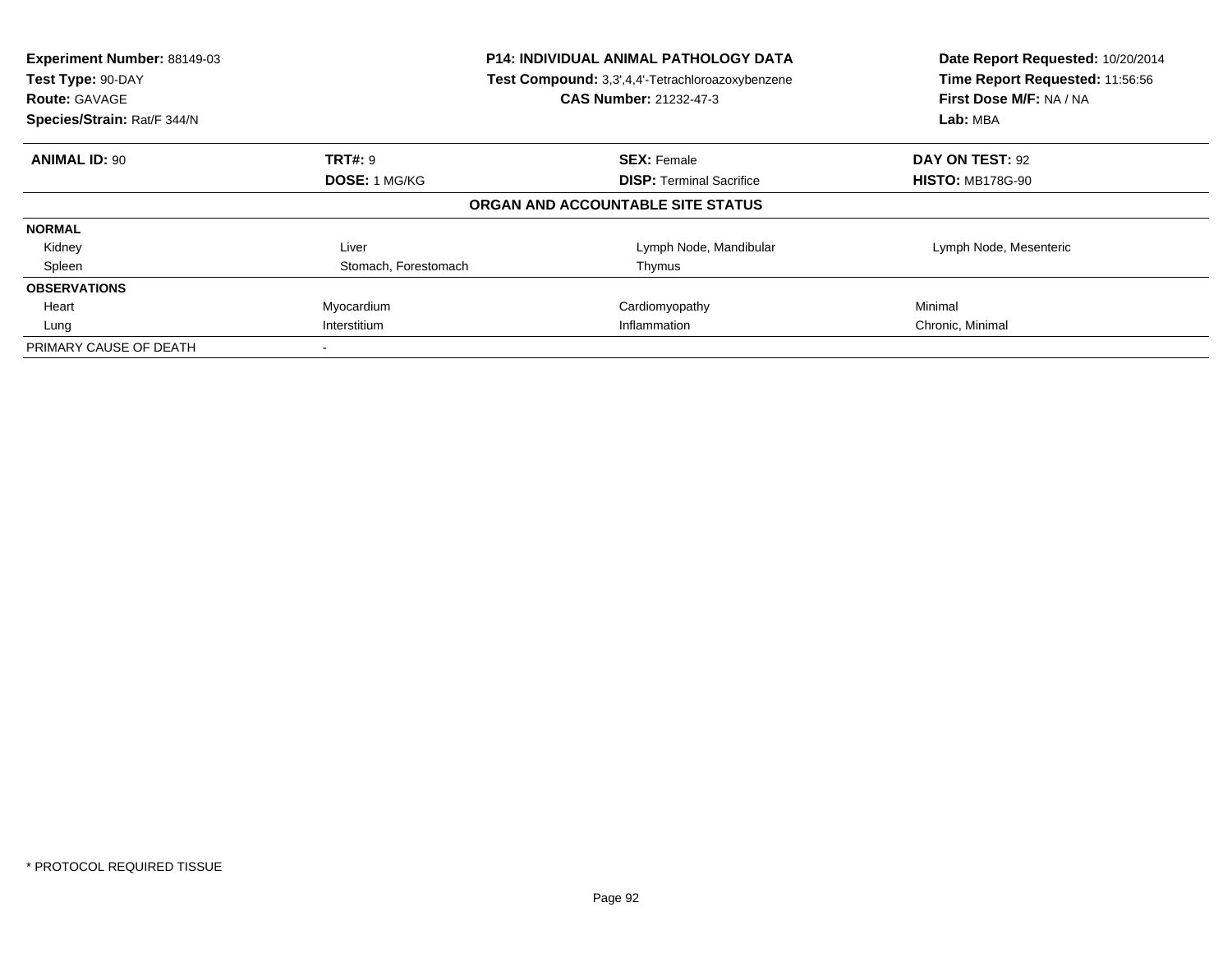| <b>Experiment Number: 88149-03</b><br>Test Type: 90-DAY<br><b>Route: GAVAGE</b> |                 | <b>P14: INDIVIDUAL ANIMAL PATHOLOGY DATA</b><br>Test Compound: 3,3',4,4'-Tetrachloroazoxybenzene<br><b>CAS Number: 21232-47-3</b> | Date Report Requested: 10/20/2014<br>Time Report Requested: 11:56:56<br>First Dose M/F: NA / NA |
|---------------------------------------------------------------------------------|-----------------|-----------------------------------------------------------------------------------------------------------------------------------|-------------------------------------------------------------------------------------------------|
| Species/Strain: Rat/F 344/N                                                     |                 |                                                                                                                                   | Lab: MBA                                                                                        |
| <b>ANIMAL ID: 91</b>                                                            | <b>TRT#: 10</b> | <b>SEX: Female</b>                                                                                                                | DAY ON TEST: 92                                                                                 |
|                                                                                 | DOSE: 3 MG/KG   | <b>DISP:</b> Terminal Sacrifice                                                                                                   | <b>HISTO: MB178G-91</b>                                                                         |
|                                                                                 |                 | ORGAN AND ACCOUNTABLE SITE STATUS                                                                                                 |                                                                                                 |
| <b>NORMAL</b>                                                                   |                 |                                                                                                                                   |                                                                                                 |
| Liver                                                                           | Lung            | Lymph Node, Mesenteric                                                                                                            | Spleen                                                                                          |
| Stomach, Forestomach                                                            |                 |                                                                                                                                   |                                                                                                 |
| <b>OBSERVATIONS</b>                                                             |                 |                                                                                                                                   |                                                                                                 |
| Heart                                                                           | Myocardium      | Cardiomyopathy                                                                                                                    | Minimal                                                                                         |
| Kidney                                                                          |                 | Nephropathy                                                                                                                       | Minimal                                                                                         |
| Lymph Node, Mandibular                                                          |                 | Atrophy                                                                                                                           | Minimal                                                                                         |
| Thymus                                                                          | Thymocyte       | Atrophy                                                                                                                           | Minimal                                                                                         |
| <b>Uterus</b>                                                                   |                 | Hydrometra                                                                                                                        | Mild                                                                                            |
| [Hydrometra TGLS = $1-9$ ]                                                      |                 |                                                                                                                                   |                                                                                                 |
| PRIMARY CAUSE OF DEATH                                                          |                 |                                                                                                                                   |                                                                                                 |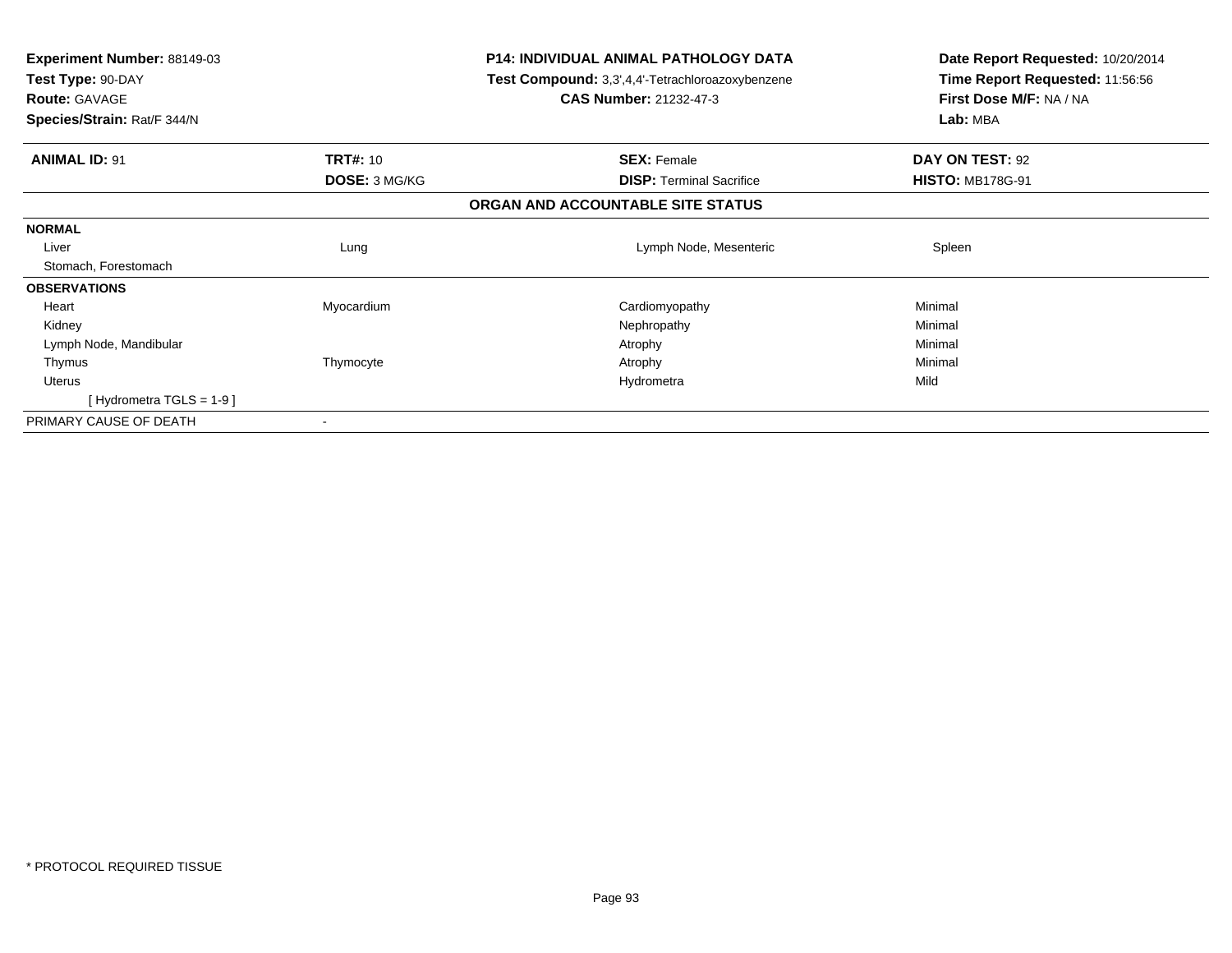| Experiment Number: 88149-03<br>Test Type: 90-DAY<br><b>Route: GAVAGE</b><br>Species/Strain: Rat/F 344/N | <b>P14: INDIVIDUAL ANIMAL PATHOLOGY DATA</b><br>Test Compound: 3,3',4,4'-Tetrachloroazoxybenzene<br>CAS Number: 21232-47-3 |                                   | Date Report Requested: 10/20/2014<br>Time Report Requested: 11:56:56<br>First Dose M/F: NA / NA<br>Lab: MBA |
|---------------------------------------------------------------------------------------------------------|----------------------------------------------------------------------------------------------------------------------------|-----------------------------------|-------------------------------------------------------------------------------------------------------------|
| <b>ANIMAL ID: 92</b>                                                                                    | <b>TRT#: 10</b>                                                                                                            | <b>SEX: Female</b>                | DAY ON TEST: 92                                                                                             |
|                                                                                                         | <b>DOSE: 3 MG/KG</b>                                                                                                       | <b>DISP:</b> Terminal Sacrifice   | <b>HISTO: MB178G-92</b>                                                                                     |
|                                                                                                         |                                                                                                                            | ORGAN AND ACCOUNTABLE SITE STATUS |                                                                                                             |
| <b>NORMAL</b>                                                                                           |                                                                                                                            |                                   |                                                                                                             |
| Kidney                                                                                                  | Liver                                                                                                                      | Lymph Node, Mandibular            | Spleen                                                                                                      |
| Stomach, Forestomach                                                                                    | Thymus                                                                                                                     |                                   |                                                                                                             |
| <b>OBSERVATIONS</b>                                                                                     |                                                                                                                            |                                   |                                                                                                             |
| Heart                                                                                                   | Myocardium                                                                                                                 | Cardiomyopathy                    | Minimal                                                                                                     |
| Lung                                                                                                    | Interstitium                                                                                                               | Inflammation                      | Chronic, Minimal                                                                                            |
| Lymph Node, Mesenteric                                                                                  |                                                                                                                            | Hyperplasia                       | Histiocytic, Minimal                                                                                        |
| PRIMARY CAUSE OF DEATH                                                                                  |                                                                                                                            |                                   |                                                                                                             |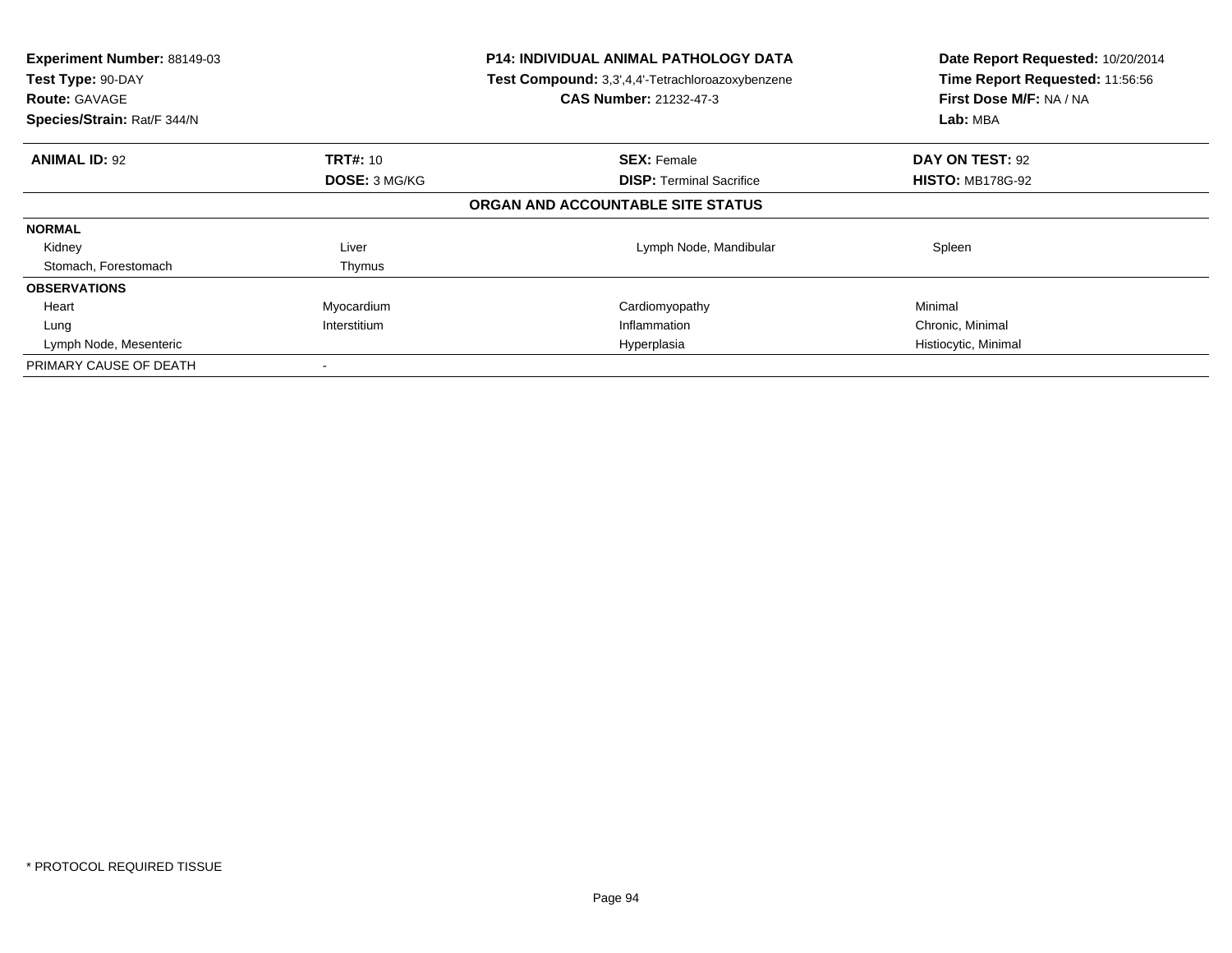| <b>Experiment Number: 88149-03</b><br>Test Type: 90-DAY<br><b>Route: GAVAGE</b><br>Species/Strain: Rat/F 344/N |                        | P14: INDIVIDUAL ANIMAL PATHOLOGY DATA<br><b>Test Compound:</b> 3,3',4,4'-Tetrachloroazoxybenzene<br><b>CAS Number: 21232-47-3</b> | Date Report Requested: 10/20/2014<br>Time Report Requested: 11:56:56<br>First Dose M/F: NA / NA<br>Lab: MBA |
|----------------------------------------------------------------------------------------------------------------|------------------------|-----------------------------------------------------------------------------------------------------------------------------------|-------------------------------------------------------------------------------------------------------------|
| <b>ANIMAL ID: 93</b>                                                                                           | <b>TRT#: 10</b>        | <b>SEX: Female</b>                                                                                                                | DAY ON TEST: 92                                                                                             |
|                                                                                                                | <b>DOSE: 3 MG/KG</b>   | <b>DISP:</b> Terminal Sacrifice                                                                                                   | <b>HISTO: MB178G-93</b>                                                                                     |
|                                                                                                                |                        | ORGAN AND ACCOUNTABLE SITE STATUS                                                                                                 |                                                                                                             |
| <b>NORMAL</b>                                                                                                  |                        |                                                                                                                                   |                                                                                                             |
| Liver                                                                                                          | Lymph Node, Mandibular | Spleen                                                                                                                            | Stomach, Forestomach                                                                                        |
| Thymus                                                                                                         |                        |                                                                                                                                   |                                                                                                             |
| <b>OBSERVATIONS</b>                                                                                            |                        |                                                                                                                                   |                                                                                                             |
| Heart                                                                                                          | Myocardium             | Cardiomyopathy                                                                                                                    | Minimal                                                                                                     |
| Kidney                                                                                                         |                        | Nephropathy                                                                                                                       | Minimal                                                                                                     |
| Lung                                                                                                           | Interstitium           | Inflammation                                                                                                                      | Chronic, Minimal                                                                                            |
| Lymph Node, Mesenteric                                                                                         | Hyperplasia            |                                                                                                                                   | Histiocytic, Minimal                                                                                        |
| PRIMARY CAUSE OF DEATH                                                                                         |                        |                                                                                                                                   |                                                                                                             |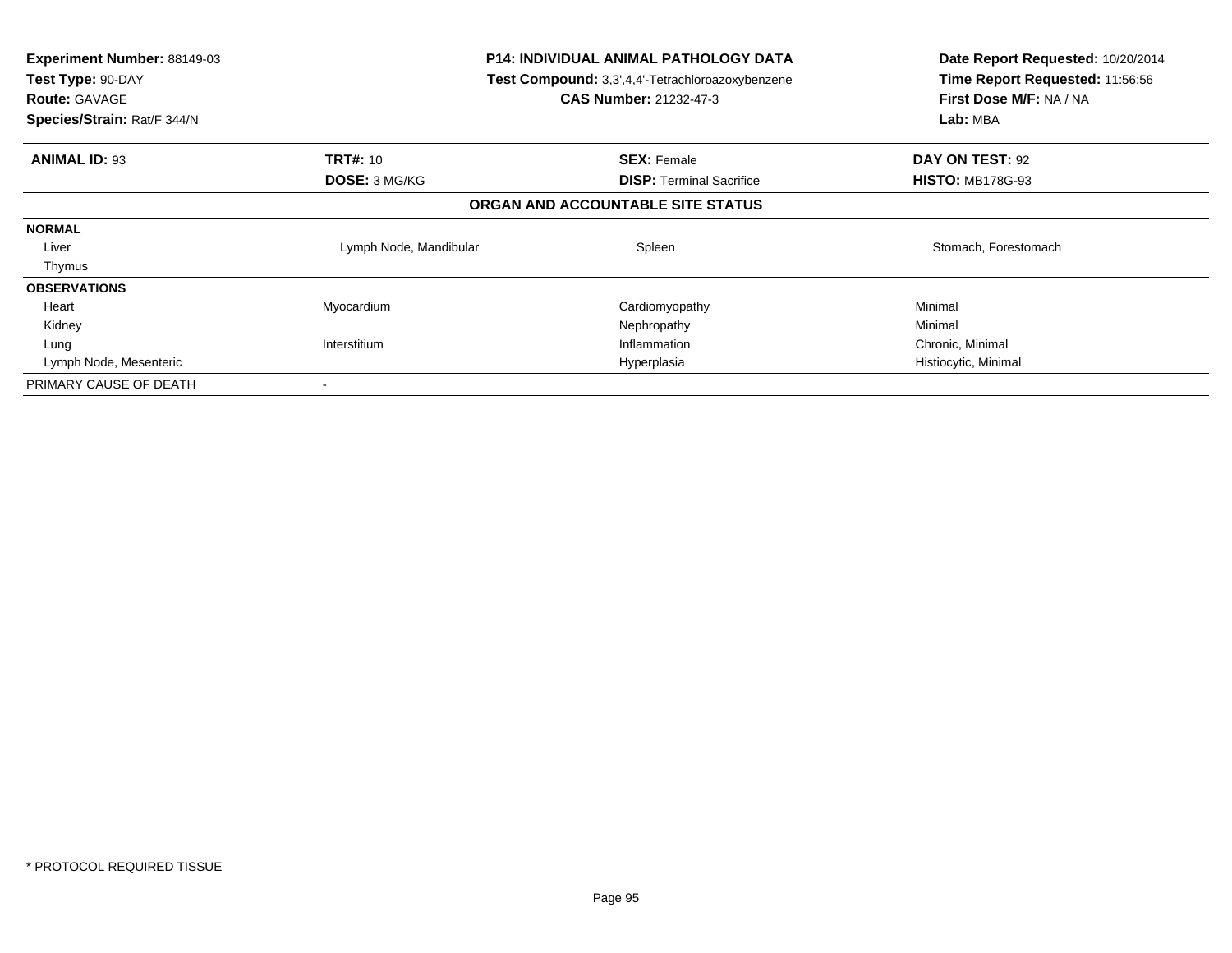| Experiment Number: 88149-03<br>Test Type: 90-DAY<br><b>Route: GAVAGE</b><br>Species/Strain: Rat/F 344/N | P14: INDIVIDUAL ANIMAL PATHOLOGY DATA<br>Test Compound: 3,3',4,4'-Tetrachloroazoxybenzene<br><b>CAS Number: 21232-47-3</b> |                                   | Date Report Requested: 10/20/2014<br>Time Report Requested: 11:56:56<br>First Dose M/F: NA / NA<br>Lab: MBA |
|---------------------------------------------------------------------------------------------------------|----------------------------------------------------------------------------------------------------------------------------|-----------------------------------|-------------------------------------------------------------------------------------------------------------|
| <b>ANIMAL ID: 94</b>                                                                                    | <b>TRT#: 10</b>                                                                                                            | <b>SEX: Female</b>                | DAY ON TEST: 92                                                                                             |
|                                                                                                         | DOSE: 3 MG/KG                                                                                                              | <b>DISP:</b> Terminal Sacrifice   | <b>HISTO: MB178G-94</b>                                                                                     |
|                                                                                                         |                                                                                                                            | ORGAN AND ACCOUNTABLE SITE STATUS |                                                                                                             |
| <b>NORMAL</b>                                                                                           |                                                                                                                            |                                   |                                                                                                             |
| Liver                                                                                                   | Lymph Node, Mandibular                                                                                                     | Lymph Node, Mesenteric            | Spleen                                                                                                      |
| Stomach, Forestomach                                                                                    | Thymus                                                                                                                     |                                   |                                                                                                             |
| <b>OBSERVATIONS</b>                                                                                     |                                                                                                                            |                                   |                                                                                                             |
| Heart                                                                                                   | Myocardium                                                                                                                 | Cardiomyopathy                    | Minimal                                                                                                     |
| Kidney                                                                                                  |                                                                                                                            | Nephropathy                       | Minimal                                                                                                     |
| Lung                                                                                                    | Interstitium<br>Inflammation                                                                                               |                                   | Chronic, Minimal                                                                                            |
| PRIMARY CAUSE OF DEATH                                                                                  |                                                                                                                            |                                   |                                                                                                             |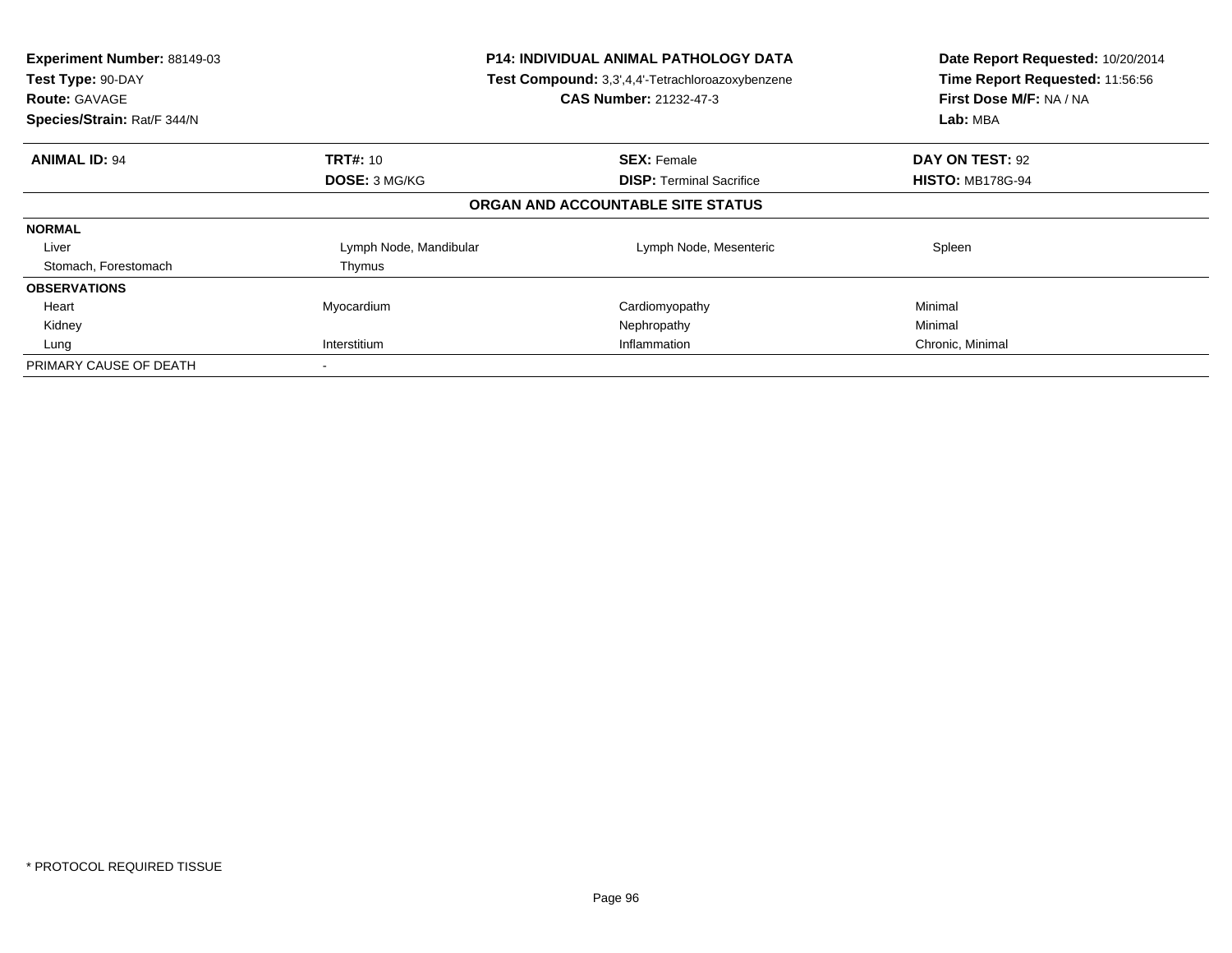| Experiment Number: 88149-03<br>Test Type: 90-DAY<br><b>Route: GAVAGE</b><br>Species/Strain: Rat/F 344/N | <b>P14: INDIVIDUAL ANIMAL PATHOLOGY DATA</b><br>Test Compound: 3,3',4,4'-Tetrachloroazoxybenzene<br><b>CAS Number: 21232-47-3</b> |                                   | Date Report Requested: 10/20/2014<br>Time Report Requested: 11:56:56<br>First Dose M/F: NA / NA<br>Lab: MBA |
|---------------------------------------------------------------------------------------------------------|-----------------------------------------------------------------------------------------------------------------------------------|-----------------------------------|-------------------------------------------------------------------------------------------------------------|
| <b>ANIMAL ID: 95</b>                                                                                    | <b>TRT#: 10</b>                                                                                                                   | <b>SEX: Female</b>                | DAY ON TEST: 92                                                                                             |
|                                                                                                         | DOSE: 3 MG/KG                                                                                                                     | <b>DISP:</b> Terminal Sacrifice   | <b>HISTO: MB178G-95</b>                                                                                     |
|                                                                                                         |                                                                                                                                   | ORGAN AND ACCOUNTABLE SITE STATUS |                                                                                                             |
| <b>NORMAL</b>                                                                                           |                                                                                                                                   |                                   |                                                                                                             |
| Kidney                                                                                                  | Liver                                                                                                                             | Lymph Node, Mandibular            | Lymph Node, Mesenteric                                                                                      |
| Spleen                                                                                                  | Stomach, Forestomach                                                                                                              | Thymus                            |                                                                                                             |
| <b>OBSERVATIONS</b>                                                                                     |                                                                                                                                   |                                   |                                                                                                             |
| Heart                                                                                                   | Myocardium                                                                                                                        | Cardiomyopathy                    | Minimal                                                                                                     |
| Lung                                                                                                    | Interstitium                                                                                                                      | Inflammation                      | Chronic, Minimal                                                                                            |
| PRIMARY CAUSE OF DEATH                                                                                  |                                                                                                                                   |                                   |                                                                                                             |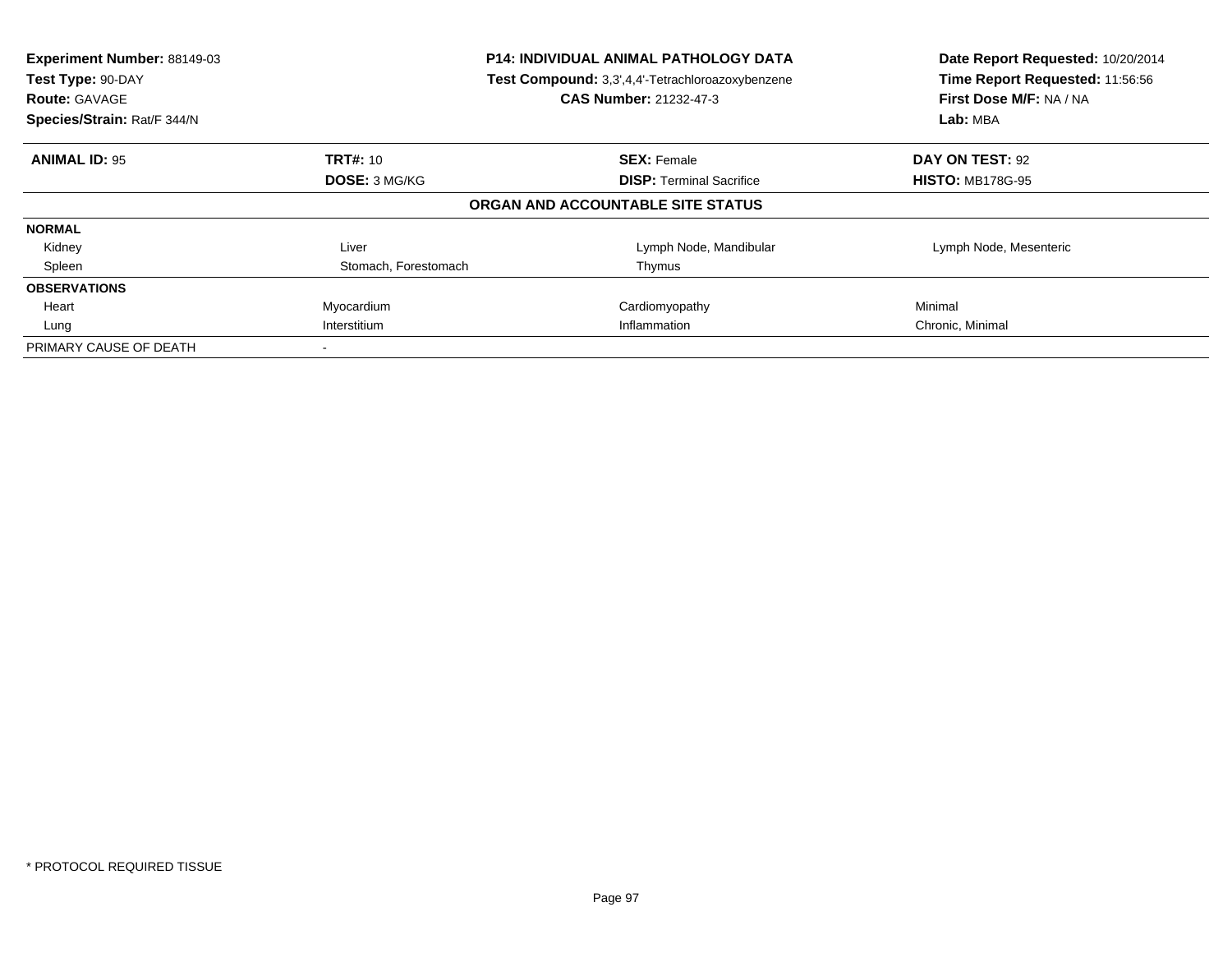| <b>Experiment Number: 88149-03</b><br>Test Type: 90-DAY<br><b>Route: GAVAGE</b><br>Species/Strain: Rat/F 344/N | <b>P14: INDIVIDUAL ANIMAL PATHOLOGY DATA</b><br><b>Test Compound:</b> 3,3',4,4'-Tetrachloroazoxybenzene<br><b>CAS Number: 21232-47-3</b> |                                                       | Date Report Requested: 10/20/2014<br>Time Report Requested: 11:56:56<br>First Dose M/F: NA / NA<br>Lab: MBA |  |
|----------------------------------------------------------------------------------------------------------------|------------------------------------------------------------------------------------------------------------------------------------------|-------------------------------------------------------|-------------------------------------------------------------------------------------------------------------|--|
|                                                                                                                |                                                                                                                                          |                                                       |                                                                                                             |  |
| <b>ANIMAL ID: 96</b>                                                                                           | <b>TRT#: 10</b><br><b>DOSE: 3 MG/KG</b>                                                                                                  | <b>SEX: Female</b><br><b>DISP: Terminal Sacrifice</b> | DAY ON TEST: 92<br><b>HISTO: MB178G-96</b>                                                                  |  |
|                                                                                                                |                                                                                                                                          | ORGAN AND ACCOUNTABLE SITE STATUS                     |                                                                                                             |  |
|                                                                                                                |                                                                                                                                          |                                                       |                                                                                                             |  |
| <b>NORMAL</b>                                                                                                  |                                                                                                                                          |                                                       |                                                                                                             |  |
| Liver                                                                                                          | Lymph Node, Mandibular                                                                                                                   | Spleen                                                | Stomach, Forestomach                                                                                        |  |
| Thymus                                                                                                         |                                                                                                                                          |                                                       |                                                                                                             |  |
| <b>OBSERVATIONS</b>                                                                                            |                                                                                                                                          |                                                       |                                                                                                             |  |
| Heart                                                                                                          | Myocardium                                                                                                                               | Cardiomyopathy                                        | Minimal                                                                                                     |  |
| Kidney                                                                                                         |                                                                                                                                          | Nephropathy                                           | Minimal                                                                                                     |  |
| Lung                                                                                                           | Interstitium                                                                                                                             | Inflammation                                          | Chronic, Minimal                                                                                            |  |
| Lymph Node, Mesenteric                                                                                         |                                                                                                                                          | Hyperplasia                                           | Histiocytic, Minimal                                                                                        |  |
| Mesentery                                                                                                      | Fat                                                                                                                                      | <b>Necrosis</b>                                       | Mild                                                                                                        |  |
| [Necrosis TGLS = $1-12$ ]                                                                                      |                                                                                                                                          |                                                       |                                                                                                             |  |
| PRIMARY CAUSE OF DEATH                                                                                         |                                                                                                                                          |                                                       |                                                                                                             |  |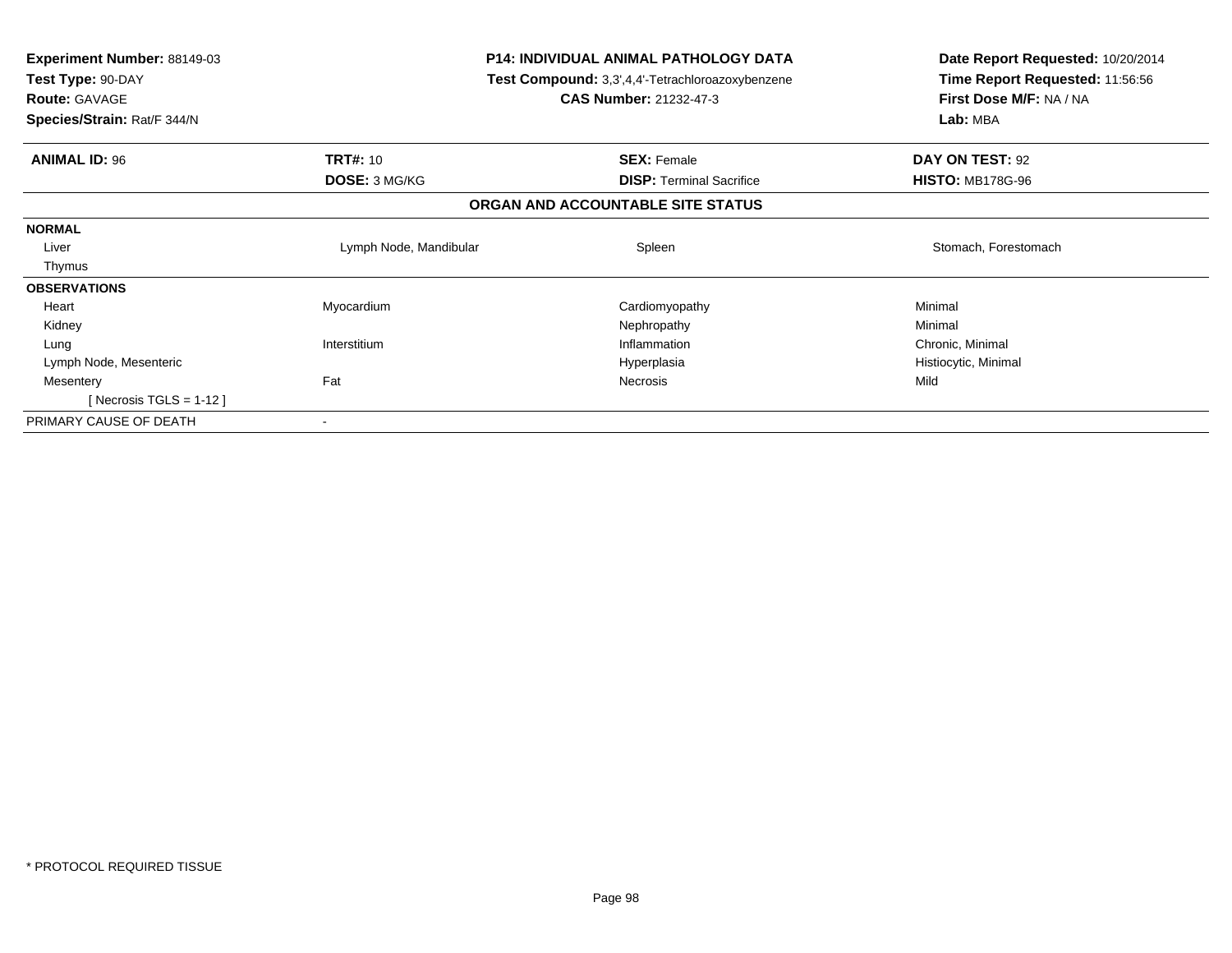| <b>Experiment Number: 88149-03</b><br>Test Type: 90-DAY<br><b>Route: GAVAGE</b><br>Species/Strain: Rat/F 344/N | P14: INDIVIDUAL ANIMAL PATHOLOGY DATA<br><b>Test Compound:</b> 3,3',4,4'-Tetrachloroazoxybenzene<br><b>CAS Number: 21232-47-3</b> |                                   | Date Report Requested: 10/20/2014<br>Time Report Requested: 11:56:56<br>First Dose M/F: NA / NA<br>Lab: MBA |
|----------------------------------------------------------------------------------------------------------------|-----------------------------------------------------------------------------------------------------------------------------------|-----------------------------------|-------------------------------------------------------------------------------------------------------------|
| <b>ANIMAL ID: 97</b>                                                                                           | <b>TRT#: 10</b>                                                                                                                   | <b>SEX: Female</b>                | DAY ON TEST: 92                                                                                             |
|                                                                                                                | <b>DOSE: 3 MG/KG</b>                                                                                                              | <b>DISP:</b> Terminal Sacrifice   | <b>HISTO: MB178G-97</b>                                                                                     |
|                                                                                                                |                                                                                                                                   | ORGAN AND ACCOUNTABLE SITE STATUS |                                                                                                             |
| <b>NORMAL</b>                                                                                                  |                                                                                                                                   |                                   |                                                                                                             |
| Liver                                                                                                          | Lymph Node, Mesenteric                                                                                                            | Spleen                            | Stomach, Forestomach                                                                                        |
| Thymus                                                                                                         |                                                                                                                                   |                                   |                                                                                                             |
| <b>OBSERVATIONS</b>                                                                                            |                                                                                                                                   |                                   |                                                                                                             |
| Heart                                                                                                          | Myocardium                                                                                                                        | Cardiomyopathy                    | Minimal                                                                                                     |
| Kidney                                                                                                         |                                                                                                                                   | Nephropathy                       | Minimal                                                                                                     |
| Lung                                                                                                           | Interstitium                                                                                                                      | Inflammation                      | Chronic, Minimal                                                                                            |
| Lymph Node, Mandibular                                                                                         |                                                                                                                                   | Atrophy                           | Minimal                                                                                                     |
| PRIMARY CAUSE OF DEATH                                                                                         |                                                                                                                                   |                                   |                                                                                                             |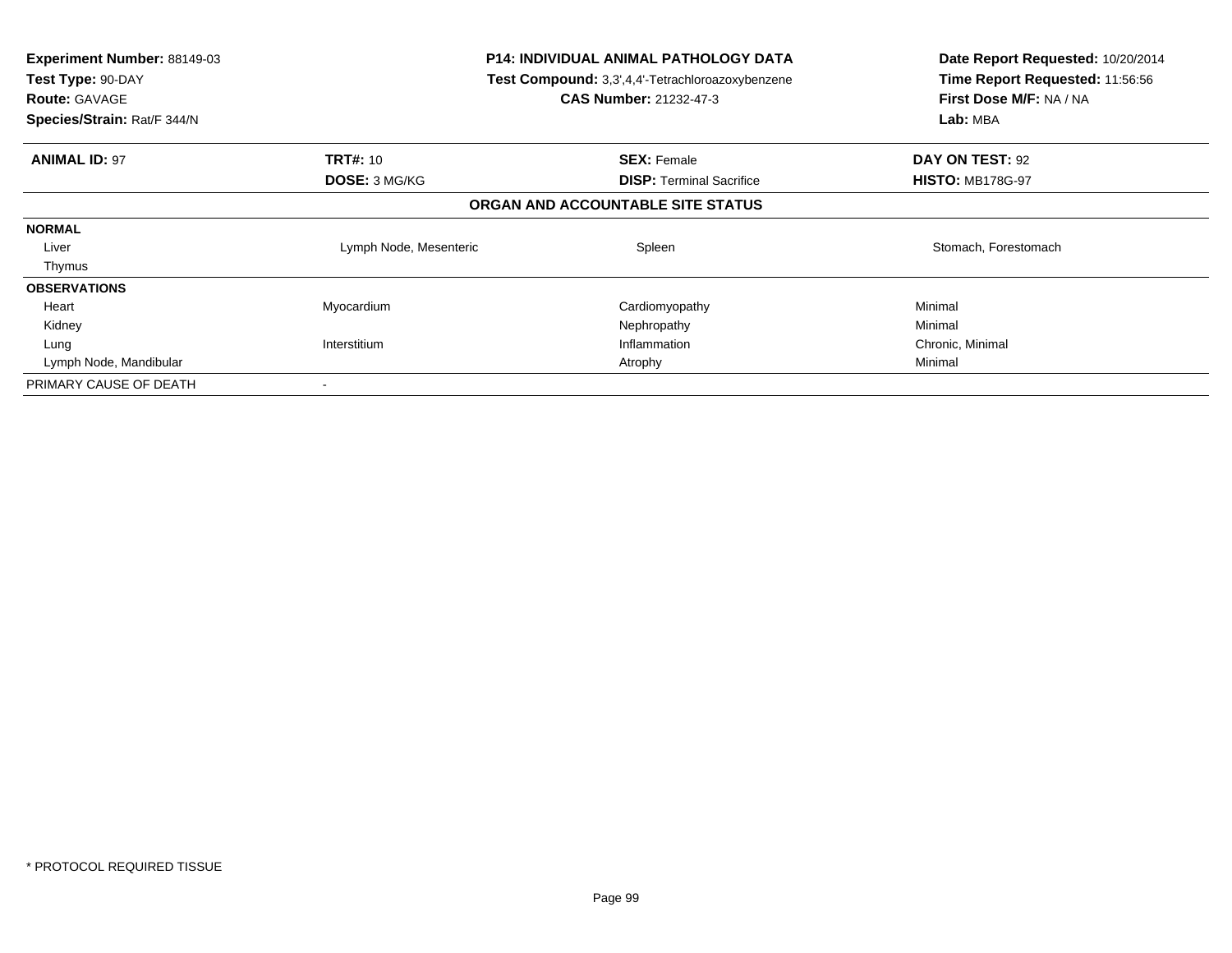| Experiment Number: 88149-03<br>Test Type: 90-DAY<br><b>Route: GAVAGE</b><br>Species/Strain: Rat/F 344/N | <b>P14: INDIVIDUAL ANIMAL PATHOLOGY DATA</b><br>Test Compound: 3,3',4,4'-Tetrachloroazoxybenzene<br><b>CAS Number: 21232-47-3</b> |                                   | Date Report Requested: 10/20/2014<br>Time Report Requested: 11:56:56<br>First Dose M/F: NA / NA<br>Lab: MBA |
|---------------------------------------------------------------------------------------------------------|-----------------------------------------------------------------------------------------------------------------------------------|-----------------------------------|-------------------------------------------------------------------------------------------------------------|
| <b>ANIMAL ID: 98</b>                                                                                    | <b>TRT#: 10</b>                                                                                                                   | <b>SEX: Female</b>                | DAY ON TEST: 92                                                                                             |
|                                                                                                         | <b>DOSE: 3 MG/KG</b>                                                                                                              | <b>DISP:</b> Terminal Sacrifice   | <b>HISTO: MB178G-98</b>                                                                                     |
|                                                                                                         |                                                                                                                                   | ORGAN AND ACCOUNTABLE SITE STATUS |                                                                                                             |
| <b>NORMAL</b>                                                                                           |                                                                                                                                   |                                   |                                                                                                             |
| Heart                                                                                                   | Liver                                                                                                                             | Lymph Node, Mandibular            | Spleen                                                                                                      |
| Stomach, Forestomach                                                                                    | Thymus                                                                                                                            |                                   |                                                                                                             |
| <b>OBSERVATIONS</b>                                                                                     |                                                                                                                                   |                                   |                                                                                                             |
| Kidney                                                                                                  |                                                                                                                                   | Nephropathy                       | Minimal                                                                                                     |
| Lung                                                                                                    | Interstitium                                                                                                                      | Inflammation                      | Chronic, Minimal                                                                                            |
| Lymph Node, Mesenteric                                                                                  |                                                                                                                                   | Hyperplasia                       | Histiocytic, Minimal                                                                                        |
| PRIMARY CAUSE OF DEATH                                                                                  |                                                                                                                                   |                                   |                                                                                                             |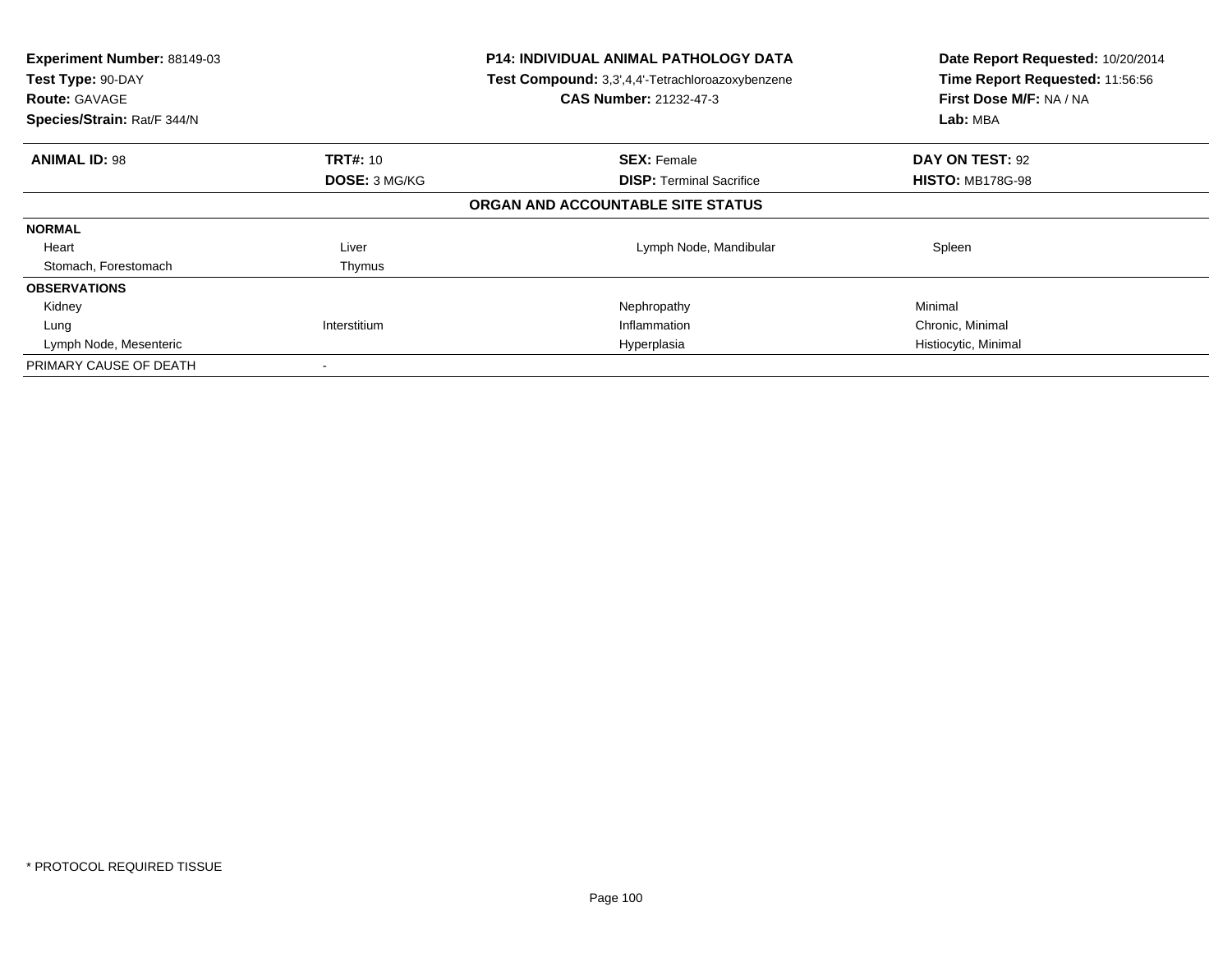| Experiment Number: 88149-03<br>Test Type: 90-DAY<br><b>Route: GAVAGE</b><br>Species/Strain: Rat/F 344/N | <b>P14: INDIVIDUAL ANIMAL PATHOLOGY DATA</b><br>Test Compound: 3,3',4,4'-Tetrachloroazoxybenzene<br><b>CAS Number: 21232-47-3</b> |                                   | Date Report Requested: 10/20/2014<br>Time Report Requested: 11:56:56<br>First Dose M/F: NA / NA<br>Lab: MBA |
|---------------------------------------------------------------------------------------------------------|-----------------------------------------------------------------------------------------------------------------------------------|-----------------------------------|-------------------------------------------------------------------------------------------------------------|
| <b>ANIMAL ID: 99</b>                                                                                    | <b>TRT#: 10</b>                                                                                                                   | <b>SEX: Female</b>                | DAY ON TEST: 92                                                                                             |
|                                                                                                         | <b>DOSE: 3 MG/KG</b>                                                                                                              | <b>DISP:</b> Terminal Sacrifice   | <b>HISTO: MB178G-99</b>                                                                                     |
|                                                                                                         |                                                                                                                                   | ORGAN AND ACCOUNTABLE SITE STATUS |                                                                                                             |
| <b>NORMAL</b>                                                                                           |                                                                                                                                   |                                   |                                                                                                             |
| Kidney                                                                                                  | Liver                                                                                                                             | Lymph Node, Mesenteric            | Spleen                                                                                                      |
| Stomach, Forestomach                                                                                    | Thymus                                                                                                                            |                                   |                                                                                                             |
| <b>OBSERVATIONS</b>                                                                                     |                                                                                                                                   |                                   |                                                                                                             |
| Heart                                                                                                   | Myocardium                                                                                                                        | Cardiomyopathy                    | Minimal                                                                                                     |
| Lung                                                                                                    | Interstitium                                                                                                                      | Inflammation                      | Chronic, Minimal                                                                                            |
| Lymph Node, Mandibular                                                                                  |                                                                                                                                   | Atrophy                           | Minimal                                                                                                     |
| PRIMARY CAUSE OF DEATH                                                                                  |                                                                                                                                   |                                   |                                                                                                             |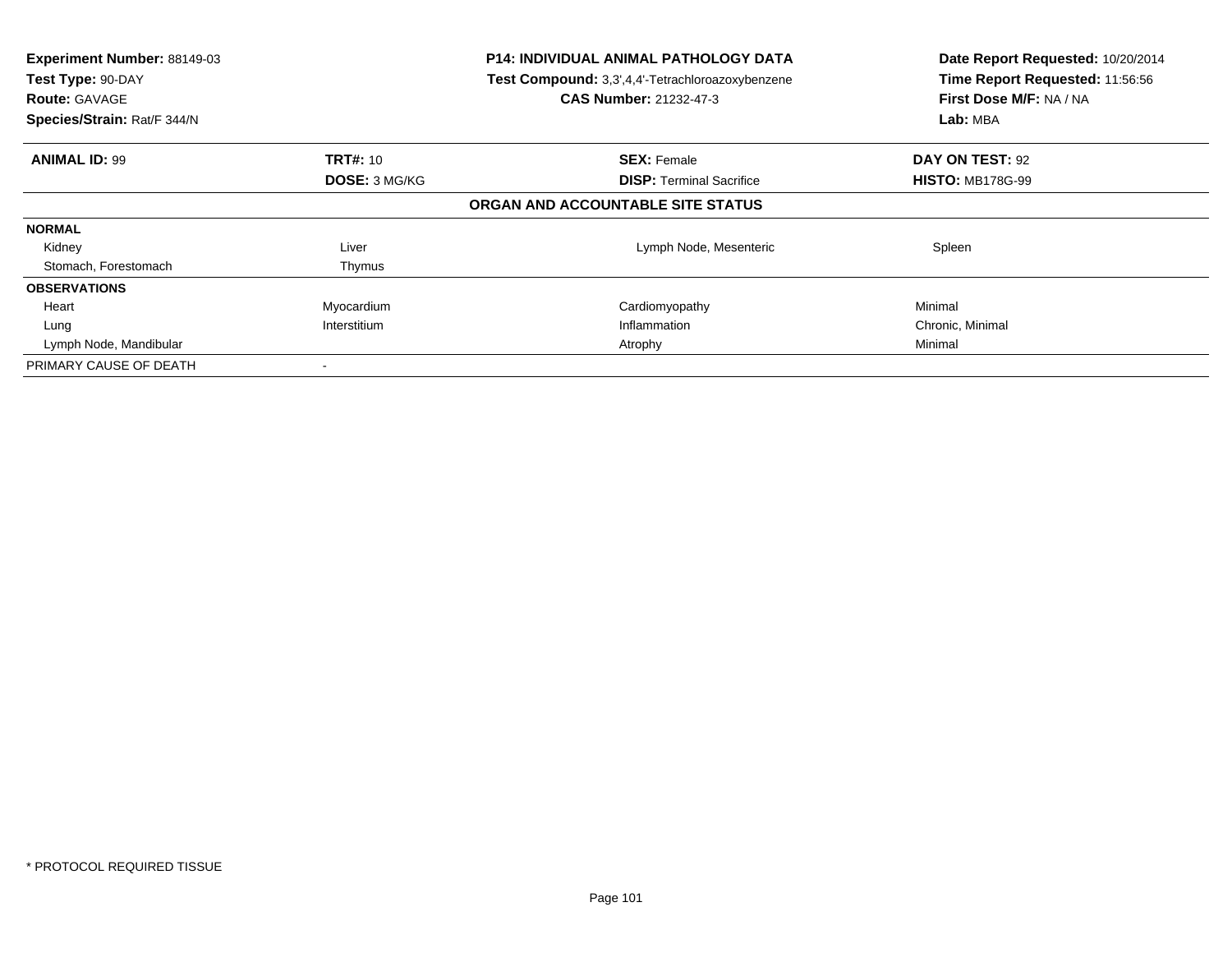| Experiment Number: 88149-03<br>Test Type: 90-DAY<br><b>Route: GAVAGE</b><br>Species/Strain: Rat/F 344/N | <b>P14: INDIVIDUAL ANIMAL PATHOLOGY DATA</b><br>Test Compound: 3,3',4,4'-Tetrachloroazoxybenzene<br><b>CAS Number: 21232-47-3</b> |                                   | Date Report Requested: 10/20/2014<br>Time Report Requested: 11:56:56<br>First Dose M/F: NA / NA<br>Lab: MBA |
|---------------------------------------------------------------------------------------------------------|-----------------------------------------------------------------------------------------------------------------------------------|-----------------------------------|-------------------------------------------------------------------------------------------------------------|
| <b>ANIMAL ID: 100</b>                                                                                   | <b>TRT#: 10</b>                                                                                                                   | <b>SEX: Female</b>                | DAY ON TEST: 92                                                                                             |
|                                                                                                         | DOSE: 3 MG/KG                                                                                                                     | <b>DISP:</b> Terminal Sacrifice   | <b>HISTO: MB178G-100</b>                                                                                    |
|                                                                                                         |                                                                                                                                   | ORGAN AND ACCOUNTABLE SITE STATUS |                                                                                                             |
| <b>NORMAL</b>                                                                                           |                                                                                                                                   |                                   |                                                                                                             |
| Kidney                                                                                                  | Liver                                                                                                                             | Lymph Node, Mandibular            | Lymph Node, Mesenteric                                                                                      |
| Spleen                                                                                                  | Stomach, Forestomach                                                                                                              | Thymus                            |                                                                                                             |
| <b>OBSERVATIONS</b>                                                                                     |                                                                                                                                   |                                   |                                                                                                             |
| Heart                                                                                                   | Myocardium                                                                                                                        | Cardiomyopathy                    | Minimal                                                                                                     |
| Lung                                                                                                    | Interstitium                                                                                                                      | Inflammation                      | Chronic, Minimal                                                                                            |
| PRIMARY CAUSE OF DEATH                                                                                  |                                                                                                                                   |                                   |                                                                                                             |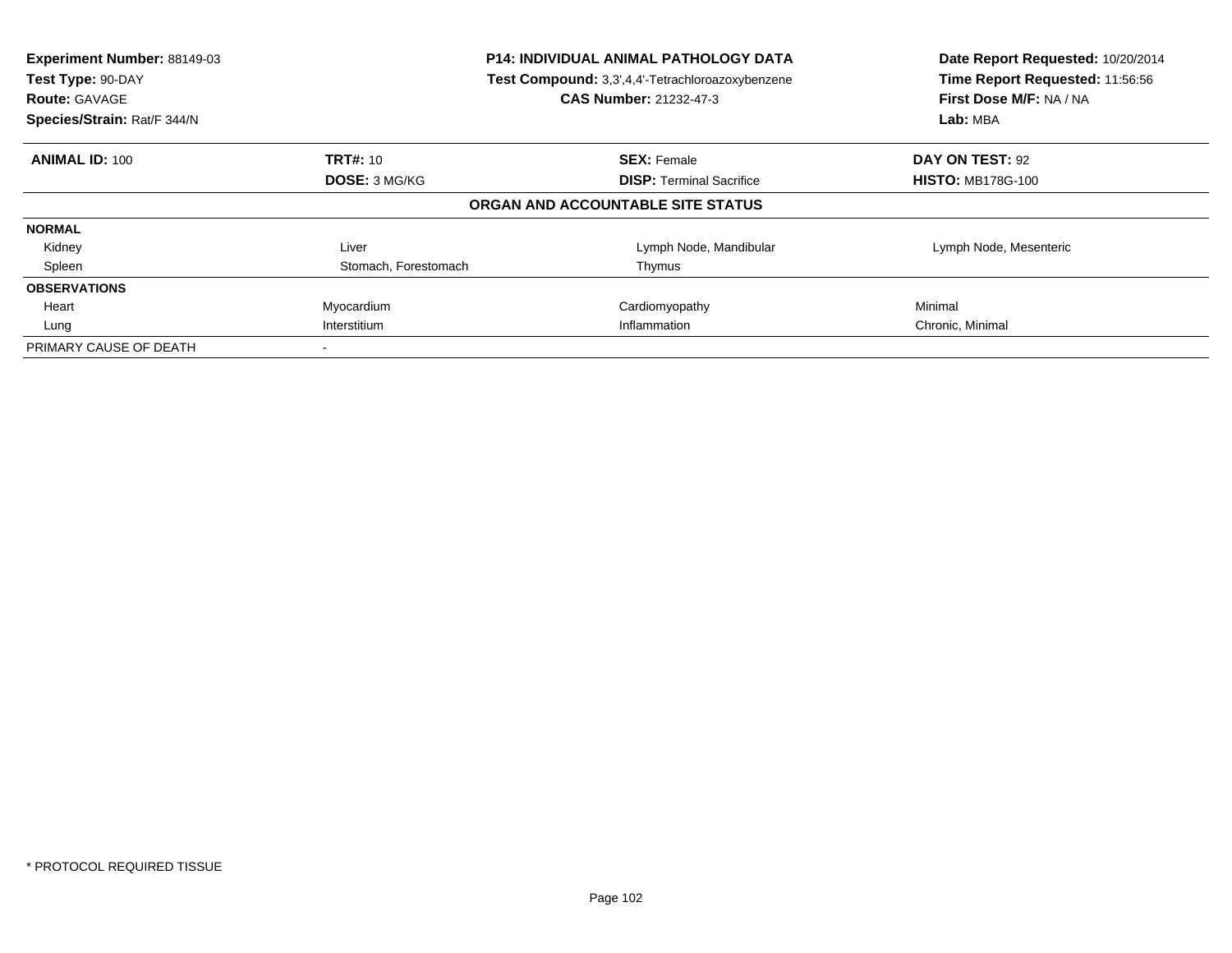| Experiment Number: 88149-03 |                        | <b>P14: INDIVIDUAL ANIMAL PATHOLOGY DATA</b>     | Date Report Requested: 10/20/2014                          |  |
|-----------------------------|------------------------|--------------------------------------------------|------------------------------------------------------------|--|
| Test Type: 90-DAY           |                        | Test Compound: 3,3',4,4'-Tetrachloroazoxybenzene | Time Report Requested: 11:56:56<br>First Dose M/F: NA / NA |  |
| <b>Route: GAVAGE</b>        |                        | <b>CAS Number: 21232-47-3</b>                    |                                                            |  |
| Species/Strain: Rat/F 344/N |                        |                                                  | Lab: MBA                                                   |  |
| <b>ANIMAL ID: 101</b>       | <b>TRT#: 11</b>        | <b>SEX: Female</b>                               | DAY ON TEST: 92                                            |  |
|                             | DOSE: 10 MG/KG         | <b>DISP:</b> Accidentally Killed                 | <b>HISTO: MB178G-101</b>                                   |  |
|                             |                        | ORGAN AND ACCOUNTABLE SITE STATUS                |                                                            |  |
| <b>NORMAL</b>               |                        |                                                  |                                                            |  |
| <b>Adrenal Cortex</b>       | Adrenal Medulla        | <b>Blood Vessel</b>                              | <b>Bone</b>                                                |  |
| <b>Bone Marrow</b>          | <b>Brain</b>           | <b>Clitoral Gland</b>                            | Esophagus                                                  |  |
| Heart                       | Intestine Large, Cecum | Intestine Large, Colon                           | Intestine Large, Rectum                                    |  |
| Intestine Small, Duodenum   | Intestine Small, Ileum | Intestine Small, Jejunum                         | Liver                                                      |  |
| Lymph Node, Mandibular      | <b>Mammary Gland</b>   | Nose                                             | Ovary                                                      |  |
| Pancreas                    | Parathyroid Gland      | <b>Pituitary Gland</b>                           | Salivary Glands                                            |  |
| Skin                        | Stomach, Glandular     | <b>Thyroid Gland</b>                             | Trachea                                                    |  |
| Urinary Bladder             | Uterus                 |                                                  |                                                            |  |
| <b>OBSERVATIONS</b>         |                        |                                                  |                                                            |  |
| <b>Blood Vessel</b>         |                        |                                                  |                                                            |  |
| Note: AORTA IS NORMAL.      |                        |                                                  |                                                            |  |
| Kidney                      |                        | Nephropathy                                      | Minimal                                                    |  |
| Lung                        | Interstitium           | Inflammation                                     | Chronic, Minimal                                           |  |
| Lymph Node, Mesenteric      |                        | Hyperplasia                                      | Histiocytic, Minimal                                       |  |
| Spleen                      |                        | Hematopoietic Cell Proliferation                 | Minimal                                                    |  |
| Stomach, Forestomach        | Epithelium             | Hyperplasia                                      | Focal, Mild                                                |  |
| Thymus                      | Thymocyte              | Atrophy                                          | Mild                                                       |  |
| PRIMARY CAUSE OF DEATH      |                        |                                                  |                                                            |  |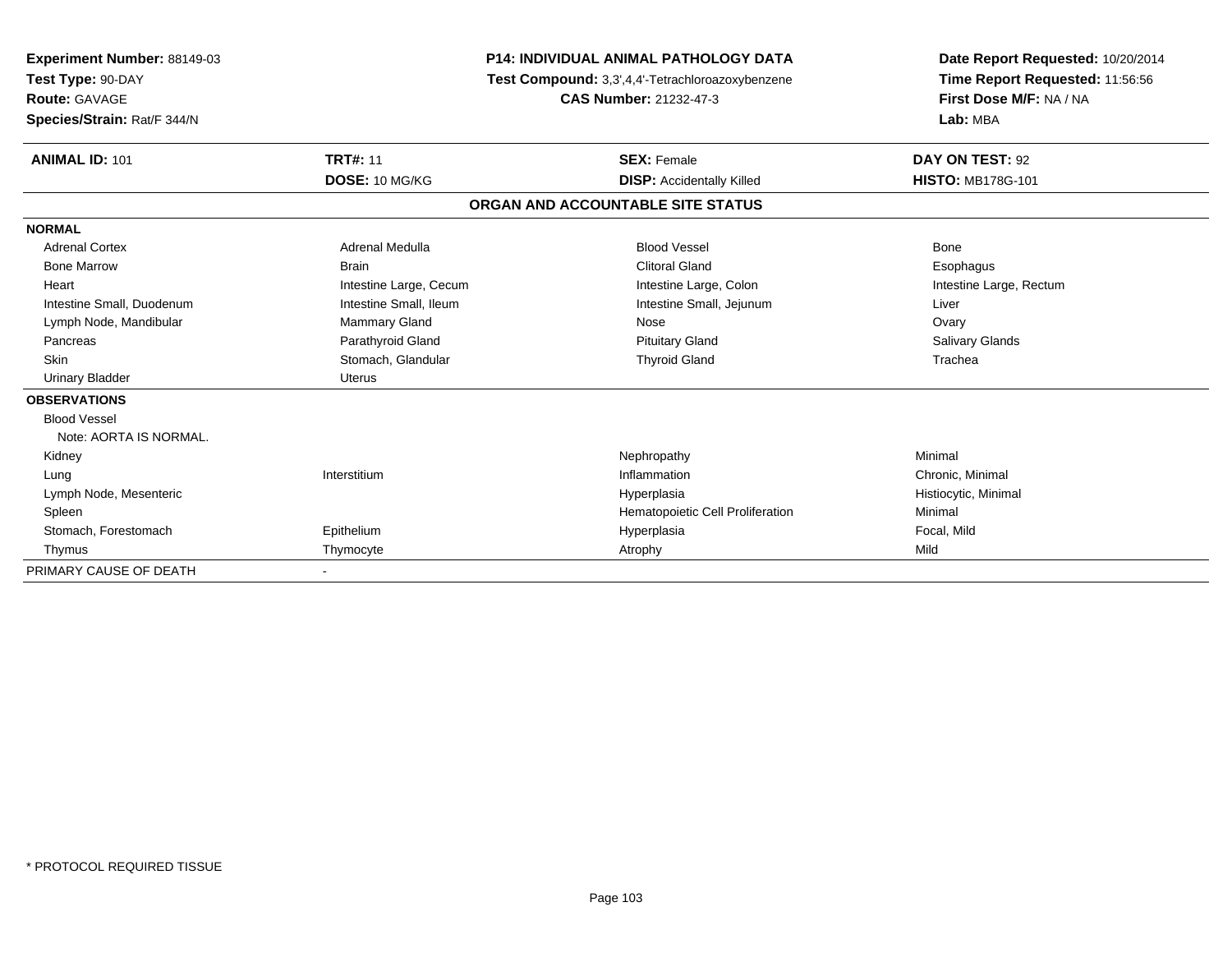| Experiment Number: 88149-03<br>Test Type: 90-DAY |                               | <b>P14: INDIVIDUAL ANIMAL PATHOLOGY DATA</b>     | Date Report Requested: 10/20/2014<br>Time Report Requested: 11:56:56<br>First Dose M/F: NA / NA |  |
|--------------------------------------------------|-------------------------------|--------------------------------------------------|-------------------------------------------------------------------------------------------------|--|
|                                                  |                               | Test Compound: 3,3',4,4'-Tetrachloroazoxybenzene |                                                                                                 |  |
| <b>Route: GAVAGE</b>                             | <b>CAS Number: 21232-47-3</b> |                                                  |                                                                                                 |  |
| Species/Strain: Rat/F 344/N                      |                               |                                                  | Lab: MBA                                                                                        |  |
| <b>ANIMAL ID: 102</b>                            | <b>TRT#: 11</b>               | <b>SEX: Female</b>                               | DAY ON TEST: 92                                                                                 |  |
|                                                  | DOSE: 10 MG/KG                | <b>DISP: Terminal Sacrifice</b>                  | <b>HISTO: MB178G-102</b>                                                                        |  |
|                                                  |                               | ORGAN AND ACCOUNTABLE SITE STATUS                |                                                                                                 |  |
| <b>NORMAL</b>                                    |                               |                                                  |                                                                                                 |  |
| <b>Adrenal Cortex</b>                            | Adrenal Medulla               | <b>Blood Vessel</b>                              | <b>Bone</b>                                                                                     |  |
| <b>Bone Marrow</b>                               | <b>Brain</b>                  | <b>Clitoral Gland</b>                            | Esophagus                                                                                       |  |
| Heart                                            | Intestine Large, Cecum        | Intestine Large, Colon                           | Intestine Large, Rectum                                                                         |  |
| Intestine Small, Duodenum                        | Intestine Small, Ileum        | Intestine Small, Jejunum                         | Liver                                                                                           |  |
| Lymph Node, Mandibular                           | <b>Mammary Gland</b>          | Nose                                             | Ovary                                                                                           |  |
| Pancreas                                         | Parathyroid Gland             | <b>Pituitary Gland</b>                           | Salivary Glands                                                                                 |  |
| Skin                                             | Stomach, Glandular            | <b>Thyroid Gland</b>                             | Trachea                                                                                         |  |
| Urinary Bladder                                  | Uterus                        |                                                  |                                                                                                 |  |
| <b>OBSERVATIONS</b>                              |                               |                                                  |                                                                                                 |  |
| <b>Blood Vessel</b>                              |                               |                                                  |                                                                                                 |  |
| Note: AORTA IS NORMAL.                           |                               |                                                  |                                                                                                 |  |
| Kidney                                           |                               | Nephropathy                                      | Minimal                                                                                         |  |
| Lung                                             | Interstitium                  | Inflammation                                     | Chronic, Mild                                                                                   |  |
| Lymph Node, Mesenteric                           |                               | Hyperplasia                                      | Histiocytic, Minimal                                                                            |  |
| Spleen                                           | Lymph Follic                  | Atrophy                                          | Minimal                                                                                         |  |
| Stomach, Forestomach                             | Epithelium                    | Hyperplasia                                      | Focal, Mild                                                                                     |  |
| Thymus                                           | Thymocyte                     | Atrophy                                          | Mild                                                                                            |  |
| PRIMARY CAUSE OF DEATH                           |                               |                                                  |                                                                                                 |  |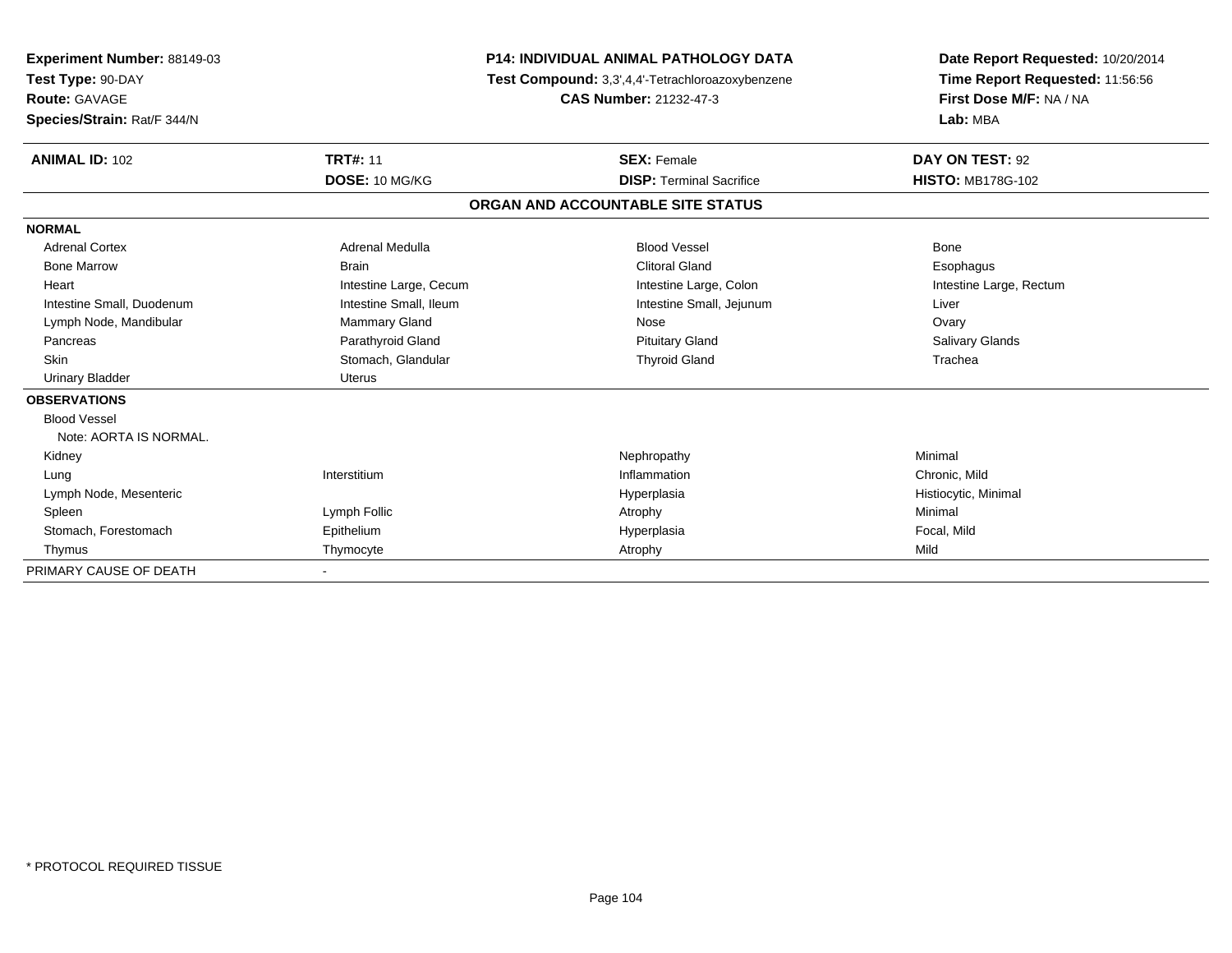| Experiment Number: 88149-03 |                        | <b>P14: INDIVIDUAL ANIMAL PATHOLOGY DATA</b>     | Date Report Requested: 10/20/2014<br>Time Report Requested: 11:56:56 |  |
|-----------------------------|------------------------|--------------------------------------------------|----------------------------------------------------------------------|--|
| Test Type: 90-DAY           |                        | Test Compound: 3,3',4,4'-Tetrachloroazoxybenzene |                                                                      |  |
| <b>Route: GAVAGE</b>        |                        | CAS Number: 21232-47-3                           | First Dose M/F: NA / NA                                              |  |
| Species/Strain: Rat/F 344/N |                        |                                                  | Lab: MBA                                                             |  |
| <b>ANIMAL ID: 103</b>       | <b>TRT#: 11</b>        | <b>SEX: Female</b>                               | DAY ON TEST: 92                                                      |  |
|                             | DOSE: 10 MG/KG         | <b>DISP: Terminal Sacrifice</b>                  | <b>HISTO: MB178G-103</b>                                             |  |
|                             |                        | ORGAN AND ACCOUNTABLE SITE STATUS                |                                                                      |  |
| <b>NORMAL</b>               |                        |                                                  |                                                                      |  |
| <b>Adrenal Cortex</b>       | Adrenal Medulla        | <b>Blood Vessel</b>                              | Bone                                                                 |  |
| <b>Brain</b>                | Intestine Large, Cecum | Intestine Large, Colon                           | Intestine Large, Rectum                                              |  |
| Intestine Small, Duodenum   | Intestine Small, Ileum | Intestine Small, Jejunum                         | Liver                                                                |  |
| Lymph Node, Mandibular      | <b>Mammary Gland</b>   | Nose                                             | Ovary                                                                |  |
| Pancreas                    | Parathyroid Gland      | <b>Pituitary Gland</b>                           | Salivary Glands                                                      |  |
| <b>Skin</b>                 | Stomach, Glandular     | <b>Thyroid Gland</b>                             | Trachea                                                              |  |
| <b>Urinary Bladder</b>      | <b>Uterus</b>          |                                                  |                                                                      |  |
| <b>OBSERVATIONS</b>         |                        |                                                  |                                                                      |  |
| <b>Blood Vessel</b>         |                        |                                                  |                                                                      |  |
| Note: AORTA IS NORMAL.      |                        |                                                  |                                                                      |  |
| <b>Bone Marrow</b>          |                        | Atrophy                                          | Mild                                                                 |  |
| <b>Clitoral Gland</b>       |                        | Inflammation                                     | Chronic, Focal, Minimal                                              |  |
| Esophagus                   | <b>Muscularis</b>      | Inflammation                                     | Chronic, Minimal                                                     |  |
| Heart                       | Myocardium             | Cardiomyopathy                                   | Minimal                                                              |  |
| Kidney                      |                        | Nephropathy                                      | Minimal                                                              |  |
| Lung                        | Interstitium           | Inflammation                                     | Chronic, Minimal                                                     |  |
| Lymph Node, Mesenteric      |                        | Hyperplasia                                      | Histiocytic, Mild                                                    |  |
| Spleen                      |                        | Hematopoietic Cell Proliferation                 | Minimal                                                              |  |
| Stomach, Forestomach        | Epithelium             | Hyperplasia                                      | Focal, Mild                                                          |  |
| Thymus                      | Thymocyte              | Atrophy                                          | Mild                                                                 |  |
| PRIMARY CAUSE OF DEATH      |                        |                                                  |                                                                      |  |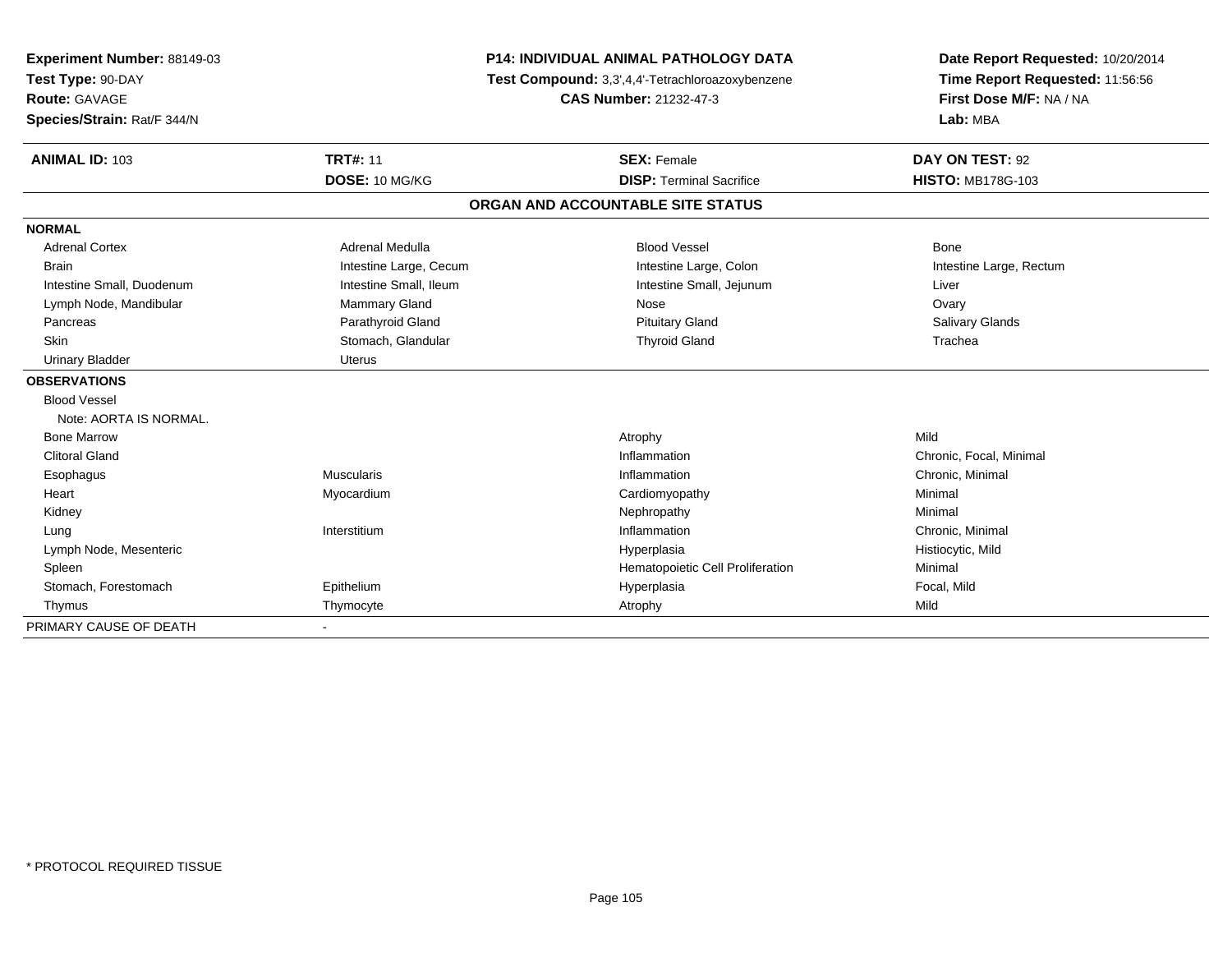| Experiment Number: 88149-03<br>Test Type: 90-DAY |                          | <b>P14: INDIVIDUAL ANIMAL PATHOLOGY DATA</b><br>Test Compound: 3,3',4,4'-Tetrachloroazoxybenzene | Date Report Requested: 10/20/2014<br>Time Report Requested: 11:56:56<br>First Dose M/F: NA / NA |
|--------------------------------------------------|--------------------------|--------------------------------------------------------------------------------------------------|-------------------------------------------------------------------------------------------------|
| Route: GAVAGE                                    |                          | <b>CAS Number: 21232-47-3</b>                                                                    |                                                                                                 |
| Species/Strain: Rat/F 344/N                      |                          |                                                                                                  | Lab: MBA                                                                                        |
| <b>ANIMAL ID: 104</b>                            | <b>TRT#: 11</b>          | <b>SEX: Female</b>                                                                               | DAY ON TEST: 92                                                                                 |
|                                                  | DOSE: 10 MG/KG           | <b>DISP:</b> Accidentally Killed                                                                 | <b>HISTO: MB178G-104</b>                                                                        |
|                                                  |                          | ORGAN AND ACCOUNTABLE SITE STATUS                                                                |                                                                                                 |
| <b>NORMAL</b>                                    |                          |                                                                                                  |                                                                                                 |
| <b>Adrenal Cortex</b>                            | Adrenal Medulla          | <b>Blood Vessel</b>                                                                              | <b>Bone</b>                                                                                     |
| <b>Bone Marrow</b>                               | <b>Brain</b>             | Esophagus                                                                                        | Heart                                                                                           |
| Intestine Large, Cecum                           | Intestine Large, Colon   | Intestine Large, Rectum                                                                          | Intestine Small, Duodenum                                                                       |
| Intestine Small, Ileum                           | Intestine Small, Jejunum | Lymph Node, Mandibular                                                                           | Lymph Node, Mesenteric                                                                          |
| Mammary Gland                                    | Nose                     | Ovary                                                                                            | Pancreas                                                                                        |
| <b>Pituitary Gland</b>                           | Salivary Glands          | Skin                                                                                             | Stomach, Glandular                                                                              |
| <b>Thyroid Gland</b>                             | Trachea                  | <b>Urinary Bladder</b>                                                                           | <b>Uterus</b>                                                                                   |
| <b>MISSING</b>                                   |                          |                                                                                                  |                                                                                                 |
| Parathyroid Gland                                |                          |                                                                                                  |                                                                                                 |
| <b>OBSERVATIONS</b>                              |                          |                                                                                                  |                                                                                                 |
| <b>Blood Vessel</b>                              |                          |                                                                                                  |                                                                                                 |
| Note: AORTA IS NORMAL.                           |                          |                                                                                                  |                                                                                                 |
| <b>Clitoral Gland</b>                            |                          | Inflammation                                                                                     | Chronic Active, Minimal                                                                         |
| Note: INFLAMMATION IS SUBACUTE.                  |                          |                                                                                                  |                                                                                                 |
| Kidney                                           |                          | Nephropathy                                                                                      | Minimal                                                                                         |
| Liver                                            |                          | Hepatodiaphragmatic Nodule                                                                       |                                                                                                 |
| [Hepatodiaphragmatic Nodule TGLS = 2-8]          |                          |                                                                                                  |                                                                                                 |
| Lung                                             | Interstitium             | Inflammation                                                                                     | Chronic, Minimal                                                                                |
| Spleen                                           |                          | Hematopoietic Cell Proliferation                                                                 | Minimal                                                                                         |
| Stomach, Forestomach                             | Epithelium               | Hyperplasia                                                                                      | Focal, Mild                                                                                     |
| Thymus                                           | Thymocyte                | Atrophy                                                                                          | Mild                                                                                            |
| [ Atrophy TGLS = 1-3, 3.1 ]                      |                          |                                                                                                  |                                                                                                 |
| PRIMARY CAUSE OF DEATH                           |                          |                                                                                                  |                                                                                                 |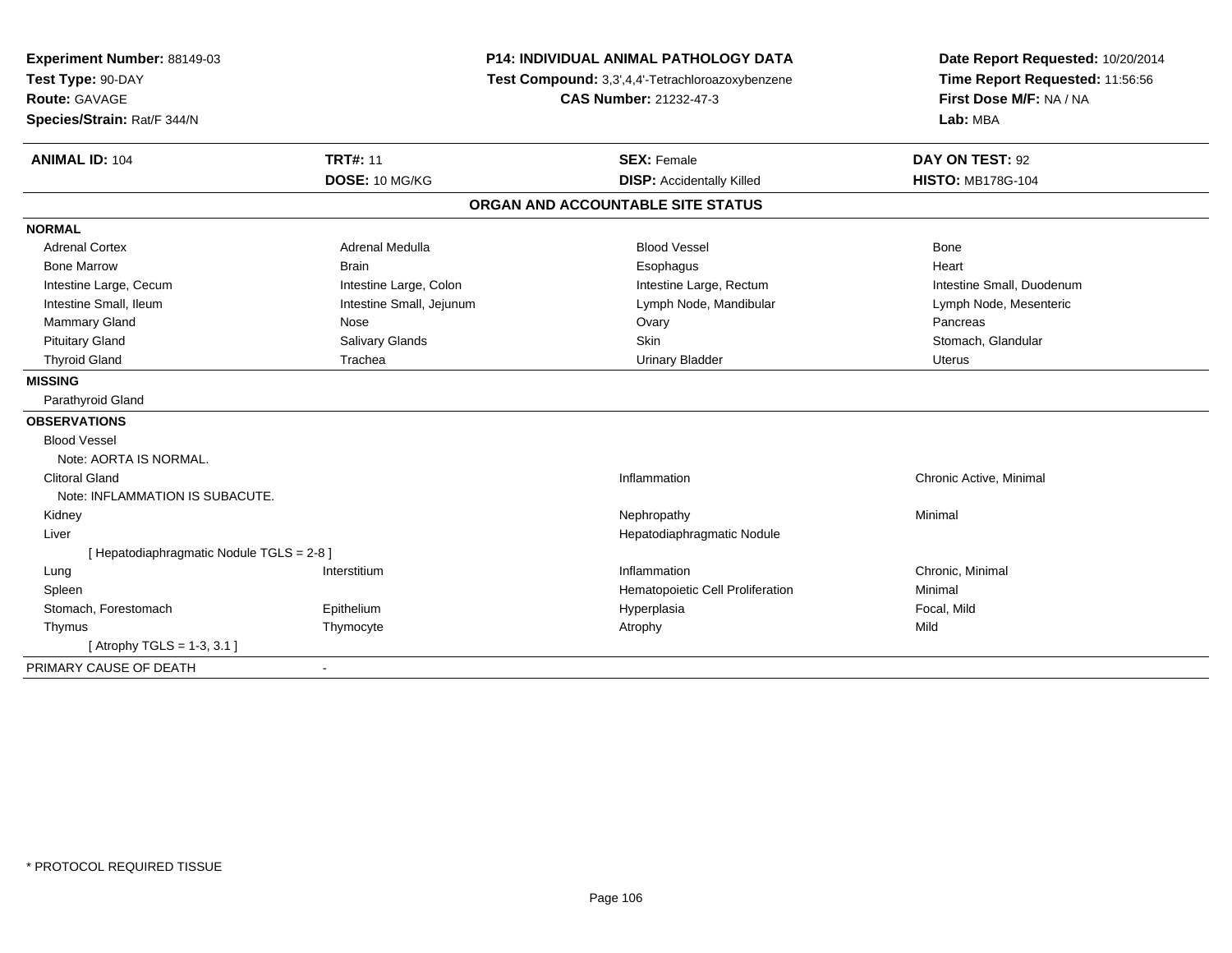| <b>Experiment Number: 88149-03</b><br>Test Type: 90-DAY<br><b>Route: GAVAGE</b><br>Species/Strain: Rat/F 344/N | <b>P14: INDIVIDUAL ANIMAL PATHOLOGY DATA</b><br>Test Compound: 3,3',4,4'-Tetrachloroazoxybenzene<br><b>CAS Number: 21232-47-3</b> |                                   | Date Report Requested: 10/20/2014<br>Time Report Requested: 11:56:56<br>First Dose M/F: NA / NA<br>Lab: MBA |  |
|----------------------------------------------------------------------------------------------------------------|-----------------------------------------------------------------------------------------------------------------------------------|-----------------------------------|-------------------------------------------------------------------------------------------------------------|--|
| <b>ANIMAL ID: 105</b>                                                                                          | <b>TRT#: 11</b>                                                                                                                   | <b>SEX: Female</b>                | DAY ON TEST: 92                                                                                             |  |
|                                                                                                                | DOSE: 10 MG/KG                                                                                                                    | <b>DISP: Terminal Sacrifice</b>   | <b>HISTO: MB178G-105</b>                                                                                    |  |
|                                                                                                                |                                                                                                                                   | ORGAN AND ACCOUNTABLE SITE STATUS |                                                                                                             |  |
| <b>NORMAL</b>                                                                                                  |                                                                                                                                   |                                   |                                                                                                             |  |
| <b>Adrenal Cortex</b>                                                                                          | Adrenal Medulla                                                                                                                   | <b>Blood Vessel</b>               | Bone                                                                                                        |  |
| <b>Bone Marrow</b>                                                                                             | <b>Brain</b>                                                                                                                      | <b>Clitoral Gland</b>             | Esophagus                                                                                                   |  |
| Heart                                                                                                          | Intestine Large, Cecum                                                                                                            | Intestine Large, Colon            | Intestine Large, Rectum                                                                                     |  |
| Intestine Small, Duodenum                                                                                      | Intestine Small, Ileum                                                                                                            | Intestine Small, Jejunum          | Kidney                                                                                                      |  |
| Lymph Node, Mandibular                                                                                         | Lymph Node, Mesenteric                                                                                                            | <b>Mammary Gland</b>              | Nose                                                                                                        |  |
| Ovary                                                                                                          | Pancreas                                                                                                                          | Parathyroid Gland                 | <b>Pituitary Gland</b>                                                                                      |  |
| Salivary Glands                                                                                                | <b>Skin</b>                                                                                                                       | Spleen                            | Stomach, Glandular                                                                                          |  |
| <b>Thyroid Gland</b>                                                                                           | Trachea                                                                                                                           | <b>Urinary Bladder</b>            | <b>Uterus</b>                                                                                               |  |
| <b>OBSERVATIONS</b>                                                                                            |                                                                                                                                   |                                   |                                                                                                             |  |
| <b>Blood Vessel</b>                                                                                            |                                                                                                                                   |                                   |                                                                                                             |  |
| Note: AORTA IS NORMAL.                                                                                         |                                                                                                                                   |                                   |                                                                                                             |  |
| Liver                                                                                                          | Hepatocyte                                                                                                                        | Hypertrophy                       | Mild                                                                                                        |  |
| Lung                                                                                                           | Interstitium                                                                                                                      | Inflammation                      | Chronic, Minimal                                                                                            |  |
| Stomach, Forestomach                                                                                           | Epithelium                                                                                                                        | Hyperplasia                       | Focal, Moderate                                                                                             |  |
| Thymus                                                                                                         | Thymocyte                                                                                                                         | Atrophy                           | Mild                                                                                                        |  |
| PRIMARY CAUSE OF DEATH                                                                                         |                                                                                                                                   |                                   |                                                                                                             |  |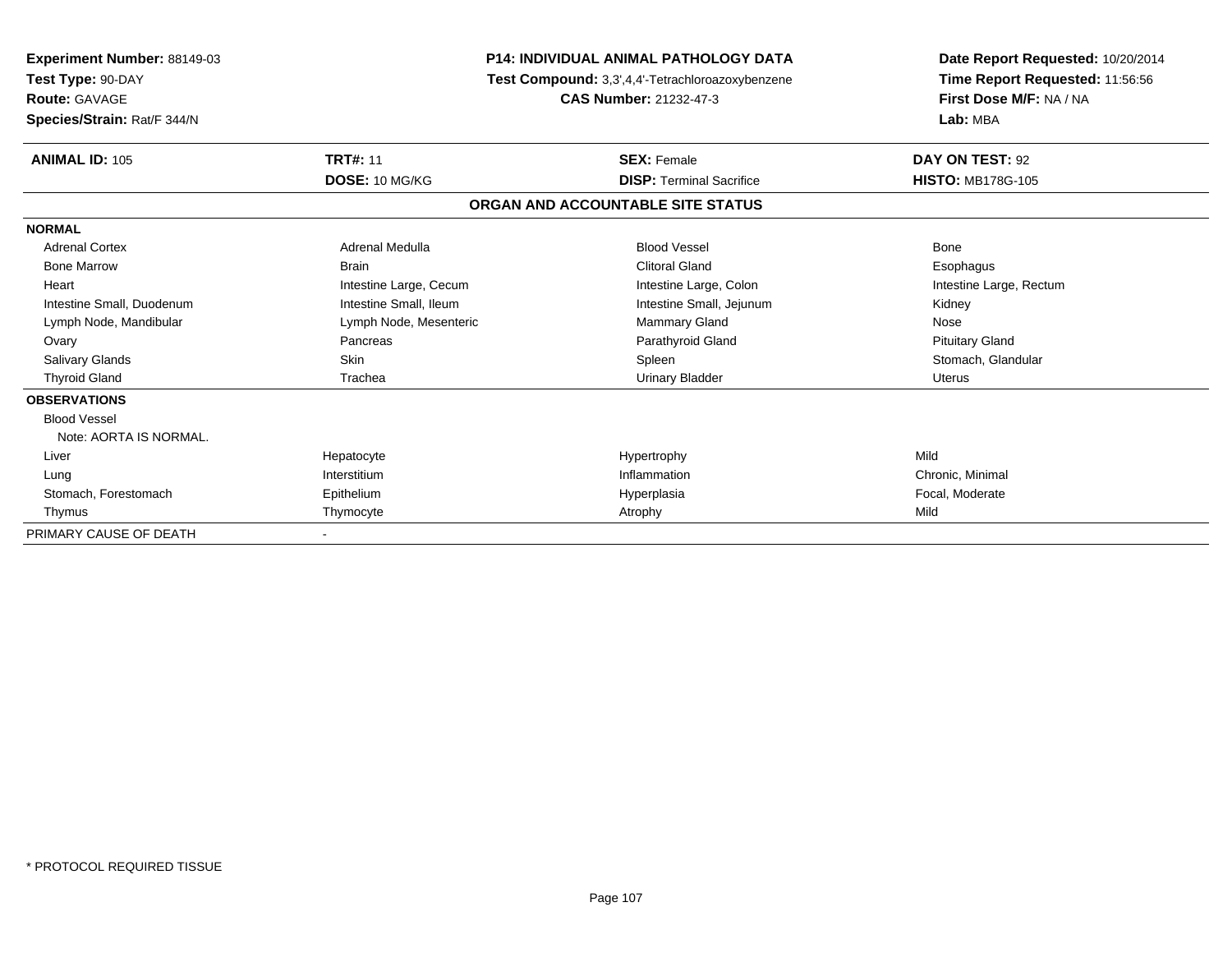| Experiment Number: 88149-03     | <b>P14: INDIVIDUAL ANIMAL PATHOLOGY DATA</b><br>Test Compound: 3,3',4,4'-Tetrachloroazoxybenzene |                                   | Date Report Requested: 10/20/2014<br>Time Report Requested: 11:56:56 |  |
|---------------------------------|--------------------------------------------------------------------------------------------------|-----------------------------------|----------------------------------------------------------------------|--|
| Test Type: 90-DAY               |                                                                                                  |                                   |                                                                      |  |
| <b>Route: GAVAGE</b>            |                                                                                                  | <b>CAS Number: 21232-47-3</b>     | First Dose M/F: NA / NA                                              |  |
| Species/Strain: Rat/F 344/N     |                                                                                                  |                                   | Lab: MBA                                                             |  |
| <b>ANIMAL ID: 106</b>           | <b>TRT#: 11</b>                                                                                  | <b>SEX: Female</b>                | DAY ON TEST: 92                                                      |  |
|                                 | DOSE: 10 MG/KG                                                                                   | <b>DISP:</b> Accidentally Killed  | <b>HISTO: MB178G-106</b>                                             |  |
|                                 |                                                                                                  | ORGAN AND ACCOUNTABLE SITE STATUS |                                                                      |  |
| <b>NORMAL</b>                   |                                                                                                  |                                   |                                                                      |  |
| <b>Adrenal Cortex</b>           | Adrenal Medulla                                                                                  | <b>Blood Vessel</b>               | Bone                                                                 |  |
| <b>Bone Marrow</b>              | <b>Brain</b>                                                                                     | Esophagus                         | Intestine Large, Cecum                                               |  |
| Intestine Large, Colon          | Intestine Large, Rectum                                                                          | Intestine Small, Duodenum         | Intestine Small, Ileum                                               |  |
| Intestine Small, Jejunum        | Lymph Node, Mandibular                                                                           | Lymph Node, Mesenteric            | <b>Mammary Gland</b>                                                 |  |
| Nose                            | Ovary                                                                                            | Pancreas                          | Parathyroid Gland                                                    |  |
| <b>Pituitary Gland</b>          | Salivary Glands                                                                                  | Skin                              | Spleen                                                               |  |
| Stomach, Glandular              | <b>Thyroid Gland</b>                                                                             | Trachea                           | <b>Urinary Bladder</b>                                               |  |
| Uterus                          |                                                                                                  |                                   |                                                                      |  |
| <b>OBSERVATIONS</b>             |                                                                                                  |                                   |                                                                      |  |
| <b>Blood Vessel</b>             |                                                                                                  |                                   |                                                                      |  |
| Note: AORTA IS NORMAL.          |                                                                                                  |                                   |                                                                      |  |
| <b>Clitoral Gland</b>           |                                                                                                  | Inflammation                      | Chronic Active, Minimal                                              |  |
| Note: INFLAMMATION IS SUBACUTE. |                                                                                                  |                                   |                                                                      |  |
| Heart                           | Myocardium                                                                                       | Cardiomyopathy                    | Minimal                                                              |  |
| Kidney                          |                                                                                                  | Nephropathy                       | Minimal                                                              |  |
| Liver                           | <b>Bile Duct</b>                                                                                 | Hyperplasia                       | Minimal                                                              |  |
| Lung                            | Interstitium                                                                                     | Inflammation                      | Chronic, Mild                                                        |  |
| Stomach, Forestomach            | Epithelium                                                                                       | Hyperplasia                       | Focal, Mild                                                          |  |
| Thymus                          | Thymocyte                                                                                        | Atrophy                           | Mild                                                                 |  |
| PRIMARY CAUSE OF DEATH          |                                                                                                  |                                   |                                                                      |  |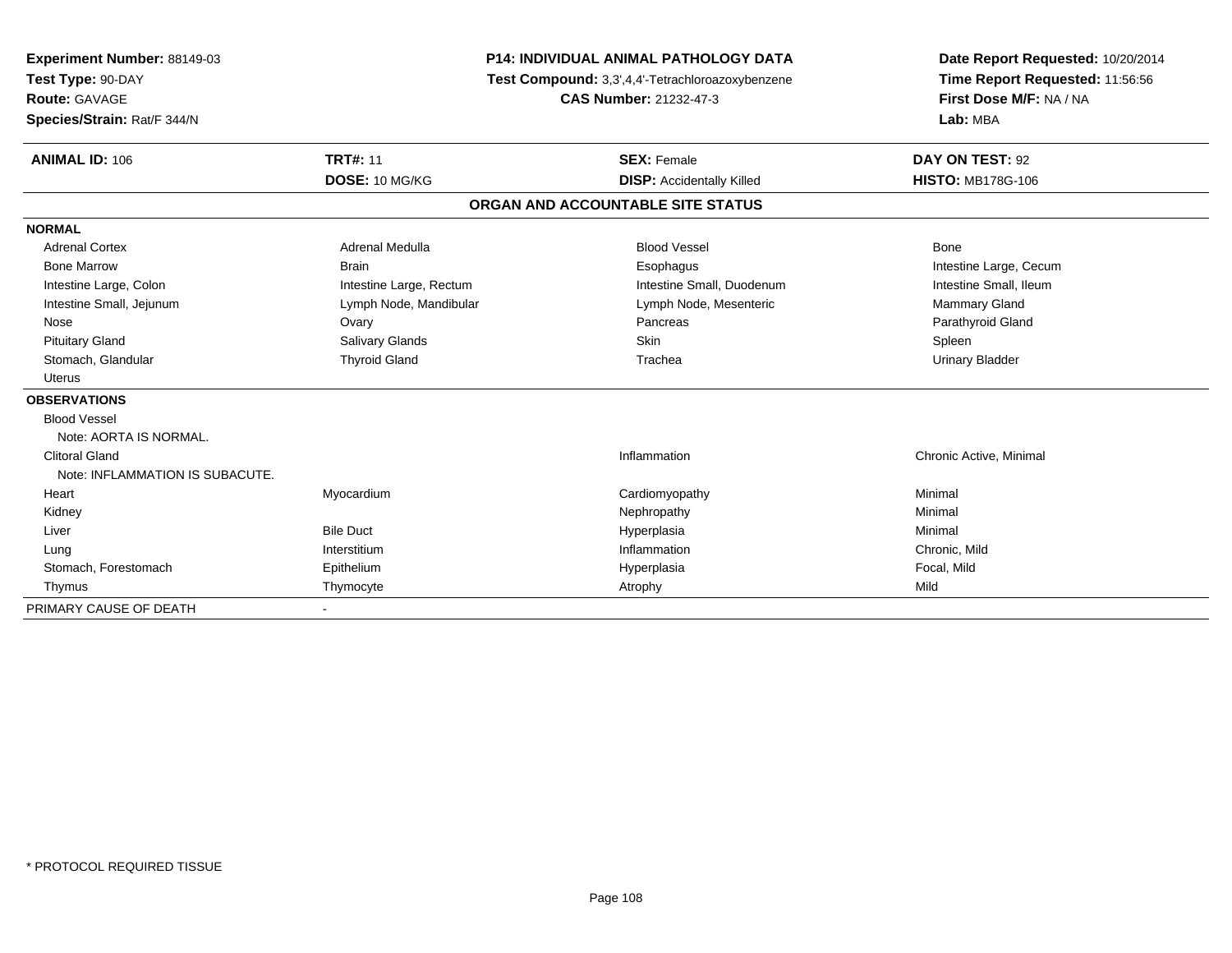| <b>Experiment Number: 88149-03</b> | <b>P14: INDIVIDUAL ANIMAL PATHOLOGY DATA</b> |                                                  | Date Report Requested: 10/20/2014 |  |
|------------------------------------|----------------------------------------------|--------------------------------------------------|-----------------------------------|--|
| Test Type: 90-DAY                  |                                              | Test Compound: 3,3',4,4'-Tetrachloroazoxybenzene | Time Report Requested: 11:56:56   |  |
| Route: GAVAGE                      |                                              | <b>CAS Number: 21232-47-3</b>                    | First Dose M/F: NA / NA           |  |
| Species/Strain: Rat/F 344/N        |                                              |                                                  | Lab: MBA                          |  |
| <b>ANIMAL ID: 107</b>              | <b>TRT#: 11</b>                              | <b>SEX: Female</b>                               | DAY ON TEST: 92                   |  |
|                                    | DOSE: 10 MG/KG                               | <b>DISP:</b> Accidentally Killed                 | <b>HISTO: MB178G-107</b>          |  |
|                                    |                                              | ORGAN AND ACCOUNTABLE SITE STATUS                |                                   |  |
| <b>NORMAL</b>                      |                                              |                                                  |                                   |  |
| <b>Adrenal Cortex</b>              | <b>Adrenal Medulla</b>                       | <b>Blood Vessel</b>                              | Bone                              |  |
| <b>Bone Marrow</b>                 | <b>Brain</b>                                 | <b>Clitoral Gland</b>                            | Esophagus                         |  |
| Heart                              | Intestine Large, Cecum                       | Intestine Large, Colon                           | Intestine Large, Rectum           |  |
| Intestine Small, Duodenum          | Intestine Small, Ileum                       | Intestine Small, Jejunum                         | Kidney                            |  |
| Lymph Node, Mandibular             | Lymph Node, Mesenteric                       | Mammary Gland                                    | Nose                              |  |
| Ovary                              | Pancreas                                     | Parathyroid Gland                                | <b>Pituitary Gland</b>            |  |
| Salivary Glands                    | <b>Skin</b>                                  | Stomach, Glandular                               | Trachea                           |  |
| <b>Urinary Bladder</b>             | Uterus                                       |                                                  |                                   |  |
| <b>OBSERVATIONS</b>                |                                              |                                                  |                                   |  |
| <b>Blood Vessel</b>                |                                              |                                                  |                                   |  |
| Note: AORTA IS NORMAL.             |                                              |                                                  |                                   |  |
| Liver                              |                                              | Hematopoietic Cell Proliferation                 | Minimal                           |  |
| Lung                               | Interstitium                                 | Inflammation                                     | Chronic, Moderate                 |  |
| Spleen                             |                                              | Hematopoietic Cell Proliferation                 | Minimal                           |  |
| Stomach, Forestomach               | Epithelium                                   | Hyperplasia                                      | Focal, Minimal                    |  |
| Thymus                             | Thymocyte                                    | Atrophy                                          | Minimal                           |  |
| <b>Thyroid Gland</b>               |                                              | Ultimobranchial Cyst                             | Focal, Minimal                    |  |
| PRIMARY CAUSE OF DEATH             |                                              |                                                  |                                   |  |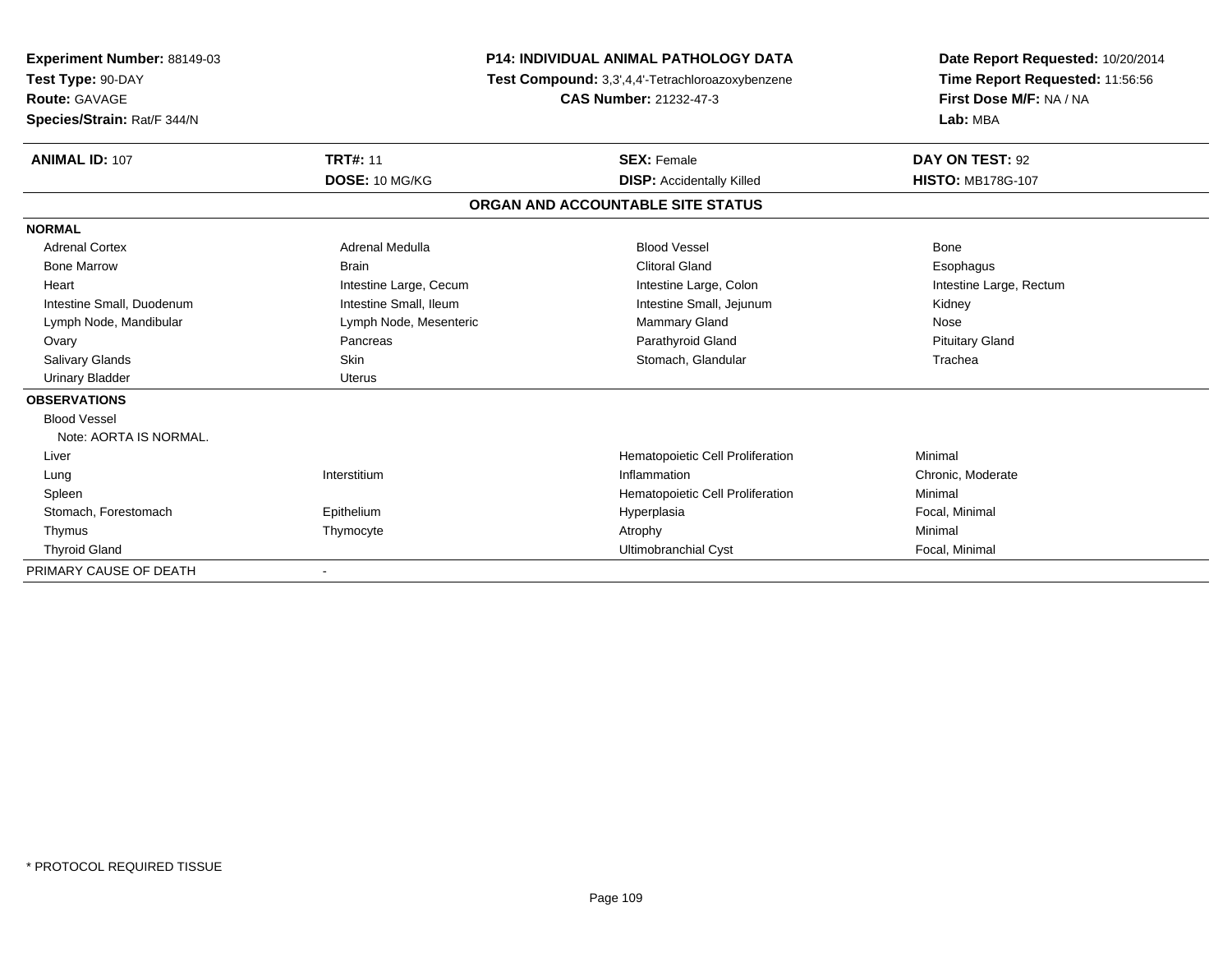| <b>Experiment Number: 88149-03</b><br>Test Type: 90-DAY<br><b>Route: GAVAGE</b><br>Species/Strain: Rat/F 344/N |                          | <b>P14: INDIVIDUAL ANIMAL PATHOLOGY DATA</b><br>Test Compound: 3,3',4,4'-Tetrachloroazoxybenzene<br>CAS Number: 21232-47-3 | Date Report Requested: 10/20/2014<br>Time Report Requested: 11:56:56<br>First Dose M/F: NA / NA<br>Lab: MBA |
|----------------------------------------------------------------------------------------------------------------|--------------------------|----------------------------------------------------------------------------------------------------------------------------|-------------------------------------------------------------------------------------------------------------|
|                                                                                                                |                          |                                                                                                                            |                                                                                                             |
| <b>ANIMAL ID: 108</b>                                                                                          | <b>TRT#: 11</b>          | <b>SEX: Female</b>                                                                                                         | DAY ON TEST: 92                                                                                             |
|                                                                                                                | DOSE: 10 MG/KG           | <b>DISP: Terminal Sacrifice</b>                                                                                            | <b>HISTO: MB178G-108</b>                                                                                    |
|                                                                                                                |                          | ORGAN AND ACCOUNTABLE SITE STATUS                                                                                          |                                                                                                             |
| <b>NORMAL</b>                                                                                                  |                          |                                                                                                                            |                                                                                                             |
| <b>Adrenal Cortex</b>                                                                                          | Adrenal Medulla          | <b>Blood Vessel</b>                                                                                                        | Bone                                                                                                        |
| <b>Bone Marrow</b>                                                                                             | <b>Brain</b>             | <b>Clitoral Gland</b>                                                                                                      | Esophagus                                                                                                   |
| Intestine Large, Cecum                                                                                         | Intestine Large, Colon   | Intestine Large, Rectum                                                                                                    | Intestine Small, Duodenum                                                                                   |
| Intestine Small, Ileum                                                                                         | Intestine Small, Jejunum | Kidney                                                                                                                     | Liver                                                                                                       |
| Lymph Node, Mandibular                                                                                         | Lymph Node, Mesenteric   | Mammary Gland                                                                                                              | Nose                                                                                                        |
| Ovary                                                                                                          | Pancreas                 | Parathyroid Gland                                                                                                          | <b>Pituitary Gland</b>                                                                                      |
| <b>Salivary Glands</b>                                                                                         | Skin                     | Spleen                                                                                                                     | Trachea                                                                                                     |
| <b>Urinary Bladder</b>                                                                                         | <b>Uterus</b>            |                                                                                                                            |                                                                                                             |
| <b>OBSERVATIONS</b>                                                                                            |                          |                                                                                                                            |                                                                                                             |
| <b>Blood Vessel</b>                                                                                            |                          |                                                                                                                            |                                                                                                             |
| Note: AORTA IS NORMAL.                                                                                         |                          |                                                                                                                            |                                                                                                             |
| Heart                                                                                                          | Myocardium               | Cardiomyopathy                                                                                                             | Minimal                                                                                                     |
| Lung                                                                                                           | Interstitium             | Inflammation                                                                                                               | Chronic, Moderate                                                                                           |
| Stomach, Forestomach                                                                                           | Epithelium               | Hyperplasia                                                                                                                | Focal, Moderate                                                                                             |
| Stomach, Glandular                                                                                             |                          | Erosion                                                                                                                    | Focal, Mild                                                                                                 |
| Thymus                                                                                                         | Thymocyte                | Atrophy                                                                                                                    | Mild                                                                                                        |
| <b>Thyroid Gland</b>                                                                                           |                          | Ultimobranchial Cyst                                                                                                       | Focal, Minimal                                                                                              |
| PRIMARY CAUSE OF DEATH                                                                                         |                          |                                                                                                                            |                                                                                                             |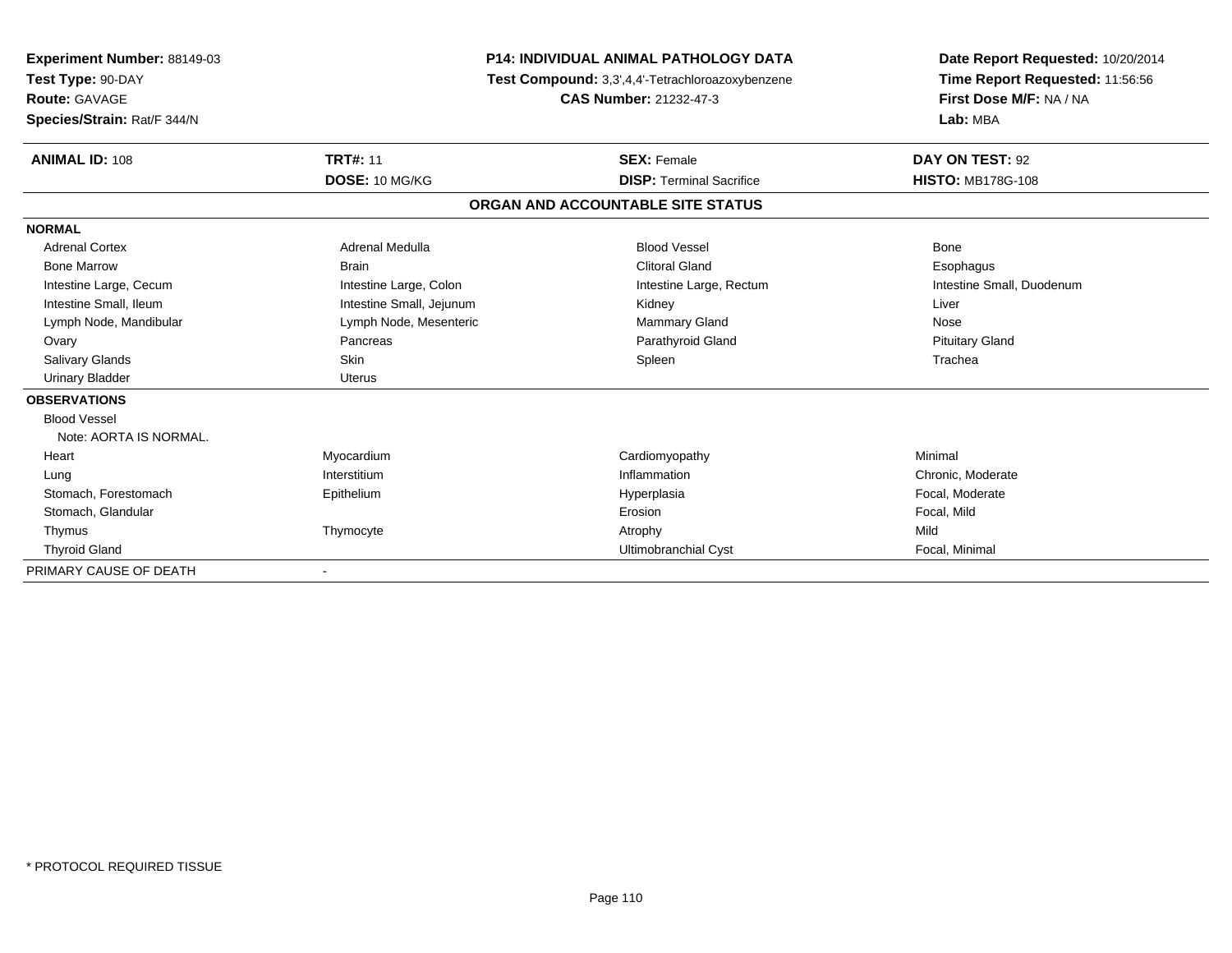| Experiment Number: 88149-03 | <b>P14: INDIVIDUAL ANIMAL PATHOLOGY DATA</b> |                                                  | Date Report Requested: 10/20/2014                          |  |
|-----------------------------|----------------------------------------------|--------------------------------------------------|------------------------------------------------------------|--|
| Test Type: 90-DAY           |                                              | Test Compound: 3,3',4,4'-Tetrachloroazoxybenzene |                                                            |  |
| <b>Route: GAVAGE</b>        |                                              | <b>CAS Number: 21232-47-3</b>                    | Time Report Requested: 11:56:56<br>First Dose M/F: NA / NA |  |
| Species/Strain: Rat/F 344/N |                                              |                                                  | Lab: MBA                                                   |  |
| <b>ANIMAL ID: 109</b>       | <b>TRT#: 11</b>                              | <b>SEX: Female</b>                               | DAY ON TEST: 92                                            |  |
|                             | DOSE: 10 MG/KG                               | <b>DISP:</b> Accidentally Killed                 | <b>HISTO: MB178G-109</b>                                   |  |
|                             |                                              | ORGAN AND ACCOUNTABLE SITE STATUS                |                                                            |  |
| <b>NORMAL</b>               |                                              |                                                  |                                                            |  |
| <b>Adrenal Cortex</b>       | Adrenal Medulla                              | <b>Blood Vessel</b>                              | <b>Bone</b>                                                |  |
| <b>Bone Marrow</b>          | <b>Brain</b>                                 | <b>Clitoral Gland</b>                            | Esophagus                                                  |  |
| Intestine Large, Cecum      | Intestine Large, Colon                       | Intestine Large, Rectum                          | Intestine Small, Duodenum                                  |  |
| Intestine Small, Ileum      | Intestine Small, Jejunum                     | Lymph Node, Mandibular                           | Lymph Node, Mesenteric                                     |  |
| Mammary Gland               | Nose                                         | Ovary                                            | Pancreas                                                   |  |
| Parathyroid Gland           | <b>Pituitary Gland</b>                       | <b>Salivary Glands</b>                           | Skin                                                       |  |
| Stomach, Glandular          | <b>Thyroid Gland</b>                         | Trachea                                          | <b>Urinary Bladder</b>                                     |  |
| <b>Uterus</b>               |                                              |                                                  |                                                            |  |
| <b>OBSERVATIONS</b>         |                                              |                                                  |                                                            |  |
| <b>Blood Vessel</b>         |                                              |                                                  |                                                            |  |
| Note: AORTA IS NORMAL.      |                                              |                                                  |                                                            |  |
| Heart                       |                                              | Hemorrhage                                       | Focal, Minimal                                             |  |
| Kidney                      |                                              | Nephropathy                                      | Minimal                                                    |  |
| Liver                       | Centrilobular, Hepatocyte                    | Degeneration                                     | Minimal                                                    |  |
|                             | <b>Bile Duct</b>                             | Hyperplasia                                      | Minimal                                                    |  |
| Lung                        | Interstitium                                 | Inflammation                                     | Chronic, Moderate                                          |  |
| Spleen                      |                                              | Hematopoietic Cell Proliferation                 | Mild                                                       |  |
| Stomach, Forestomach        | Epithelium                                   | Hyperplasia                                      | Focal, Mild                                                |  |
| Thymus                      | Thymocyte                                    | Atrophy                                          | Mild                                                       |  |
| PRIMARY CAUSE OF DEATH      |                                              |                                                  |                                                            |  |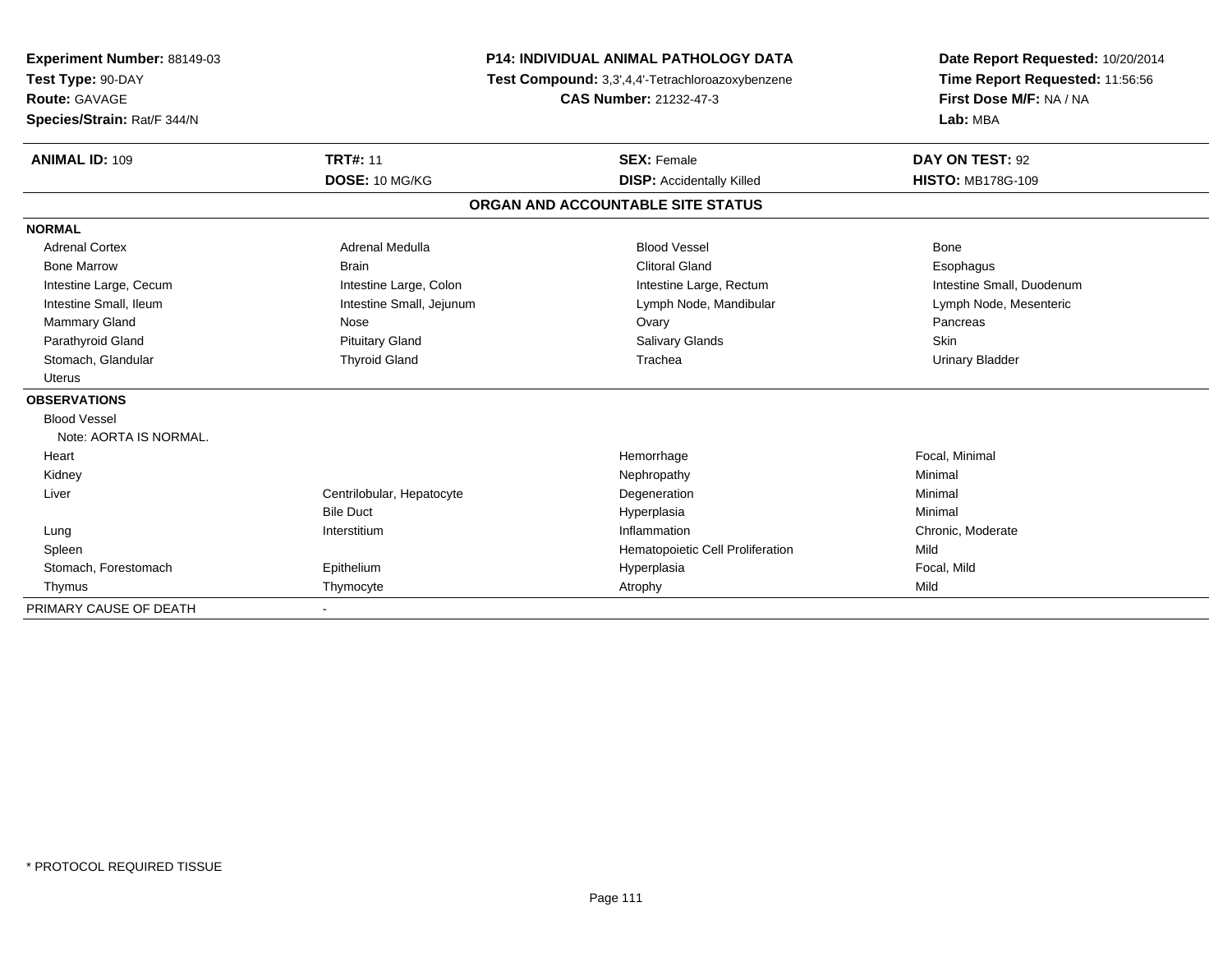| Experiment Number: 88149-03<br>Test Type: 90-DAY |                           | P14: INDIVIDUAL ANIMAL PATHOLOGY DATA<br>Test Compound: 3,3',4,4'-Tetrachloroazoxybenzene | Date Report Requested: 10/20/2014<br>Time Report Requested: 11:56:56<br>First Dose M/F: NA / NA |  |
|--------------------------------------------------|---------------------------|-------------------------------------------------------------------------------------------|-------------------------------------------------------------------------------------------------|--|
| <b>Route: GAVAGE</b>                             |                           | <b>CAS Number: 21232-47-3</b>                                                             |                                                                                                 |  |
| Species/Strain: Rat/F 344/N                      |                           |                                                                                           | Lab: MBA                                                                                        |  |
| <b>ANIMAL ID: 110</b>                            | <b>TRT#: 11</b>           | <b>SEX: Female</b>                                                                        | DAY ON TEST: 92                                                                                 |  |
|                                                  | DOSE: 10 MG/KG            | <b>DISP: Terminal Sacrifice</b>                                                           | <b>HISTO: MB178G-110</b>                                                                        |  |
|                                                  |                           | ORGAN AND ACCOUNTABLE SITE STATUS                                                         |                                                                                                 |  |
| <b>NORMAL</b>                                    |                           |                                                                                           |                                                                                                 |  |
| <b>Adrenal Cortex</b>                            | <b>Adrenal Medulla</b>    | <b>Blood Vessel</b>                                                                       | <b>Bone</b>                                                                                     |  |
| <b>Bone Marrow</b>                               | <b>Brain</b>              | Esophagus                                                                                 | Heart                                                                                           |  |
| Intestine Large, Cecum                           | Intestine Large, Colon    | Intestine Large, Rectum                                                                   | Intestine Small, Duodenum                                                                       |  |
| Intestine Small, Ileum                           | Intestine Small, Jejunum  | Lymph Node, Mandibular                                                                    | Lymph Node, Mesenteric                                                                          |  |
| <b>Mammary Gland</b>                             | Nose                      | Ovary                                                                                     | Pancreas                                                                                        |  |
| <b>Pituitary Gland</b>                           | Salivary Glands           | Skin                                                                                      | Spleen                                                                                          |  |
| Stomach, Glandular                               | <b>Thyroid Gland</b>      | Trachea                                                                                   | <b>Urinary Bladder</b>                                                                          |  |
| <b>Uterus</b>                                    |                           |                                                                                           |                                                                                                 |  |
| <b>MISSING</b>                                   |                           |                                                                                           |                                                                                                 |  |
| Parathyroid Gland                                |                           |                                                                                           |                                                                                                 |  |
| <b>OBSERVATIONS</b>                              |                           |                                                                                           |                                                                                                 |  |
| <b>Blood Vessel</b>                              |                           |                                                                                           |                                                                                                 |  |
| Note: AORTA IS NORMAL.                           |                           |                                                                                           |                                                                                                 |  |
| <b>Clitoral Gland</b>                            |                           | Inflammation                                                                              | Acute, Minimal                                                                                  |  |
| Kidney                                           |                           | Nephropathy                                                                               | Minimal                                                                                         |  |
| Liver                                            | Centrilobular, Hepatocyte | Degeneration                                                                              | Marked                                                                                          |  |
|                                                  | <b>Bile Duct</b>          | Hyperplasia                                                                               | Minimal                                                                                         |  |
|                                                  |                           | Necrosis                                                                                  | Focal, Minimal                                                                                  |  |
| Lung                                             | Interstitium              | Inflammation                                                                              | Chronic, Minimal                                                                                |  |
| Stomach, Forestomach                             | Epithelium                | Hyperplasia                                                                               | Focal, Minimal                                                                                  |  |
| Thymus                                           | Thymocyte                 | Atrophy                                                                                   | Mild                                                                                            |  |
| PRIMARY CAUSE OF DEATH                           |                           |                                                                                           |                                                                                                 |  |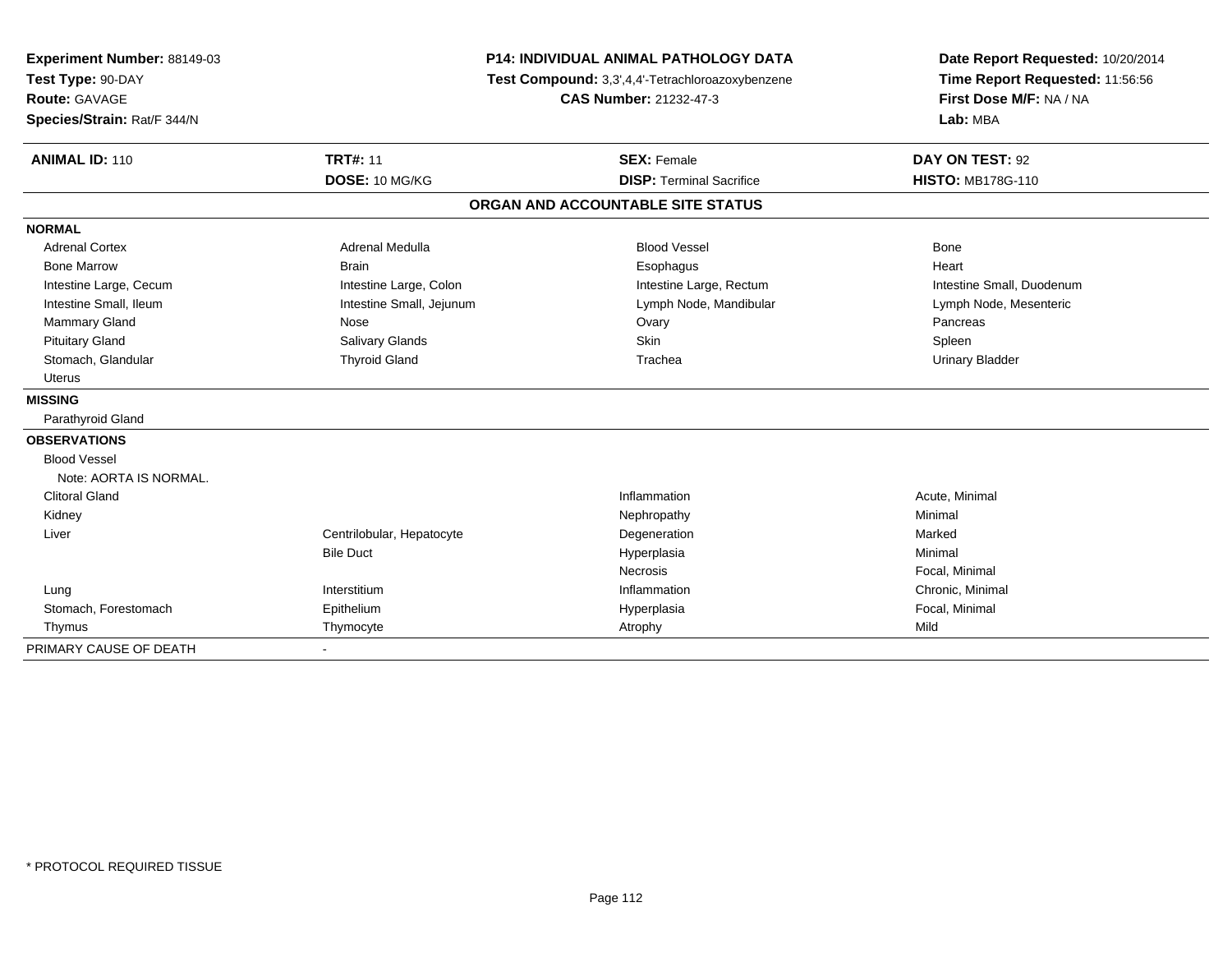| Experiment Number: 88149-03<br>Test Type: 90-DAY<br><b>Route: GAVAGE</b> | P14: INDIVIDUAL ANIMAL PATHOLOGY DATA<br>Test Compound: 3,3',4,4'-Tetrachloroazoxybenzene<br><b>CAS Number: 21232-47-3</b> |                                   | Date Report Requested: 10/20/2014<br>Time Report Requested: 11:56:56<br>First Dose M/F: NA / NA |
|--------------------------------------------------------------------------|----------------------------------------------------------------------------------------------------------------------------|-----------------------------------|-------------------------------------------------------------------------------------------------|
| Species/Strain: Rat/F 344/N                                              |                                                                                                                            |                                   | Lab: MBA                                                                                        |
| <b>ANIMAL ID: 111</b>                                                    | <b>TRT#: 12</b>                                                                                                            | <b>SEX: Female</b>                | DAY ON TEST: 65                                                                                 |
|                                                                          | DOSE: 30 MG/KG                                                                                                             | <b>DISP: Natural Death</b>        | <b>HISTO: MB178G-111</b>                                                                        |
|                                                                          |                                                                                                                            | ORGAN AND ACCOUNTABLE SITE STATUS |                                                                                                 |
| <b>NORMAL</b>                                                            |                                                                                                                            |                                   |                                                                                                 |
| * Adrenal Cortex                                                         | * Adrenal Medulla                                                                                                          | * Blood Vessel                    | * Bone                                                                                          |
| * Bone Marrow                                                            | * Brain                                                                                                                    | * Esophagus                       | * Intestine Large, Cecum                                                                        |
| * Intestine Large, Colon                                                 | * Intestine Large, Rectum                                                                                                  | * Intestine Small, Duodenum       | * Intestine Small, Ileum                                                                        |
| * Mammary Gland                                                          | * Nose                                                                                                                     | * Ovary                           | * Pancreas                                                                                      |
| * Pituitary Gland                                                        | * Salivary Glands                                                                                                          | * Skin                            | * Stomach, Glandular                                                                            |
| * Trachea                                                                | * Urinary Bladder                                                                                                          | * Uterus                          |                                                                                                 |
| <b>MISSING</b>                                                           |                                                                                                                            |                                   |                                                                                                 |
| * Parathyroid Gland                                                      | * Thyroid Gland                                                                                                            |                                   |                                                                                                 |
| <b>AUTO PRECLUDES DIAG.</b>                                              |                                                                                                                            |                                   |                                                                                                 |
| * Intestine Small, Jejunum                                               |                                                                                                                            |                                   |                                                                                                 |
| <b>OBSERVATIONS</b>                                                      |                                                                                                                            |                                   |                                                                                                 |
| * Blood Vessel                                                           |                                                                                                                            |                                   |                                                                                                 |
| Note: AORTA IS NORMAL.                                                   |                                                                                                                            |                                   |                                                                                                 |
| * Clitoral Gland                                                         |                                                                                                                            | Atrophy                           | Mild                                                                                            |
| * Heart                                                                  | Myocardium                                                                                                                 | Cardiomyopathy                    | Moderate                                                                                        |
| * Kidney                                                                 |                                                                                                                            | Nephropathy                       | Minimal                                                                                         |
| * Liver                                                                  | Centrilobular, Hepatocyte                                                                                                  | Degeneration                      | Moderate                                                                                        |
|                                                                          |                                                                                                                            | Hematopoietic Cell Proliferation  | Minimal                                                                                         |
| [Degeneration TGLS = 1-8]                                                |                                                                                                                            |                                   |                                                                                                 |
| * Lung                                                                   |                                                                                                                            | Hemorrhage                        | Focal, Minimal                                                                                  |
|                                                                          | Artery                                                                                                                     | Inflammation                      | Chronic Active, Mild                                                                            |
|                                                                          | Interstitium                                                                                                               | Inflammation                      | Chronic, Moderate                                                                               |
| * Lymph Node, Mandibular                                                 |                                                                                                                            | Atrophy                           | Mild                                                                                            |
| * Lymph Node, Mesenteric                                                 |                                                                                                                            | Atrophy                           | Minimal                                                                                         |
| * Spleen                                                                 |                                                                                                                            | Hematopoietic Cell Proliferation  | Mild                                                                                            |
| * Stomach, Forestomach                                                   | Epithelium                                                                                                                 | Hyperplasia                       | Focal, Mild                                                                                     |
| * Thymus                                                                 | Thymocyte                                                                                                                  | Atrophy                           | Moderate                                                                                        |
| PRIMARY CAUSE OF DEATH                                                   |                                                                                                                            |                                   |                                                                                                 |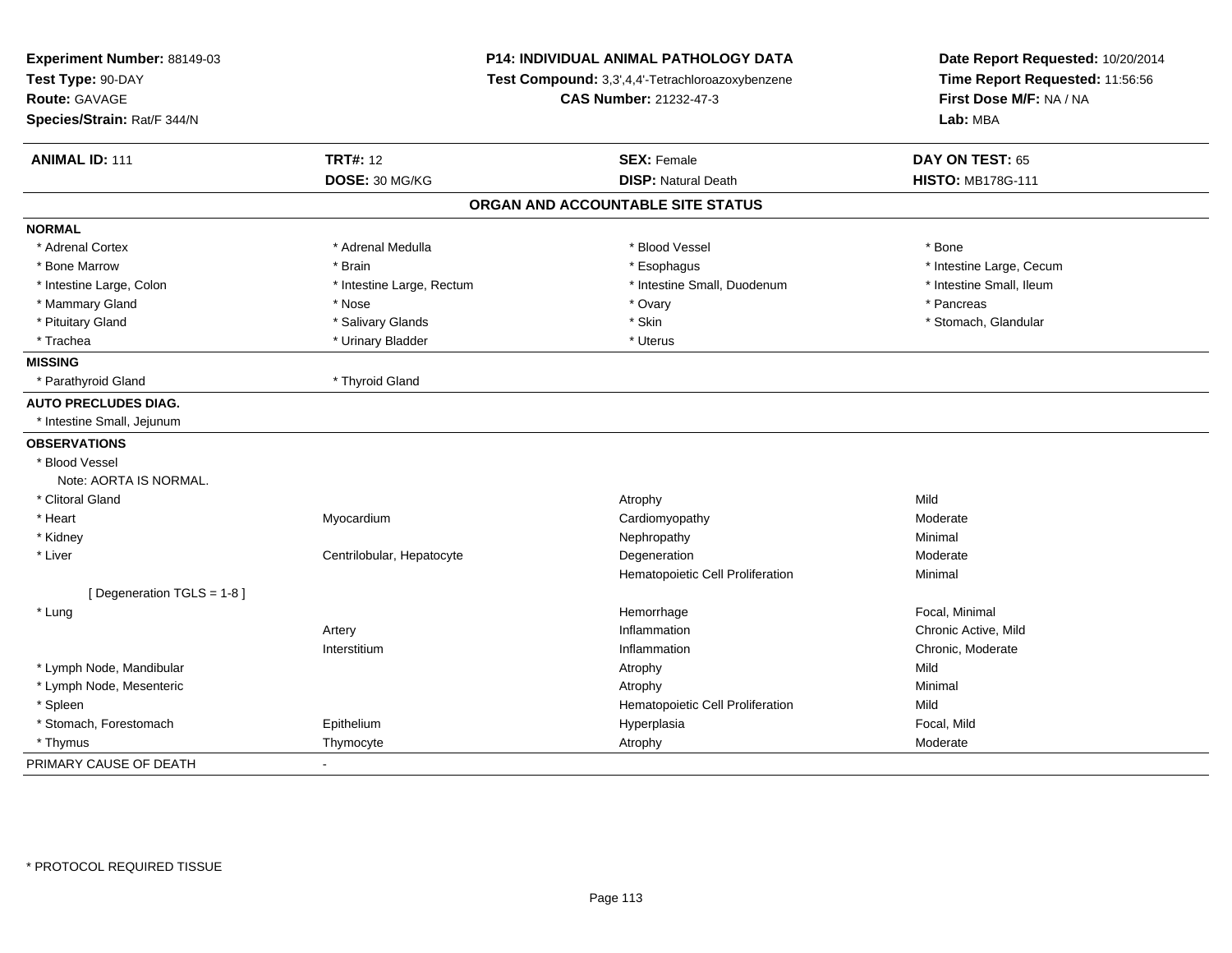| Experiment Number: 88149-03<br>Test Type: 90-DAY | P14: INDIVIDUAL ANIMAL PATHOLOGY DATA<br>Test Compound: 3,3',4,4'-Tetrachloroazoxybenzene<br>CAS Number: 21232-47-3 |                                   | Date Report Requested: 10/20/2014<br>Time Report Requested: 11:56:56<br>First Dose M/F: NA / NA |  |
|--------------------------------------------------|---------------------------------------------------------------------------------------------------------------------|-----------------------------------|-------------------------------------------------------------------------------------------------|--|
| Route: GAVAGE<br>Species/Strain: Rat/F 344/N     |                                                                                                                     |                                   |                                                                                                 |  |
|                                                  |                                                                                                                     |                                   | Lab: MBA                                                                                        |  |
| <b>ANIMAL ID: 112</b>                            | <b>TRT#: 12</b>                                                                                                     | <b>SEX: Female</b>                | DAY ON TEST: 65                                                                                 |  |
|                                                  | DOSE: 30 MG/KG                                                                                                      | <b>DISP:</b> Moribund Sacrifice   | <b>HISTO: MB178G-112</b>                                                                        |  |
|                                                  |                                                                                                                     | ORGAN AND ACCOUNTABLE SITE STATUS |                                                                                                 |  |
| <b>NORMAL</b>                                    |                                                                                                                     |                                   |                                                                                                 |  |
| * Adrenal Cortex                                 | * Adrenal Medulla                                                                                                   | * Blood Vessel                    | * Bone                                                                                          |  |
| * Bone Marrow                                    | * Brain                                                                                                             | * Esophagus                       | * Intestine Large, Cecum                                                                        |  |
| * Intestine Large, Colon                         | * Intestine Large, Rectum                                                                                           | * Intestine Small, Duodenum       | * Intestine Small, Ileum                                                                        |  |
| * Intestine Small, Jejunum                       | * Lymph Node, Mandibular                                                                                            | * Mammary Gland                   | * Nose                                                                                          |  |
| * Ovary                                          | * Pancreas                                                                                                          | * Parathyroid Gland               | * Pituitary Gland                                                                               |  |
| * Salivary Glands                                | * Skin                                                                                                              | * Stomach, Glandular              | * Thyroid Gland                                                                                 |  |
| * Trachea                                        | * Urinary Bladder                                                                                                   | * Uterus                          |                                                                                                 |  |
| <b>OBSERVATIONS</b>                              |                                                                                                                     |                                   |                                                                                                 |  |
| * Blood Vessel                                   |                                                                                                                     |                                   |                                                                                                 |  |
| Note: AORTA IS NORMAL.                           |                                                                                                                     |                                   |                                                                                                 |  |
| * Clitoral Gland                                 |                                                                                                                     | Atrophy                           | Mild                                                                                            |  |
| * Heart                                          | Myocardium                                                                                                          | Cardiomyopathy                    | Mild                                                                                            |  |
| * Kidney                                         |                                                                                                                     | Nephropathy                       | Minimal                                                                                         |  |
| * Liver                                          | Centrilobular, Hepatocyte                                                                                           | Degeneration                      | Minimal                                                                                         |  |
|                                                  |                                                                                                                     | Hematopoietic Cell Proliferation  | Minimal                                                                                         |  |
| Note: TGL 2-NCL                                  |                                                                                                                     |                                   |                                                                                                 |  |
| * Lung                                           | Artery                                                                                                              | Inflammation                      | Chronic Active, Mild                                                                            |  |
|                                                  | Interstitium                                                                                                        | Inflammation                      | Chronic, Mild                                                                                   |  |
| * Lymph Node, Mesenteric                         |                                                                                                                     | Atrophy                           | Minimal                                                                                         |  |
| * Spleen                                         |                                                                                                                     | Hematopoietic Cell Proliferation  | Mild                                                                                            |  |
| * Stomach, Forestomach                           | Epithelium                                                                                                          | Hyperplasia                       | Focal, Mild                                                                                     |  |
| * Thymus                                         | Thymocyte                                                                                                           | Atrophy                           | Minimal                                                                                         |  |
| PRIMARY CAUSE OF DEATH                           |                                                                                                                     |                                   |                                                                                                 |  |
| Animal Note: BLOOD- THIN, PALE, TGL 1-NST        |                                                                                                                     |                                   |                                                                                                 |  |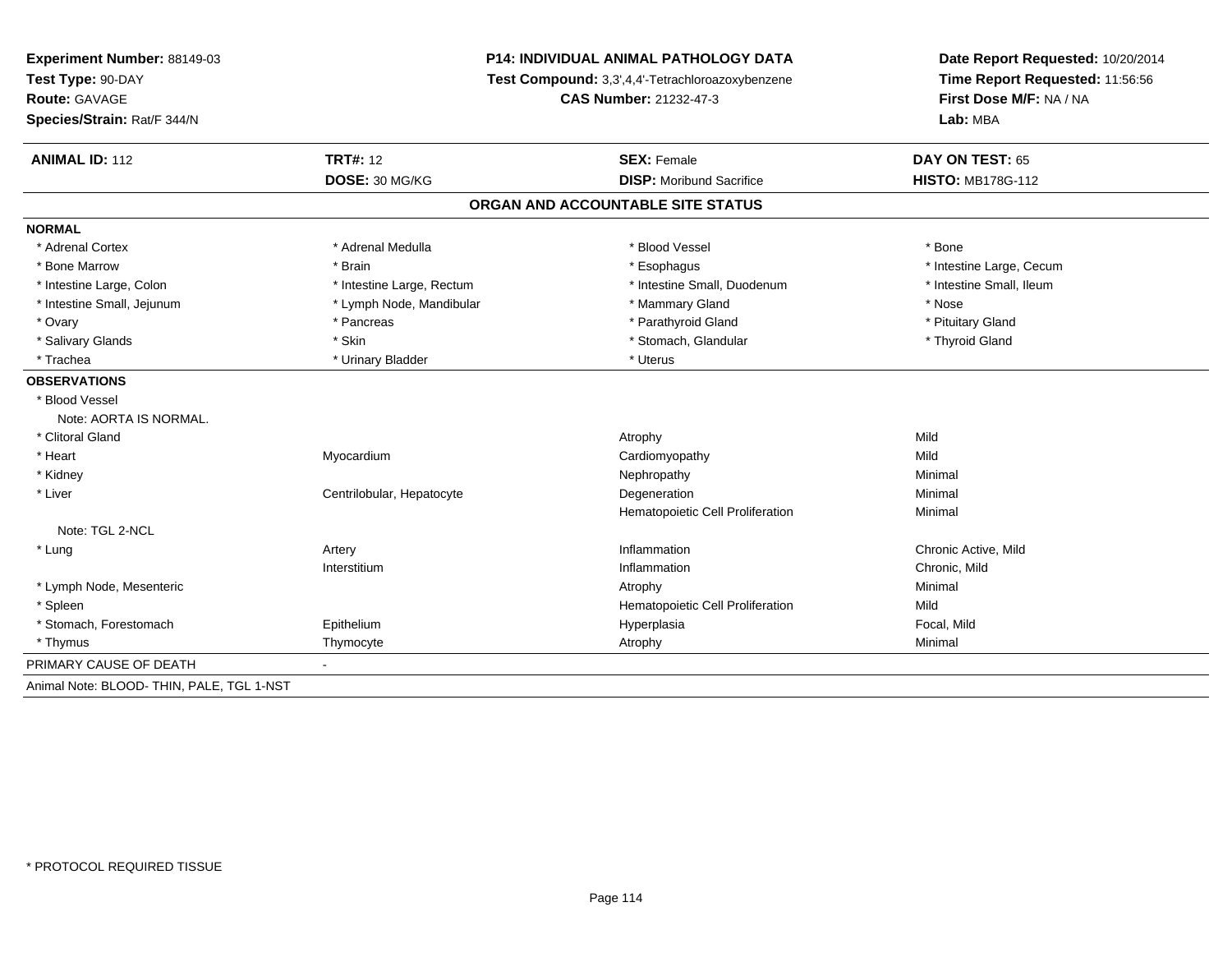| Experiment Number: 88149-03<br>Test Type: 90-DAY<br>Route: GAVAGE<br>Species/Strain: Rat/F 344/N | <b>P14: INDIVIDUAL ANIMAL PATHOLOGY DATA</b><br>Test Compound: 3,3',4,4'-Tetrachloroazoxybenzene<br>CAS Number: 21232-47-3 |                                                  | Date Report Requested: 10/20/2014<br>Time Report Requested: 11:56:56<br>First Dose M/F: NA / NA<br>Lab: MBA |  |
|--------------------------------------------------------------------------------------------------|----------------------------------------------------------------------------------------------------------------------------|--------------------------------------------------|-------------------------------------------------------------------------------------------------------------|--|
| <b>ANIMAL ID: 113</b>                                                                            | <b>TRT#: 12</b>                                                                                                            |                                                  | DAY ON TEST: 60                                                                                             |  |
|                                                                                                  | DOSE: 30 MG/KG                                                                                                             | <b>SEX: Female</b><br><b>DISP: Natural Death</b> | <b>HISTO: MB178G-113</b>                                                                                    |  |
|                                                                                                  |                                                                                                                            | ORGAN AND ACCOUNTABLE SITE STATUS                |                                                                                                             |  |
| <b>NORMAL</b>                                                                                    |                                                                                                                            |                                                  |                                                                                                             |  |
| * Adrenal Cortex                                                                                 | * Adrenal Medulla                                                                                                          | * Blood Vessel                                   | * Bone                                                                                                      |  |
| * Bone Marrow                                                                                    | * Brain                                                                                                                    | * Esophagus                                      | * Intestine Large, Cecum                                                                                    |  |
| * Intestine Large, Colon                                                                         | * Intestine Large, Rectum                                                                                                  | * Intestine Small, Duodenum                      | * Intestine Small, Ileum                                                                                    |  |
| * Lymph Node, Mandibular                                                                         | * Mammary Gland                                                                                                            | * Nose                                           | * Ovary                                                                                                     |  |
| * Pancreas                                                                                       | * Parathyroid Gland                                                                                                        | * Pituitary Gland                                | * Salivary Glands                                                                                           |  |
| * Skin                                                                                           | * Spleen                                                                                                                   | * Stomach, Glandular                             | * Trachea                                                                                                   |  |
| * Urinary Bladder                                                                                | * Uterus                                                                                                                   |                                                  |                                                                                                             |  |
| <b>AUTO PRECLUDES DIAG.</b>                                                                      |                                                                                                                            |                                                  |                                                                                                             |  |
| * Intestine Small, Jejunum                                                                       |                                                                                                                            |                                                  |                                                                                                             |  |
| <b>OBSERVATIONS</b>                                                                              |                                                                                                                            |                                                  |                                                                                                             |  |
| * Blood Vessel                                                                                   |                                                                                                                            |                                                  |                                                                                                             |  |
| Note: AORTA IS NORMAL.                                                                           |                                                                                                                            |                                                  |                                                                                                             |  |
| * Clitoral Gland                                                                                 |                                                                                                                            | Atrophy                                          | Mild                                                                                                        |  |
| * Heart                                                                                          | Myocardium                                                                                                                 | Cardiomyopathy                                   | Moderate                                                                                                    |  |
| * Kidney                                                                                         |                                                                                                                            | Nephropathy                                      | Minimal                                                                                                     |  |
| * Liver                                                                                          | Centrilobular, Hepatocyte                                                                                                  | Degeneration                                     | Marked                                                                                                      |  |
|                                                                                                  |                                                                                                                            | Hematopoietic Cell Proliferation                 | Minimal                                                                                                     |  |
| [ Degeneration TGLS = 2-8 ]                                                                      |                                                                                                                            |                                                  |                                                                                                             |  |
| * Lung                                                                                           | Artery                                                                                                                     | Inflammation                                     | Chronic Active, Mild                                                                                        |  |
|                                                                                                  | Interstitium                                                                                                               | Inflammation                                     | Chronic, Moderate                                                                                           |  |
| [ Inflammation $TGLS = 1-6$ ]                                                                    |                                                                                                                            |                                                  |                                                                                                             |  |
| * Lymph Node, Mesenteric                                                                         |                                                                                                                            | Atrophy                                          | Mild                                                                                                        |  |
| * Stomach, Forestomach                                                                           | Epithelium                                                                                                                 | Hyperplasia                                      | Focal, Mild                                                                                                 |  |
| * Thymus                                                                                         | Thymocyte                                                                                                                  | Atrophy                                          | Marked                                                                                                      |  |
| * Thyroid Gland                                                                                  |                                                                                                                            | Ultimobranchial Cyst                             | Focal, Minimal                                                                                              |  |
| PRIMARY CAUSE OF DEATH                                                                           | $\blacksquare$                                                                                                             |                                                  |                                                                                                             |  |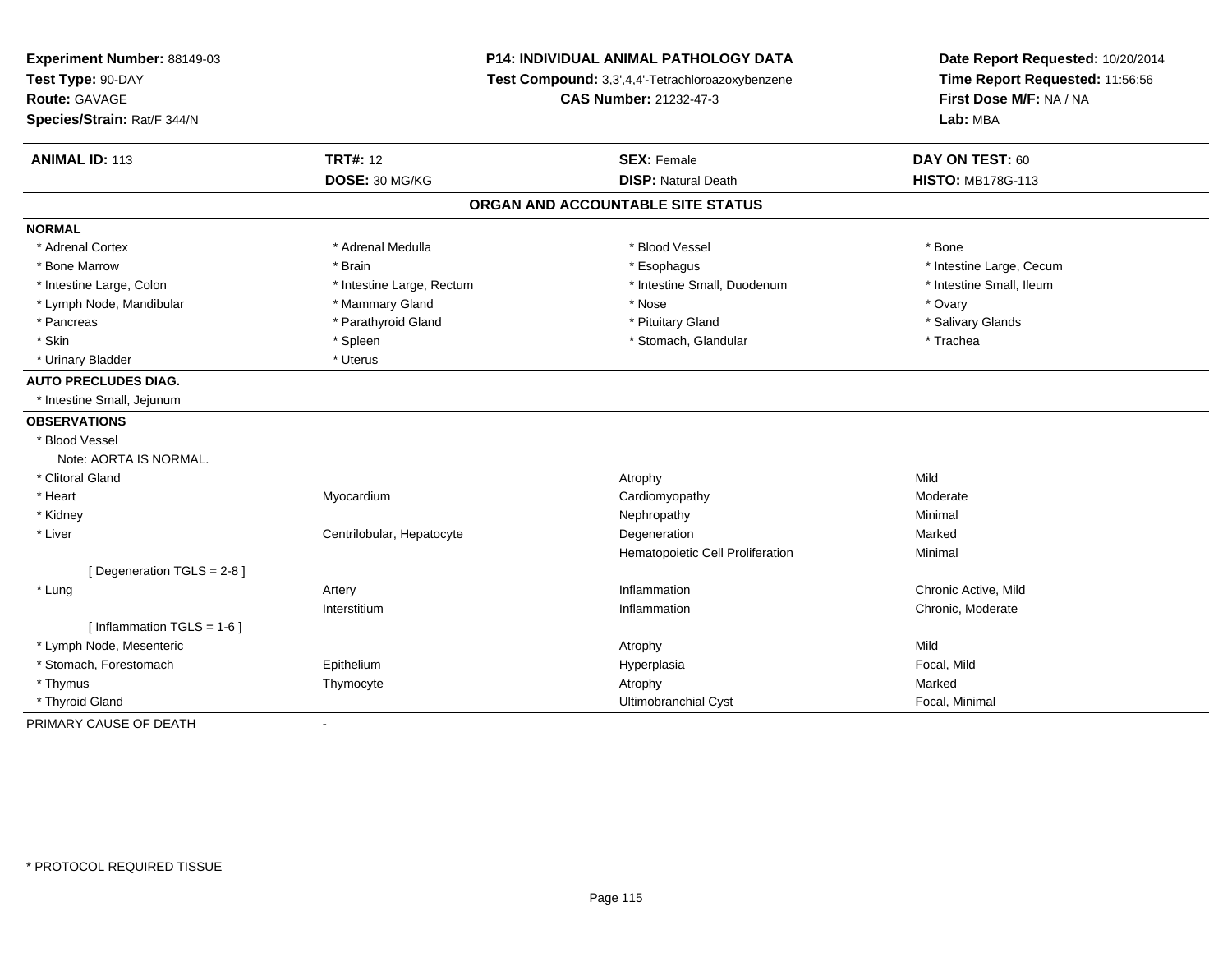| Experiment Number: 88149-03<br>Test Type: 90-DAY<br><b>Route: GAVAGE</b><br>Species/Strain: Rat/F 344/N |                           | P14: INDIVIDUAL ANIMAL PATHOLOGY DATA<br>Test Compound: 3,3',4,4'-Tetrachloroazoxybenzene<br><b>CAS Number: 21232-47-3</b> | Date Report Requested: 10/20/2014<br>Time Report Requested: 11:56:56<br>First Dose M/F: NA / NA<br>Lab: MBA |
|---------------------------------------------------------------------------------------------------------|---------------------------|----------------------------------------------------------------------------------------------------------------------------|-------------------------------------------------------------------------------------------------------------|
| <b>ANIMAL ID: 114</b>                                                                                   | <b>TRT#: 12</b>           | <b>SEX: Female</b>                                                                                                         | DAY ON TEST: 56                                                                                             |
|                                                                                                         | DOSE: 30 MG/KG            | <b>DISP:</b> Moribund Sacrifice                                                                                            | <b>HISTO: MB178G-114</b>                                                                                    |
|                                                                                                         |                           | ORGAN AND ACCOUNTABLE SITE STATUS                                                                                          |                                                                                                             |
| <b>NORMAL</b>                                                                                           |                           |                                                                                                                            |                                                                                                             |
| * Adrenal Cortex                                                                                        | * Adrenal Medulla         | * Blood Vessel                                                                                                             | * Bone                                                                                                      |
| * Bone Marrow                                                                                           | * Brain                   | * Esophagus                                                                                                                | * Intestine Large, Cecum                                                                                    |
| * Intestine Large, Colon                                                                                | * Intestine Large, Rectum | * Intestine Small, Duodenum                                                                                                | * Intestine Small, Ileum                                                                                    |
| * Intestine Small, Jejunum                                                                              | * Mammary Gland           | * Nose                                                                                                                     | * Ovary                                                                                                     |
| * Pancreas                                                                                              | * Parathyroid Gland       | * Pituitary Gland                                                                                                          | * Salivary Glands                                                                                           |
| * Skin                                                                                                  | * Stomach, Glandular      | * Trachea                                                                                                                  | * Urinary Bladder                                                                                           |
| * Uterus                                                                                                |                           |                                                                                                                            |                                                                                                             |
| <b>OBSERVATIONS</b>                                                                                     |                           |                                                                                                                            |                                                                                                             |
| * Blood Vessel                                                                                          |                           |                                                                                                                            |                                                                                                             |
| Note: AORTA IS NORMAL.                                                                                  |                           |                                                                                                                            |                                                                                                             |
| * Clitoral Gland                                                                                        |                           | Atrophy                                                                                                                    | Mild                                                                                                        |
|                                                                                                         |                           | Inflammation                                                                                                               | Acute, Mild                                                                                                 |
| * Heart                                                                                                 | Myocardium                | Cardiomyopathy                                                                                                             | Moderate                                                                                                    |
| * Int Sm Jejunum                                                                                        |                           |                                                                                                                            |                                                                                                             |
| Note: TGL 4-NCL                                                                                         |                           |                                                                                                                            |                                                                                                             |
| * Kidney                                                                                                | <b>Renal Tubule</b>       | Degeneration                                                                                                               | Moderate                                                                                                    |
| * Liver                                                                                                 | Centrilobular, Hepatocyte | Degeneration                                                                                                               | Marked                                                                                                      |
|                                                                                                         |                           | Hematopoietic Cell Proliferation                                                                                           | Minimal                                                                                                     |
|                                                                                                         | <b>Bile Duct</b>          | Hyperplasia                                                                                                                | Minimal                                                                                                     |
| [ Degeneration TGLS = 2-8, 12; 3-8, 12 ]                                                                |                           |                                                                                                                            |                                                                                                             |
| * Lung                                                                                                  | Artery                    | Inflammation                                                                                                               | Chronic Active, Mild                                                                                        |
|                                                                                                         | Interstitium              | Inflammation                                                                                                               | Chronic, Moderate                                                                                           |
| * Lymph Node, Mandibular                                                                                |                           | Hyperplasia                                                                                                                | Histiocytic, Moderate                                                                                       |
| * Lymph Node, Mesenteric                                                                                |                           | Atrophy                                                                                                                    | Minimal                                                                                                     |
| * Spleen                                                                                                |                           | Hematopoietic Cell Proliferation                                                                                           | Mild                                                                                                        |
| * Stomach, Forestomach                                                                                  | Epithelium                | Hyperplasia                                                                                                                | Focal, Mild                                                                                                 |
| * Thymus                                                                                                | Thymocyte                 | Atrophy                                                                                                                    | Marked                                                                                                      |
| * Thyroid Gland                                                                                         |                           | <b>Ultimobranchial Cyst</b>                                                                                                | Focal, Minimal                                                                                              |
| PRIMARY CAUSE OF DEATH                                                                                  | $\blacksquare$            |                                                                                                                            |                                                                                                             |

Animal Note: BLOOD- THIN, PALE, TGL 1-NST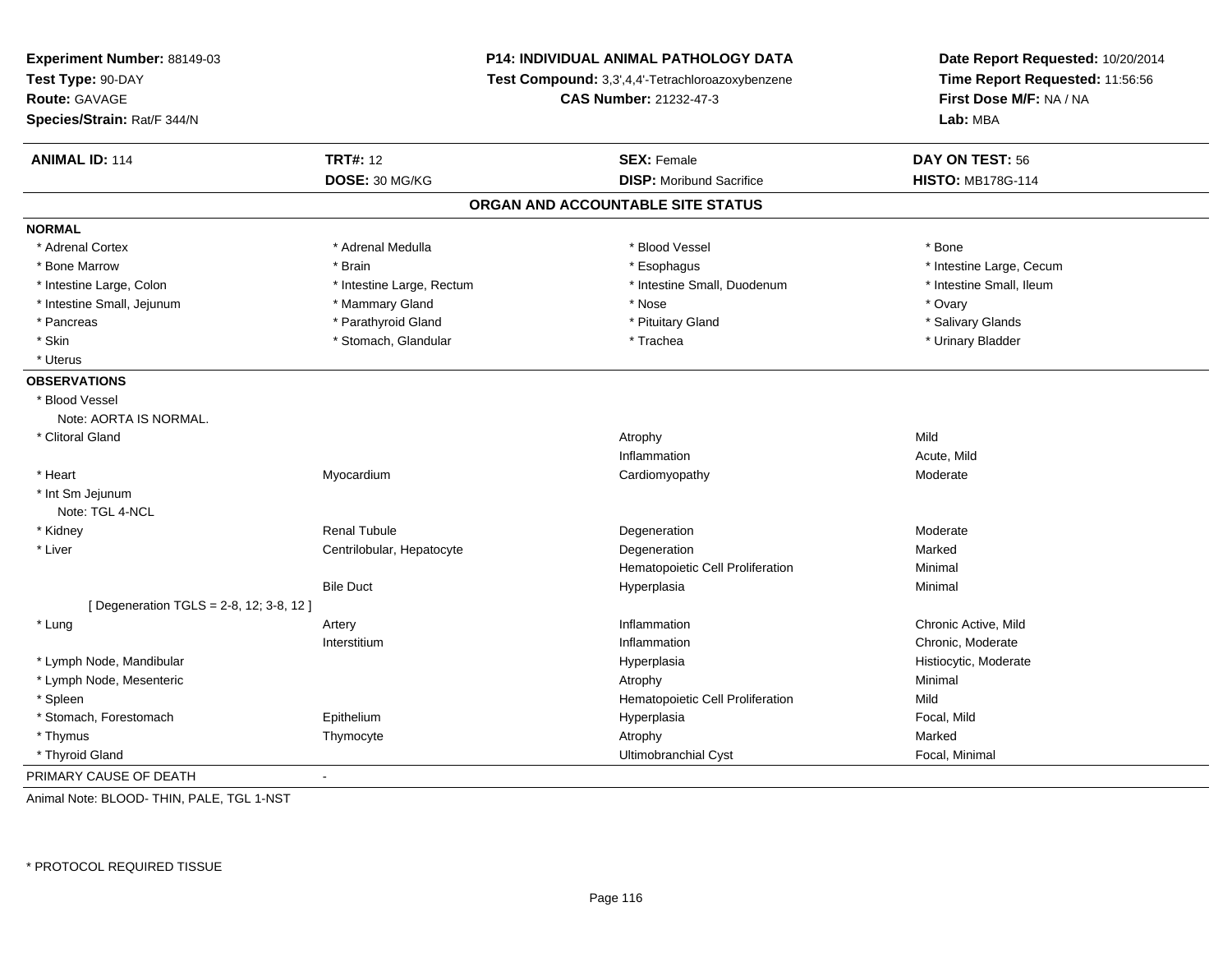| Experiment Number: 88149-03<br>Test Type: 90-DAY<br><b>Route: GAVAGE</b> |                 | <b>P14: INDIVIDUAL ANIMAL PATHOLOGY DATA</b><br>Test Compound: 3,3',4,4'-Tetrachloroazoxybenzene<br><b>CAS Number: 21232-47-3</b> | Date Report Requested: 10/20/2014<br>Time Report Requested: 11:56:56<br>First Dose M/F: NA / NA |
|--------------------------------------------------------------------------|-----------------|-----------------------------------------------------------------------------------------------------------------------------------|-------------------------------------------------------------------------------------------------|
| Species/Strain: Rat/F 344/N                                              |                 |                                                                                                                                   | Lab: MBA                                                                                        |
| <b>ANIMAL ID: 114</b>                                                    | <b>TRT#:</b> 12 | <b>SEX:</b> Female                                                                                                                | <b>DAY ON TEST: 56</b>                                                                          |
|                                                                          | DOSE: 30 MG/KG  | <b>DISP:</b> Moribund Sacrifice                                                                                                   | <b>HISTO: MB178G-114</b>                                                                        |
|                                                                          |                 | <b>ORGAN AND ACCOUNTABLE SITE STATUS</b>                                                                                          |                                                                                                 |
|                                                                          |                 |                                                                                                                                   |                                                                                                 |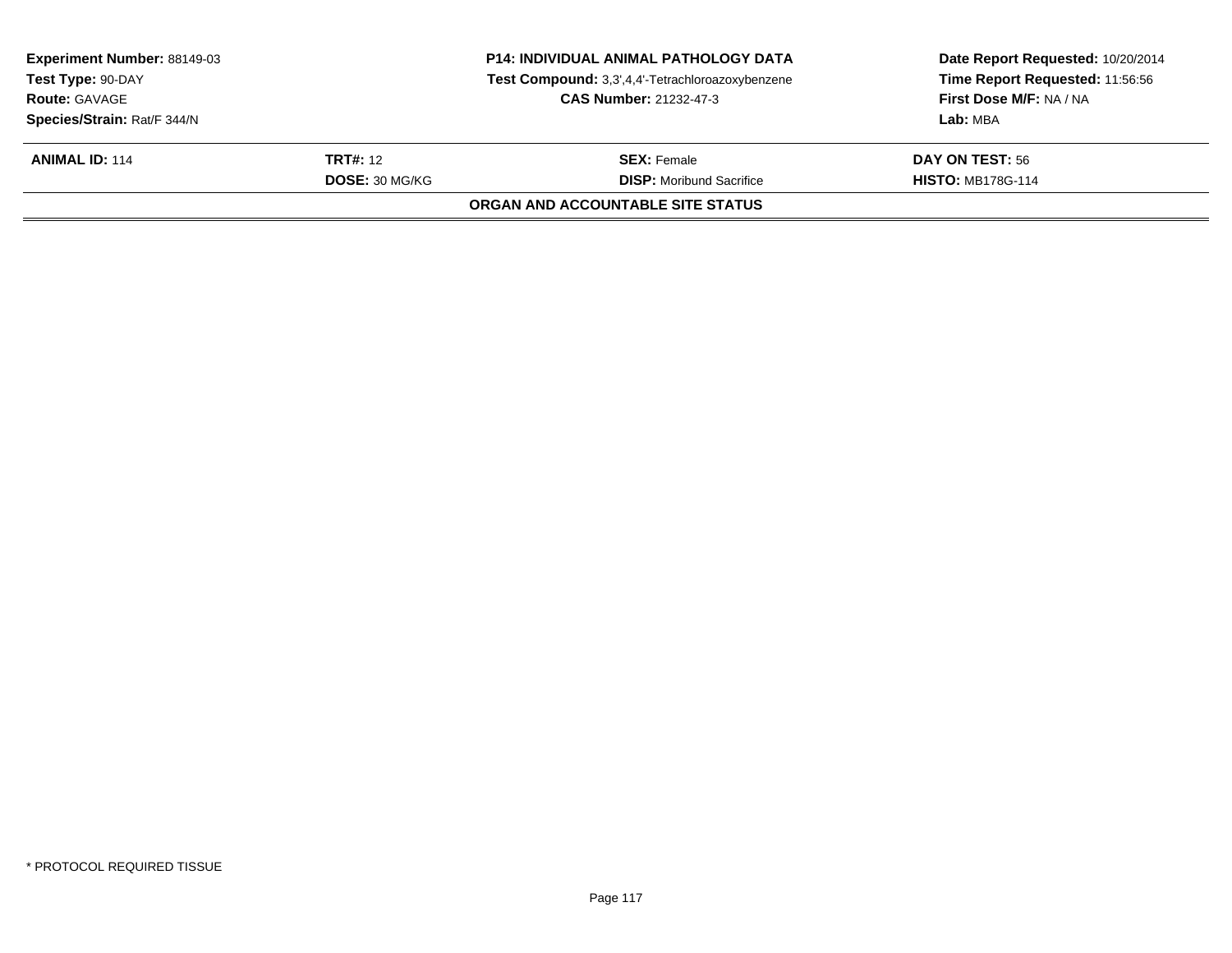| Experiment Number: 88149-03          | <b>P14: INDIVIDUAL ANIMAL PATHOLOGY DATA</b><br>Test Compound: 3,3',4,4'-Tetrachloroazoxybenzene |                                   | Date Report Requested: 10/20/2014<br>Time Report Requested: 11:56:56 |
|--------------------------------------|--------------------------------------------------------------------------------------------------|-----------------------------------|----------------------------------------------------------------------|
| Test Type: 90-DAY                    |                                                                                                  |                                   |                                                                      |
| Route: GAVAGE                        |                                                                                                  | CAS Number: 21232-47-3            | First Dose M/F: NA / NA<br>Lab: MBA                                  |
| Species/Strain: Rat/F 344/N          |                                                                                                  |                                   |                                                                      |
| <b>ANIMAL ID: 115</b>                | <b>TRT#: 12</b>                                                                                  | <b>SEX: Female</b>                | DAY ON TEST: 92                                                      |
|                                      | DOSE: 30 MG/KG                                                                                   | <b>DISP: Terminal Sacrifice</b>   | <b>HISTO: MB178G-115</b>                                             |
|                                      |                                                                                                  | ORGAN AND ACCOUNTABLE SITE STATUS |                                                                      |
| <b>NORMAL</b>                        |                                                                                                  |                                   |                                                                      |
| * Adrenal Cortex                     | * Adrenal Medulla                                                                                | * Blood Vessel                    | * Bone                                                               |
| * Bone Marrow                        | * Esophagus                                                                                      | * Intestine Large, Cecum          | * Intestine Large, Colon                                             |
| * Intestine Large, Rectum            | * Intestine Small, Duodenum                                                                      | * Intestine Small, Ileum          | * Intestine Small, Jejunum                                           |
| * Mammary Gland                      | * Nose                                                                                           | * Ovary                           | * Pancreas                                                           |
| * Parathyroid Gland                  | * Pituitary Gland                                                                                | * Salivary Glands                 | * Skin                                                               |
| * Stomach, Glandular                 | * Trachea                                                                                        | * Urinary Bladder                 | * Uterus                                                             |
| <b>OBSERVATIONS</b>                  |                                                                                                  |                                   |                                                                      |
| * Blood Vessel                       |                                                                                                  |                                   |                                                                      |
| Note: AORTA IS NORMAL.               |                                                                                                  |                                   |                                                                      |
| * Brain                              | Cerebellum                                                                                       | Hemorrhage                        | Focal, Minimal                                                       |
|                                      | Cerebrum                                                                                         | Hemorrhage                        | Focal, Minimal                                                       |
| * Clitoral Gland                     |                                                                                                  | Atrophy                           | Minimal                                                              |
| * Heart                              | Myocardium                                                                                       | Cardiomyopathy                    | Mild                                                                 |
| * Kidney                             |                                                                                                  | Nephropathy                       | Minimal                                                              |
| * Liver                              | Centrilobular, Hepatocyte                                                                        | Degeneration                      | Minimal                                                              |
|                                      |                                                                                                  | Eosinophilic Focus                | Minimal                                                              |
| * Lung                               | Artery                                                                                           | Inflammation                      | Chronic Active, Mild                                                 |
|                                      | Interstitium                                                                                     | Inflammation                      | Chronic, Mild                                                        |
| * Lymph Node, Mandibular             |                                                                                                  | Hemorrhage                        | Minimal                                                              |
| * Lymph Node, Mesenteric             |                                                                                                  | Hemorrhage                        | Mild                                                                 |
|                                      |                                                                                                  | Hyperplasia                       | Histiocytic, Minimal                                                 |
| * Spleen                             |                                                                                                  | Hematopoietic Cell Proliferation  | Mild                                                                 |
| * Stomach, Forestomach               | Epithelium                                                                                       | Hyperplasia                       | Focal, Mild                                                          |
| * Thymus                             | Thymocyte                                                                                        | Atrophy                           | Marked                                                               |
| * Thyroid Gland                      |                                                                                                  | <b>Ultimobranchial Cyst</b>       | Focal, Minimal                                                       |
| PRIMARY CAUSE OF DEATH               |                                                                                                  |                                   |                                                                      |
| Animal Note: CARCASS THIN, TGL 1-NST |                                                                                                  |                                   |                                                                      |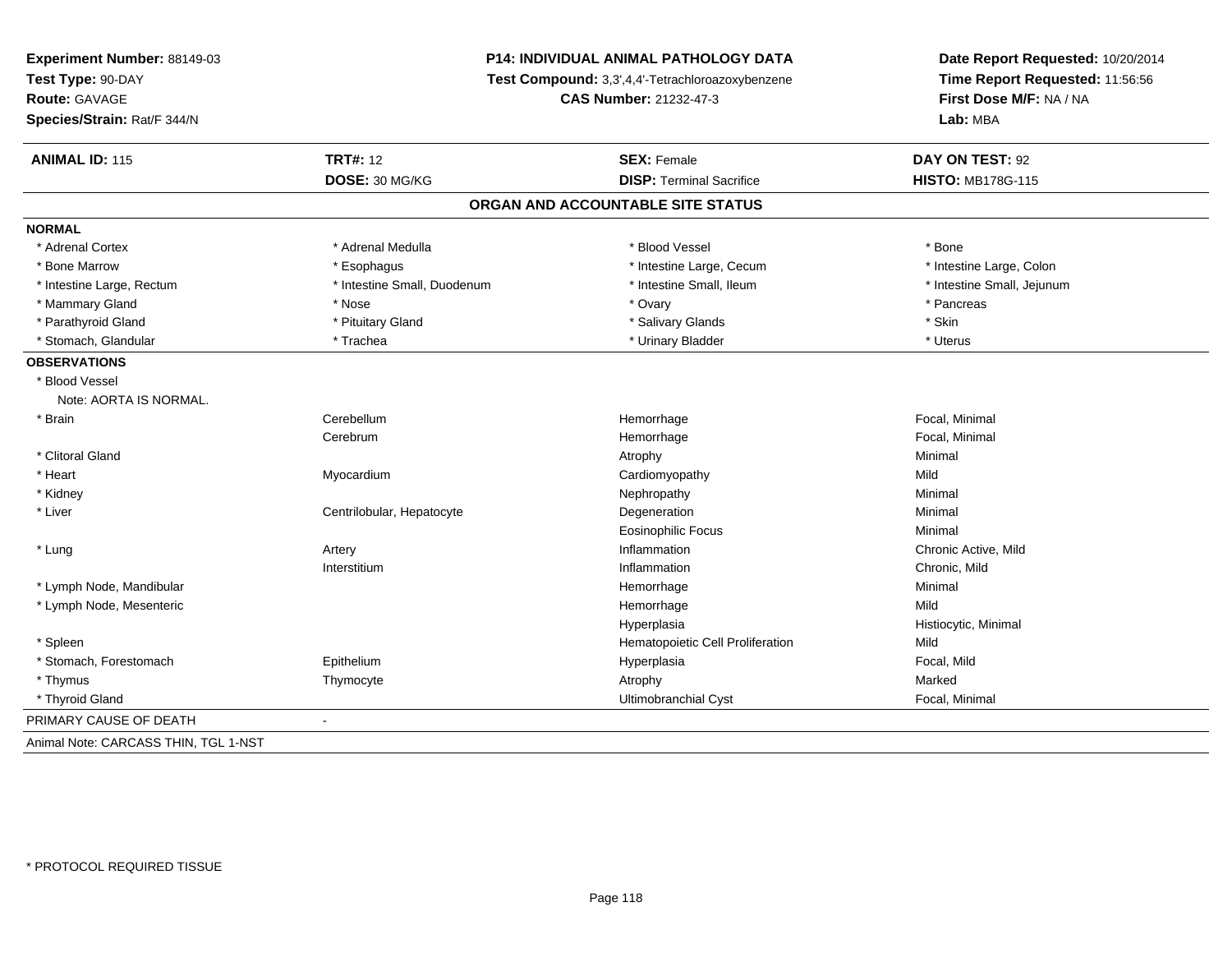| Experiment Number: 88149-03<br>Test Type: 90-DAY | P14: INDIVIDUAL ANIMAL PATHOLOGY DATA<br>Test Compound: 3,3',4,4'-Tetrachloroazoxybenzene |                                   | Date Report Requested: 10/20/2014<br>Time Report Requested: 11:56:56 |
|--------------------------------------------------|-------------------------------------------------------------------------------------------|-----------------------------------|----------------------------------------------------------------------|
| Route: GAVAGE                                    |                                                                                           | <b>CAS Number: 21232-47-3</b>     |                                                                      |
| Species/Strain: Rat/F 344/N                      |                                                                                           |                                   | First Dose M/F: NA / NA<br>Lab: MBA                                  |
| <b>ANIMAL ID: 116</b>                            | <b>TRT#: 12</b>                                                                           | <b>SEX: Female</b>                | DAY ON TEST: 83                                                      |
|                                                  | DOSE: 30 MG/KG                                                                            | <b>DISP: Moribund Sacrifice</b>   | <b>HISTO: MB178G-116</b>                                             |
|                                                  |                                                                                           | ORGAN AND ACCOUNTABLE SITE STATUS |                                                                      |
| <b>NORMAL</b>                                    |                                                                                           |                                   |                                                                      |
| * Adrenal Cortex                                 | * Adrenal Medulla                                                                         | * Blood Vessel                    | * Bone                                                               |
| * Bone Marrow                                    | * Brain                                                                                   | * Esophagus                       | * Intestine Large, Cecum                                             |
| * Intestine Large, Colon                         | * Intestine Large, Rectum                                                                 | * Intestine Small, Duodenum       | * Intestine Small, Ileum                                             |
| * Intestine Small, Jejunum                       | * Lymph Node, Mandibular                                                                  | * Lymph Node, Mesenteric          | * Mammary Gland                                                      |
| * Nose                                           | * Pancreas                                                                                | * Parathyroid Gland               | * Pituitary Gland                                                    |
| * Salivary Glands                                | * Skin                                                                                    | * Stomach, Glandular              | * Trachea                                                            |
| * Urinary Bladder                                | * Uterus                                                                                  |                                   |                                                                      |
| <b>OBSERVATIONS</b>                              |                                                                                           |                                   |                                                                      |
| * Blood Vessel                                   |                                                                                           |                                   |                                                                      |
| Note: AORTA IS NORMAL.                           |                                                                                           |                                   |                                                                      |
| * Clitoral Gland                                 |                                                                                           | Atrophy                           | Mild                                                                 |
| * Heart                                          | Myocardium                                                                                | Cardiomyopathy                    | Mild                                                                 |
| * Kidney                                         |                                                                                           | Nephropathy                       | Minimal                                                              |
| * Liver                                          | Centrilobular, Hepatocyte                                                                 | Degeneration                      | Mild                                                                 |
|                                                  |                                                                                           | Hematopoietic Cell Proliferation  | Minimal                                                              |
|                                                  |                                                                                           | Hepatodiaphragmatic Nodule        | Mild                                                                 |
| [Degeneration TGLS = $2-8$ , 12]                 |                                                                                           |                                   |                                                                      |
| [Hepatodiaphragmatic Nodule TGLS = 1-8, 12]      |                                                                                           |                                   |                                                                      |
| * Lung                                           | Artery                                                                                    | Inflammation                      | Chronic Active, Mild                                                 |
|                                                  | Interstitium                                                                              | Inflammation                      | Chronic, Moderate                                                    |
| * Ovary                                          | <b>Periovarn Tiss</b>                                                                     | Cyst                              | Mild                                                                 |
| * Spleen                                         |                                                                                           | Hematopoietic Cell Proliferation  | Mild                                                                 |
| * Stomach, Forestomach                           | Epithelium                                                                                | Hyperplasia                       | Focal, Minimal                                                       |
| * Thymus                                         | Thymocyte                                                                                 | Atrophy                           | Marked                                                               |
| * Thyroid Gland                                  |                                                                                           | Ultimobranchial Cyst              | Focal, Minimal                                                       |
| PRIMARY CAUSE OF DEATH                           | $\blacksquare$                                                                            |                                   |                                                                      |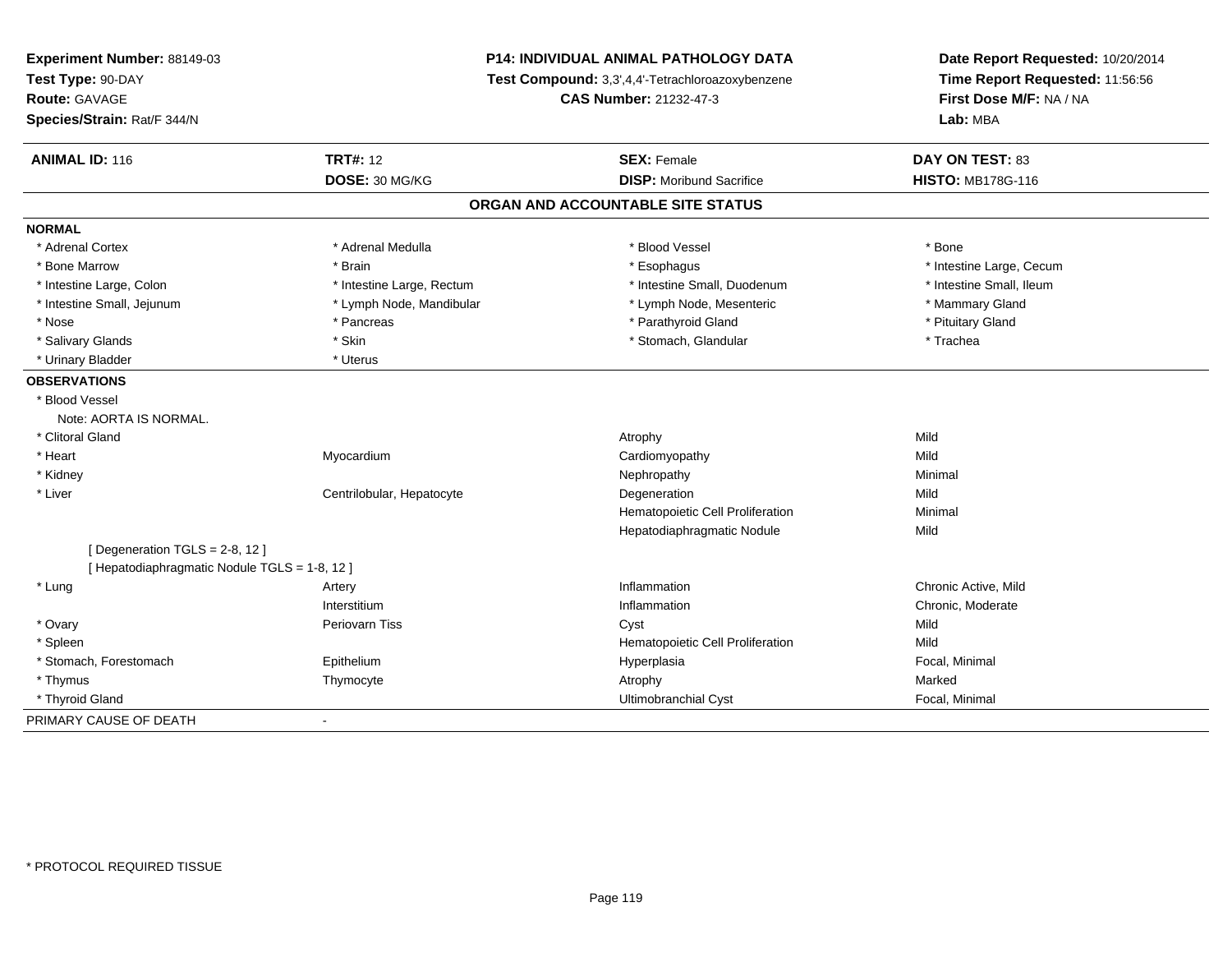| Experiment Number: 88149-03 | P14: INDIVIDUAL ANIMAL PATHOLOGY DATA<br>Test Compound: 3,3',4,4'-Tetrachloroazoxybenzene<br>CAS Number: 21232-47-3 |                                   | Date Report Requested: 10/20/2014<br>Time Report Requested: 11:56:56<br>First Dose M/F: NA / NA |  |
|-----------------------------|---------------------------------------------------------------------------------------------------------------------|-----------------------------------|-------------------------------------------------------------------------------------------------|--|
| Test Type: 90-DAY           |                                                                                                                     |                                   |                                                                                                 |  |
| Route: GAVAGE               |                                                                                                                     |                                   |                                                                                                 |  |
| Species/Strain: Rat/F 344/N |                                                                                                                     |                                   | Lab: MBA                                                                                        |  |
| <b>ANIMAL ID: 117</b>       | <b>TRT#: 12</b>                                                                                                     | <b>SEX: Female</b>                | DAY ON TEST: 71                                                                                 |  |
|                             | DOSE: 30 MG/KG                                                                                                      | <b>DISP: Natural Death</b>        | <b>HISTO: MB178G-117</b>                                                                        |  |
|                             |                                                                                                                     | ORGAN AND ACCOUNTABLE SITE STATUS |                                                                                                 |  |
| <b>NORMAL</b>               |                                                                                                                     |                                   |                                                                                                 |  |
| * Adrenal Cortex            | * Adrenal Medulla                                                                                                   | * Blood Vessel                    | * Bone                                                                                          |  |
| * Bone Marrow               | * Brain                                                                                                             | * Esophagus                       | * Intestine Large, Cecum                                                                        |  |
| * Intestine Large, Colon    | * Intestine Large, Rectum                                                                                           | * Intestine Small, Duodenum       | * Intestine Small, Ileum                                                                        |  |
| * Intestine Small, Jejunum  | * Lymph Node, Mandibular                                                                                            | * Lymph Node, Mesenteric          | * Mammary Gland                                                                                 |  |
| * Nose                      | * Ovary                                                                                                             | * Pancreas                        | * Parathyroid Gland                                                                             |  |
| * Pituitary Gland           | * Salivary Glands                                                                                                   | * Skin                            | * Stomach, Glandular                                                                            |  |
| * Thyroid Gland             | * Trachea                                                                                                           | * Urinary Bladder                 | * Uterus                                                                                        |  |
| <b>OBSERVATIONS</b>         |                                                                                                                     |                                   |                                                                                                 |  |
| * Blood Vessel              |                                                                                                                     |                                   |                                                                                                 |  |
| Note: AORTA IS NORMAL.      |                                                                                                                     |                                   |                                                                                                 |  |
| * Clitoral Gland            |                                                                                                                     | Atrophy                           | Mild                                                                                            |  |
| * Heart                     | Myocardium                                                                                                          | Cardiomyopathy                    | Moderate                                                                                        |  |
| * Kidney                    |                                                                                                                     | Nephropathy                       | Minimal                                                                                         |  |
| * Liver                     | Centrilobular, Hepatocyte                                                                                           | Degeneration                      | Moderate                                                                                        |  |
|                             |                                                                                                                     | Hematopoietic Cell Proliferation  | Minimal                                                                                         |  |
|                             | <b>Bile Duct</b>                                                                                                    | Hyperplasia                       | Minimal                                                                                         |  |
| [Degeneration TGLS = 2-8]   |                                                                                                                     |                                   |                                                                                                 |  |
| * Lung                      |                                                                                                                     | Hemorrhage                        | Focal. Mild                                                                                     |  |
|                             | Artery                                                                                                              | Inflammation                      | Chronic Active, Mild                                                                            |  |
|                             | Interstitium                                                                                                        | Inflammation                      | Chronic, Moderate                                                                               |  |
| [Hemorrhage TGLS = 1-6]     |                                                                                                                     |                                   |                                                                                                 |  |
| * Spleen                    |                                                                                                                     | Hematopoietic Cell Proliferation  | Mild                                                                                            |  |
| Note: TGL 3-NCL             |                                                                                                                     |                                   |                                                                                                 |  |
| * Stomach, Forestomach      | Epithelium                                                                                                          | Hyperplasia                       | Focal, Mild                                                                                     |  |
| * Thymus                    | Thymocyte                                                                                                           | Atrophy                           | Moderate                                                                                        |  |
| PRIMARY CAUSE OF DEATH      | $\blacksquare$                                                                                                      |                                   |                                                                                                 |  |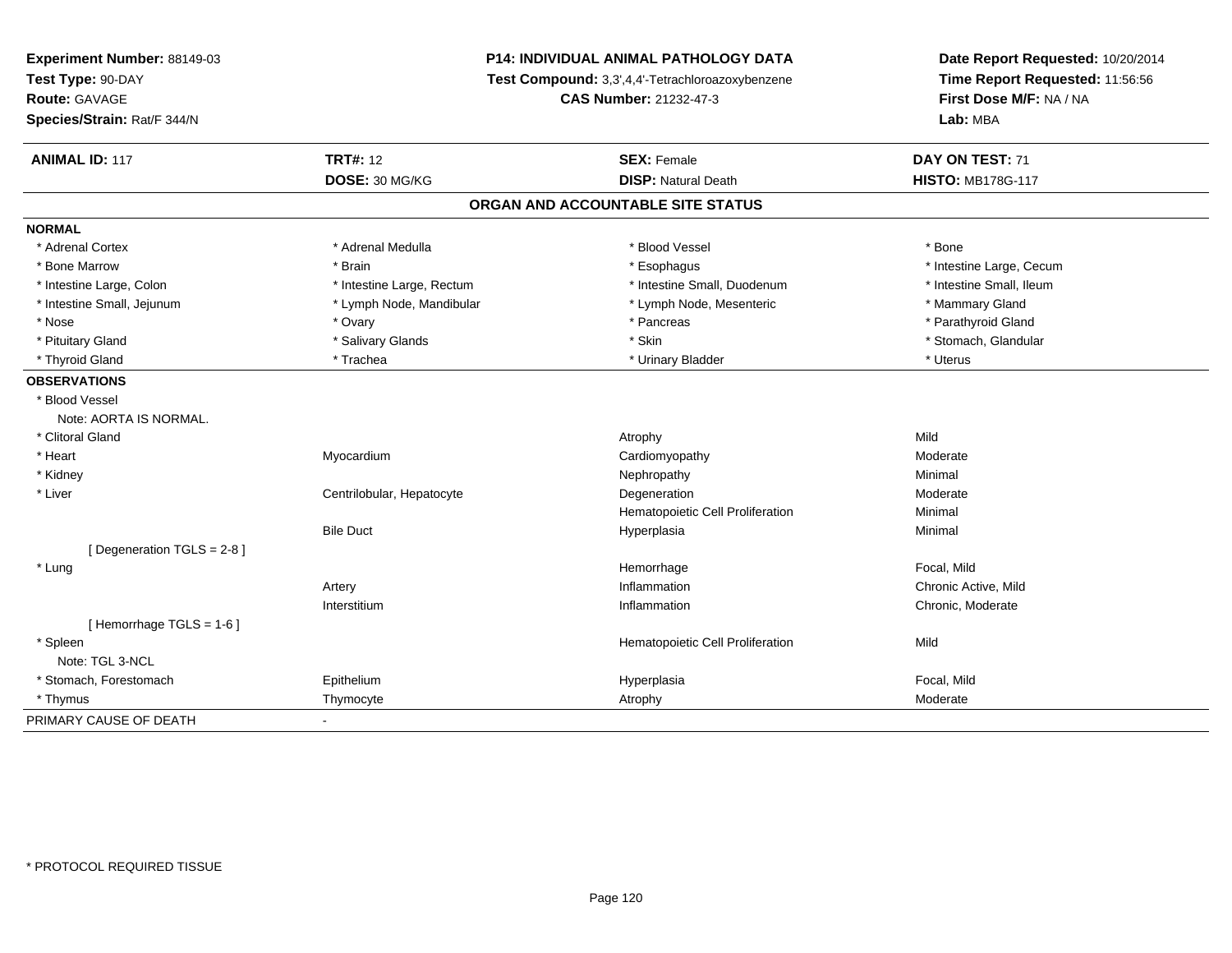| Experiment Number: 88149-03 | <b>P14: INDIVIDUAL ANIMAL PATHOLOGY DATA</b> |                                                  | Date Report Requested: 10/20/2014                          |  |
|-----------------------------|----------------------------------------------|--------------------------------------------------|------------------------------------------------------------|--|
| Test Type: 90-DAY           |                                              | Test Compound: 3,3',4,4'-Tetrachloroazoxybenzene | Time Report Requested: 11:56:56<br>First Dose M/F: NA / NA |  |
| Route: GAVAGE               |                                              | <b>CAS Number: 21232-47-3</b>                    |                                                            |  |
| Species/Strain: Rat/F 344/N |                                              |                                                  | Lab: MBA                                                   |  |
| <b>ANIMAL ID: 118</b>       | <b>TRT#: 12</b>                              | <b>SEX: Female</b>                               | DAY ON TEST: 92                                            |  |
|                             | DOSE: 30 MG/KG                               | <b>DISP:</b> Accidentally Killed                 | <b>HISTO: MB178G-118</b>                                   |  |
|                             |                                              | ORGAN AND ACCOUNTABLE SITE STATUS                |                                                            |  |
| <b>NORMAL</b>               |                                              |                                                  |                                                            |  |
| * Adrenal Cortex            | * Adrenal Medulla                            | * Blood Vessel                                   | * Bone                                                     |  |
| * Bone Marrow               | * Brain                                      | * Clitoral Gland                                 | * Esophagus                                                |  |
| * Intestine Large, Cecum    | * Intestine Large, Colon                     | * Intestine Large, Rectum                        | * Intestine Small, Duodenum                                |  |
| * Intestine Small, Ileum    | * Intestine Small, Jejunum                   | * Lymph Node, Mandibular                         | * Mammary Gland                                            |  |
| * Nose                      | * Ovary                                      | * Pancreas                                       | * Parathyroid Gland                                        |  |
| * Pituitary Gland           | * Salivary Glands                            | * Skin                                           | * Stomach, Glandular                                       |  |
| * Thyroid Gland             | * Trachea                                    | * Urinary Bladder                                | * Uterus                                                   |  |
| <b>OBSERVATIONS</b>         |                                              |                                                  |                                                            |  |
| * Blood Vessel              |                                              |                                                  |                                                            |  |
| Note: AORTA IS NORMAL.      |                                              |                                                  |                                                            |  |
| * Heart                     | Myocardium                                   | Cardiomyopathy                                   | Mild                                                       |  |
|                             | Endocardium                                  | Hemorrhage                                       | Mild                                                       |  |
| * Kidney                    |                                              | Nephropathy                                      | Minimal                                                    |  |
| * Liver                     | Centrilobular, Hepatocyte                    | Degeneration                                     | Minimal                                                    |  |
|                             | <b>Bile Duct</b>                             | Hyperplasia                                      | Minimal                                                    |  |
| * Lung                      | Interstitium                                 | Inflammation                                     | Chronic, Minimal                                           |  |
| * Lymph Node, Mesenteric    |                                              | Hyperplasia                                      | Histiocytic, Minimal                                       |  |
| * Spleen                    |                                              | Hematopoietic Cell Proliferation                 | Mild                                                       |  |
| * Stomach, Forestomach      | Epithelium                                   | Hyperplasia                                      | Focal, Minimal                                             |  |
| * Thymus                    | Thymocyte                                    | Atrophy                                          | Marked                                                     |  |
|                             |                                              | Cyst                                             | Focal, Minimal                                             |  |
| PRIMARY CAUSE OF DEATH      |                                              |                                                  |                                                            |  |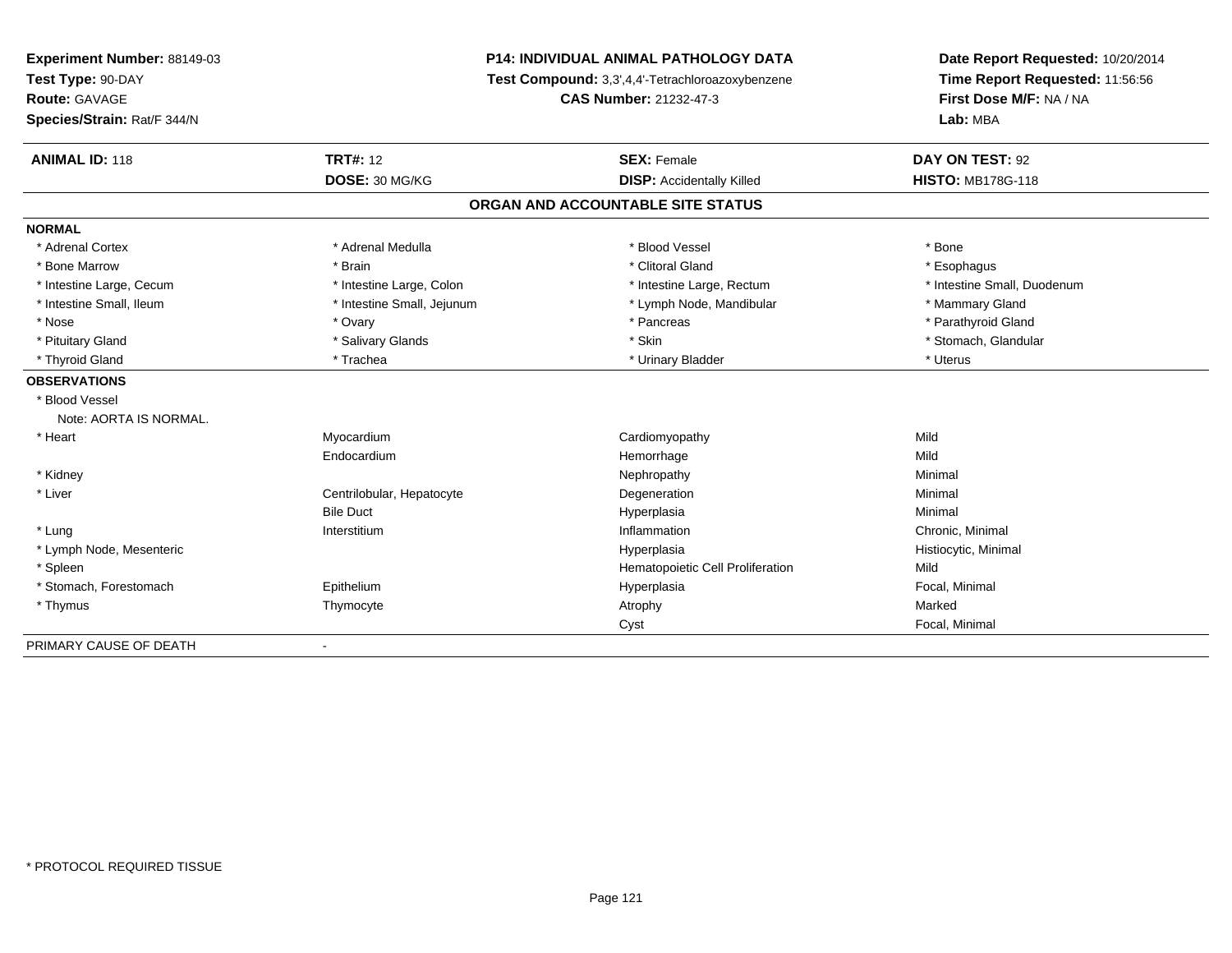| Experiment Number: 88149-03        | <b>P14: INDIVIDUAL ANIMAL PATHOLOGY DATA</b><br>Test Compound: 3,3',4,4'-Tetrachloroazoxybenzene<br><b>CAS Number: 21232-47-3</b> |                                   | Date Report Requested: 10/20/2014<br>Time Report Requested: 11:56:56<br>First Dose M/F: NA / NA<br>Lab: MBA |
|------------------------------------|-----------------------------------------------------------------------------------------------------------------------------------|-----------------------------------|-------------------------------------------------------------------------------------------------------------|
| Test Type: 90-DAY                  |                                                                                                                                   |                                   |                                                                                                             |
| <b>Route: GAVAGE</b>               |                                                                                                                                   |                                   |                                                                                                             |
| Species/Strain: Rat/F 344/N        |                                                                                                                                   |                                   |                                                                                                             |
| <b>ANIMAL ID: 119</b>              | <b>TRT#: 12</b>                                                                                                                   | <b>SEX: Female</b>                | <b>DAY ON TEST: 80</b>                                                                                      |
|                                    | DOSE: 30 MG/KG                                                                                                                    | <b>DISP: Natural Death</b>        | <b>HISTO: MB178G-119</b>                                                                                    |
|                                    |                                                                                                                                   | ORGAN AND ACCOUNTABLE SITE STATUS |                                                                                                             |
| <b>NORMAL</b>                      |                                                                                                                                   |                                   |                                                                                                             |
| * Adrenal Cortex                   | * Adrenal Medulla                                                                                                                 | * Blood Vessel                    | * Bone                                                                                                      |
| * Bone Marrow                      | * Brain                                                                                                                           | * Esophagus                       | * Intestine Large, Cecum                                                                                    |
| * Intestine Large, Colon           | * Intestine Large, Rectum                                                                                                         | * Intestine Small, Duodenum       | * Intestine Small, Ileum                                                                                    |
| * Intestine Small, Jejunum         | * Lymph Node, Mandibular                                                                                                          | * Lymph Node, Mesenteric          | * Mammary Gland                                                                                             |
| * Nose                             | * Ovary                                                                                                                           | * Pancreas                        | * Parathyroid Gland                                                                                         |
| * Pituitary Gland                  | * Salivary Glands                                                                                                                 | * Skin                            | * Spleen                                                                                                    |
| * Stomach, Forestomach             | * Stomach, Glandular                                                                                                              | * Thyroid Gland                   | * Trachea                                                                                                   |
| * Urinary Bladder                  | * Uterus                                                                                                                          |                                   |                                                                                                             |
| <b>OBSERVATIONS</b>                |                                                                                                                                   |                                   |                                                                                                             |
| * Blood Vessel                     |                                                                                                                                   |                                   |                                                                                                             |
| Note: AORTA IS NORMAL.             |                                                                                                                                   |                                   |                                                                                                             |
| * Clitoral Gland                   |                                                                                                                                   | Atrophy                           | Mild                                                                                                        |
| * Heart                            | Myocardium                                                                                                                        | Cardiomyopathy                    | Mild                                                                                                        |
| * Kidney                           |                                                                                                                                   | Nephropathy                       | Minimal                                                                                                     |
| * Liver                            | Centrilobular, Hepatocyte                                                                                                         | Degeneration                      | Mild                                                                                                        |
| [Degeneration TGLS = 1-8]          |                                                                                                                                   |                                   |                                                                                                             |
| * Lung                             | Artery                                                                                                                            | Inflammation                      | Chronic Active, Mild                                                                                        |
|                                    | Interstitium                                                                                                                      | Inflammation                      | Chronic, Mild                                                                                               |
| [Inflammation TGLS = $3-6$ ]       |                                                                                                                                   |                                   |                                                                                                             |
| * Pituitary Gl                     |                                                                                                                                   |                                   |                                                                                                             |
| Note: TGL 4-NCL                    |                                                                                                                                   |                                   |                                                                                                             |
| * Thymus                           | Thymocyte                                                                                                                         | Atrophy                           | Marked                                                                                                      |
| PRIMARY CAUSE OF DEATH             |                                                                                                                                   |                                   |                                                                                                             |
| Animal Note: BLOOD THIN, TGL 2-NST |                                                                                                                                   |                                   |                                                                                                             |